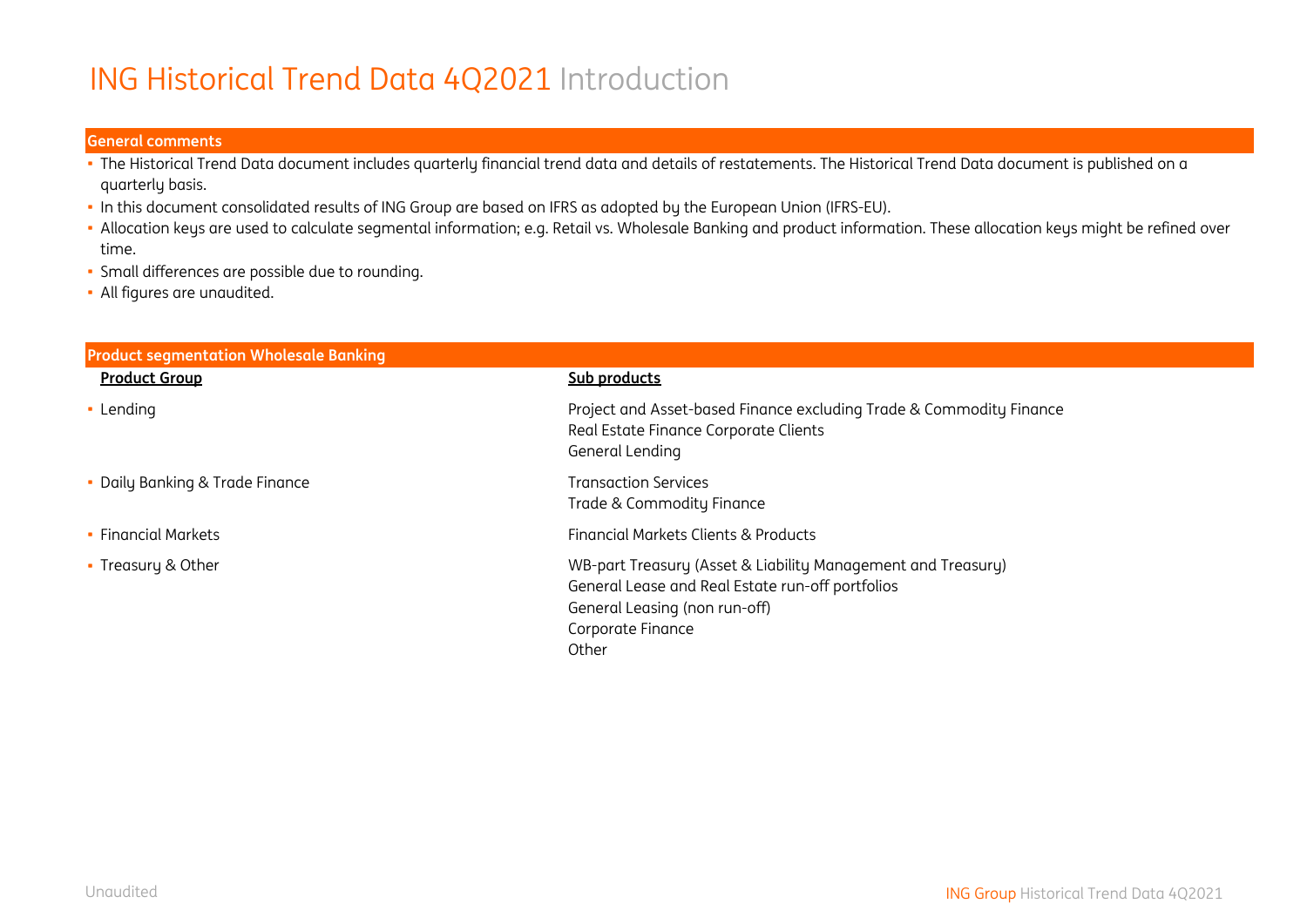#### Table of contents

1.1 Profit or loss: Comparable quarters 2.1 Consolidated Balance Sheet: Total assets - 3.1 Customer lending/deposits: 4Q2021 Segment split 1.2 Profit or loss: 4Q2021 Segment split Comparable quarters 3.2 Customer lending/deposits: Quarterly overview 1.3 Profit or loss: Quarterly overview 2.2 Consolidated Balance Sheet: Total assets - 3.3 Customer lending/deposits: Retail Banking 1.4 Profit or loss: Retail Banking Quarterly overview 3.4 Customer lending/deposits: Retail Banking Netherlands 1.5 Profit or loss: Retail Banking Benelux 2.3 Consolidated Balance Sheet: Total liabilities and equity - 3.5 Customer lending/deposits: Retail Banking Belgium 1.6 Profit or loss: Retail Banking Netherlands Comparable quarters 3.6 Customer lending/deposits: Retail Banking Germany 1.7 Profit or loss: Retail Banking Belgium 2.4 Consolidated Balance Sheet: Total liabilities and equity - 3.7 Customer lending/deposits: Retail Banking Other Challengers 1.8 Profit or loss: Retail Banking Challengers & Growth Markets Quarterly overview & Growth Markets 1.9 Profit or loss: Retail Banking Germany 2.5 Total equity: Comparable quarters 3.8 Customer lending/deposits: Wholesale Banking 1.10 Profit or loss: Retail Banking Other Challengers & Growth Markets 2.6 Total equity: Quarterly overview 3.9 Customer lending/deposits: Wholesale Banking - Lending 1.11 Profit or loss: Wholesale Banking 2.7 Capital position 3.10 Customer lending/deposits: Wholesale Banking - 1.12 Profit or loss: Wholesale Banking - Lending 2.8 Funding Daily Banking & Trade Finance 1.13 Profit or loss: Wholesale Banking - Daily Banking & Trade Finance 2.9 Investments: ING Group 3.11 Customer lending/deposits: Wholesale Banking - 1.14 Profit or loss: Wholesale Banking - Financial Markets Financial Markets 1.15 Profit or loss: Wholesale Banking - Treasury & Other 3.12 Customer lending/deposits: Wholesale Banking - 1.16 Profit or loss: Corporate Line Treasury & Other 1.17 Geographical split: 4Q2021 3.13 Customer lending/deposits: Corporate Line 1.18 Geographical split: Comparable quarters 3.14 Customer lending/deposits: 4Q2021 Geographical split 1.19 Geographical split: Netherlands 3.15 Customer lending/deposits: Geographical Netherlands 1.20 Geographical split: Belgium 3.16 Customer lending/deposits: Geographical Belgium 1.21 Geographical split: Germany 3.17 Customer lending/deposits: Geographical Germany 1.22 Geographical split: Other Challengers 3.18 Customer lending/deposits: Geographical Other Challengers 1.23 Geographical split: Growth Markets 3.19 Customer lending/deposits: Geographical Growth Markets 1.24 Geographical split: Wholesale Banking Rest of World 3.20 Customer lending/deposits: Geographical Wholesale 1.25 Geographical split: Other Banking Rest of World

#### **1. Profit or loss 2. Balance sheet and other 3. Customer lending/deposits**

- 
- 
- 
- 
- 
- 
- 
- 
- 
- 
- 
- 
- 
- 
- 
- 
- 
- 
- 
- 
- 
- 
- 
- 
- 
- 
- 
- 
- 
- 3.21 Customer lending/deposits: Geographical Other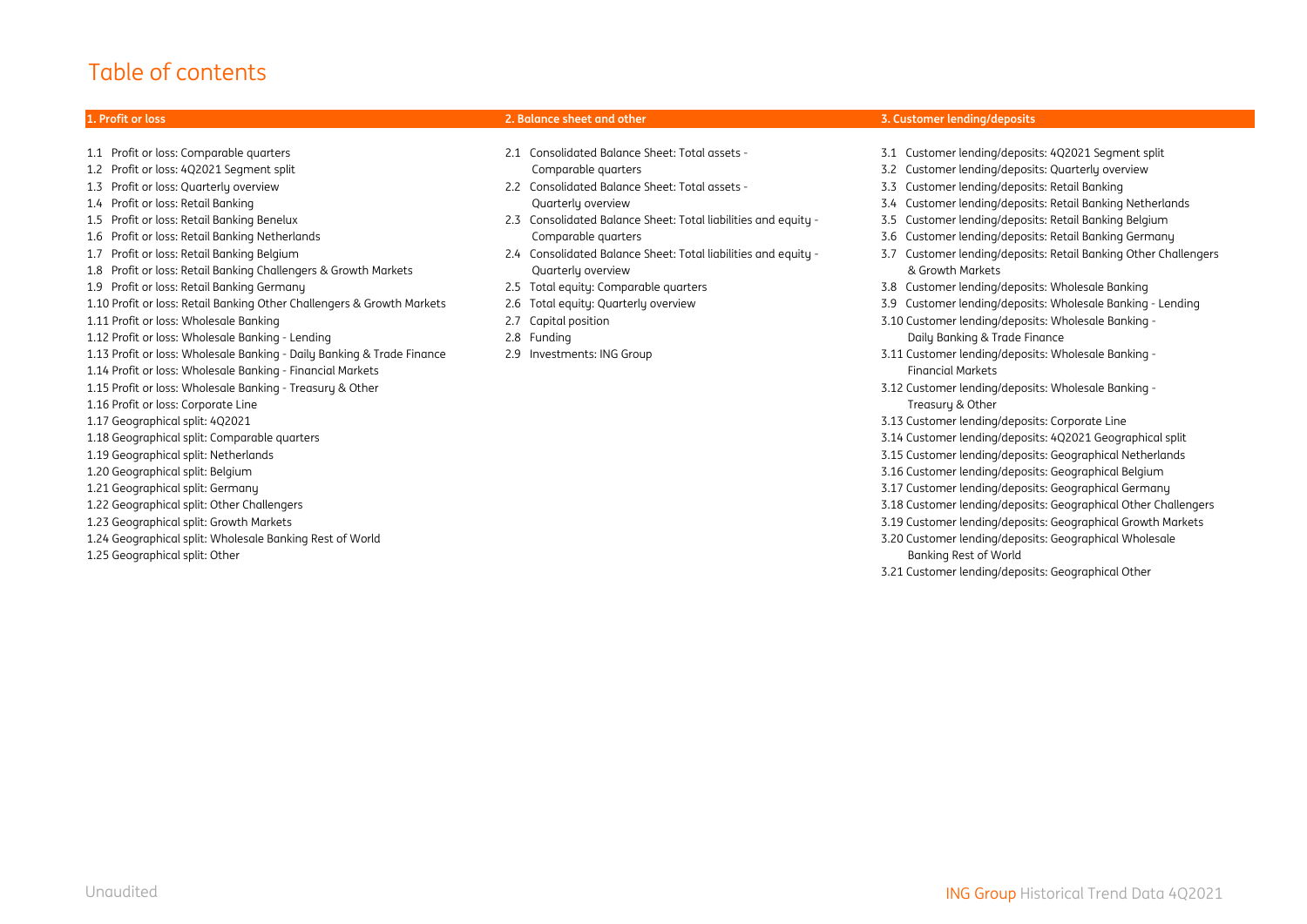#### ING 1.1 Profit or loss: Comparable quarters

| <b>Profit or loss</b>                              |         |                  |         |         |                          |                          |              |                             |         |                |                          |              |
|----------------------------------------------------|---------|------------------|---------|---------|--------------------------|--------------------------|--------------|-----------------------------|---------|----------------|--------------------------|--------------|
|                                                    |         | <b>ING Group</b> |         |         | of which: Retail Banking |                          |              | of which: Wholesale Banking |         |                | of which: Corporate Line |              |
| In $\epsilon$ million                              | 4Q2021  | 4Q2020           | 3Q2021  | 4Q2021  | 4Q2020                   | 3Q2021                   | 4Q2021       | 4Q2020                      | 3Q2021  | 4Q2021         | 402020                   | 3Q2021       |
| <b>Profit or loss</b>                              |         |                  |         |         |                          |                          |              |                             |         |                |                          |              |
| Net interest income                                | 3,374   | 3,344            | 3,388   | 2,250   | 2,376                    | 2,312                    | 1,065        | 945                         | 1,042   | 59             | 24                       | 34           |
| Net fee and commission income                      | 925     | 771              | 882     | 605     | 516                      | 586                      | 322          | 255                         | 295     | $-2$           | $-0$                     | $\mathbf{1}$ |
| Investment income                                  | 15      | 6                | 74      | 15      |                          | 71                       | $\mathbf{1}$ | 3                           |         | -0             | $\Omega$                 | $\Omega$     |
| Other income                                       | 310     | 48               | 304     | 183     | 114                      | 183                      | 173          | 40                          | 124     | $-47$          | $-106$                   | $-3$         |
| <b>Total income</b>                                | 4,624   | 4,169            | 4,648   | 3,053   | 3,009                    | 3,152                    | 1,561        | 1,242                       | 1,463   | 10             | -83                      | 32           |
| Expenses excl. regulatory costs                    | 2,562   | 2,583            | 2,565   | 1,771   | 1,704                    | 1,733                    | 676          | 746                         | 700     | 115            | 134                      | 131          |
| Regulatory costs <sup>1)</sup>                     | 385     | 331              | 121     | 207     | 244                      | 113                      | 91           | 92                          |         | 87             | $-5$                     | $\Omega$     |
| <b>Operating expenses</b>                          | 2,947   | 2,914            | 2,685   | 1,978   | 1,947                    | 1,847                    | 766          | 838                         | 707     | 202            | 129                      | 131          |
| <b>Gross result</b>                                | 1,677   | 1,255            | 1,962   | 1,075   | 1,062                    | 1,305                    | 795          | 405                         | 756     | $-192$         | $-212$                   | $-99$        |
| Addition to loan loss provisions                   | 346     | 208              | 39      | 130     | 258                      | 20                       | 216          | $-50$                       | 19      | $\overline{0}$ | $-0$                     | $\mathbf{0}$ |
| Result before tax                                  | 1,331   | 1,046            | 1,924   | 945     | 804                      | 1,286                    | 579          | 454                         | 737     | $-192$         | $-212$                   | -99          |
| Taxation                                           | 351     | 304              | 521     | 269     | 243                      | 279                      | 151          | 110                         | 197     | $-68$          | $-49$                    | 45           |
| Non-controlling interests                          | 35      | 15               | 35      | 26      | -7                       | 28                       | 8            | 8                           |         | $\Omega$       | $\sim$                   | $\Omega$     |
| Net result                                         | 945     | 727              | 1,367   | 650     | 554                      | 979                      | 420          | 335                         | 533     | $-124$         | $-162$                   | $-144$       |
| <b>Key figures</b>                                 |         |                  |         |         |                          |                          |              |                             |         |                |                          |              |
| Interest margin                                    | 1.37%   | 1.41%            | 1.38%   |         |                          |                          |              |                             |         |                |                          |              |
| Cost/income ratio                                  | 63.7%   | 69.9%            | 57.8%   | 64.8%   | 64.7%                    | 58.6%                    | 49.1%        | 67.4%                       | 48.3%   | n.a.           | n.a.                     | n.a.         |
| Risk costs in bps of average customer lending      | 22      | 14               | 3       | 12      | 24                       | $\overline{\phantom{0}}$ | 48           | $-12$                       |         | n.a.           | n.a.                     | n.a.         |
| Return on equity based on IFRS-EU equity           | 7.2%    | 5.6%             | 10.4%   |         |                          |                          |              |                             |         |                |                          |              |
| Return on equity based on 12.5% CET1 <sup>2)</sup> | 10.1%   | 7.7%             | 14.5%   | 13.4%   | 11.1%                    | 19.7%                    | 9.3%         | 7.6%                        | 12.1%   | $-127.1%$      | $-203.1%$                | $-151.4%$    |
| Risk-weighted assets (end of period)               | 313,064 | 306,324          | 310,528 | 160,419 | 160,045                  | 162,464                  | 149,484      | 143,775                     | 144,968 | 3,161          | 2,503                    | 3,096        |
| Employees (internal FTEs, end of period)           | 57,090  | 57,034           | 57,679  | 42,658  | 42,699                   | 43,259                   | 14,107       | 14,328                      | 14,058  | 324            | $\overline{7}$           | 363          |
| Four-quarter rolling average key figures           |         |                  |         |         |                          |                          |              |                             |         |                |                          |              |
| Interest margin                                    | 1.39%   | 1.44%            | 1.40%   |         |                          |                          |              |                             |         |                |                          |              |
| Cost/income ratio                                  | 60.5%   | 63.2%            | 61.9%   | 62.3%   | 61.8%                    | 62.3%                    | 49.5%        | 59.6%                       | 53.5%   | n.a.           | n.a.                     | n.a.         |
| Return on equity based on IFRS-EU equity           | 9.2%    | 4.8%             | 8.8%    |         |                          |                          |              |                             |         |                |                          |              |
| Return on equity based on 12.5% CET1 <sup>2)</sup> | 12.7%   | 6.4%             | 12.1%   | 15.5%   | 11.2%                    | 14.9%                    | 12.0%        | 2.8%                        | 11.6%   | $-112.7%$      | $-95.3%$                 | $-129.6%$    |

 $\frac{1}{1}$  Regulatory costs comprise bank taxes and contributions to the deposit guarantee schemes ('DGS') and the (European) single resolution fund ('SRF').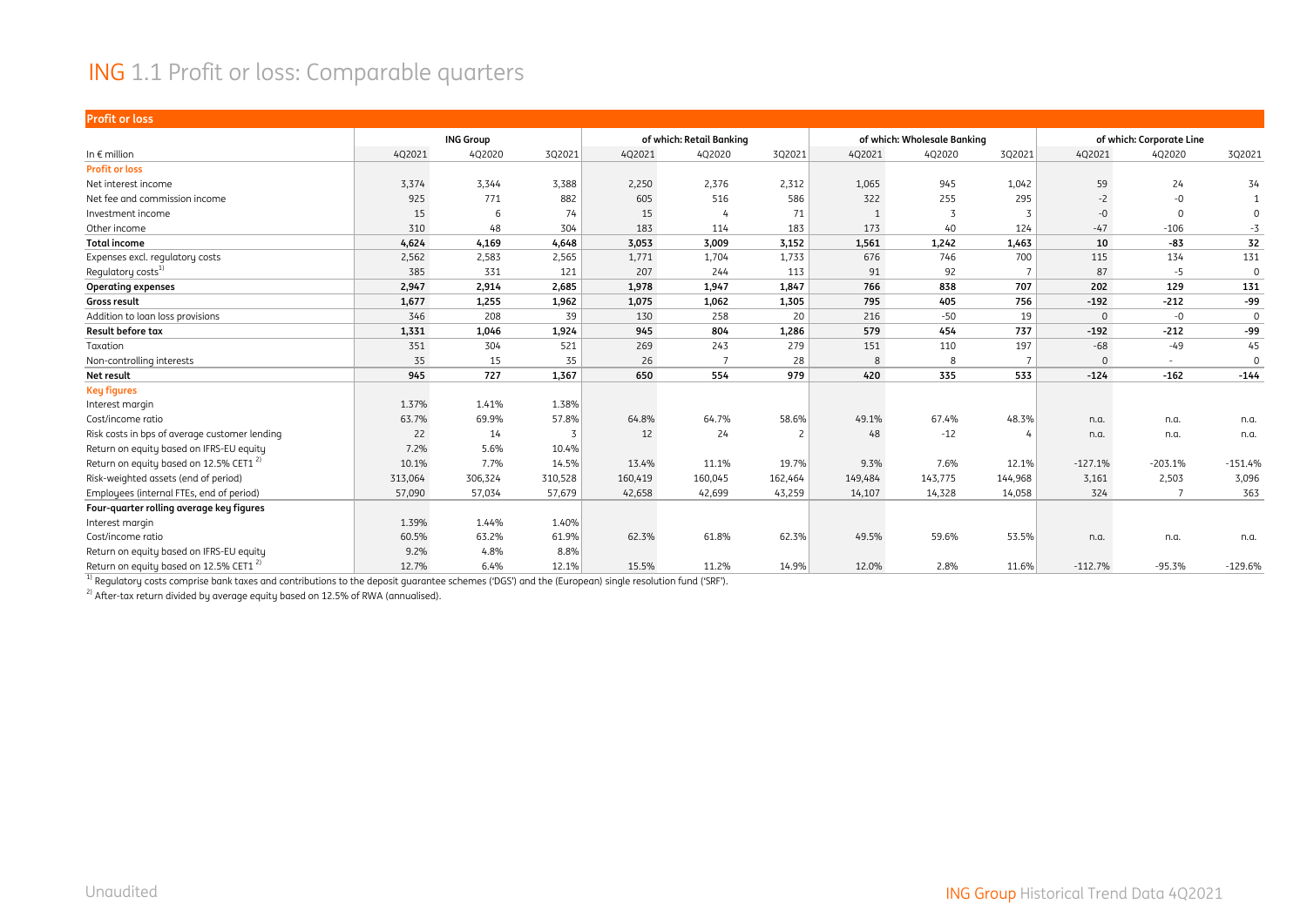#### ING 1.2 Profit or loss: 4Q2021 Segment split

| Profit or loss 4Q2021                                |                |         |                |          |                                        |                |                |         |                 |             |                |             |
|------------------------------------------------------|----------------|---------|----------------|----------|----------------------------------------|----------------|----------------|---------|-----------------|-------------|----------------|-------------|
|                                                      |                | Retail  | Retail Benelux |          | Retail Challengers & Growth<br>Markets |                | Wholesale      |         | Daily Banking & | Financial   | Treasuru       | Corporate   |
| In $\epsilon$ million                                | Total          | Banking | Netherlands    | Belgium  | Germany                                | Other          | Banking        | Lending | Trade Finance   | Markets     | & Other        | Line        |
| Balance sheet related interest                       | 3,374          | 2,303   | 829            | 400      | 344                                    | 729            | 1,115          | 709     | 202             | 126         | 78             | $-44$       |
| Capital charge on book equity                        |                | $-15$   | 3              |          | 11                                     | -36            | $-16$          | $-0$    |                 | $-13$       | $-3$           | 31          |
| Interest benefit on total capital                    |                | $-37$   | $-11$          | $-9$     | $-7$                                   | $-10$          | $-34$          | $-23$   | $-4$            | $-5$        | $-2$           | 71          |
| Net interest income                                  | 3,374          | 2,250   | 822            | 397      | 348                                    | 683            | 1,065          | 685     | 199             | 108         | 73             | 59          |
| Net fee and commission income                        | 925            | 605     | 206            | 129      | 125                                    | 144            | 322            | 112     | 142             | 48          | 20             | $-2$        |
| Investment income                                    | 11             | 10      | $\overline{c}$ | $\Omega$ | 8                                      | $\mathbf{0}$   | $\mathbf{1}$   |         | $\sim$          | $\mathbf 0$ | $\mathbf{1}$   | $-0$        |
| Realised gains and fair value changes on investments | $\overline{4}$ | 5       | $\mathbf{1}$   | -0       | $\sim$                                 |                | -0             | ٠       | $\sim$          | $-1$        | 1              | $\mathbf 0$ |
| Total investment income                              | 15             | 15      | $\overline{3}$ | $-0$     | 8                                      | $\overline{4}$ | $\overline{1}$ | $\sim$  | $\sim$          | $-1$        | $\overline{c}$ | $-0$        |
| Valuation result and net trading income              | 219            | 118     | $\overline{7}$ | 51       | 20                                     | 40             | 156            | 6       | 30              | 123         | $-3$           | $-55$       |
| Other income                                         | 91             | 65      | 23             | 14       | 10                                     | 19             | 18             | $-0$    | $-10$           | $-6$        | 33             | 8           |
| Total other income                                   | 310            | 183     | 30             | 65       | 29                                     | 59             | 173            | 6       | 20              | 117         | 30             | $-47$       |
| <b>Total income</b>                                  | 4,624          | 3,053   | 1,061          | 592      | 510                                    | 890            | 1,561          | 803     | 362             | 271         | 126            | 10          |
| Expenses excl. regulatory costs                      | 2,562          | 1,771   | 465            | 379      | 263                                    | 663            | 676            | 232     | 191             | 200         | 53             | 115         |
| Regulatory costs <sup>1)</sup>                       | 385            | 207     | 77             | 31       | 32                                     | 67             | 91             | 36      | 16              | 30          | 8              | 87          |
| <b>Operating expenses</b>                            | 2,947          | 1,978   | 542            | 410      | 296                                    | 730            | 766            | 269     | 207             | 230         | 61             | 202         |
| Gross result                                         | 1,677          | 1,075   | 519            | 182      | 214                                    | 160            | 795            | 534     | 155             | 41          | 65             | $-192$      |
| Addition to loan loss provisions                     | 346            | 130     | 49             | 46       | $\overline{7}$                         | 27             | 216            | 162     | 50              | 1           | $\overline{3}$ | $\Omega$    |
| <b>Result before tax</b>                             | 1,331          | 945     | 470            | 136      | 207                                    | 132            | 579            | 372     | 105             | 40          | 61             | $-192$      |
| Taxation                                             | 351            | 269     | 122            | 41       | 65                                     | 41             | 151            | 111     | 27              | 12          | $\overline{c}$ | $-68$       |
| Non-controlling interests                            | 35             | 26      | $\sim$         | $\Omega$ | $\mathbf{1}$                           | 25             | 8              | 3       | -3              | 3           | $-1$           | $\mathbf 0$ |
| Net result                                           | 945            | 650     | 348            | 95       | 141                                    | 66             | 420            | 258     | 75              | 26          | 61             | $-124$      |
| <b>Key figures</b>                                   |                |         |                |          |                                        |                |                |         |                 |             |                |             |
| Interest margin                                      | 1.37%          |         |                |          |                                        |                |                |         |                 |             |                |             |
| Cost/income ratio                                    | 63.7%          | 64.8%   | 51.1%          | 69.3%    | 58.0%                                  | 82.0%          | 49.1%          | 33.4%   | 57.2%           | 84.9%       | 48.5%          | n.a.        |
| Risk costs in bps of average customer lending        | 22             | 12      | 13             | 21       | 3                                      | 10             | 48             | 47      | 62              | 5           | 29             | n.a.        |
| Return on equity based on IFRS-EU equity             | 7.2%           |         |                |          |                                        |                |                |         |                 |             |                |             |
| Return on equity based on 12.5% CET1 <sup>2)</sup>   | 10.1%          | 13.4%   | 25.1%          | 7.7%     | 15.2%                                  | 6.1%           | 9.3%           | 8.6%    | 13.4%           | 3.8%        | 28.4%          | $-127.1%$   |
| Risk-weighted assets (end of period)                 | 313,064        | 160,419 | 44,577         | 38,027   | 29,432                                 | 48,384         | 149,484        | 97,672  | 19,047          | 25,807      | 6,958          | 3,161       |
| Employees (internal FTEs, end of period)             | 57,090         | 42,658  | 9,908          | 7,940    | 5,789                                  | 19,020         | 14,107         |         |                 |             |                | 324         |
| Four-quarter rolling average key figures             |                |         |                |          |                                        |                |                |         |                 |             |                |             |
| Interest margin                                      | 1.39%          |         |                |          |                                        |                |                |         |                 |             |                |             |
| Cost/income ratio                                    | 60.5%          | 62.3%   | 56.4%          | 67.4%    | 58.4%                                  | 68.1%          | 49.5%          | 31.4%   | 63.1%           | 75.0%       | 77.1%          | n.a.        |
| Return on equity based on IFRS-EU equity             | 9.2%           |         |                |          |                                        |                |                |         |                 |             |                |             |
| Return on equity based on 12.5% CET1 <sup>2)</sup>   | 12.7%          | 15.5%   | 26.4%          | 8.7%     | 14.2%                                  | 11.3%          | 12.0%          | 13.5%   | 11.0%           | 6.3%        | 14.5%          | $-112.7%$   |

 $^{\rm 1)}$  Regulatory costs comprise bank taxes and contributions to the deposit guarantee schemes ('DGS') and the (European) single resolution fund ('SRF').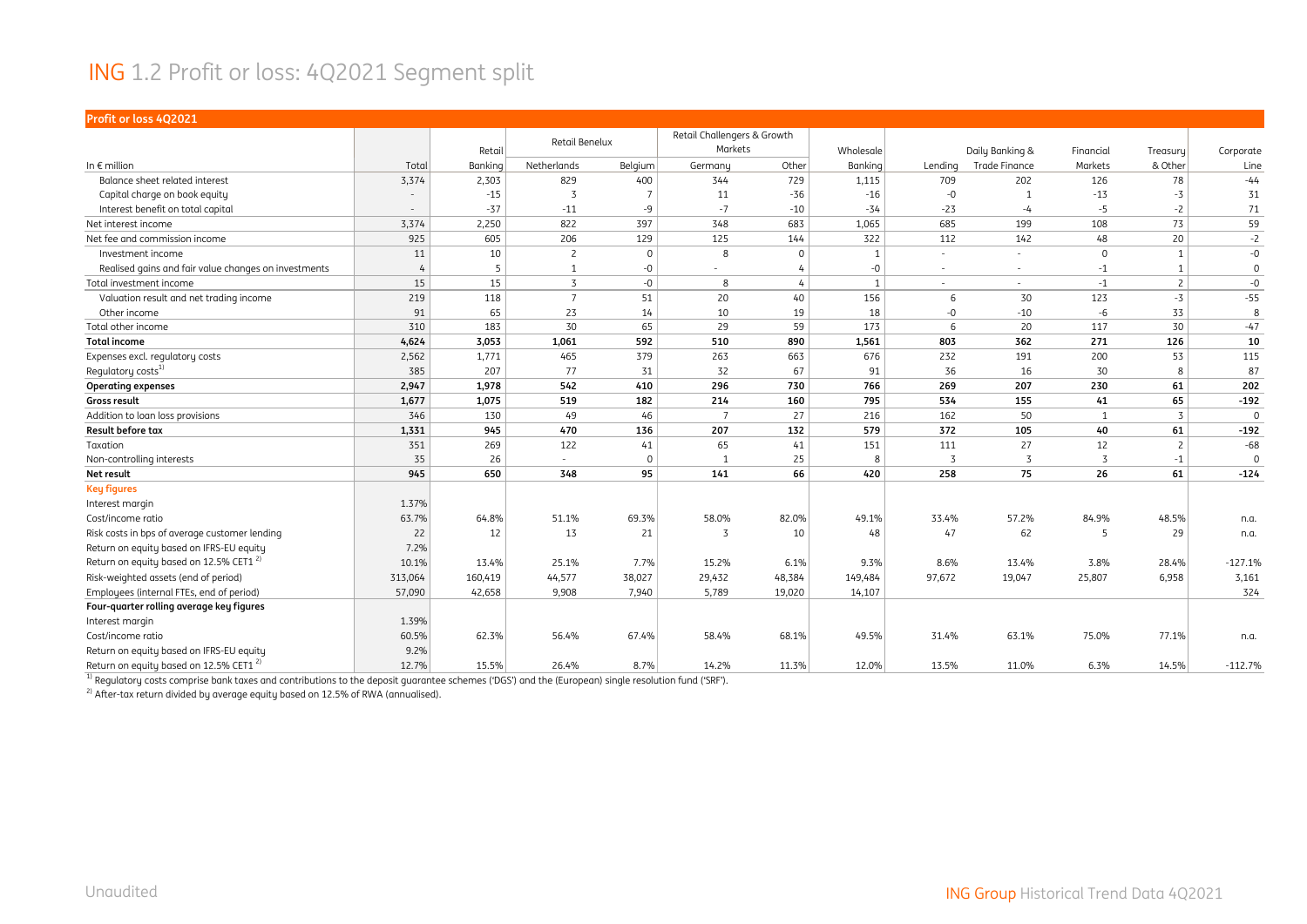#### ING 1.3 Profit or loss: Quarterly overview

| <b>Profit or loss</b>                                |         |         |         |         |         |         |         |         |         |         |
|------------------------------------------------------|---------|---------|---------|---------|---------|---------|---------|---------|---------|---------|
| In $\epsilon$ million                                | 4Q2021  | 3Q2021  | 2Q2021  | 102021  | 4Q2020  | 3Q2020  | 2Q2020  | 1Q2020  | FY2021  | FY2020  |
| Interest income                                      | 5,236   | 5,156   | 5,368   | 5,354   | 5,262   | 5,377   | 5,723   | 6,335   | 21,114  | 22,698  |
| Minus: interest expense                              | 1,862   | 1,768   | 2,028   | 1,841   | 1,918   | 2,048   | 2,294   | 2,834   | 7,499   | 9,094   |
| Net interest income                                  | 3,374   | 3,388   | 3,340   | 3,513   | 3,344   | 3,329   | 3,430   | 3,501   | 13,615  | 13,604  |
| Net fee and commission income                        | 925     | 882     | 855     | 854     | 771     | 734     | 723     | 783     | 3,517   | 3,011   |
| Investment income                                    | 11      | 68      | 12      | 3       | 3       | 98      | 4       | 1       | 93      | 106     |
| Realised gains and fair value changes on investments | 4       | 6       | $-2$    | 36      | 3       | 5       | 15      | 20      | 45      | 44      |
| Total investment income                              | 15      | 74      | 10      | 39      | 6       | 103     | 19      | 21      | 138     | 150     |
| Valuation result and net trading income              | 219     | 204     | 184     | 240     | 85      | 311     | 437     | $-1$    | 847     | 832     |
| Other income                                         | 91      | 100     | 128     | 56      | $-37$   | $-191$  | 62      | 206     | 374     | 41      |
| Total other income                                   | 310     | 304     | 312     | 296     | 48      | 120     | 499     | 205     | 1,221   | 872     |
| <b>Total income</b>                                  | 4,624   | 4,648   | 4,517   | 4,702   | 4,169   | 4,286   | 4,671   | 4,511   | 18,490  | 17,637  |
| Staff expenses                                       | 1,531   | 1,471   | 1,474   | 1,465   | 1,461   | 1,429   | 1,458   | 1,465   | 5,941   | 5,812   |
| Regulatory costs <sup>1)</sup>                       | 385     | 121     | 172     | 587     | 331     | 111     | 137     | 526     | 1,265   | 1,105   |
| Other expenses                                       | 1,031   | 1,093   | 898     | 964     | 1,123   | 1,073   | 1,198   | 842     | 3,986   | 4,236   |
| <b>Operating expenses</b>                            | 2,947   | 2,685   | 2,543   | 3,016   | 2,914   | 2,613   | 2,793   | 2,833   | 11,192  | 11,153  |
| Gross result                                         | 1,677   | 1,962   | 1,973   | 1,686   | 1,255   | 1,673   | 1,878   | 1,678   | 7,299   | 6,484   |
| Addition to loan loss provisions                     | 346     | 39      | $-91$   | 223     | 208     | 469     | 1,336   | 661     | 516     | 2,675   |
| Result before tax                                    | 1,331   | 1,924   | 2,065   | 1,463   | 1,046   | 1,204   | 542     | 1,017   | 6,782   | 3,809   |
| Taxation                                             | 351     | 521     | 566     | 439     | 304     | 389     | 224     | 329     | 1,877   | 1,246   |
| Non-controlling interests                            | 35      | 35      | 40      | 18      | 15      | 27      | 19      | 17      | 128     | 78      |
| Net result                                           | 945     | 1,367   | 1,459   | 1,005   | 727     | 788     | 299     | 670     | 4,776   | 2,485   |
| <b>Key figures</b>                                   |         |         |         |         |         |         |         |         |         |         |
| Interest margin                                      | 1.37%   | 1.38%   | 1.36%   | 1.46%   | 1.41%   | 1.38%   | 1.44%   | 1.51%   | 1.39%   | 1.44%   |
| Cost/income ratio                                    | 63.7%   | 57.8%   | 56.3%   | 64.1%   | 69.9%   | 61.0%   | 59.8%   | 62.8%   | 60.5%   | 63.2%   |
| Risk costs in bps of average customer lending        | 22      | 3       | $-6$    | 15      | 14      | 30      | 85      | 42      | 8       | 43      |
| Return on equity based on IFRS-EU equity             | 7.2%    | 10.4%   | 11.2%   | 7.8%    | 5.6%    | 6.0%    | 2.3%    | 5.1%    | 9.2%    | 4.8%    |
| Return on equity based on 12.5% CET1 <sup>2)</sup>   | 10.1%   | 14.5%   | 15.5%   | 10.6%   | 7.7%    | 8.2%    | 3.1%    | 6.6%    | 12.7%   | 6.4%    |
| Risk-weighted assets (end of period)                 | 313,064 | 310,528 | 308,581 | 311,014 | 306,324 | 312,307 | 322,234 | 335,375 | 313,064 | 306,324 |
| Employees (internal FTEs, end of period)             | 57,090  | 57,679  | 57,896  | 57,731  | 57,034  | 56,492  | 55,772  | 55,452  | 57,090  | 57,034  |
| Four-quarter rolling average key figures             |         |         |         |         |         |         |         |         |         |         |
| interest margin                                      | 1.39%   | 1.40%   | 1.40%   | 1.42%   | 1.44%   | 1.48%   | 1.52%   | 1.54%   |         |         |
| Cost/income ratio                                    | 60.5%   | 61.9%   | 62.7%   | 63.6%   | 63.2%   | 60.9%   | 58.9%   | 57.0%   |         |         |
| Return on equity based on IFRS-EU equity             | 9.2%    | 8.8%    | 7.7%    | 5.4%    | 4.8%    | 5.1%    | 6.1%    | 8.4%    |         |         |
| Return on equity based on 12.5% CET1 <sup>2)</sup>   | 12.7%   | 12.1%   | 10.5%   | 7.3%    | 6.4%    | 6.7%    | 8.1%    | 11.0%   |         |         |

<sup>1)</sup> Regulatory costs comprise bank taxes and contributions to the deposit guarantee schemes ('DGS') and the (European) single resolution fund ('SRF').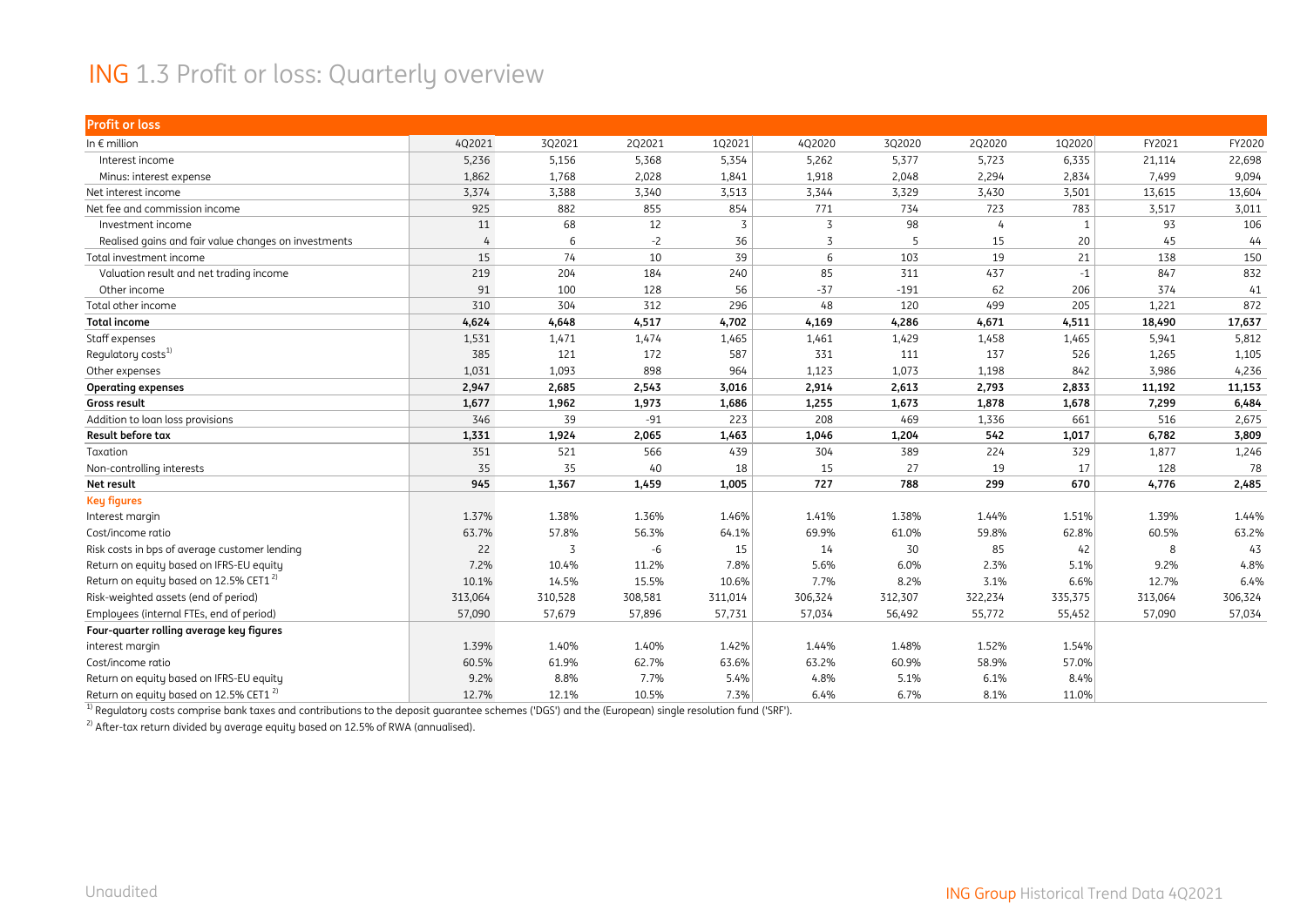#### ING 1.4 Profit or loss: Retail Banking

| <b>Profit or loss Retail Banking</b>                 |         |                |                |                |                |                |         |         |         |         |
|------------------------------------------------------|---------|----------------|----------------|----------------|----------------|----------------|---------|---------|---------|---------|
| In $\epsilon$ million                                | 4Q2021  | 3Q2021         | 2Q2021         | 102021         | 4Q2020         | 3Q2020         | 2Q2020  | 102020  | FY2021  | FY2020  |
| Balance sheet related interest                       | 2,303   | 2,361          | 2,318          | 2,399          | 2,412          | 2,436          | 2,472   | 2,526   | 9,380   | 9,846   |
| Capital charge on book equity                        | $-15$   | $-10$          | $-7$           | $-14$          | $-15$          | $-19$          | $-32$   | $-55$   | $-46$   | $-121$  |
| Interest benefit on total capital                    | $-37$   | $-39$          | $-33$          | $-28$          | $-22$          | $-12$          | $-7$    | $-11$   | $-138$  | $-52$   |
| Net interest income                                  | 2,250   | 2,312          | 2,277          | 2,356          | 2,376          | 2,405          | 2,433   | 2,461   | 9,196   | 9,674   |
| Net fee and commission income                        | 605     | 586            | 553            | 573            | 516            | 479            | 460     | 487     | 2,317   | 1,943   |
| Investment income                                    | 10      | 66             | 9              | $\overline{2}$ | -1             | 97             | 4       | -1      | 86      | 103     |
| Realised gains and fair value changes on investments | 5       | 5              | $-1$           | 29             | 3              | $\overline{4}$ | 13      | 17      | 38      | 36      |
| Total investment income                              | 15      | 71             | $\overline{7}$ | 31             | 4              | 102            | 16      | 18      | 124     | 139     |
| Valuation result and net trading income              | 118     | 108            | 108            | 118            | 78             | 126            | 148     | 76      | 451     | 427     |
| Other income                                         | 65      | 75             | 68             | 52             | 36             | $-178$         | 63      | 119     | 261     | 40      |
| Total other income                                   | 183     | 183            | 175            | 170            | 114            | $-52$          | 210     | 195     | 712     | 467     |
| <b>Total income</b>                                  | 3,053   | 3,152          | 3,013          | 3,130          | 3,009          | 2,934          | 3,119   | 3,160   | 12,349  | 12,223  |
| Expenses excl. regulatory costs                      | 1,771   | 1,733          | 1,593          | 1,676          | 1,704          | 1,763          | 1,635   | 1,597   | 6,773   | 6,698   |
| Regulatory costs                                     | 207     | 113            | 163            | 440            | 244            | 99             | 116     | 396     | 923     | 854     |
| <b>Operating expenses</b>                            | 1,978   | 1,847          | 1,756          | 2,115          | 1,947          | 1,861          | 1,751   | 1,992   | 7,696   | 7,552   |
| Gross result                                         | 1,075   | 1,305          | 1,258          | 1,015          | 1,062          | 1,073          | 1,368   | 1,168   | 4,653   | 4,670   |
| Addition to loan loss provisions                     | 130     | 20             | 58             | 192            | 258            | 324            | 454     | 285     | 399     | 1,322   |
| <b>Result before tax</b>                             | 945     | 1,286          | 1,200          | 823            | 804            | 749            | 913     | 883     | 4,253   | 3,348   |
| Taxation                                             | 269     | 279            | 321            | 240            | 243            | 222            | 305     | 239     | 1,109   | 1,010   |
| Non-controlling interests                            | 26      | 28             | 32             | 16             | $\overline{7}$ | 23             | 14      | 14      | 102     | 58      |
| Net result                                           | 650     | 979            | 847            | 567            | 554            | 503            | 594     | 630     | 3,042   | 2,281   |
| <b>Key figures</b>                                   |         |                |                |                |                |                |         |         |         |         |
| Cost/income ratio                                    | 64.8%   | 58.6%          | 58.3%          | 67.6%          | 64.7%          | 63.4%          | 56.2%   | 63.0%   | 62.3%   | 61.8%   |
| Risk costs in bps of average customer lending        | 12      | $\overline{c}$ | 5              | 18             | 24             | 30             | 42      | 26      | 9       | 30      |
| Return on equity based on 12.5% CET1 <sup>1)</sup>   | 13.4%   | 19.7%          | 17.3%          | 11.6%          | 11.1%          | 10.3%          | 11.5%   | 12.0%   | 15.5%   | 11.2%   |
| Risk-weighted assets (end of period)                 | 160,419 | 162,464        | 164,552        | 161,106        | 160,045        | 163,099        | 164,061 | 174,557 | 160,419 | 160,045 |
| Employees (internal FTEs, end of period)             | 42,658  | 43,259         | 43,588         | 43,454         | 42,699         | 42.407         | 41,928  | 41,771  | 42,658  | 42,699  |
| Four-quarter rolling average key figures             |         |                |                |                |                |                |         |         |         |         |
| Cost/income ratio                                    | 62.3%   | 62.3%          | 63.5%          | 63.0%          | 61.8%          | 60.2%          | 57.9%   | 57.2%   |         |         |
| Return on equity based on 12.5% CET1 <sup>1)</sup>   | 15.5%   | 14.9%          | 12.6%          | 11.1%          | 11.2%          | 12.2%          | 14.1%   | 15.9%   |         |         |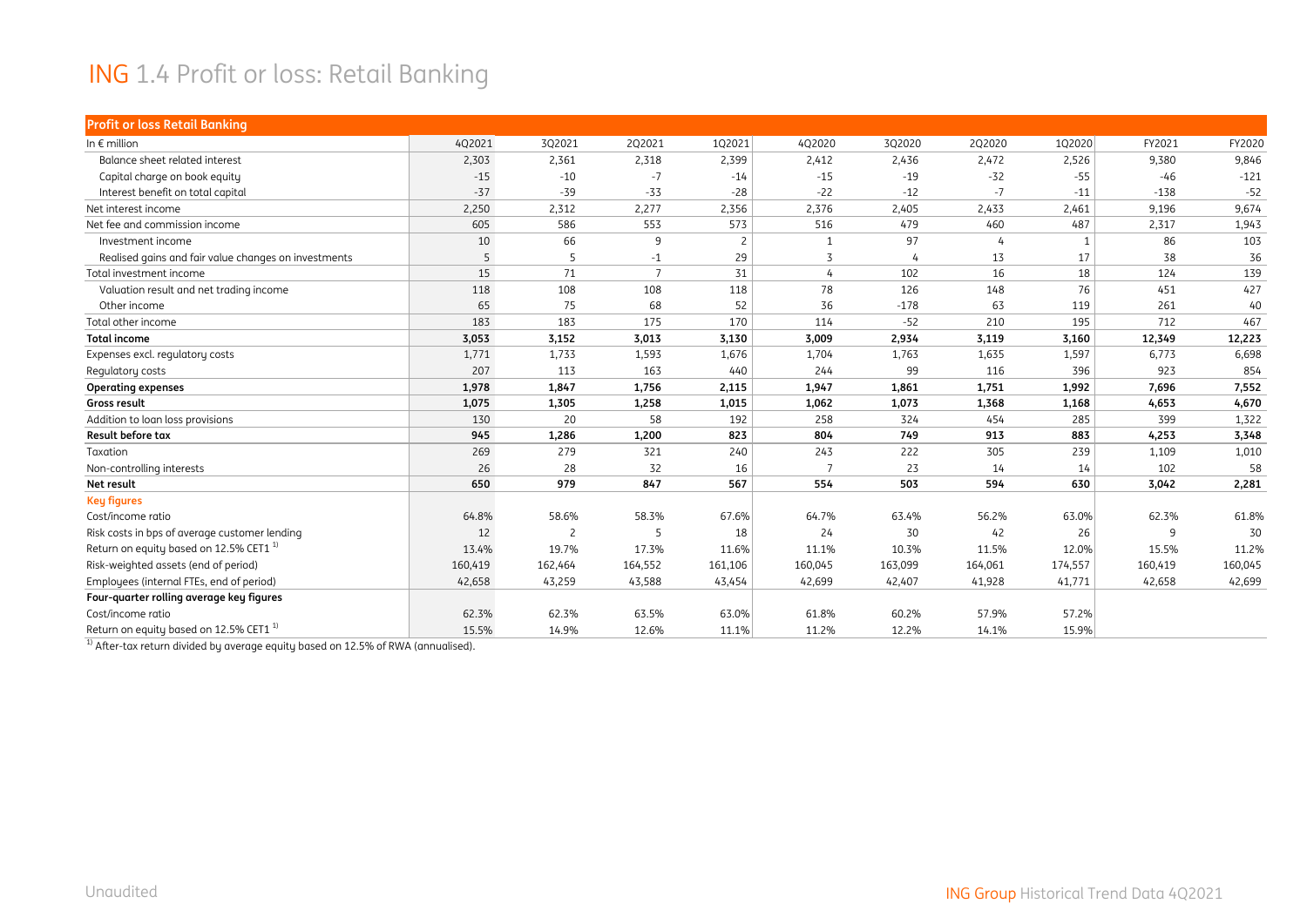#### ING 1.5 Profit or loss: Retail Banking Benelux

| <b>Profit or loss Retail Banking Benelux</b>         |                |                |                 |                |                |                |          |              |          |        |
|------------------------------------------------------|----------------|----------------|-----------------|----------------|----------------|----------------|----------|--------------|----------|--------|
| In $\epsilon$ million                                | 4Q2021         | 3Q2021         | 2Q2021          | 102021         | 4Q2020         | 3Q2020         | 2Q2020   | 1Q2020       | FY2021   | FY2020 |
| Balance sheet related interest                       | 1,230          | 1,284          | 1,258           | 1,318          | 1,324          | 1,332          | 1,355    | 1,375        | 5,091    | 5,384  |
| Capital charge on book equity                        | 10             | 9              | 5               | $-4$           | $-4$           | $-5$           | -6       | $-13$        | 21       | $-29$  |
| Interest benefit on total capital                    | $-20$          | $-21$          | $-18$           | $-15$          | $-12$          | $-7$           | -4       | -6           | $-74$    | $-29$  |
| Net interest income                                  | 1,219          | 1,273          | 1,245           | 1,300          | 1,307          | 1,320          | 1,344    | 1,356        | 5,037    | 5,327  |
| Net fee and commission income                        | 336            | 338            | 322             | 295            | 281            | 273            | 262      | 277          | 1,290    | 1,094  |
| Investment income                                    | $\overline{c}$ | 3              | $\overline{7}$  | $\overline{c}$ | $-1$           | $\mathbf{1}$   | $\Omega$ | $\mathbf{1}$ | 13       |        |
| Realised gains and fair value changes on investments | $\mathbf{1}$   | $\overline{c}$ | $-0$            | 23             | $\overline{c}$ | $\overline{c}$ | 9        | 16           | 26       | 29     |
| Total investment income                              | 3              | 5              | $7\overline{ }$ | 25             | $\mathbf{1}$   | $\overline{3}$ | 9        | 17           | 39       | 31     |
| Valuation result and net trading income              | 58             | 51             | 54              | 79             | 40             | 82             | 107      | 10           | 243      | 239    |
| Other income                                         | 36             | 40             | 23              | 29             | 26             | 26             | 29       | 74           | 128      | 155    |
| Total other income                                   | 95             | 91             | 77              | 108            | 66             | 108            | 136      | 83           | 371      | 393    |
| <b>Total income</b>                                  | 1,652          | 1,706          | 1,651           | 1,728          | 1,655          | 1,704          | 1,751    | 1,734        | 6,737    | 6,844  |
| Expenses excl. regulatory costs                      | 844            | 987            | 824             | 895            | 893            | 863            | 888      | 851          | 3,550    | 3,495  |
| Regulatory costs                                     | 108            | 38             | 51              | 323            | 135            | 25             | 42       | 276          | 519      | 478    |
| <b>Operating expenses</b>                            | 952            | 1,025          | 875             | 1,218          | 1,029          | 888            | 930      | 1,127        | 4,070    | 3,973  |
| Gross result                                         | 700            | 682            | 776             | 510            | 627            | 816            | 821      | 607          | 2,668    | 2,871  |
| Addition to loan loss provisions                     | 95             | $-76$          | 23              | 107            | 66             | 184            | 276      | 145          | 148      | 671    |
| Result before tax                                    | 605            | 758            | 753             | 403            | 561            | 632            | 545      | 462          | 2,519    | 2,200  |
| Taxation                                             | 163            | 174            | 200             | 108            | 140            | 163            | 152      | 119          | 645      | 574    |
| Non-controlling interests                            | $\Omega$       | 0              | $\Omega$        | $\Omega$       | 0              | $-0$           | $-0$     | -0           | $\Omega$ | $-1$   |
| Net result                                           | 443            | 584            | 553             | 294            | 421            | 470            | 393      | 343          | 1,874    | 1,627  |
| <b>Key figures</b>                                   |                |                |                 |                |                |                |          |              |          |        |
| Cost/income ratio                                    | 57.6%          | 60.1%          | 53.0%           | 70.5%          | 62.1%          | 52.1%          | 53.1%    | 65.0%        | 60.4%    | 58.1%  |
| Risk costs in bps of average customer lending        | 16             | $-12$          | 4               | 17             | 11             | 29             | 44       | 23           | 6        | 27     |
| Return on equity based on 12.5% CET1 <sup>1)</sup>   | 17.0%          | 22.0%          | 21.1%           | 11.4%          | 15.9%          | 17.2%          | 13.8%    | 11.8%        | 17.9%    | 14.6%  |
| Risk-weighted assets (end of period)                 | 82,604         | 84,384         | 85,280          | 82,622         | 82,535         | 86,760         | 87,671   | 94,665       | 82,604   | 82,535 |
| Employees (internal FTEs, end of period)             | 17,848         | 18,012         | 18,259          | 18,145         | 17,594         | 17,651         | 17,533   | 17,726       | 17,848   | 17,594 |
| Four-quarter rolling average key figures             |                |                |                 |                |                |                |          |              |          |        |
| Cost/income ratio                                    | 60.4%          | 61.5%          | 59.5%           | 59.4%          | 58.1%          | 56.6%          | 56.5%    | 55.3%        |          |        |
| Return on equity based on 12.5% CET1 <sup>1)</sup>   | 17.9%          | 17.6%          | 16.4%           | 14.6%          | 14.6%          | 14.9%          | 15.2%    | 17.4%        |          |        |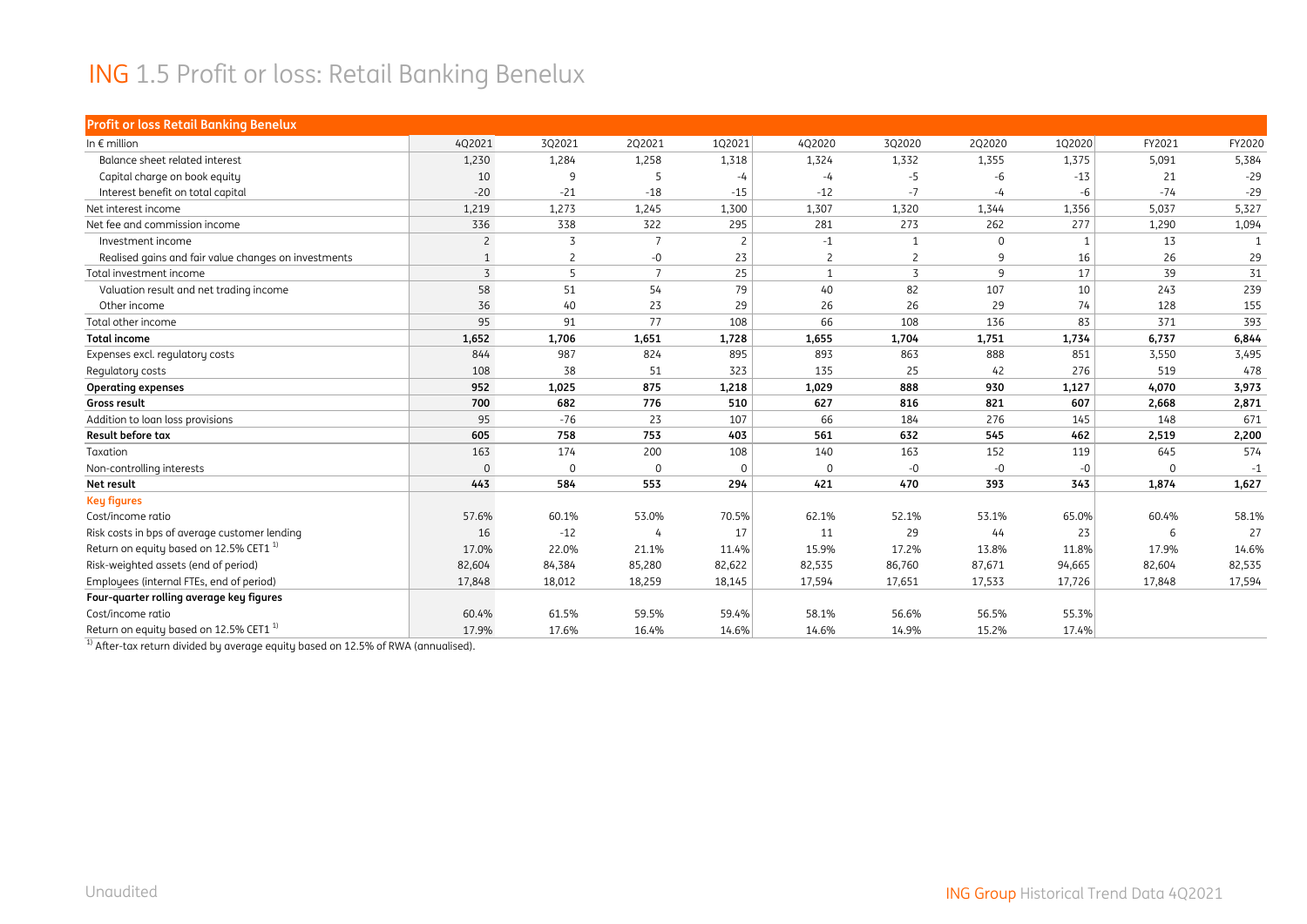#### ING 1.6 Profit or loss: Retail Banking Netherlands

| <b>Profit or loss Retail Banking Netherlands</b>     |                |        |                 |                |                |                |        |              |        |          |
|------------------------------------------------------|----------------|--------|-----------------|----------------|----------------|----------------|--------|--------------|--------|----------|
| In $\epsilon$ million                                | 4Q2021         | 3Q2021 | 2Q2021          | 102021         | 4Q2020         | 3Q2020         | 2Q2020 | 1Q2020       | FY2021 | FY2020   |
| Balance sheet related interest                       | 829            | 826    | 816             | 849            | 881            | 873            | 884    | 882          | 3,320  | 3,520    |
| Capital charge on book equity                        | 3              | 3      | $\overline{c}$  |                | $\overline{c}$ | $\overline{c}$ |        |              | 9      |          |
| Interest benefit on total capital                    | $-11$          | $-11$  | $-9$            | -8             | -6             | $-3$           | $-2$   | $-3$         | $-39$  | $-15$    |
| Net interest income                                  | 822            | 817    | 809             | 842            | 877            | 871            | 883    | 880          | 3,290  | 3,511    |
| Net fee and commission income                        | 206            | 197    | 194             | 173            | 175            | 174            | 164    | 168          | 771    | 681      |
| Investment income                                    | $\overline{c}$ | 3      | $\overline{7}$  | $\overline{a}$ | $\mathbf 0$    | $\sim$         | $-0$   | 0            | 11     | $\Omega$ |
| Realised gains and fair value changes on investments |                | 3      | $-0$            | 23             | $\mathbf{1}$   | $\overline{2}$ | 10     | 1            | 27     | 14       |
| Total investment income                              | 3              | 5      | $7\overline{ }$ | 23             | $\overline{2}$ | $\overline{2}$ | 10     | $\mathbf{1}$ | 38     | 14       |
| Valuation result and net trading income              | $\overline{7}$ | 32     | 28              | 29             | 16             | 48             | 60     | 50           | 96     | 174      |
| Other income                                         | 23             | 13     | 14              | 18             | 13             | 24             | 14     | 40           | 68     | 91       |
| Total other income                                   | 30             | 45     | 42              | 47             | 29             | 72             | 73     | 90           | 163    | 265      |
| <b>Total income</b>                                  | 1,061          | 1,064  | 1,052           | 1,086          | 1,083          | 1,119          | 1,130  | 1,139        | 4,262  | 4,471    |
| Expenses excl. regulatory costs                      | 465            | 642    | 484             | 537            | 507            | 507            | 487    | 480          | 2,128  | 1,981    |
| Regulatory costs                                     | 77             | 38     | 46              | 114            | 110            | 25             | 35     | 86           | 275    | 255      |
| <b>Operating expenses</b>                            | 542            | 680    | 530             | 651            | 616            | 532            | 522    | 566          | 2,403  | 2,236    |
| Gross result                                         | 519            | 384    | 522             | 435            | 466            | 587            | 609    | 573          | 1,860  | 2,235    |
| Addition to loan loss provisions                     | 49             | $-60$  | $-55$           | $-10$          | $-29$          | 47             | 120    | 19           | $-76$  | 157      |
| Result before tax                                    | 470            | 444    | 576             | 445            | 495            | 540            | 489    | 554          | 1,936  | 2,078    |
| Taxation                                             | 122            | 110    | 151             | 117            | 124            | 136            | 124    | 138          | 499    | 523      |
| Non-controlling interests                            | $\sim$         | $\sim$ | $\sim$          | $\sim$         | $\mathbf 0$    | $-0$           | $-0$   | $-0$         |        | $-1$     |
| Net result                                           | 348            | 334    | 426             | 329            | 371            | 404            | 365    | 416          | 1.437  | 1,556    |
| <b>Key figures</b>                                   |                |        |                 |                |                |                |        |              |        |          |
| Cost/income ratio                                    | 51.1%          | 63.9%  | 50.4%           | 59.9%          | 56.9%          | 47.5%          | 46.2%  | 49.7%        | 56.4%  | 50.0%    |
| Risk costs in bps of average customer lending        | 13             | $-16$  | $-14$           | $-3$           | $-7$           | 12             | 30     | 5            | $-5$   | 10       |
| Return on equity based on 12.5% CET1 <sup>1)</sup>   | 25.1%          | 24.1%  | 31.5%           | 25.0%          | 27.2%          | 28.6%          | 24.4%  | 26.2%        | 26.4%  | 26.6%    |
| Risk-weighted assets (end of period)                 | 44,577         | 44,108 | 44,699          | 41,892         | 42,068         | 45,225         | 45,149 | 50,385       | 44,577 | 42,068   |
| Employees (internal FTEs, end of period)             | 9,908          | 9,902  | 10,189          | 10,184         | 9,963          | 9,833          | 9,728  | 9,755        | 9,908  | 9,963    |
| Four-quarter rolling average key figures             |                |        |                 |                |                |                |        |              |        |          |
| Cost/income ratio                                    | 56.4%          | 57.8%  | 53.7%           | 52.5%          | 50.0%          | 48.7%          | 48.8%  | 48.8%        |        |          |
| Return on equity based on 12.5% CET1 <sup>1)</sup>   | 26.4%          | 26.9%  | 28.1%           | 26.3%          | 26.6%          | 25.9%          | 24.8%  | 25.7%        |        |          |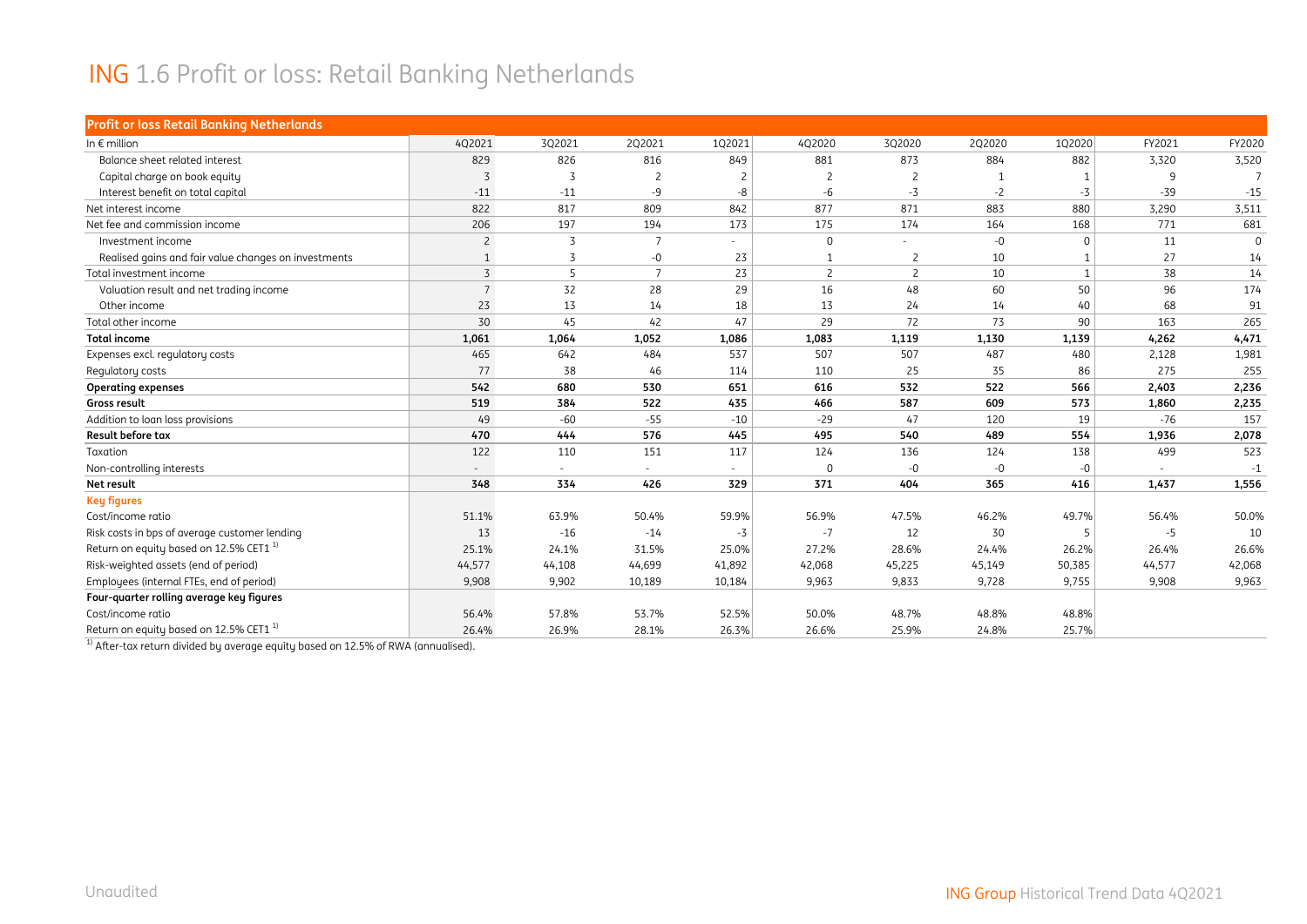#### ING 1.7 Profit or loss: Retail Banking Belgium

| Profit or loss Retail Banking Belgium <sup>1)</sup>  |              |              |             |                |              |              |              |          |                |              |
|------------------------------------------------------|--------------|--------------|-------------|----------------|--------------|--------------|--------------|----------|----------------|--------------|
| In $\epsilon$ million                                | 4Q2021       | 3Q2021       | 2Q2021      | 102021         | 4Q2020       | 3Q2020       | 2Q2020       | 1Q2020   | FY2021         | FY2020       |
| Balance sheet related interest                       | 400          | 459          | 442         | 470            | 443          | 458          | 471          | 493      | 1,771          | 1,865        |
| Capital charge on book equity                        |              |              |             | $-5$           | $-7$         | $-7$         | -8           | $-14$    | 11             | $-35$        |
| Interest benefit on total capital                    | $-9$         | $-10$        | -9          | $-7$           | -6           | $-3$         | $-2$         | $-3$     | $-35$          | $-14$        |
| Net interest income                                  | 397          | 456          | 437         | 457            | 430          | 448          | 461          | 476      | 1,747          | 1,816        |
| Net fee and commission income                        | 129          | 141          | 127         | 121            | 106          | 99           | 98           | 110      | 519            | 413          |
| Investment income                                    | $\mathbf 0$  | $\mathbf{0}$ | $\mathbf 0$ | $\overline{c}$ | $-1$         | $\mathbf{1}$ | $\mathbf{1}$ | 1        | $\overline{c}$ | $\mathbf{1}$ |
| Realised gains and fair value changes on investments | $-0$         | -0           | $-0$        | $-0$           | $\mathbf{1}$ | $\mathbf 0$  | $-1$         | 15       | $-1$           | 15           |
| Total investment income                              | $-0$         | $-0$         | $\mathbf 0$ | $\overline{c}$ | -0           | $\mathbf{1}$ | $-0$         | 16       | 1              | 16           |
| Valuation result and net trading income              | 51           | 18           | 27          | 51             | 24           | 34           | 47           | $-41$    | 147            | 65           |
| Other income                                         | 14           | 27           | 9           | 11             | 13           | 3            | 15           | 33       | 61             | 64           |
| Total other income                                   | 65           | 46           | 35          | 62             | 36           | 37           | 62           | $-7$     | 208            | 129          |
| <b>Total income</b>                                  | 592          | 642          | 599         | 642            | 572          | 585          | 621          | 595      | 2,475          | 2,373        |
| Expenses excl. regulatory costs                      | 379          | 345          | 340         | 358            | 387          | 356          | 401          | 370      | 1,422          | 1,514        |
| Regulatory costs                                     | 31           | $-0$         | -5          | 209            | 25           | $\Omega$     | 8            | 190      | 245            | 223          |
| <b>Operating expenses</b>                            | 410          | 345          | 345         | 567            | 412          | 356          | 408          | 560      | 1,667          | 1,737        |
| Gross result                                         | 182          | 297          | 254         | 74             | 160          | 229          | 212          | 34       | 808            | 636          |
| Addition to loan loss provisions                     | 46           | $-16$        | 77          | 117            | 95           | 137          | 156          | 126      | 225            | 514          |
| Result before tax                                    | 136          | 313          | 177         | $-43$          | 66           | 92           | 56           | $-92$    | 583            | 122          |
| Taxation                                             | 41           | 64           | 49          | $-9$           | 16           | 27           | 28           | $-20$    | 146            | 51           |
| Non-controlling interests                            | $\mathbf{0}$ | $\Omega$     | $\Omega$    | $\Omega$       | $\mathbf{0}$ | $\mathbf 0$  | $\Omega$     | $\Omega$ | $\Omega$       | $\mathbf 0$  |
| Net result                                           | 95           | 249          | 128         | $-34$          | 50           | 65           | 28           | $-73$    | 437            | 71           |
| <b>Key figures</b>                                   |              |              |             |                |              |              |              |          |                |              |
| Cost/income ratio                                    | 69.3%        | 53.7%        | 57.6%       | 88.4%          | 72.0%        | 60.8%        | 65.8%        | 94.2%    | 67.4%          | 73.2%        |
| Risk costs in bps of average customer lending        | 21           | $-7$         | 35          | 52             | 42           | 60           | 68           | 55       | 25             | 57           |
| Return on equity based on 12.5% CET1 <sup>2)</sup>   | 7.7%         | 19.7%        | 10.0%       | $-2.7%$        | 3.9%         | 5.0%         | 2.1%         | $-5.5%$  | 8.7%           | 1.3%         |
| Risk-weighted assets (end of period)                 | 38,027       | 40,276       | 40,581      | 40,729         | 40,467       | 41,535       | 42,522       | 44,280   | 38,027         | 40,467       |
| Employees (internal FTEs, end of period)             | 7,940        | 8,110        | 8,070       | 7,961          | 7,631        | 7,818        | 7,805        | 7,971    | 7,940          | 7,631        |
| Four-quarter rolling average key figures             |              |              |             |                |              |              |              |          |                |              |
| Cost/income ratio                                    | 67.4%        | 68.0%        | 70.1%       | 72.1%          | 73.2%        | 71.6%        | 71.1%        | 67.4%    |                |              |
| Return on equity based on 12.5% CET1 <sup>2)</sup>   | 8.7%         | 7.7%         | 4.1%        | 2.1%           | 1.3%         | 1.9%         | 3.5%         | 6.9%     |                |              |

<sup>1)</sup> Including ING Luxembourg.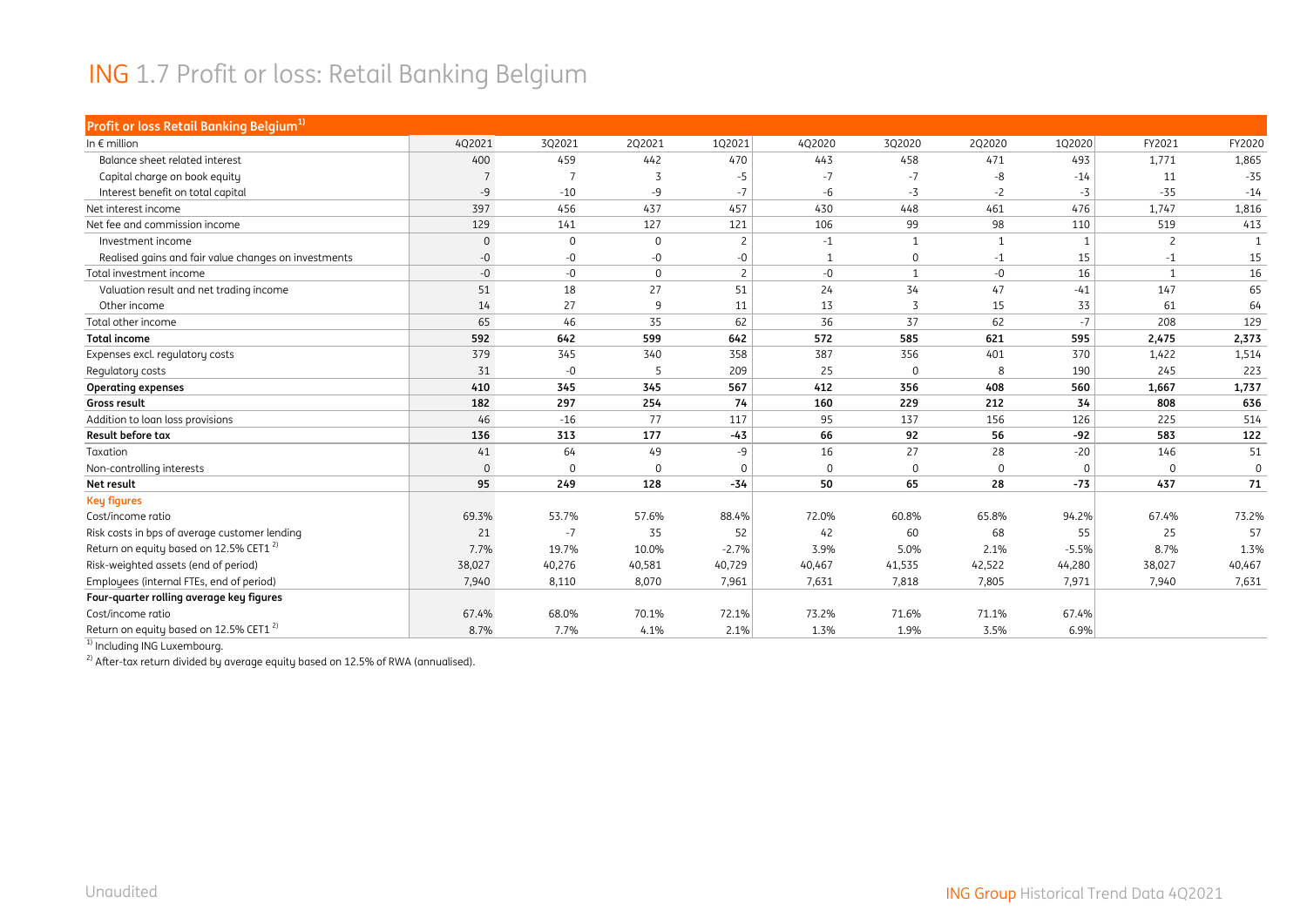#### ING 1.8 Profit or loss: Retail Banking Challengers & Growth Markets

| Profit or loss Retail Banking Challengers & Growth Markets |        |        |                |          |                |                |                |              |        |                |
|------------------------------------------------------------|--------|--------|----------------|----------|----------------|----------------|----------------|--------------|--------|----------------|
| In $\epsilon$ million                                      | 4Q2021 | 3Q2021 | 2Q2021         | 102021   | 4Q2020         | 3Q2020         | 2Q2020         | 102020       | FY2021 | FY2020         |
| Balance sheet related interest                             | 1,073  | 1,076  | 1,060          | 1,080    | 1,089          | 1,104          | 1,117          | 1,152        | 4,289  | 4,462          |
| Capital charge on book equity                              | $-25$  | $-19$  | $-12$          | $-10$    | $-10$          | $-14$          | $-25$          | $-42$        | $-67$  | $-92$          |
| Interest benefit on total capital                          | $-17$  | $-18$  | $-15$          | $-13$    | $-10$          | $-5$           | $-3$           | $-5$         | $-63$  | $-23$          |
| Net interest income                                        | 1,031  | 1,039  | 1,032          | 1,057    | 1,069          | 1,085          | 1,089          | 1,105        | 4,159  | 4,347          |
| Net fee and commission income                              | 269    | 247    | 232            | 278      | 235            | 206            | 198            | 210          | 1,026  | 849            |
| Investment income                                          | 8      | 63     | $\overline{c}$ | $\Omega$ | 2              | 97             | 3              | $\Omega$     | 73     | 101            |
| Realised gains and fair value changes on investments       |        | 3      | $-1$           | 6        |                | $\overline{c}$ | 4              |              | 12     | $\overline{7}$ |
| Total investment income                                    | 12     | 67     | 1              | 6        | $\overline{c}$ | 99             | $\overline{7}$ | $\mathbf{1}$ | 85     | 108            |
| Valuation result and net trading income                    | 60     | 57     | 53             | 38       | 38             | 44             | 41             | 66           | 208    | 189            |
| Other income                                               | 29     | 35     | 45             | 24       | 10             | $-204$         | 34             | 45           | 132    | $-115$         |
| Total other income                                         | 88     | 92     | 98             | 62       | 48             | $-160$         | 74             | 111          | 341    | 74             |
| <b>Total income</b>                                        | 1,400  | 1,446  | 1,362          | 1,403    | 1,354          | 1,230          | 1,368          | 1,426        | 5,611  | 5,378          |
| Expenses excl. regulatory costs                            | 926    | 747    | 769            | 780      | 810            | 899            | 748            | 746          | 3,222  | 3,203          |
| Regulatory costs                                           | 100    | 75     | 112            | 117      | 109            | 74             | 74             | 120          | 404    | 376            |
| <b>Operating expenses</b>                                  | 1,026  | 822    | 881            | 897      | 919            | 973            | 821            | 866          | 3,626  | 3,579          |
| Gross result                                               | 374    | 624    | 482            | 505      | 435            | 256            | 547            | 561          | 1,985  | 1,799          |
| Addition to loan loss provisions                           | 35     | 96     | 35             | 85       | 193            | 140            | 178            | 140          | 251    | 651            |
| Result before tax                                          | 339    | 528    | 447            | 420      | 243            | 116            | 369            | 421          | 1,734  | 1,148          |
| Taxation                                                   | 106    | 105    | 121            | 131      | 102            | 60             | 153            | 121          | 464    | 436            |
| Non-controlling interests                                  | 26     | 28     | 32             | 16       | $\overline{7}$ | 24             | 15             | 14           | 102    | 59             |
| Net result                                                 | 207    | 395    | 293            | 272      | 134            | 33             | 201            | 286          | 1,168  | 654            |
| <b>Key figures</b>                                         |        |        |                |          |                |                |                |              |        |                |
| Cost/income ratio                                          | 73.3%  | 56.8%  | 64.6%          | 64.0%    | 67.9%          | 79.2%          | 60.0%          | 60.7%        | 64.6%  | 66.6%          |
| Risk costs in bps of average customer lending              | 7      | 19     |                | 18       | 41             | 30             | 39             | 30           | 13     | 35             |
| Return on equity based on 12.5% CET1 <sup>1)</sup>         | 9.6%   | 17.2%  | 13.2%          | 11.8%    | 5.8%           | 2.4%           | 8.8%           | 12.2%        | 13.0%  | 7.3%           |
| Risk-weighted assets (end of period)                       | 77,816 | 78,080 | 79,272         | 78,484   | 77,510         | 76,339         | 76,390         | 79,892       | 77,816 | 77,510         |
| Employees (internal FTEs, end of period)                   | 24,810 | 25,247 | 25,330         | 25,309   | 25,105         | 24,756         | 24,395         | 24,045       | 24,810 | 25,105         |
| Four-quarter rolling average key figures                   |        |        |                |          |                |                |                |              |        |                |
| Cost/income ratio                                          | 64.6%  | 63.2%  | 68.6%          | 67.4%    | 66.6%          | 64.9%          | 59.6%          | 59.4%        |        |                |
| Return on equity based on 12.5% CET1 <sup>1</sup>          | 13.0%  | 12.1%  | 8.4%           | 7.3%     | 7.3%           | 9.1%           | 12.7%          | 14.0%        |        |                |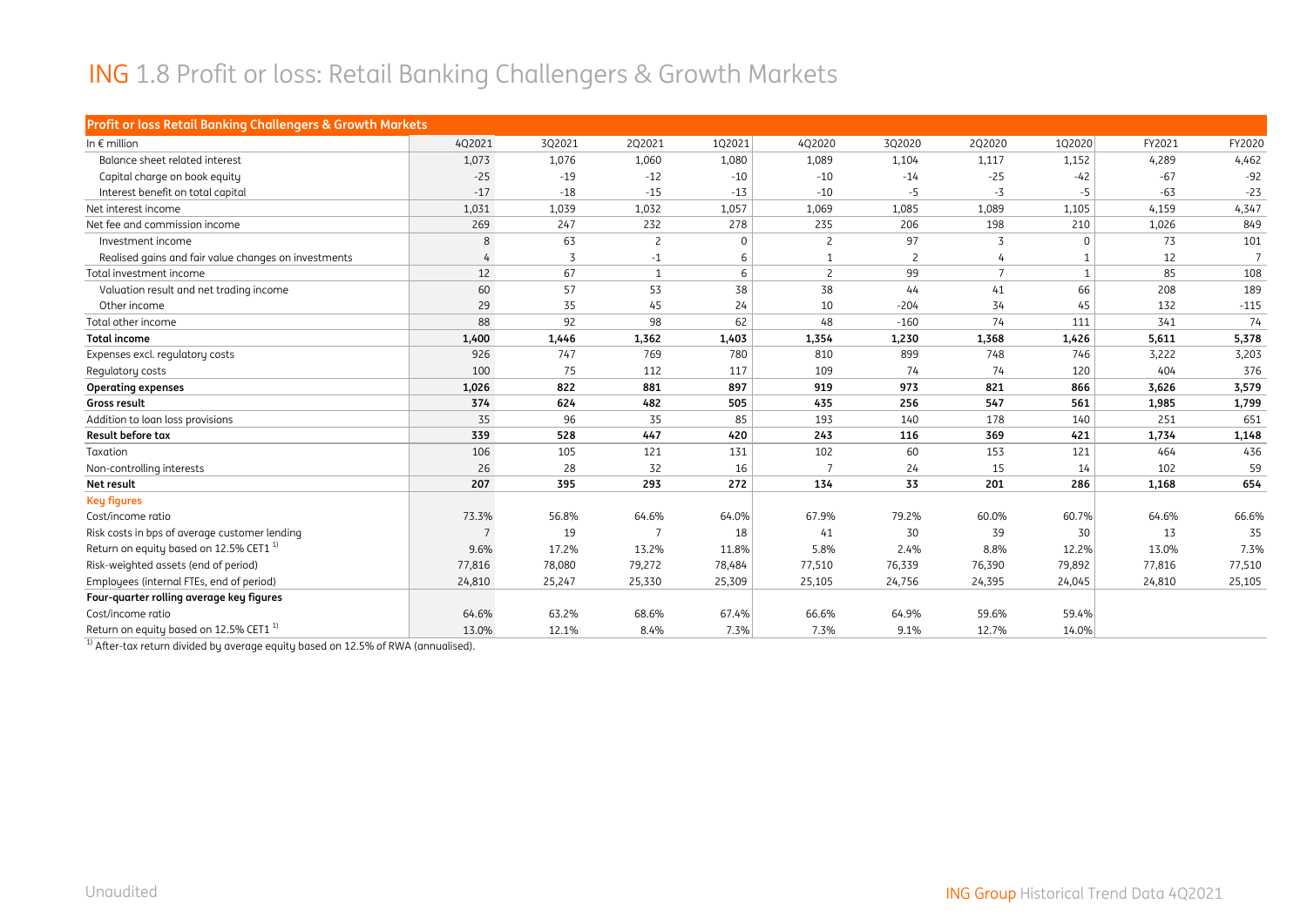#### ING 1.9 Profit or loss: Retail Banking Germany

| Profit or loss Retail Banking Germany <sup>1)</sup>  |                 |                |                |        |                |                |              |          |        |                |
|------------------------------------------------------|-----------------|----------------|----------------|--------|----------------|----------------|--------------|----------|--------|----------------|
| In $\epsilon$ million                                | 4Q2021          | 3Q2021         | 2Q2021         | 1Q2021 | 4Q2020         | 3Q2020         | 2Q2020       | 1Q2020   | FY2021 | FY2020         |
| Balance sheet related interest                       | 344             | 361            | 352            | 373    | 385            | 388            | 398          | 389      | 1,429  | 1,560          |
| Capital charge on book equity                        | 11              | 11             | 11             | 11     | 10             | 10             | 9            | 8        | 44     | 37             |
| Interest benefit on total capital                    | $-7$            | -8             | -6             | -5     | $-4$           | $-2$           | $-1$         | $-2$     | $-27$  | $-9$           |
| Net interest income                                  | 348             | 365            | 356            | 378    | 391            | 395            | 405          | 396      | 1,447  | 1,587          |
| Net fee and commission income                        | 125             | 115            | 108            | 148    | 125            | 97             | 109          | 106      | 497    | 437            |
| Investment income                                    | 8               | $-34$          | $\mathbf 0$    | $-0$   | $\overline{c}$ | $\overline{c}$ | $\mathbf{1}$ | 0        | $-26$  |                |
| Realised gains and fair value changes on investments |                 | $\overline{c}$ | $\mathbf 0$    |        | -0             | $\mathbf{1}$   | $-1$         | -0       | 9      | $-0$           |
| Total investment income                              | 8               | $-32$          | $\mathbf 0$    | 6      | $\overline{1}$ | 3              | $\mathbf 0$  | $\Omega$ | $-17$  | $\overline{4}$ |
| Valuation result and net trading income              | 20              | 11             | 21             | 13     | 14             | 18             | 25           | 17       | 65     | 73             |
| Other income                                         | 10              | 4              | $\overline{c}$ |        | -3             | $\overline{1}$ | 3            | 14       | 17     | 15             |
| Total other income                                   | 29              | 15             | 23             | 15     | 11             | 19             | 28           | 31       | 83     | 89             |
| <b>Total income</b>                                  | 510             | 463            | 488            | 548    | 528            | 515            | 542          | 533      | 2,009  | 2,117          |
| Expenses excl. regulatory costs                      | 263             | 254            | 266            | 256    | 250            | 253            | 253          | 255      | 1,039  | 1,012          |
| Regulatory costs                                     | 32              | 20             | 49             | 33     | 22             | 19             | 19           | 40       | 135    | 99             |
| <b>Operating expenses</b>                            | 296             | 274            | 315            | 289    | 272            | 272            | 272          | 295      | 1,174  | 1,110          |
| Gross result                                         | 214             | 189            | 173            | 259    | 256            | 243            | 270          | 238      | 835    | 1,007          |
| Addition to loan loss provisions                     | $7\overline{ }$ | 23             | 16             |        | 17             | 26             | 8            | 6        | 49     | 57             |
| <b>Result before tax</b>                             | 207             | 166            | 158            | 255    | 239            | 217            | 262          | 232      | 786    | 950            |
| Taxation                                             | 65              | 52             | 49             | 86     | 85             | 58             | 122          | 66       | 252    | 331            |
| Non-controlling interests                            |                 |                | 1              |        | 1              | $\mathbf{1}$   |              | 1        |        | 4              |
| Net result                                           | 141             | 113            | 107            | 168    | 153            | 158            | 139          | 165      | 529    | 615            |
| <b>Key figures</b>                                   |                 |                |                |        |                |                |              |          |        |                |
| Cost/income ratio                                    | 58.0%           | 59.2%          | 64.5%          | 52.8%  | 51.5%          | 52.8%          | 50.2%        | 55.4%    | 58.4%  | 52.4%          |
| Risk costs in bps of average customer lending        | 3               | 10             |                |        | 7              | 12             |              | 3        | 5      |                |
| Return on equity based on 12.5% CET1 <sup>2)</sup>   | 15.2%           | 11.9%          | 11.4%          | 18.3%  | 16.7%          | 17.6%          | 15.7%        | 19.4%    | 14.2%  | 17.3%          |
| Risk-weighted assets (end of period)                 | 29,432          | 30,362         | 30,829         | 29,830 | 29,459         | 29,469         | 28,537       | 28,489   | 29,432 | 29,459         |
| Employees (internal FTEs, end of period)             | 5,789           | 5,945          | 5,949          | 5,911  | 5,750          | 5,602          | 5,411        | 5,258    | 5,789  | 5,750          |
| Four-quarter rolling average key figures             |                 |                |                |        |                |                |              |          |        |                |
| Cost/income ratio                                    | 58.4%           | 56.7%          | 55.2%          | 51.8%  | 52.4%          | 52.9%          | 52.0%        | 53.5%    |        |                |
| Return on equity based on 12.5% CET1 <sup>2)</sup>   | 14.2%           | 14.5%          | 16.0%          | 17.1%  | 17.3%          | 17.7%          | 18.8%        | 20.1%    |        |                |

<sup>1)</sup> Including ING Austria.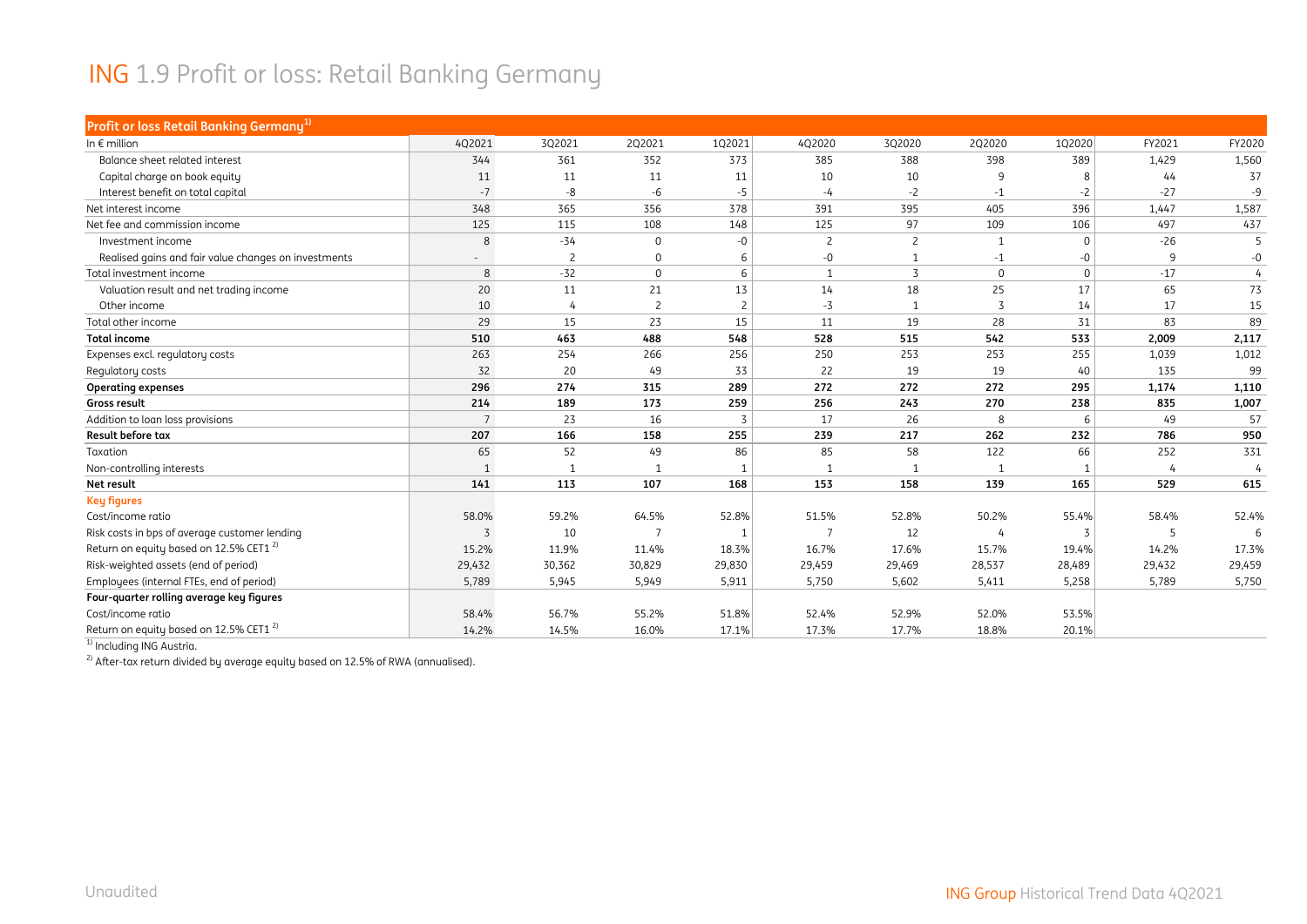#### ING 1.10 Profit or loss: Retail Banking Other Challengers & Growth Markets

| Profit or loss Retail Banking Other Challengers & Growth Markets <sup>1)</sup> |              |        |                |          |                |                |                |              |        |        |
|--------------------------------------------------------------------------------|--------------|--------|----------------|----------|----------------|----------------|----------------|--------------|--------|--------|
| In $\epsilon$ million                                                          | 4Q2021       | 3Q2021 | 2Q2021         | 1Q2021   | 4Q2020         | 3Q2020         | 2Q2020         | 1Q2020       | FY2021 | FY2020 |
| Balance sheet related interest                                                 | 729          | 715    | 708            | 707      | 704            | 716            | 719            | 763          | 2,860  | 2,902  |
| Capital charge on book equity                                                  | $-36$        | $-30$  | $-23$          | $-21$    | $-21$          | $-24$          | $-34$          | $-51$        | $-111$ | $-129$ |
| Interest benefit on total capital                                              | $-10$        | $-10$  | $-9$           | -8       | -6             | $-3$           | $-2$           | $-3$         | $-37$  | $-14$  |
| Net interest income                                                            | 683          | 675    | 676            | 679      | 678            | 690            | 683            | 709          | 2,712  | 2,760  |
| Net fee and commission income                                                  | 144          | 133    | 124            | 130      | 110            | 109            | 89             | 103          | 530    | 412    |
| Investment income                                                              | $\mathbf{0}$ | 98     | $\overline{c}$ | $\Omega$ | 0              | 95             | 2              | $-0$         | 99     | 97     |
| Realised gains and fair value changes on investments                           |              |        | $-1$           | $-1$     | $\mathbf{1}$   | $\overline{1}$ | 5              | $\mathbf{1}$ | 3      |        |
| Total investment income                                                        | 4            | 98     | $\mathbf{1}$   | $-0$     | 1              | 96             | $\overline{7}$ | $\mathbf{1}$ | 103    | 104    |
| Valuation result and net trading income                                        | 40           | 46     | 32             | 26       | 24             | 26             | 16             | 49           | 143    | 115    |
| Other income                                                                   | 19           | 32     | 42             | 22       | 14             | $-205$         | 31             | 31           | 115    | $-130$ |
| Total other income                                                             | 59           | 77     | 75             | 47       | 37             | $-179$         | 47             | 80           | 258    | $-15$  |
| <b>Total income</b>                                                            | 890          | 983    | 874            | 855      | 826            | 715            | 826            | 894          | 3,602  | 3,261  |
| Expenses excl. regulatory costs                                                | 663          | 493    | 503            | 524      | 560            | 647            | 494            | 491          | 2,183  | 2,191  |
| Regulatory costs                                                               | 67           | 55     | 63             | 84       | 87             | 55             | 55             | 80           | 269    | 278    |
| <b>Operating expenses</b>                                                      | 730          | 548    | 566            | 608      | 647            | 702            | 549            | 571          | 2,452  | 2,469  |
| Gross result                                                                   | 160          | 435    | 309            | 247      | 179            | 13             | 277            | 323          | 1,150  | 792    |
| Addition to loan loss provisions                                               | 27           | 72     | 19             | 82       | 176            | 114            | 170            | 134          | 202    | 593    |
| Result before tax                                                              | 132          | 363    | 289            | 165      | $\overline{3}$ | $-100$         | 107            | 189          | 949    | 199    |
| Taxation                                                                       | 41           | 53     | 72             | 45       | 17             | $\overline{c}$ | 31             | 54           | 212    | 105    |
| Non-controlling interests                                                      | 25           | 27     | 31             | 15       | 6              | 23             | 14             | 13           | 98     | 55     |
| Net result                                                                     | 66           | 282    | 186            | 104      | $-19$          | $-125$         | 62             | 121          | 639    | 39     |
| <b>Key figures</b>                                                             |              |        |                |          |                |                |                |              |        |        |
| Cost/income ratio                                                              | 82.0%        | 55.7%  | 64.7%          | 71.1%    | 78.3%          | 98.1%          | 66.5%          | 63.9%        | 68.1%  | 75.7%  |
| Risk costs in bps of average customer lending                                  | 10           | 28     | 8              | 33       | 72             | 47             | 71             | 55           | 20     | 61     |
| Return on equity based on 12.5% CET1 <sup>2)</sup>                             | 6.1%         | 20.6%  | 14.3%          | 7.9%     | $-0.9%$        | $-6.9%$        | 4.9%           | 8.3%         | 12.2%  | 1.5%   |
| Risk-weighted assets (end of period)                                           | 48,384       | 47,718 | 48,444         | 48,654   | 48,051         | 46,870         | 47,853         | 51,403       | 48,384 | 48,051 |
| Employees (internal FTEs, end of period)                                       | 19,020       | 19,302 | 19,380         | 19,397   | 19,354         | 19,154         | 18,984         | 18,786       | 19,020 | 19,354 |
| Four-quarter rolling average key figures                                       |              |        |                |          |                |                |                |              |        |        |
| Cost/income ratio                                                              | 68.1%        | 66.9%  | 77.1%          | 77.8%    | 75.7%          | 72.3%          | 64.0%          | 62.8%        |        |        |
| Return on equity based on 12.5% CET1 <sup>2)</sup>                             | 11.3%        | 9.7%   | 3.4%           | 1.2%     | 1.4%           | 3.9%           | 8.7%           | 10.0%        |        |        |

1) Includes: Australia, Czech Republic, France, Italy, Spain, Poland, Romania, Turkey, Philippines, Asian stakes and Other.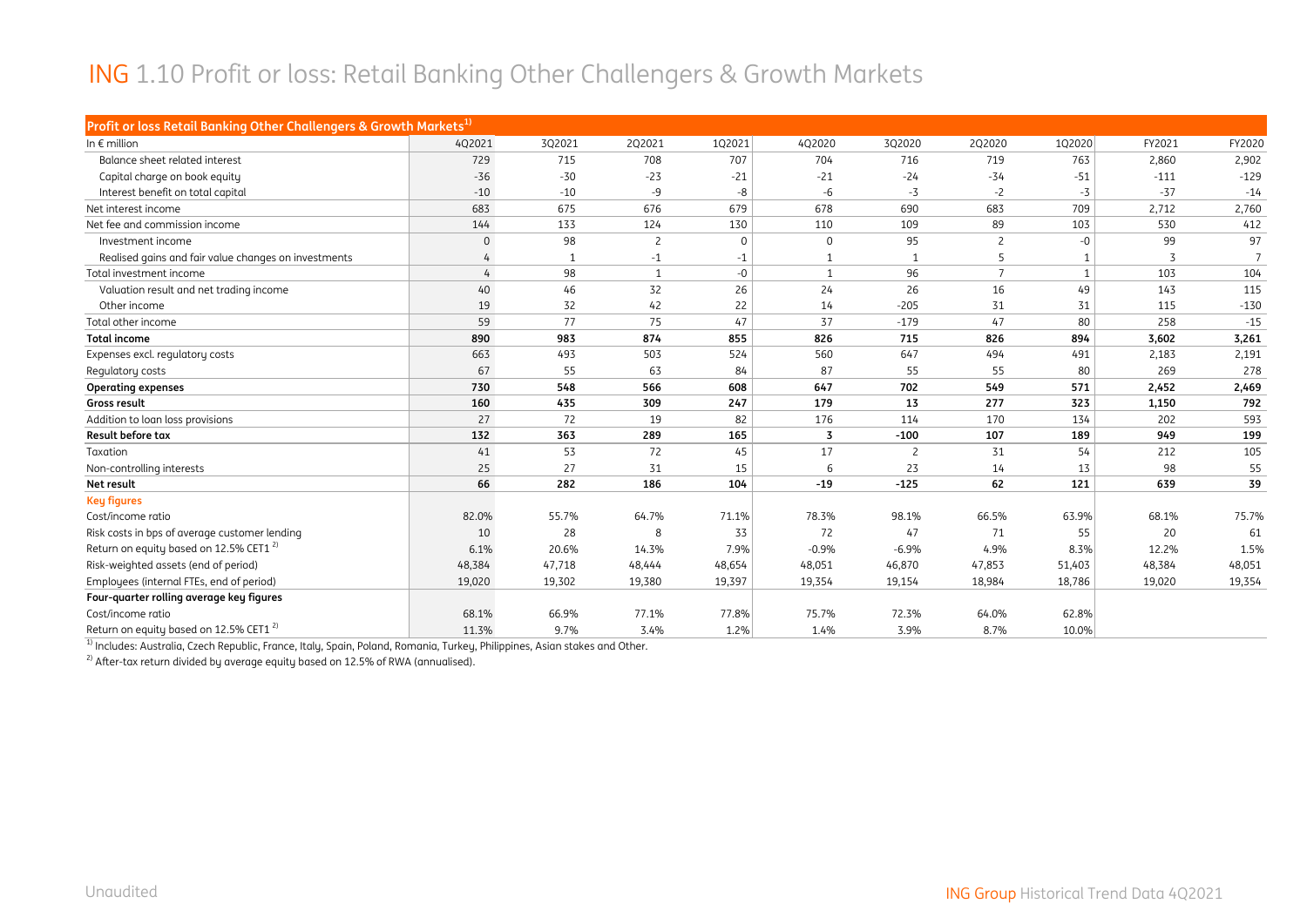#### ING 1.11 Profit or loss: Wholesale Banking

| <b>Profit or loss Wholesale Banking</b>              |              |         |                |         |                |                |          |              |         |                |
|------------------------------------------------------|--------------|---------|----------------|---------|----------------|----------------|----------|--------------|---------|----------------|
| In $\epsilon$ million                                | 4Q2021       | 3Q2021  | 2Q2021         | 102021  | 4Q2020         | 3Q2020         | 2Q2020   | 1Q2020       | FY2021  | FY2020         |
| Balance sheet related interest                       | 1,115        | 1,089   | 1,044          | 1,071   | 974            | 931            | 953      | 988          | 4,319   | 3,846          |
| Capital charge on book equity                        | $-16$        | $-13$   | -8             | $-7$    | -9             | $-10$          | $-20$    | $-41$        | $-44$   | $-80$          |
| Interest benefit on total capital                    | $-34$        | $-34$   | $-30$          | $-26$   | $-20$          | $-11$          | $-7$     | $-10$        | $-124$  | $-48$          |
| Net interest income                                  | 1,065        | 1,042   | 1,006          | 1,038   | 945            | 909            | 927      | 937          | 4,151   | 3,718          |
| Net fee and commission income                        | 322          | 295     | 302            | 278     | 255            | 253            | 264      | 297          | 1,197   | 1,069          |
| Investment income                                    | $\mathbf{1}$ |         | 3              |         | $\overline{c}$ | $\mathbf{0}$   | $\Omega$ | $\mathbf{1}$ |         | $\overline{3}$ |
| Realised gains and fair value changes on investments | $-0$         |         | $-1$           |         | $\mathbf{1}$   | $\mathbf{1}$   | 3        | 3            |         | 8              |
| Total investment income                              | $\mathbf{1}$ | 3       | $\overline{c}$ | 8       | 3              | $\overline{2}$ | 3        | 4            | 14      | 10             |
| Valuation result and net trading income              | 156          | 116     | 97             | 170     | 43             | 217            | 314      | $-24$        | 538     | 550            |
| Other income                                         | 18           | 8       | $-13$          | 3       | $-3$           | $-7$           |          | 56           | 16      | 48             |
| Total other income                                   | 173          | 124     | 84             | 173     | 40             | 210            | 315      | 33           | 554     | 598            |
| <b>Total income</b>                                  | 1,561        | 1,463   | 1,394          | 1,497   | 1,242          | 1,374          | 1,509    | 1,270        | 5,916   | 5,396          |
| Expenses excl. regulatory costs                      | 676          | 700     | 656            | 640     | 746            | 644            | 909      | 669          | 2,671   | 2,967          |
| Regulatory costs                                     | 91           |         | 9              | 148     | 92             | 8              | 20       | 130          | 255     | 250            |
| <b>Operating expenses</b>                            | 766          | 707     | 665            | 787     | 838            | 652            | 929      | 799          | 2,926   | 3,218          |
| Gross result                                         | 795          | 756     | 730            | 709     | 405            | 722            | 580      | 471          | 2,990   | 2,178          |
| Addition to loan loss provisions                     | 216          | 19      | $-149$         | 30      | $-50$          | 145            | 882      | 373          | 117     | 1,351          |
| Result before tax                                    | 579          | 737     | 879            | 679     | 454            | 577            | $-302$   | 98           | 2,874   | 827            |
| Taxation                                             | 151          | 197     | 206            | 149     | 110            | 161            | $-10$    | 33           | 703     | 295            |
| Non-controlling interests                            | 8            | -7      | 8              |         | 8              | $\overline{4}$ |          | 4            | 26      | 20             |
| Net result                                           | 420          | 533     | 664            | 528     | 335            | 412            | $-296$   | 61           | 2,144   | 512            |
| <b>Key figures</b>                                   |              |         |                |         |                |                |          |              |         |                |
| Cost/income ratio                                    | 49.1%        | 48.3%   | 47.7%          | 52.6%   | 67.4%          | 47.4%          | 61.6%    | 62.9%        | 49.5%   | 59.6%          |
| Risk costs in bps of average customer lending        | 48           |         | $-33$          |         | $-12$          | 33             | 186      | 80           |         | 75             |
| Return on equity based on 12.5% CET1 <sup>1)</sup>   | 9.3%         | 12.1%   | 14.9%          | 11.7%   | 7.6%           | 8.8%           | $-6.0%$  | 1.3%         | 12.0%   | 2.8%           |
| Risk-weighted assets (end of period)                 | 149,484      | 144,968 | 141,044        | 147,187 | 143,775        | 146,596        | 155,536  | 158,168      | 149,484 | 143,775        |
| Employees (internal FTEs, end of period)             | 14,107       | 14,058  | 13,904         | 13,942  | 14,328         | 14,078         | 13,838   | 13,676       | 14,107  | 14,328         |
| Value at Risk trading positions (average)            | 5.4          | 5.4     | 7.2            | 21.4    | 25.1           | 29.8           | 39.2     | 21.6         |         |                |
| Four-quarter rolling average key figures             |              |         |                |         |                |                |          |              |         |                |
| Cost/income ratio                                    | 49.5%        | 53.5%   | 53.4%          | 57.0%   | 59.6%          | 58.7%          | 59.1%    | 56.3%        |         |                |
| Return on equity based on 12.5% CET1 <sup>1)</sup>   | 12.0%        | 11.6%   | 10.7%          | 5.3%    | 2.8%           | 1.7%           | 1.7%     | 5.9%         |         |                |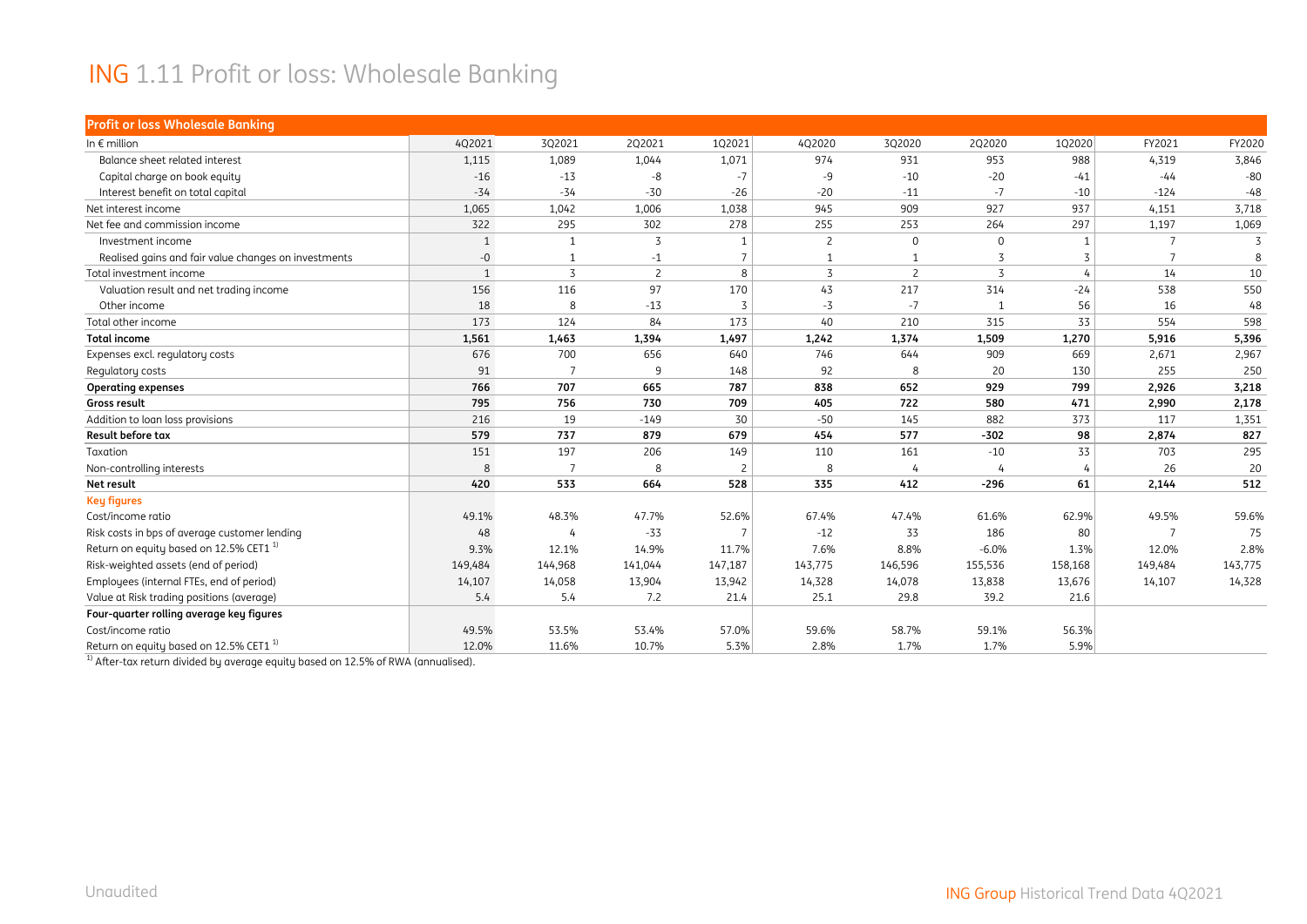#### ING 1.12 Profit or loss: WB - Lending

| Profit or loss Wholesale Banking - Lending           |        |                          |             |        |                          |                |             |                |             |             |
|------------------------------------------------------|--------|--------------------------|-------------|--------|--------------------------|----------------|-------------|----------------|-------------|-------------|
| In $\epsilon$ million                                | 4Q2021 | 3Q2021                   | 2Q2021      | 102021 | 4Q2020                   | 3Q2020         | 2Q2020      | 1Q2020         | FY2021      | FY2020      |
| Balance sheet related interest                       | 709    | 698                      | 663         | 678    | 630                      | 625            | 645         | 629            | 2,749       | 2,529       |
| Capital charge on book equity                        | $-0$   | $\Omega$                 | $-0$        | $-0$   | $-0$                     | $\Omega$       | -0          | $\Omega$       | $-0$        | $-0$        |
| Interest benefit on total capital                    | $-23$  | $-22$                    | $-19$       | $-16$  | $-13$                    | $-7$           | -4          | -6             | $-80$       | $-30$       |
| Net interest income                                  | 685    | 676                      | 644         | 662    | 618                      | 618            | 641         | 622            | 2,668       | 2,499       |
| Net fee and commission income                        | 112    | 127                      | 111         | 107    | 104                      | 122            | 97          | 131            | 457         | 453         |
| Investment income                                    |        | $\overline{\phantom{a}}$ | $\mathbf 0$ | ٠      | $\overline{\phantom{0}}$ | ٠              | $\mathbf 0$ |                | $\Omega$    | $\Omega$    |
| Realised gains and fair value changes on investments |        |                          | ۰           |        | $\overline{\phantom{a}}$ |                |             |                |             |             |
| Total investment income                              |        | $\sim$                   | $\mathbf 0$ | $\sim$ | $\overline{\phantom{a}}$ | $\sim$         | $\mathbf 0$ | $\sim$         | $\Omega$    | $\mathbf 0$ |
| Valuation result and net trading income              | 6      | $-1$                     | $-12$       | 6      | $-17$                    | $\overline{4}$ | 34          | $-94$          | $-0$        | $-73$       |
| Other income                                         | $-0$   | 3                        | $-1$        |        | 4                        | $\overline{c}$ | 6           | 6              |             | 19          |
| Total other income                                   | 6      | $\overline{c}$           | $-12$       | 8      | $-12$                    | $\overline{7}$ | 40          | $-88$          | 3           | $-54$       |
| <b>Total income</b>                                  | 803    | 805                      | 743         | 777    | 709                      | 747            | 777         | 665            | 3,129       | 2,898       |
| Expenses excl. regulatory costs                      | 232    | 222                      | 222         | 217    | 215                      | 220            | 222         | 230            | 893         | 887         |
| Regulatory costs                                     | 36     | $-0$                     | $-0$        | 54     | 41                       | $\mathbf 0$    | 6           | 45             | 89          | 93          |
| <b>Operating expenses</b>                            | 269    | 221                      | 222         | 271    | 256                      | 220            | 228         | 275            | 983         | 979         |
| Gross result                                         | 534    | 584                      | 521         | 507    | 454                      | 526            | 549         | 390            | 2,146       | 1,919       |
| Addition to loan loss provisions                     | 162    | $-25$                    | $-161$      | 29     | $-56$                    | 146            | 833         | 306            | 5           | 1,228       |
| Result before tax                                    | 372    | 609                      | 682         | 478    | 510                      | 381            | $-284$      | 84             | 2,141       | 691         |
| Taxation                                             | 111    | 159                      | 170         | 129    | 118                      | 120            | $-63$       | 35             | 569         | 211         |
| Non-controlling interests                            | 3      |                          | 6           |        | 5                        | $\overline{c}$ | 1           | $\overline{2}$ | 16          | 11          |
| Net result                                           | 258    | 445                      | 506         | 347    | 386                      | 258            | $-222$      | 47             | 1,556       | 469         |
| <b>Key figures</b>                                   |        |                          |             |        |                          |                |             |                |             |             |
| Cost/income ratio                                    | 33.4%  | 27.5%                    | 29.9%       | 34.8%  | 36.1%                    | 29.5%          | 29.3%       | 41.4%          | 31.4%       | 33.8%       |
| Risk costs in bps of average customer lending        | 47     | $-7$                     | $-47$       | 8      | $-17$                    | 41             | 223         | 84             | $\mathbf 0$ | 86          |
| Return on equity based on 12.5% CET1 <sup>1)</sup>   | 8.6%   | 15.2%                    | 17.9%       | 12.4%  | 13.6%                    | 8.6%           | $-7.1%$     | 1.6%           | 13.5%       | 4.0%        |
| Risk-weighted assets (end of period)                 | 97,672 | 97,415                   | 91,647      | 91,253 | 89,368                   | 94,421         | 99,208      | 99,200         | 97,672      | 89,368      |
| Four-quarter rolling average key figures             |        |                          |             |        |                          |                |             |                |             |             |
| Cost/income ratio                                    | 31.4%  | 32.0%                    | 32.6%       | 32.4%  | 33.8%                    | 34.7%          | 34.7%       | 34.8%          |             |             |
| Return on equity based on 12.5% CET1 <sup>1)</sup>   | 13.5%  | 14.8%                    | 13.1%       | 6.6%   | 4.0%                     | 2.7%           | 2.9%        | 7.4%           |             |             |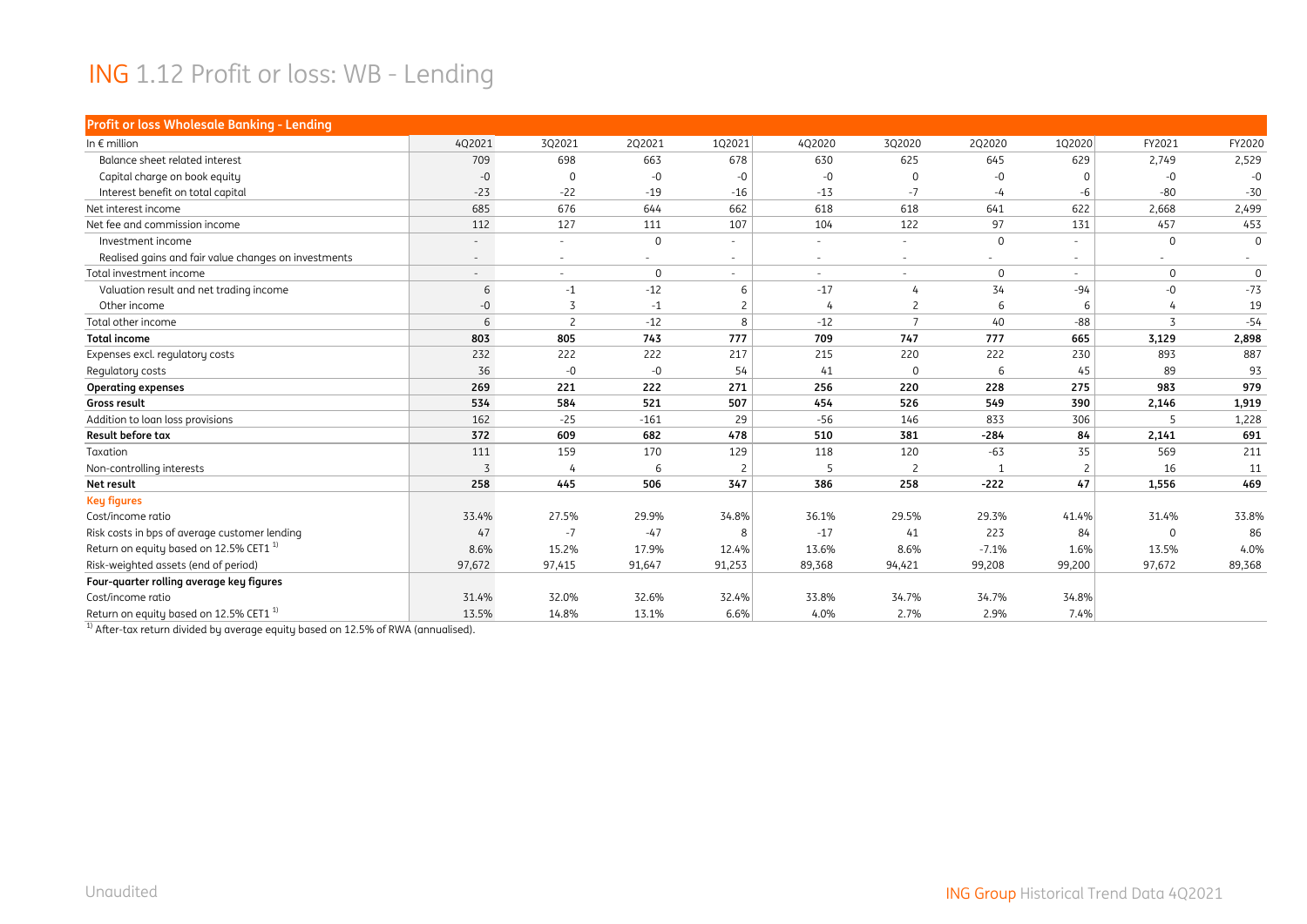#### ING 1.13 Profit or loss: WB - Daily Banking & Trade Finance

| Profit or loss Wholesale Banking - Daily Banking & Trade Finance |        |                          |                          |        |                          |              |                |                          |                          |                |
|------------------------------------------------------------------|--------|--------------------------|--------------------------|--------|--------------------------|--------------|----------------|--------------------------|--------------------------|----------------|
| In $\epsilon$ million                                            | 4Q2021 | 3Q2021                   | 2Q2021                   | 102021 | 4Q2020                   | 3Q2020       | 2Q2020         | 1Q2020                   | FY2021                   | FY2020         |
| Balance sheet related interest                                   | 202    | 171                      | 173                      | 176    | 164                      | 152          | 151            | 182                      | 723                      | 649            |
| Capital charge on book equity                                    |        |                          |                          |        |                          | 1            |                |                          | $\overline{a}$           | $\overline{z}$ |
| Interest benefit on total capital                                | $-4$   | $-5$                     | $-5$                     | $-4$   | $-3$                     | $-2$         | $-1$           | $-2$                     | $-17$                    | $-7$           |
| Net interest income                                              | 199    | 168                      | 169                      | 173    | 161                      | 152          | 151            | 181                      | 709                      | 645            |
| Net fee and commission income                                    | 142    | 133                      | 137                      | 129    | 130                      | 106          | 117            | 124                      | 541                      | 478            |
| Investment income                                                |        | $\overline{\phantom{a}}$ | $\mathbf 0$              |        | $\Omega$                 |              | $-0$           | $\Omega$                 | $\mathbf{0}$             | $\Omega$       |
| Realised gains and fair value changes on investments             |        | $\sim$                   | $\overline{\phantom{a}}$ | $\sim$ | $\overline{\phantom{a}}$ |              |                | $\overline{\phantom{a}}$ | $\overline{\phantom{a}}$ | $\sim$         |
| Total investment income                                          |        | $\overline{\phantom{a}}$ | $\mathbf 0$              | $\sim$ | $\Omega$                 | $\sim$       | $-0$           | $\mathbf{0}$             | $\mathbf{0}$             | $\mathbf 0$    |
| Valuation result and net trading income                          | 30     | 23                       | 17                       | 16     | 11                       | 12           | 14             | 11                       | 86                       | 48             |
| Other income                                                     | $-10$  | -8                       | $-5$                     | $-4$   | $-3$                     | $-3$         | $-5$           | $-2$                     | $-27$                    | $-14$          |
| Total other income                                               | 20     | 15                       | 11                       | 12     | $\overline{7}$           | 9            | $\mathsf{q}$   | 9                        | 59                       | 34             |
| <b>Total income</b>                                              | 362    | 316                      | 318                      | 314    | 299                      | 267          | 276            | 314                      | 1,310                    | 1,156          |
| Expenses excl. regulatory costs                                  | 191    | 225                      | 173                      | 181    | 208                      | 186          | 187            | 182                      | 769                      | 762            |
| Regulatory costs                                                 | 16     |                          | -1                       | 39     | 15                       | $\mathbf 0$  | $\overline{5}$ | 25                       | 57                       | 43             |
| <b>Operating expenses</b>                                        | 207    | 226                      | 174                      | 220    | 222                      | 186          | 190            | 207                      | 826                      | 805            |
| Gross result                                                     | 155    | 90                       | 144                      | 94     | 77                       | 81           | 87             | 108                      | 483                      | 352            |
| Addition to loan loss provisions                                 | 50     | 40                       | 14                       | 5      | $\overline{3}$           | $-4$         | 46             | 62                       | 109                      | 106            |
| <b>Result before tax</b>                                         | 105    | 50                       | 131                      | 89     | 74                       | 85           | 41             | 46                       | 375                      | 246            |
| Taxation                                                         | 27     | 13                       | 35                       | 23     | 19                       | 22           | 9              | 17                       | 98                       | 66             |
| Non-controlling interests                                        | 3      |                          | 1                        |        |                          | $\mathbf{1}$ |                | $\overline{c}$           | 6                        | 5              |
| Net result                                                       | 75     | 36                       | 94                       | 65     | 54                       | 62           | 31             | 28                       | 270                      | 175            |
| <b>Key figures</b>                                               |        |                          |                          |        |                          |              |                |                          |                          |                |
| Cost/income ratio                                                | 57.2%  | 71.5%                    | 54.6%                    | 70.0%  | 74.3%                    | 69.8%        | 68.6%          | 65.7%                    | 63.1%                    | 69.6%          |
| Risk costs in bps of average customer lending                    | 62     | 51                       | 18                       |        | 4                        | -6           | 62             | 79                       | 35                       | 37             |
| Return on equity based on 12.5% CET1 <sup>1)</sup>               | 13.4%  | 6.6%                     | 14.7%                    | 9.1%   | 8.2%                     | 9.5%         | 4.6%           | 3.9%                     | 11.0%                    | 6.4%           |
| Risk-weighted assets (end of period)                             | 19,047 | 18,421                   | 17,733                   | 23,673 | 22,665                   | 20,956       | 21,677         | 22,668                   | 19,047                   | 22,665         |
| Four-quarter rolling average key figures                         |        |                          |                          |        |                          |              |                |                          |                          |                |
| Cost/income ratio                                                | 63.1%  | 67.5%                    | 66.9%                    | 70.7%  | 69.6%                    | 65.1%        | 60.5%          | 56.3%                    |                          |                |
| Return on equity based on 12.5% CET1 <sup>1)</sup>               | 11.0%  | 9.7%                     | 10.3%                    | 7.8%   | 6.4%                     | 5.1%         | 7.0%           | 9.8%                     |                          |                |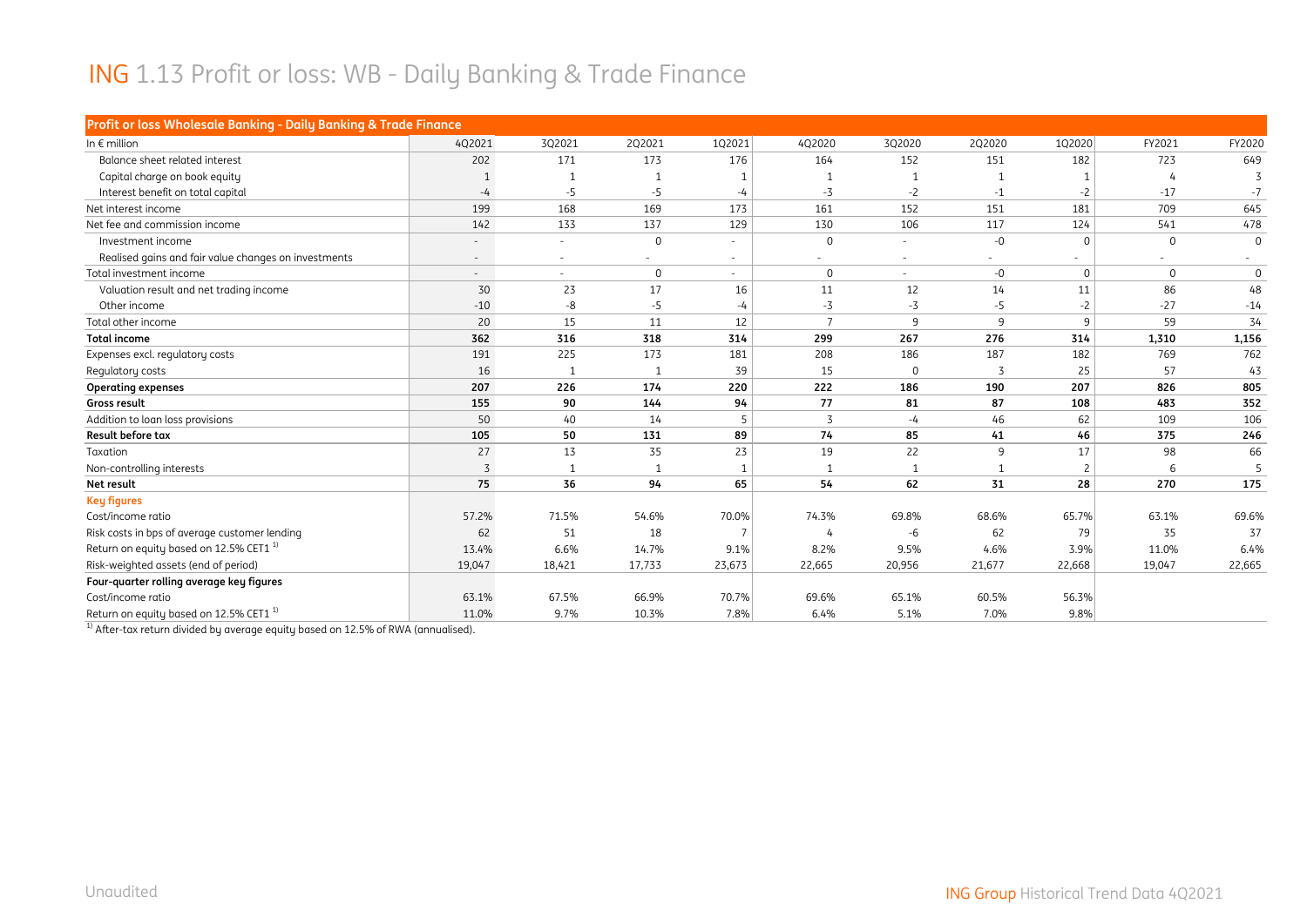#### ING 1.14 Profit or loss: WB - Financial Markets

| Profit or loss Wholesale Banking - Financial Markets |             |                |                          |        |                |                |        |                |                |             |
|------------------------------------------------------|-------------|----------------|--------------------------|--------|----------------|----------------|--------|----------------|----------------|-------------|
| In $\epsilon$ million                                | 4Q2021      | 3Q2021         | 2Q2021                   | 1Q2021 | 4Q2020         | 3Q2020         | 2Q2020 | 1Q2020         | FY2021         | FY2020      |
| Balance sheet related interest                       | 126         | 147            | 138                      | 122    | 110            | 97             | 105    | 126            | 533            | 437         |
| Capital charge on book equity                        | $-13$       | $-11$          | -8                       | $-7$   | -8             | $-9$           | $-13$  | $-23$          | $-39$          | $-53$       |
| Interest benefit on total capital                    | $-5$        | $-6$           | $-5$                     | $-4$   | $-3$           | $-2$           | $-1$   | $-1$           | $-21$          | $-8$        |
| Net interest income                                  | 108         | 130            | 125                      | 111    | 98             | 86             | 91     | 102            | 473            | 377         |
| Net fee and commission income                        | 48          | 31             | 45                       | 44     | 19             | 26             | 43     | 37             | 168            | 125         |
| Investment income                                    | $\mathbf 0$ | 0              | $\mathbf{1}$             | $-0$   | -0             | $-0$           | -0     | $\Omega$       | $\overline{c}$ | $-0$        |
| Realised gains and fair value changes on investments | $-1$        | 0              | -0                       |        |                | $\mathbf 0$    |        |                | $-1$           | $\Omega$    |
| Total investment income                              | $-1$        | $\mathbf 0$    | $\mathbf{1}$             | $-0$   | -0             | $\mathbf 0$    | -0     | $\mathbf 0$    | $\Omega$       | $\mathbf 0$ |
| Valuation result and net trading income              | 123         | 98             | 107                      | 146    | 74             | 191            | 281    | 23             | 473            | 569         |
| Other income                                         | $-6$        | 5              | -9                       | $-2$   | -9             | -6             | -9     | -9             | $-11$          | $-33$       |
| Total other income                                   | 117         | 104            | 98                       | 144    | 65             | 184            | 272    | 14             | 463            | 535         |
| <b>Total income</b>                                  | 271         | 265            | 269                      | 299    | 181            | 297            | 406    | 154            | 1,104          | 1,038       |
| Expenses excl. regulatory costs                      | 200         | 186            | 189                      | 183    | 175            | 183            | 185    | 194            | 758            | 737         |
| Regulatory costs                                     | 30          |                | $\overline{\phantom{0}}$ | 38     | 26             | $\mathbf{1}$   | 3      | 38             | 71             | 68          |
| <b>Operating expenses</b>                            | 230         | 187            | 191                      | 220    | 201            | 184            | 188    | 232            | 828            | 804         |
| Gross result                                         | 41          | 78             | 78                       | 79     | $-20$          | 113            | 218    | $-78$          | 276            | 233         |
| Addition to loan loss provisions                     | 1           | $-1$           | $-1$                     | $-2$   | $\mathbf 0$    | $\overline{c}$ |        | $-0$           | $-3$           | 4           |
| Result before tax                                    | 40          | 79             | 79                       | 80     | $-20$          | 111            | 217    | $-78$          | 278            | 230         |
| Taxation                                             | 12          | 23             | 33                       | 22     | -5             | 33             | 63     | $-22$          | 89             | 69          |
| Non-controlling interests                            | 3           | $\overline{c}$ | $\overline{c}$           |        | $\overline{c}$ | $\mathbf{1}$   | 3      | $\overline{c}$ | 8              |             |
| Net result                                           | 26          | 54             | 45                       | 57     | $-18$          | 77             | 151    | $-58$          | 182            | 152         |
| <b>Key figures</b>                                   |             |                |                          |        |                |                |        |                |                |             |
| Cost/income ratio                                    | 84.9%       | 70.7%          | 70.9%                    | 73.7%  | 111.0%         | 61.8%          | 46.3%  | 150.8%         | 75.0%          | 77.5%       |
| Risk costs in bps of average customer lending        | 5           | -8             | -4                       | $-11$  | 3              | 64             | 29     | $-2$           | $-4$           | 22          |
| Return on equity based on 12.5% CET1 <sup>1)</sup>   | 3.8%        | 7.8%           | 6.1%                     | 7.6%   | $-2.0%$        | 9.9%           | 19.6%  | $-8.3%$        | 6.3%           | 5.3%        |
| Risk-weighted assets (end of period)                 | 25,807      | 22,576         | 23,498                   | 24,693 | 24,837         | 24,402         | 26,139 | 24,159         | 25,807         | 24,837      |
| Four-quarter rolling average key figures             |             |                |                          |        |                |                |        |                |                |             |
| Cost/income ratio                                    | 75.0%       | 78.8%          | 76.1%                    | 67.0%  | 77.5%          | 84.8%          | 92.3%  | 123.0%         |                |             |
| Return on equity based on 12.5% CET1 <sup>1)</sup>   | 6.3%        | 4.8%           | 5.4%                     | 8.8%   | 5.3%           | 3.7%           | 1.8%   | $-4.9%$        |                |             |

| Return on equity of ING's total Financial Markets activities, including Retail Banking |        |        |        |        |        |        |        |         |        |        |  |  |  |
|----------------------------------------------------------------------------------------|--------|--------|--------|--------|--------|--------|--------|---------|--------|--------|--|--|--|
|                                                                                        | 402021 | 3Q2021 | 2Q2021 | 102021 | 402020 | 3Q2020 | 202020 | 1Q2020  | FY2021 | FY2020 |  |  |  |
| Key figures                                                                            |        |        |        |        |        |        |        |         |        |        |  |  |  |
| Return on equity based on 12.5% CET1 $^{\text{1}}$                                     | 7.6%   | 10.9%  | 9.2%   | 10.7%  | 1.0%   | 12.5%  | 21.2%  | -4.6%   | 9.6%   | 8.0%   |  |  |  |
| Four-quarter rolling average key figures                                               |        |        |        |        |        |        |        |         |        |        |  |  |  |
| Return on equity based on 12.5% CET1 $^{1)}$                                           | 9.6%   | 7.9%   | 8.4%   | 11.4%  | 8.0%   | 6.7%   | 4.9%   | $-1.2%$ |        |        |  |  |  |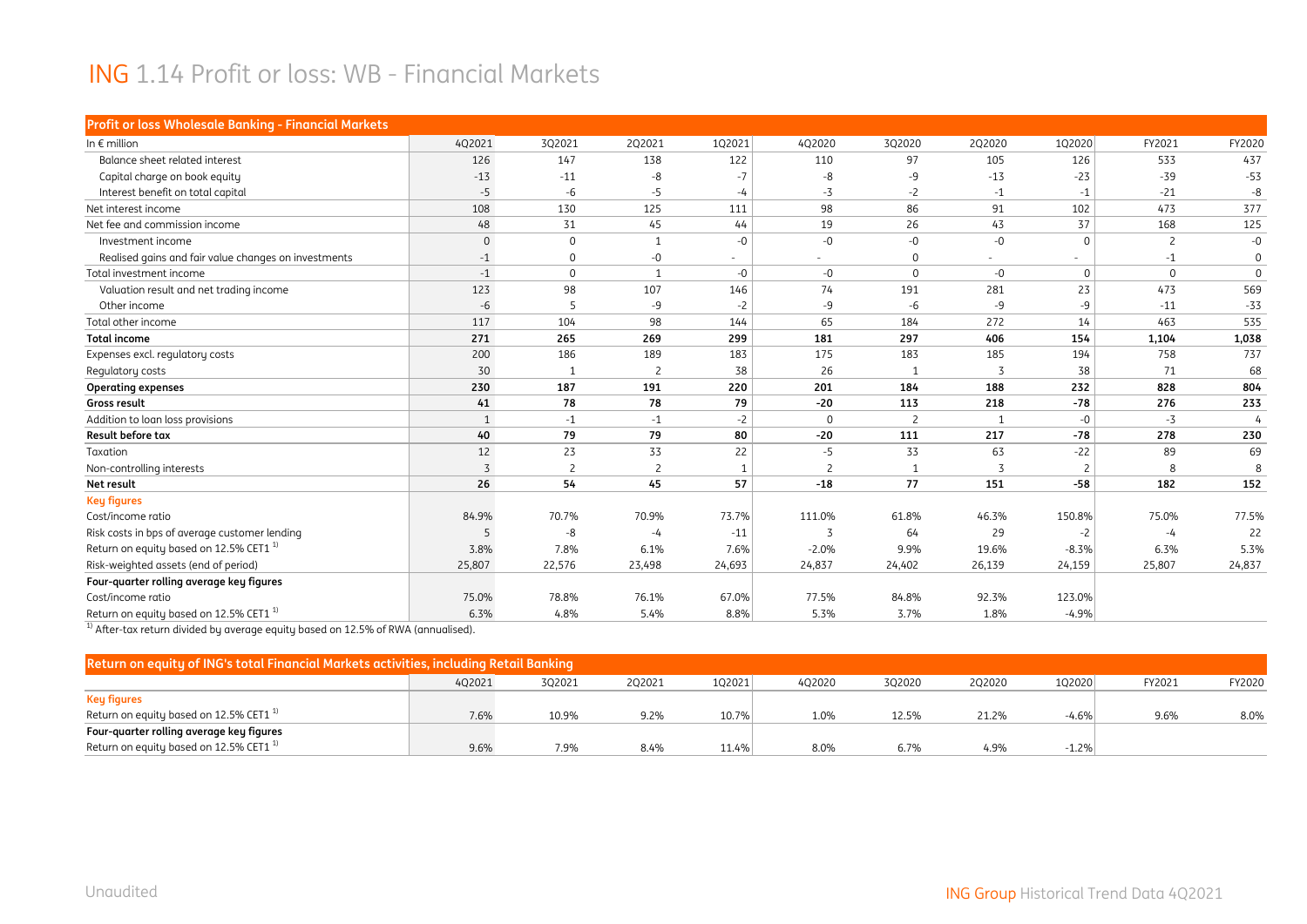#### ING 1.15 Profit or loss: WB - Treasury & Other

| Profit or loss Wholesale Banking - Treasury & Other  |                |                |                |                          |              |                |             |                |        |                |
|------------------------------------------------------|----------------|----------------|----------------|--------------------------|--------------|----------------|-------------|----------------|--------|----------------|
| In $\epsilon$ million                                | 4Q2021         | 3Q2021         | 2Q2021         | 102021                   | 4Q2020       | 3Q2020         | 2Q2020      | 1Q2020         | FY2021 | FY2020         |
| Balance sheet related interest                       | 78             | 73             | 70             | 94                       | 70           | 56             | 53          | 51             | 315    | 231            |
| Capital charge on book equity                        | $-3$           | $-2$           | $-1$           | $-1$                     | $-1$         | $-2$           | -8          | $-19$          | $-8$   | $-30$          |
| Interest benefit on total capital                    | $-2$           | $-2$           | $-1$           | $-1$                     | $-1$         | $-1$           | $-1$        | $-1$           | $-6$   | $-3$           |
| Net interest income                                  | 73             | 68             | 68             | 92                       | 68           | 53             | 45          | 32             | 300    | 198            |
| Net fee and commission income                        | 20             | 4              | 8              | $-1$                     | $\mathbf{1}$ | $-1$           | 8           | 5              | 31     | 13             |
| Investment income                                    | $\mathbf{1}$   | -1             | $\overline{c}$ |                          | $\mathsf{2}$ | $\mathbf 0$    | $\mathbf 0$ | $\Omega$       | 5      | $\overline{3}$ |
| Realised gains and fair value changes on investments |                |                | $-1$           |                          | 1            | $\mathbf{1}$   | 3           |                | 8      |                |
| Total investment income                              | $\overline{2}$ | 3              | $\mathbf{1}$   | 8                        | 2            | 1              | 3           | 4              | 13     | 10             |
| Valuation result and net trading income              | $-3$           | $-5$           | $-14$          | $\overline{\phantom{0}}$ | $-25$        | 10             | $-15$       | 36             | $-21$  | 6              |
| Other income                                         | 33             | 8              | $\overline{c}$ |                          | 6            | $-0$           | 9           | 62             | 50     | 76             |
| Total other income                                   | 30             | 3              | $-13$          | $\mathsf{q}$             | $-19$        | 10             | $-5$        | 98             | 29     | 83             |
| <b>Total income</b>                                  | 126            | 77             | 64             | 107                      | 53           | 64             | 50          | 138            | 374    | 304            |
| Expenses excl. regulatory costs                      | 53             | 67             | 71             | 59                       | 148          | 55             | 316         | 63             | 251    | 582            |
| Regulatory costs                                     | 8              | 6              | $\overline{7}$ | 17                       | 10           | 6              | 8           | 23             | 38     | 47             |
| <b>Operating expenses</b>                            | 61             | 73             | 78             | 77                       | 158          | 62             | 324         | 86             | 288    | 629            |
| Gross result                                         | 65             | 5              | $-14$          | 30                       | $-106$       | $\overline{2}$ | $-274$      | 52             | 86     | $-326$         |
| Addition to loan loss provisions                     | 3              | 5              | $-1$           | $-2$                     | 4            | 1              | 2           | 6              | 6      | 13             |
| <b>Result before tax</b>                             | 61             | -0             | $-13$          | 32                       | $-110$       | $\mathbf{1}$   | $-276$      | 46             | 80     | $-339$         |
| Taxation                                             | $\overline{c}$ | $\overline{5}$ | $-32$          | $-24$                    | $-22$        | $-13$          | $-19$       | $\overline{3}$ | $-53$  | $-51$          |
| Non-controlling interests                            | $-1$           | $-0$           | $-1$           | $-2$                     | $-1$         | $-1$           | $-1$        | $-2$           | $-3$   | $-4$           |
| Net result                                           | 61             | $-2$           | 20             | 58                       | $-88$        | 15             | $-256$      | 44             | 136    | $-284$         |
| <b>Key figures</b>                                   |                |                |                |                          |              |                |             |                |        |                |
| Cost/income ratio                                    | 48.5%          | 93.8%          | 121.6%         | 71.9%                    | 301.2%       | 96.9%          | n.a.        | 62.3%          | 77.1%  | 207.2%         |
| Risk costs in bps of average customer lending        | 29             | 42             | -8             | $-13$                    | 32           |                | 9           | 29             | 12     | 19             |
| Return on equity based on 12.5% CET1 <sup>1)</sup>   | 28.4%          | $-1.1%$        | 7.9%           | 24.8%                    | $-41.1%$     | 6.0%           | $-79.5%$    | 12.8%          | 14.5%  | $-25.9%$       |
| Risk-weighted assets (end of period)                 | 6,958          | 6,556          | 8,166          | 7,569                    | 6,906        | 6,818          | 8,512       | 12,142         | 6,958  | 6,906          |
| Four-quarter rolling average key figures             |                |                |                |                          |              |                |             |                |        |                |
| Cost/income ratio                                    | 77.1%          | 128.2%         | 130.5%         | 227.5%                   | 207.2%       | 176.7%         | 191.0%      | 106.7%         |        |                |
| Return on equity based on 12.5% CET1 <sup>1)</sup>   | 14.5%          | $-1.7%$        | 0.2%           | $-27.3%$                 | $-25.9%$     | $-20.9%$       | $-22.4%$    | 3.8%           |        |                |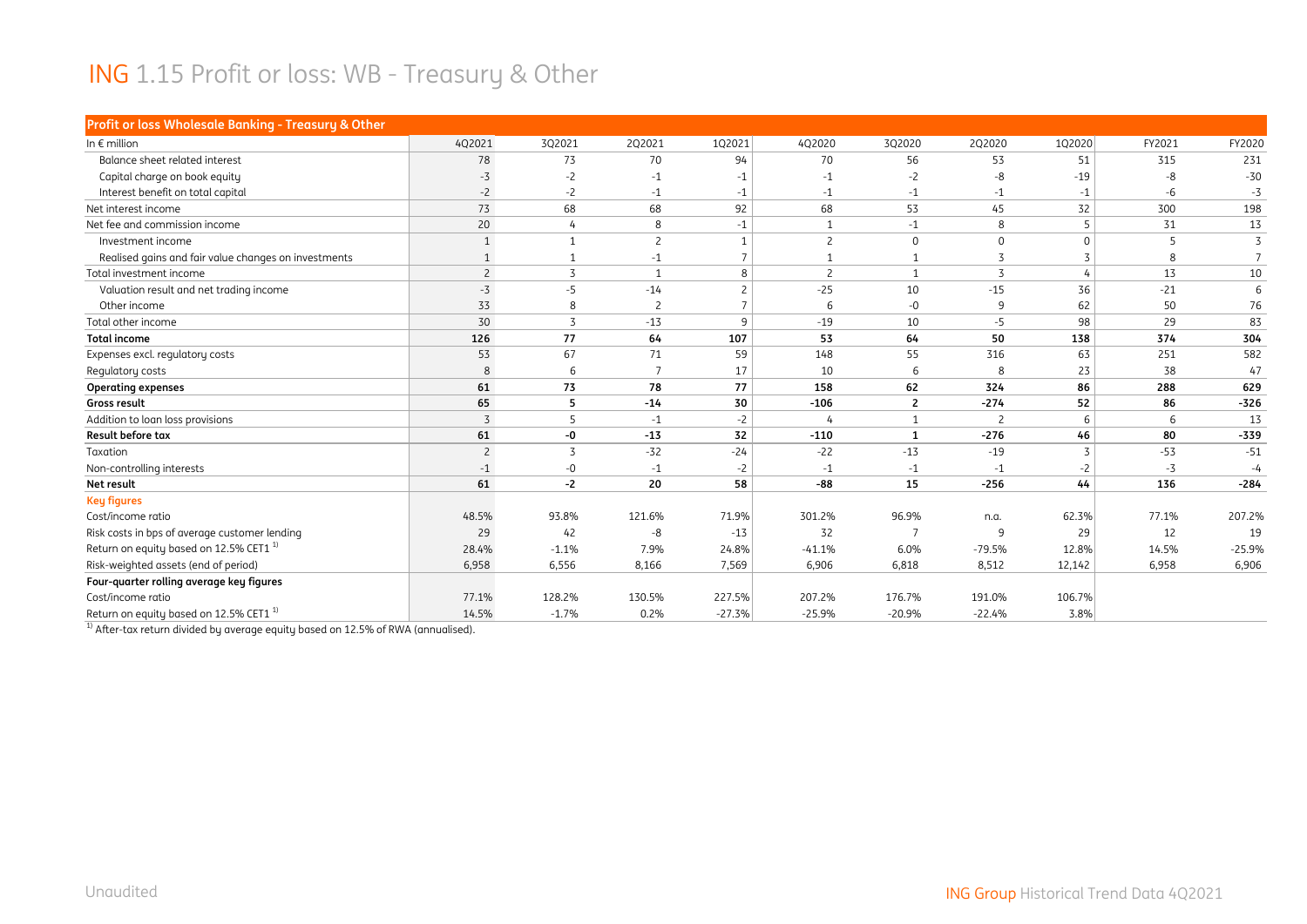#### ING 1.16 Profit or loss: Corporate Line

| <b>Profit or loss Corporate Line</b>                 |              |          |              |          |                          |                |              |          |          |                |
|------------------------------------------------------|--------------|----------|--------------|----------|--------------------------|----------------|--------------|----------|----------|----------------|
| In $\epsilon$ million                                | 4Q2021       | 3Q2021   | 2Q2021       | 1Q2021   | 4Q2020                   | 3Q2020         | 2Q2020       | 1Q2020   | FY2021   | FY2020         |
| Balance sheet related interest                       | $-44$        | $-61$    | $-23$        | 43       | $-42$                    | $-38$          | 5            | $-13$    | $-85$    | $-88$          |
| Capital charge on book equity                        | 31           | 22       | 15           | 21       | 23                       | 30             | 51           | 96       | 90       | 200            |
| Interest benefit on total capital                    | 71           | 73       | 63           | 54       | 42                       | 23             | 14           | 20       | 262      | 100            |
| Net interest income                                  | 59           | 34       | 56           | 118      | 24                       | 15             | 70           | 103      | 267      | 212            |
| Net fee and commission income                        | $-2$         |          | $\mathbf 0$  |          | $-0$                     | $\overline{c}$ | $-2$         | $-1$     |          | $-1$           |
| Investment income                                    | $-0$         | $\Omega$ | $\mathbf{0}$ | $\Omega$ | $\mathbf{0}$             | $\mathbf 0$    | $\mathbf 0$  | $\Omega$ | $\Omega$ | $\overline{1}$ |
| Realised gains and fair value changes on investments | $\mathbf{0}$ |          | $-0$         |          | $\overline{\phantom{a}}$ | ۰              | $-0$         | 0        | $-0$     |                |
| Total investment income                              | $-0$         | $\Omega$ | $\mathbf 0$  | $\Omega$ | $\mathbf{0}$             | $\Omega$       | $\Omega$     | $\Omega$ | $\Omega$ | $\overline{1}$ |
| Valuation result and net trading income              | $-55$        | $-19$    | $-21$        | $-47$    | $-35$                    | $-33$          | $-25$        | $-53$    | $-142$   | $-146$         |
| Other income                                         | 8            | 16       | 73           | $-0$     | $-71$                    | $-6$           | $-2$         | 31       | 97       | $-47$          |
| Total other income                                   | $-47$        | $-3$     | 52           | $-47$    | $-106$                   | $-39$          | $-26$        | $-22$    | $-45$    | $-193$         |
| <b>Total income</b>                                  | 10           | 32       | 109          | 75       | $-83$                    | $-22$          | 42           | 80       | 226      | 18             |
| Expenses excl. regulatory costs                      | 115          | 131      | 123          | 113      | 134                      | 95             | 111          | 42       | 483      | 383            |
| Regulatory costs                                     | 87           | 0        | $-0$         | $\Omega$ | $-5$                     | -5             |              | -0       | 87       | $\Omega$       |
| <b>Operating expenses</b>                            | 202          | 131      | 123          | 113      | 129                      | 100            | 112          | 42       | 570      | 383            |
| Gross result                                         | $-192$       | -99      | $-14$        | $-39$    | $-212$                   | $-122$         | $-70$        | 39       | $-345$   | $-364$         |
| Addition to loan loss provisions                     | $\mathbf 0$  | $\Omega$ | $-0$         | $-0$     | -0                       | $-0$           | $\Omega$     | 3        | $\Omega$ | $\overline{c}$ |
| <b>Result before tax</b>                             | $-192$       | -99      | $-14$        | $-39$    | $-212$                   | $-122$         | $-70$        | 36       | $-345$   | $-367$         |
| Taxation                                             | $-68$        | 45       | 38           | 51       | $-49$                    | 5              | $-71$        | 57       | 65       | $-58$          |
| Non-controlling interests                            | $\Omega$     |          | $\mathbf 0$  | $-0$     | $\overline{\phantom{a}}$ | ۰              |              | -0       | $-0$     | -0             |
| Net result                                           | $-124$       | $-144$   | $-53$        | -89      | $-162$                   | $-127$         | $\mathbf{1}$ | $-20$    | $-410$   | $-308$         |
| <b>Key figures</b>                                   |              |          |              |          |                          |                |              |          |          |                |
| Risk-weighted assets (end of period)                 | 3,161        | 3,096    | 2,985        | 2,721    | 2,503                    | 2,612          | 2,637        | 2,650    | 3,161    | 2,503          |
| Employees (internal FTEs, end of period)             | 324          | 363      | 404          | 335      | п,                       |                | 5            | 5        | 324      |                |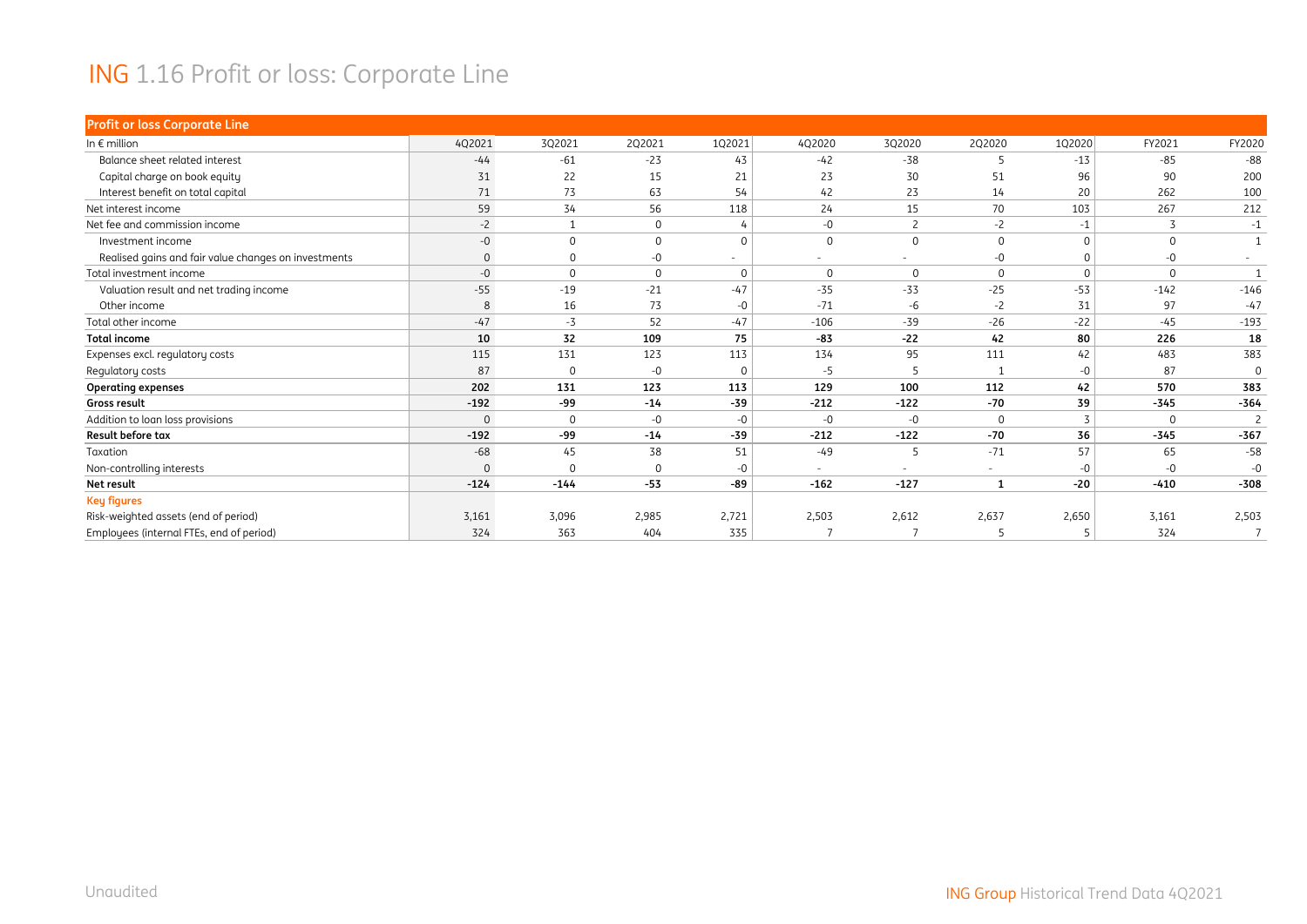#### ING 1.17 Geographical split: 4Q2021

| Geographical split 4Q2021                                                                                                                          |        |                      |           |        |         |           |        |         |           |        |                          |           |        |                       |                |                          |           |           |                    |           |
|----------------------------------------------------------------------------------------------------------------------------------------------------|--------|----------------------|-----------|--------|---------|-----------|--------|---------|-----------|--------|--------------------------|-----------|--------|-----------------------|----------------|--------------------------|-----------|-----------|--------------------|-----------|
|                                                                                                                                                    |        |                      |           |        |         |           |        |         |           |        |                          |           |        |                       |                | <b>Wholesale Banking</b> |           |           |                    |           |
|                                                                                                                                                    |        | <b>Netherlands</b>   |           |        | Belgium |           |        | Germany |           |        | <b>Other Challengers</b> |           |        | <b>Growth Markets</b> |                | <b>Rest of World</b>     |           |           | Other <sup>1</sup> |           |
|                                                                                                                                                    |        | Retail               | Wholesale |        | Retai   | Wholesale |        | Retail  | Wholesale |        | Retail                   | Wholesale |        | Retail                | Wholesale      |                          | Wholesale |           | Wholesale          | Corporate |
| In $\epsilon$ million                                                                                                                              | Total  | Banking              | Bankina   | Total  | Bankina | Banking   | Total  | Bankina | Bankina   | Total  | Bankina                  | Banking   | Total  | Bankina               | Bankina        | Total                    | Banking   | Total     | Banking            | Line      |
| <b>Profit or loss</b>                                                                                                                              |        |                      |           |        |         |           |        |         |           |        |                          |           |        |                       |                |                          |           |           |                    |           |
| Net interest income                                                                                                                                | 1.045  | 822                  | 223       | 491    | 397     | 94        | 432    | 348     | 84        | 453    | 330                      | 123       | 403    | 354                   | 49             | 492                      | 492       | 59        |                    | 59        |
| Net fee and commission income                                                                                                                      | 289    | 206                  | 83        | 174    | 129     | 45        | 138    | 125     | 13        | 88     | 65                       | 22        | 97     | 78                    | 19             | 140                      | 140       |           |                    | $-2$      |
| Investment income                                                                                                                                  |        |                      |           | -0     | $-0$    | $-\Omega$ |        | 8       |           | $-0$   | $-0$                     |           | 6      |                       |                | $-1$                     | -1        | $\Omega$  |                    | $-0$      |
| Other income                                                                                                                                       | 61     | 30                   | 31        | 85     | 65      | 20        | 40     | 29      | 11        | 14     |                          | 12        | 97     | 56                    | 41             | 60                       | 60        | $-47$     | $-1$               | $-47$     |
| <b>Total income</b>                                                                                                                                | 1,399  | 1,061                | 338       | 750    | 592     | 158       | 618    | 510     | 108       | 555    | 398                      | 157       | 602    | 493                   | 109            | 690                      | 690       | 10        | -0                 | 10        |
| Expenses excl. regulatory costs                                                                                                                    | 667    | 465                  | 201       | 443    | 379     | 64        | 308    | 263     | 44        | 466    | 418                      | 48        | 282    | 245                   | 37             | 281                      | 281       | 115       | $-0$               | 115       |
| Regulatory costs                                                                                                                                   | 103    | 77                   | 26        | 42     | 31      | 12        | 33     | 32      | $\Omega$  | 24     | 23                       |           | 53     | 44                    | -9             | 42                       | 42        | 87        | $\Omega$           | 87        |
| <b>Operating expenses</b>                                                                                                                          | 770    | 542                  | 228       | 486    | 410     | 76        | 340    | 296     | 44        | 491    | 441                      | 50        | 335    | 289                   | 46             | 323                      | 323       | 202       | $\Omega$           | 202       |
| Gross result                                                                                                                                       | 629    | 519                  | 110       | 264    | 182     | 82        | 278    | 214     | 64        | 64     | -44                      | 108       | 267    | 203                   | 64             | 367                      | 367       | $-192$    | -0                 | $-192$    |
| Addition to loan loss provisions                                                                                                                   | 113    | 49                   | 64        | 65     | 46      | 19        | 43     |         | 36        | 29     | 10                       | 19        | 20     | 18                    | $\overline{3}$ | 75                       | 75        | $\Omega$  |                    | $\Omega$  |
| <b>Result before tax</b>                                                                                                                           | 516    | 470                  | 46        | 199    | 136     | 63        | 235    | 207     | 28        | 35     | $-53$                    | 88        | 247    | 186                   | 61             | 292                      | 292       | $-192$    | -0                 | $-192$    |
| <b>Retail Banking</b>                                                                                                                              | 470    | 470                  |           | 136    | 136     |           | 207    | 207     |           | $-53$  | $-53$                    |           | 186    | 186                   |                |                          |           |           |                    |           |
| Wholesale Banking                                                                                                                                  | 46     |                      | 46        | 63     |         | 63        | 28     |         | 28        | 88     |                          | 88        | 61     |                       | 61             | 292                      | 292       | $-0$      | $-0$               |           |
| Corporate Line                                                                                                                                     |        |                      |           |        |         |           |        |         |           |        |                          |           |        |                       |                |                          |           | $-192$    |                    | $-192$    |
| <b>Result before tax</b>                                                                                                                           | 516    | 470                  | 46        | 199    | 136     | 63        | 235    | 207     | 28        | 35     | $-53$                    | 88        | 247    | 186                   | 61             | 292                      | 292       | $-192$    | -0                 | $-192$    |
| Customer lending/deposits (in € billion)                                                                                                           |        |                      |           |        |         |           |        |         |           |        |                          |           |        |                       |                |                          |           |           |                    |           |
| Residential mortgages                                                                                                                              | 110.3  | 109.9                | 0.4       | 39.6   | 39.5    | 0.0       | 85.8   | 85.8    | 0.0       | 62.9   | 62.9                     | 0.0       | 15.2   | 15.2                  | 0.0            | 0.0                      | 0.0       | 0.0       | 0.0                | 0.0       |
| Other customer lending                                                                                                                             | 75.6   | 44.3                 | 31.3      | 66.8   | 50.2    | 16.6      | 42.0   | 11.3    | 30.7      | 33.4   | 10.3                     | 23.1      | 26.9   | 18.2                  | 8.6            | 74.1                     | 74.1      | 0.2       | 0.0                | 0.2       |
| Customer deposits                                                                                                                                  | 216.2  | 185.6                | 30.5      | 109.2  | 91.3    | 17.8      | 136.0  | 134.6   | 1.4       | 96.5   | 94.6                     | 1.9       | 50.8   | 46.8                  | 4.0            | 8.7                      | 8.7       | 0.0       | 0.0                | 0.0       |
| <b>Key figures</b>                                                                                                                                 |        |                      |           |        |         |           |        |         |           |        |                          |           |        |                       |                |                          |           |           |                    |           |
| Cost/income ratio                                                                                                                                  | 55.0%  | 51.1%                | 67.3%     | 64.8%  | 69.3%   | 48.0%     | 55.0%  | 58.0%   | 41.2%     | 88.4%  | 110.9%                   | 31.5%     | 55.6%  | 58.7%                 | 41.6%          | 46.8%                    | 46.8%     | n.a.      | n.a.               | n.a.      |
| Risk costs in bps of average customer lending                                                                                                      | 24     | 13                   | 86        | 25     | 21      | 47        | 14     |         | 47        | 12     | J.                       | 34        | 19     | 21                    | 12             | 42                       | 42        |           | n.a.               |           |
| Return on equity based on 12.5% CET1 <sup>2)</sup>                                                                                                 | 17.1%  | 25.1%                | 4.8%      | 8.3%   | 7.7%    | 9.9%      | 10.6%  | 15.2%   | 2.0%      | 2.1%   | $-9.7%$                  | 14.5%     | 16.1%  | 15.6%                 | 18.1%          | 10.5%                    | 10.5%     | $-127.5%$ | n.a.               | $-127.1%$ |
| Risk-weighted assets (end of period)                                                                                                               | 74,600 | 44,577               | 30,024    | 51,575 | 38,027  | 13,548    | 45,241 | 29,432  | 15,809    | 35,106 | 18,024                   | 17,081    | 38,932 | 30,360                | 8,572          | 64,450                   | 64,450    | 3,161     | $\cap$             | 3,161     |
| Employees (internal FTEs, end of period)                                                                                                           | 16.739 | 9.908                | 6,831     | 9.121  | 7,940   | 1,181     | 6.256  | 5.789   | 467       | 5.856  | 5.238                    | 618       | 15,101 | 13,782                | 1,319          | 3.691                    | 3,691     | 300       | $\sim$             | 300       |
| Four-quarter rolling average key figures                                                                                                           |        |                      |           |        |         |           |        |         |           |        |                          |           |        |                       |                |                          |           |           |                    |           |
| Cost/income ratio                                                                                                                                  | 60.1%  | 56.4%                | 73.7%     | 63.4%  | 67.4%   | 47.4%     | 52.0%  | 58.4%   | 29.7%     | 67.0%  | 82.8%                    | 28.6%     | 54.8%  | 55.8%                 | 49.2%          | 48.6%                    | 48.6%     | n.a.      | n.a.               | n.a.      |
| Return on equity based on 12.5% CET1 <sup>2)</sup>                                                                                                 | 17.4%  | 26.4%                | 4.1%      | 10.5%  | 8.7%    | 16.0%     | 13.3%  | 14.2%   | 11.7%     | 10.5%  | 5.5%                     | 15.9%     | 16.0%  | 16.4%                 | 14.8%          | 13.5%                    | 13.5%     | $-112.0%$ | 86.7%              | $-129.6%$ |
| $\mathbb{R}^n$ and $\mathbb{R}^n$<br>$\cdots$<br>$\mathbf{r}$ and $\mathbf{r}$ and $\mathbf{r}$ and $\mathbf{r}$ and $\mathbf{r}$ and $\mathbf{r}$ | $\sim$ | $\sim$ $\sim$ $\sim$ |           |        |         |           |        |         |           |        |                          |           |        |                       |                |                          |           |           |                    |           |

<sup>1)</sup> Region Other consists of Corporate Line and Real Estate run-off portfolio.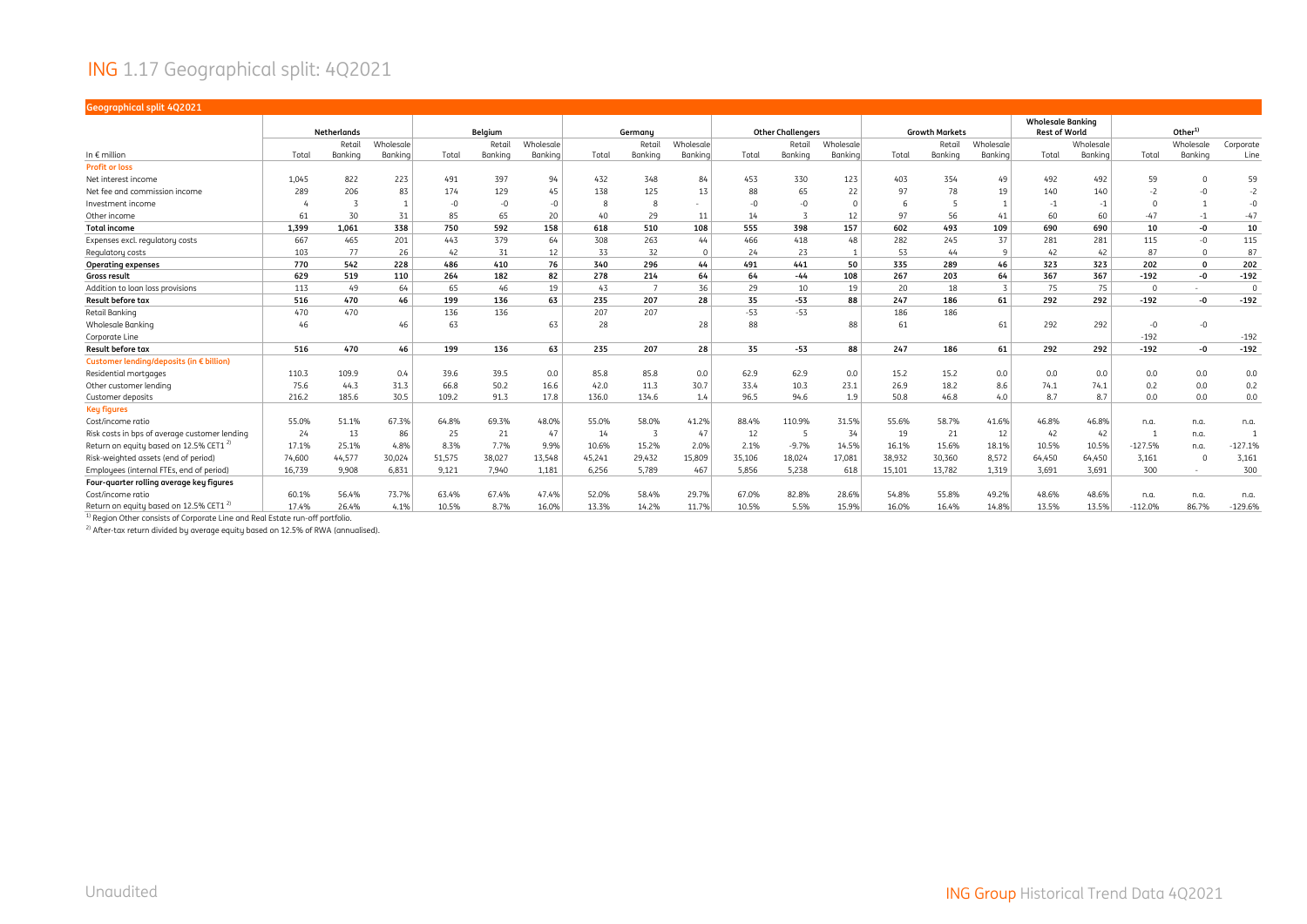#### ING 1.18 Geographical split: Comparable quarters

#### **Geographical split comparable quarters**

|                                                   | Total   |         | <b>Netherlands</b>       |                          | Belgium  |                | Germanu |                          | <b>Other Challengers</b> |                          | <b>Growth Markets</b> |        | <b>Wholesale Banking</b><br><b>Rest of World</b> |                          | Other               |                |
|---------------------------------------------------|---------|---------|--------------------------|--------------------------|----------|----------------|---------|--------------------------|--------------------------|--------------------------|-----------------------|--------|--------------------------------------------------|--------------------------|---------------------|----------------|
| In $\epsilon$ million                             | 4Q2021  | 4Q2020  | 4Q2021                   | 4Q2020                   | 4Q2021   | 4Q2020         | 4Q2021  | 4Q2020                   | 4Q2021                   | 4Q2020                   | 402021                | 4Q2020 | 4Q2021                                           | 4Q2020                   | 4Q2021              | 4Q2020         |
| <b>Profit or loss</b>                             |         |         |                          |                          |          |                |         |                          |                          |                          |                       |        |                                                  |                          |                     |                |
| Net interest income                               | 3,374   | 3,344   | 1,045                    | 1,047                    | 491      | 503            | 432     | 512                      | 453                      | 448                      | 403                   | 383    | 492                                              | 427                      | 59                  | 24             |
| Net fee and commission income                     | 925     | 771     | 289                      | 239                      | 174      | 149            | 138     | 136                      | 88                       | 72                       | 97                    | 76     | 140                                              | 100                      | $-2$                | $-0$           |
| Investment income                                 | 15      | -6      |                          | $\overline{\phantom{0}}$ | $-0$     | $-0$           | 8       | -1                       | $-0$                     | $\Omega$                 | 6                     | -1     | $-1$                                             | $\Omega$                 | $\mathbf{0}$        | $\overline{c}$ |
| Other income                                      | 310     | 48      | 61                       | 25                       | 85       | 40             | 40      | 17                       | 14                       |                          | 97                    | 70     | 60                                               | $-9$                     | $-47$               | $-103$         |
| <b>Total income</b>                               | 4,624   | 4,169   | 1,399                    | 1,312                    | 750      | 693            | 618     | 666                      | 555                      | 527                      | 602                   | 530    | 690                                              | 518                      | 10                  | $-77$          |
| Expenses excl. regulatory costs                   | 2,562   | 2,583   | 667                      | 780                      | 443      | 455            | 308     | 287                      | 466                      | 370                      | 282                   | 265    | 281                                              | 291                      | 115                 | 135            |
| Regulatory costs                                  | 385     | 331     | 103                      | 130                      | 42       | 35             | 33      | 23                       | 24                       | 44                       | 53                    | 53     | 42                                               | 51                       | 87                  | $-5$           |
| <b>Operating expenses</b>                         | 2,947   | 2,914   | 770                      | 909                      | 486      | 490            | 340     | 310                      | 491                      | 414                      | 335                   | 318    | 323                                              | 343                      | 202                 | 130            |
| <b>Gross result</b>                               | 1,677   | 1,255   | 629                      | 403                      | 264      | 202            | 278     | 357                      | 64                       | 113                      | 267                   | 212    | 367                                              | 175                      | $-192$              | $-207$         |
| Addition to loan loss provisions                  | 346     | 208     | 113                      | $-27$                    | 65       | 121            | 43      | $\overline{7}$           | 29                       | 43                       | 20                    | 141    | 75                                               | $-77$                    | $\mathsf{O}\xspace$ | $-0$           |
| <b>Result before tax</b>                          | 1,331   | 1,046   | 516                      | 430                      | 199      | 81             | 235     | 350                      | 35                       | 70                       | 247                   | 71     | 292                                              | 251                      | $-192$              | $-207$         |
| Retail Banking                                    | 945     | 804     | 470                      | 495                      | 136      | 66             | 207     | 239                      | $-53$                    | 5                        | 186                   | $-1$   | $\sim$                                           | $\sim$                   | $\sim$              |                |
| Wholesale Banking                                 | 579     | 454     | 46                       | $-65$                    | 63       | 16             | 28      | 110                      | 88                       | 66                       | 61                    | 72     | 292                                              | 251                      | $-0$                | $\overline{4}$ |
| Corporate Line                                    | $-192$  | $-212$  | $\overline{\phantom{a}}$ | $\sim$                   | $\sim$   | $\sim$ 10 $\,$ | $\sim$  | $\sim$                   |                          | ٠                        |                       | $\sim$ | $\sim$                                           | $\sim$                   | $-192$              | $-212$         |
| Result before tax                                 | 1,331   | 1,046   | 516                      | 430                      | 199      | 81             | 235     | 350                      | 35                       | 70                       | 247                   | 71     | 292                                              | 251                      | $-192$              | $-207$         |
| Taxation                                          | 351     | 304     | 124                      | 108                      | 62       | 22             | 83      | 112                      | 12                       | 28                       | 55                    | 31     | 84                                               | 50                       | $-68$               | $-48$          |
| Non-controlling interests                         | 35      | 15      | $\sim$                   | $\Omega$                 | $\Omega$ | $\Omega$       |         |                          | $\sim$                   | $\overline{\phantom{a}}$ | 33                    | 14     | $\sim$                                           | $\overline{\phantom{a}}$ | $\Omega$            | $\sim$         |
| Net result                                        | 945     | 727     | 392                      | 322                      | 137      | 59             | 151     | 237                      | 23                       | 42                       | 159                   | 25     | 208                                              | 201                      | $-125$              | $-159$         |
| Customer lending/deposits (in € billion)          |         |         |                          |                          |          |                |         |                          |                          |                          |                       |        |                                                  |                          |                     |                |
| Residential mortgages                             | 313.8   | 302.2   | 110.3                    | 110.8                    | 39.6     | 38.8           | 85.8    | 80.3                     | 62.9                     | 59.1                     | 15.2                  | 13.1   | 0.0                                              | 0.0                      | 0.0                 | 0.0            |
| Other customer lending                            | 319.0   | 301.8   | 75.6                     | 72.0                     | 66.8     | 64.7           | 42.0    | 41.9                     | 33.4                     | 32.0                     | 26.9                  | 24.9   | 74.1                                             | 65.8                     | 0.2                 | 0.4            |
| Customer deposits                                 | 617.3   | 609.6   | 216.2                    | 199.0                    | 109.2    | 108.9          | 136.0   | 145.6                    | 96.5                     | 100.4                    | 50.8                  | 46.6   | 8.7                                              | 9.2                      | 0.0                 | $-0.0$         |
| <b>Key figures</b>                                |         |         |                          |                          |          |                |         |                          |                          |                          |                       |        |                                                  |                          |                     |                |
| Cost/income ratio                                 | 63.7%   | 69.9%   | 55.0%                    | 69.3%                    | 64.8%    | 70.8%          | 55.0%   | 46.5%                    | 88.4%                    | 78.5%                    | 55.6%                 | 60.0%  | 46.8%                                            | 66.3%                    | n.a.                | n.a.           |
| Risk costs in bps of average customer lending     | 22      | 14      | 24                       | -6                       | 25       | 46             | 14      | $\overline{\phantom{0}}$ | 12                       | 19                       | 19                    | 149    | 42                                               | $-46$                    | $\overline{1}$      | $-4$           |
| Return on equity based on 12.5% CET1              | 10.1%   | 7.7%    | 17.1%                    | 14.2%                    | 8.3%     | 3.5%           | 10.6%   | 16.4%                    | 2.1%                     | 3.8%                     | 16.1%                 | 3.3%   | 10.5%                                            | 10.7%                    | $-127.5%$           | $-192.2%$      |
| Risk-weighted assets (end of period)              | 313,064 | 306,324 | 74,600                   | 71,383                   | 51,575   | 54,014         | 45,241  | 45,852                   | 35,106                   | 35,649                   | 38,932                | 38,361 | 64,450                                           | 58,473                   | 3,161               | 2,592          |
| Employees (internal FTEs, end of period)          | 57,090  | 57,034  | 16,740                   | 17,095                   | 9,144    | 8,750          | 6,256   | 6,183                    | 5,856                    | 6,110                    | 15,101                | 15,181 | 3,691                                            | 3,703                    | 300                 | 12             |
| Four-quarter rolling average key figures          |         |         |                          |                          |          |                |         |                          |                          |                          |                       |        |                                                  |                          |                     |                |
| Cost/income ratio                                 | 60.5%   | 63.2%   | 60.1%                    | 60.2%                    | 63.4%    | 70.4%          | 52.0%   | 47.3%                    | 67.0%                    | 75.1%                    | 54.8%                 | 61.2%  | 48.6%                                            | 55.0%                    | n.a.                | n.a.           |
| Return on equity based on 12.5% CET1 <sup>1</sup> | 12.7%   | 6.4%    | 17.4%                    | 13.5%                    | 10.5%    | 2.6%           | 13.3%   | 13.1%                    | 10.5%                    | 2.9%                     | 16.0%                 | 5.0%   | 13.5%                                            | 3.3%                     | $-112.0%$           | $-91.8%$       |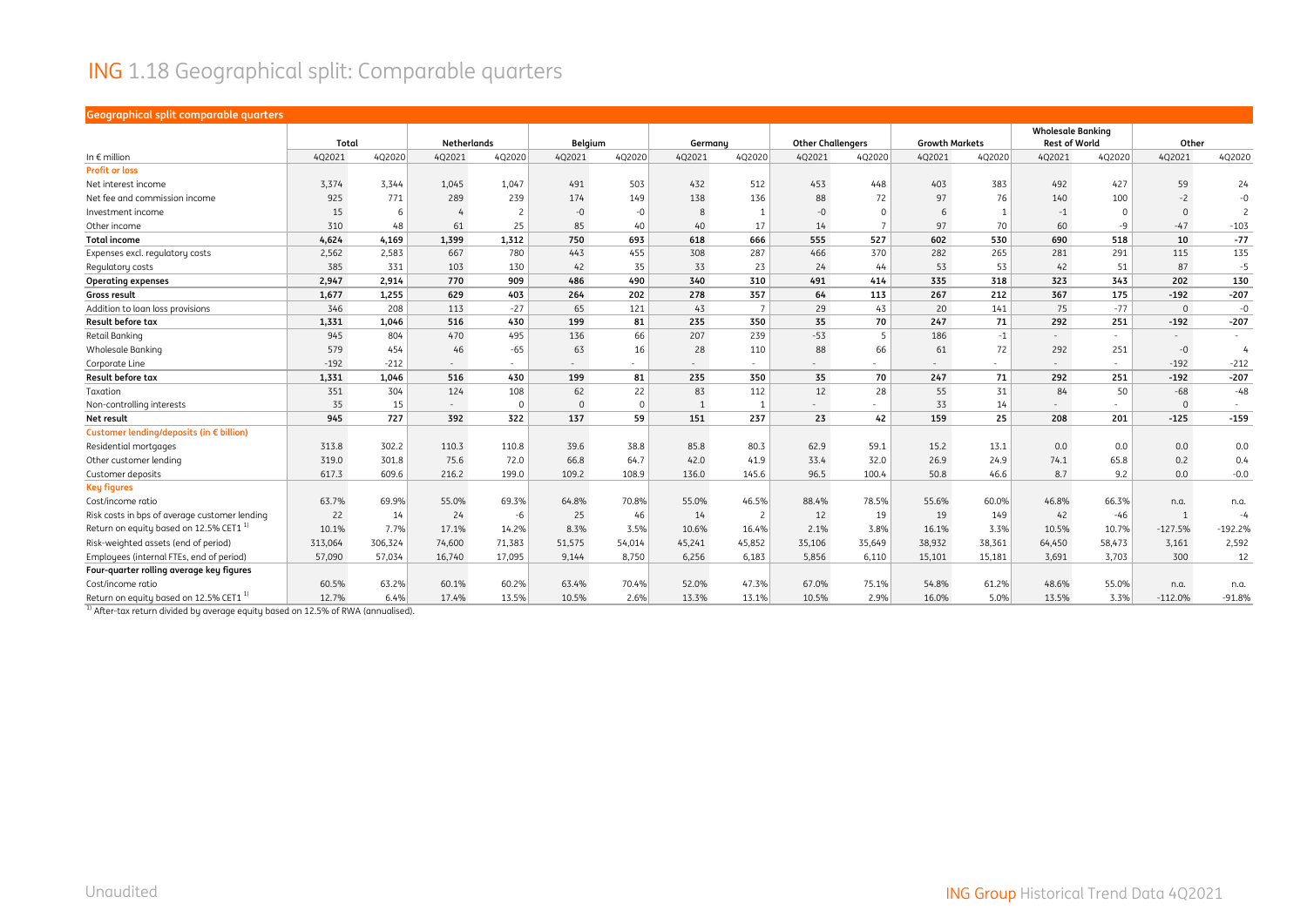#### ING 1.19 Geographical split: Netherlands

| <b>Geographical split Netherlands</b>              |        |        |        |        |                |        |        |        |                          |        |
|----------------------------------------------------|--------|--------|--------|--------|----------------|--------|--------|--------|--------------------------|--------|
| In $\epsilon$ million                              | 4Q2021 | 3Q2021 | 2Q2021 | 102021 | 4Q2020         | 3Q2020 | 2Q2020 | 1Q2020 | FY2021                   | FY2020 |
| <b>Profit or loss</b>                              |        |        |        |        |                |        |        |        |                          |        |
| Net interest income                                | 1,045  | 1,000  | 994    | 1,029  | 1,047          | 1,034  | 1,041  | 1,056  | 4,068                    | 4,178  |
| Net fee and commission income                      | 289    | 263    | 271    | 246    | 239            | 249    | 238    | 255    | 1,070                    | 981    |
| Investment income                                  | 4      | -7     | 10     | 30     | $\overline{c}$ | 3      | 12     |        | 51                       | 18     |
| Other income                                       | 61     | 95     | 38     | 70     | 25             | 171    | 178    | 6      | 263                      | 379    |
| <b>Total income</b>                                | 1,399  | 1,364  | 1,313  | 1,375  | 1,312          | 1,457  | 1,470  | 1,319  | 5,452                    | 5,557  |
| Expenses excl. regulatory costs                    | 667    | 888    | 655    | 715    | 780            | 677    | 925    | 650    | 2,925                    | 3,032  |
| Regulatory costs                                   | 103    | 44     | 45     | 163    | 130            | 25     | 40     | 121    | 354                      | 316    |
| <b>Operating expenses</b>                          | 770    | 932    | 699    | 878    | 909            | 702    | 965    | 771    | 3,279                    | 3,347  |
| Gross result                                       | 629    | 432    | 614    | 497    | 403            | 755    | 505    | 548    | 2,173                    | 2,210  |
| Addition to loan loss provisions                   | 113    | $-34$  | $-47$  | $-4$   | $-27$          | 129    | 256    | 64     | 28                       | 421    |
| Result before tax                                  | 516    | 466    | 660    | 502    | 430            | 626    | 248    | 484    | 2,145                    | 1,788  |
| Retail Banking                                     | 470    | 444    | 576    | 445    | 495            | 540    | 489    | 554    | 1,936                    | 2,078  |
| <b>Wholesale Banking</b>                           | 46     | 22     | 84     | 56     | $-65$          | 86     | $-240$ | $-70$  | 209                      | $-290$ |
| Corporate Line                                     |        |        |        |        |                |        |        |        | $\overline{\phantom{a}}$ |        |
| Result before tax                                  | 516    | 466    | 660    | 502    | 430            | 626    | 248    | 484    | 2,145                    | 1,788  |
| Customer lending/deposits (in € billion)           |        |        |        |        |                |        |        |        |                          |        |
| Residential mortgages                              | 110.3  | 110.4  | 110.5  | 110.3  | 110.8          | 111.4  | 111.9  | 112.2  | 110.3                    | 110.8  |
| Other customer lending                             | 75.6   | 72.7   | 73.8   | 80.0   | 72.0           | 73.5   | 79.3   | 77.7   | 75.6                     | 72.0   |
| Customer deposits                                  | 216.2  | 215.5  | 212.9  | 212.8  | 199.0          | 197.7  | 196.4  | 188.1  | 216.2                    | 199.0  |
| <b>Key figures</b>                                 |        |        |        |        |                |        |        |        |                          |        |
| Cost/income ratio                                  | 55.0%  | 68.3%  | 53.3%  | 63.8%  | 69.3%          | 48.2%  | 65.7%  | 58.5%  | 60.1%                    | 60.2%  |
| Risk costs in bps of average customer lending      | 24     | $-7$   | $-10$  | $-1$   | -6             | 27     | 54     | 14     | 2                        | 22     |
| Return on equity based on 12.5% CET1 <sup>1)</sup> | 17.1%  | 14.5%  | 21.4%  | 16.6%  | 14.2%          | 20.3%  | 4.5%   | 15.2%  | 17.4%                    | 13.5%  |
| Risk-weighted assets (end of period)               | 74,600 | 72,525 | 74,333 | 72,511 | 71,383         | 73,582 | 73,763 | 78,807 | 74,600                   | 71,383 |
| Employees (internal FTEs, end of period)           | 16,740 | 16,663 | 16,848 | 16,811 | 17,095         | 16,675 | 16,351 | 16,217 | 16,740                   | 17,095 |
| Four-quarter rolling average key figures           |        |        |        |        |                |        |        |        |                          |        |
| Cost/income ratio                                  | 60.1%  | 63.7%  | 58.4%  | 61.5%  | 60.2%          | 58.0%  | 59.5%  | 56.1%  |                          |        |
| Return on equity based on 12.5% CET1 <sup>1)</sup> | 17.4%  | 16.7%  | 18.2%  | 13.8%  | 13.5%          | 13.8%  | 13.2%  | 16.6%  |                          |        |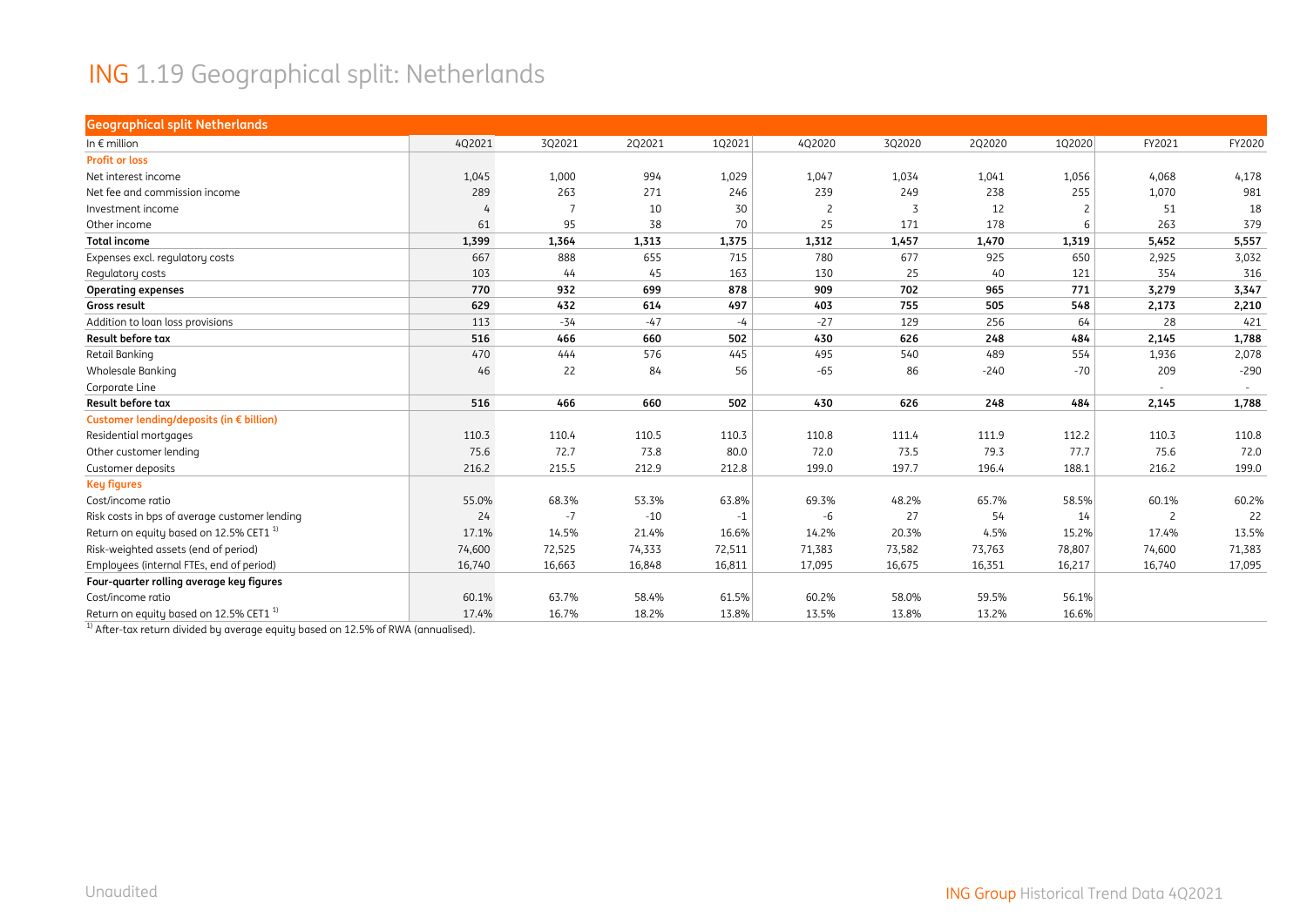#### ING 1.20 Geographical split: Belgium

| Geographical split Belgium <sup>1)</sup>           |        |        |             |        |        |        |        |         |        |        |
|----------------------------------------------------|--------|--------|-------------|--------|--------|--------|--------|---------|--------|--------|
| In $\epsilon$ million                              | 4Q2021 | 3Q2021 | 2Q2021      | 1Q2021 | 4Q2020 | 3Q2020 | 2Q2020 | 1Q2020  | FY2021 | FY2020 |
| <b>Profit or loss</b>                              |        |        |             |        |        |        |        |         |        |        |
| Net interest income                                | 491    | 547    | 522         | 549    | 503    | 523    | 534    | 556     | 2,109  | 2,116  |
| Net fee and commission income                      | 174    | 187    | 184         | 172    | 149    | 132    | 154    | 149     | 717    | 583    |
| Investment income                                  | $-0$   | $-0$   | $\mathbf 0$ | -2     | -0     | 1      | $-0$   | 18      |        | 19     |
| Other income                                       | 85     | 54     | 41          | 84     | 40     | 56     | 83     | $-3$    | 264    | 177    |
| <b>Total income</b>                                | 750    | 788    | 747         | 807    | 693    | 712    | 770    | 720     | 3,092  | 2,896  |
| Expenses excl. regulatory costs                    | 443    | 408    | 404         | 423    | 455    | 421    | 464    | 441     | 1,679  | 1,781  |
| Regulatory costs                                   | 42     | $-0$   |             | 231    | 35     | $-0$   | 10     | 211     | 280    | 256    |
| <b>Operating expenses</b>                          | 486    | 408    | 411         | 654    | 490    | 421    | 474    | 652     | 1,960  | 2,037  |
| <b>Gross result</b>                                | 264    | 379    | 336         | 153    | 202    | 291    | 296    | 68      | 1,132  | 858    |
| Addition to loan loss provisions                   | 65     | $-21$  | 19          | 120    | 121    | 130    | 194    | 144     | 184    | 589    |
| <b>Result before tax</b>                           | 199    | 400    | 317         | 32     | 81     | 161    | 102    | $-76$   | 948    | 269    |
| <b>Retail Banking</b>                              | 136    | 313    | 177         | $-43$  | 66     | 92     | 56     | $-92$   | 583    | 122    |
| Wholesale Banking                                  | 63     | 87     | 140         | 75     | 16     | 69     | 45     | 16      | 365    | 147    |
| Corporate Line                                     |        |        |             |        |        |        |        |         | $\sim$ |        |
| Result before tax                                  | 199    | 400    | 317         | 32     | 81     | 161    | 102    | -76     | 948    | 269    |
| Customer lending/deposits (in € billion)           |        |        |             |        |        |        |        |         |        |        |
| Residential mortgages                              | 39.6   | 39.5   | 39.2        | 38.8   | 38.7   | 38.7   | 39.0   | 39.1    | 39.6   | 38.8   |
| Other customer lending                             | 66.8   | 66.0   | 65.5        | 66.4   | 64.8   | 66.5   | 68.2   | 70.8    | 66.8   | 64.7   |
| Customer deposits                                  | 109.2  | 108.9  | 110.7       | 110.7  | 108.9  | 108.3  | 111.3  | 109.9   | 109.2  | 108.9  |
| <b>Key figures</b>                                 |        |        |             |        |        |        |        |         |        |        |
| Cost/income ratio                                  | 64.8%  | 51.8%  | 55.0%       | 81.1%  | 70.8%  | 59.1%  | 61.6%  | 90.5%   | 63.4%  | 70.4%  |
| Risk costs in bps of average customer lending      | 25     | $-8$   |             | 46     | 46     | 49     | 72     | 53      | 17     | 55     |
| Return on equity based on 12.5% CET1 <sup>2)</sup> | 8.3%   | 18.7%  | 13.8%       | 1.4%   | 3.5%   | 6.9%   | 3.6%   | $-3.6%$ | 10.5%  | 2.6%   |
| Risk-weighted assets (end of period)               | 51,575 | 54,260 | 53,291      | 54,507 | 54,014 | 54,807 | 56,232 | 58,547  | 51,575 | 54,014 |
| Employees (internal FTEs, end of period)           | 9,144  | 9,277  | 9,234       | 9,127  | 8,750  | 8,936  | 8,920  | 9,105   | 9,144  | 8,750  |
| Four-quarter rolling average key figures           |        |        |             |        |        |        |        |         |        |        |
| Cost/income ratio                                  | 63.4%  | 64.7%  | 66.8%       | 68.4%  | 70.4%  | 69.6%  | 69.2%  | 66.0%   |        |        |
| Return on equity based on 12.5% CET1 <sup>2)</sup> | 10.5%  | 9.3%   | 6.4%        | 3.9%   | 2.6%   | 2.8%   | 3.7%   | 6.6%    |        |        |

<sup>1)</sup> Including ING Luxembourg.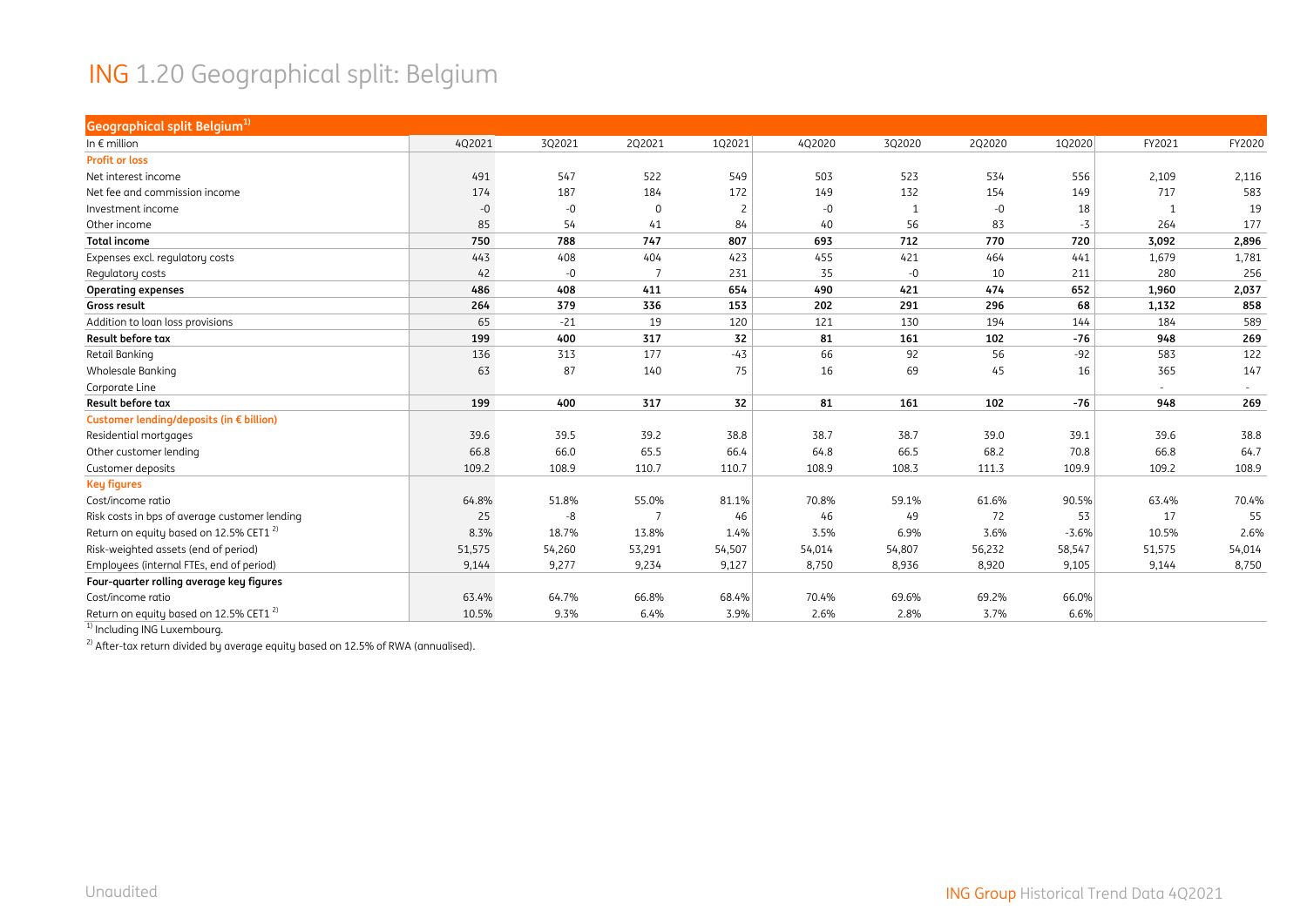#### ING 1.21 Geographical split: Germany

| <b>Geographical split Germany</b> <sup>1)</sup>    |        |        |          |        |                 |        |        |          |                          |        |
|----------------------------------------------------|--------|--------|----------|--------|-----------------|--------|--------|----------|--------------------------|--------|
| In $\epsilon$ million                              | 4Q2021 | 3Q2021 | 2Q2021   | 102021 | 4Q2020          | 3Q2020 | 2Q2020 | 102020   | FY2021                   | FY2020 |
| <b>Profit or loss</b>                              |        |        |          |        |                 |        |        |          |                          |        |
| Net interest income                                | 432    | 501    | 488      | 522    | 512             | 519    | 534    | 525      | 1,943                    | 2,090  |
| Net fee and commission income                      | 138    | 124    | 112      | 150    | 136             | 104    | 118    | 110      | 525                      | 468    |
| Investment income                                  | 8      | $-31$  | $\Omega$ | 8      | $\mathbf{1}$    | 3      | $-0$   | $\Omega$ | $-16$                    |        |
| Other income                                       | 40     | 27     | 39       | 30     | 17              | 25     | 39     | 41       | 137                      | 122    |
| <b>Total income</b>                                | 618    | 620    | 640      | 711    | 666             | 651    | 691    | 676      | 2,589                    | 2,684  |
| Expenses excl. regulatory costs                    | 308    | 294    | 312      | 296    | 287             | 290    | 294    | 296      | 1,209                    | 1,167  |
| Regulatory costs                                   | 33     | 21     | 49       | 34     | 23              | 19     | 19     | 43       | 137                      | 104    |
| <b>Operating expenses</b>                          | 340    | 315    | 361      | 330    | 310             | 309    | 313    | 339      | 1,346                    | 1,270  |
| Gross result                                       | 278    | 305    | 279      | 381    | 357             | 342    | 378    | 337      | 1,243                    | 1,414  |
| Addition to loan loss provisions                   | 43     | 31     | 30       | 13     | $7\overline{ }$ | 19     | 228    | 13       | 117                      | 267    |
| Result before tax                                  | 235    | 274    | 249      | 367    | 350             | 323    | 150    | 324      | 1,125                    | 1,146  |
| Retail Banking                                     | 207    | 166    | 158      | 255    | 239             | 217    | 262    | 232      | 786                      | 950    |
| <b>Wholesale Banking</b>                           | 28     | 109    | 91       | 112    | 110             | 106    | $-112$ | 92       | 340                      | 197    |
| Corporate Line                                     |        |        |          |        |                 |        |        |          | $\overline{\phantom{a}}$ |        |
| Result before tax                                  | 235    | 274    | 249      | 367    | 350             | 323    | 150    | 324      | 1,125                    | 1,146  |
| Customer lending/deposits (in € billion)           |        |        |          |        |                 |        |        |          |                          |        |
| Residential mortgages                              | 85.8   | 84.1   | 82.4     | 81.3   | 80.3            | 78.8   | 77.5   | 76.4     | 85.8                     | 80.3   |
| Other customer lending                             | 42.0   | 41.8   | 43.1     | 44.6   | 41.9            | 43.7   | 44.8   | 45.1     | 42.0                     | 41.9   |
| Customer deposits                                  | 136.0  | 140.9  | 144.8    | 148.0  | 145.6           | 142.9  | 141.0  | 138.4    | 136.0                    | 145.6  |
| <b>Key figures</b>                                 |        |        |          |        |                 |        |        |          |                          |        |
| Cost/income ratio                                  | 55.0%  | 50.8%  | 56.4%    | 46.4%  | 46.5%           | 47.5%  | 45.3%  | 50.1%    | 52.0%                    | 47.3%  |
| Risk costs in bps of average customer lending      | 14     | 10     | 10       |        | $\overline{c}$  | 6      | 75     | 4        | 9                        | 22     |
| Return on equity based on 12.5% CET1 <sup>2)</sup> | 10.6%  | 12.7%  | 12.7%    | 17.1%  | 16.4%           | 15.3%  | 5.5%   | 15.4%    | 13.3%                    | 13.1%  |
| Risk-weighted assets (end of period)               | 45,241 | 46,037 | 46,531   | 46,128 | 45,852          | 47,009 | 46,640 | 47,017   | 45,241                   | 45,852 |
| Employees (internal FTEs, end of period)           | 6,256  | 6,402  | 6,397    | 6,359  | 6,183           | 6,031  | 5,839  | 5,677    | 6,256                    | 6,183  |
| Four-quarter rolling average key figures           |        |        |          |        |                 |        |        |          |                          |        |
| Cost/income ratio                                  | 52.0%  | 49.9%  | 49.1%    | 46.4%  | 47.3%           | 47.5%  | 46.4%  | 47.3%    |                          |        |
| Return on equity based on 12.5% CET1 <sup>2)</sup> | 13.3%  | 14.7%  | 15.4%    | 13.5%  | 13.1%           | 12.9%  | 13.6%  | 16.6%    |                          |        |

<sup>1)</sup> Including ING Austria.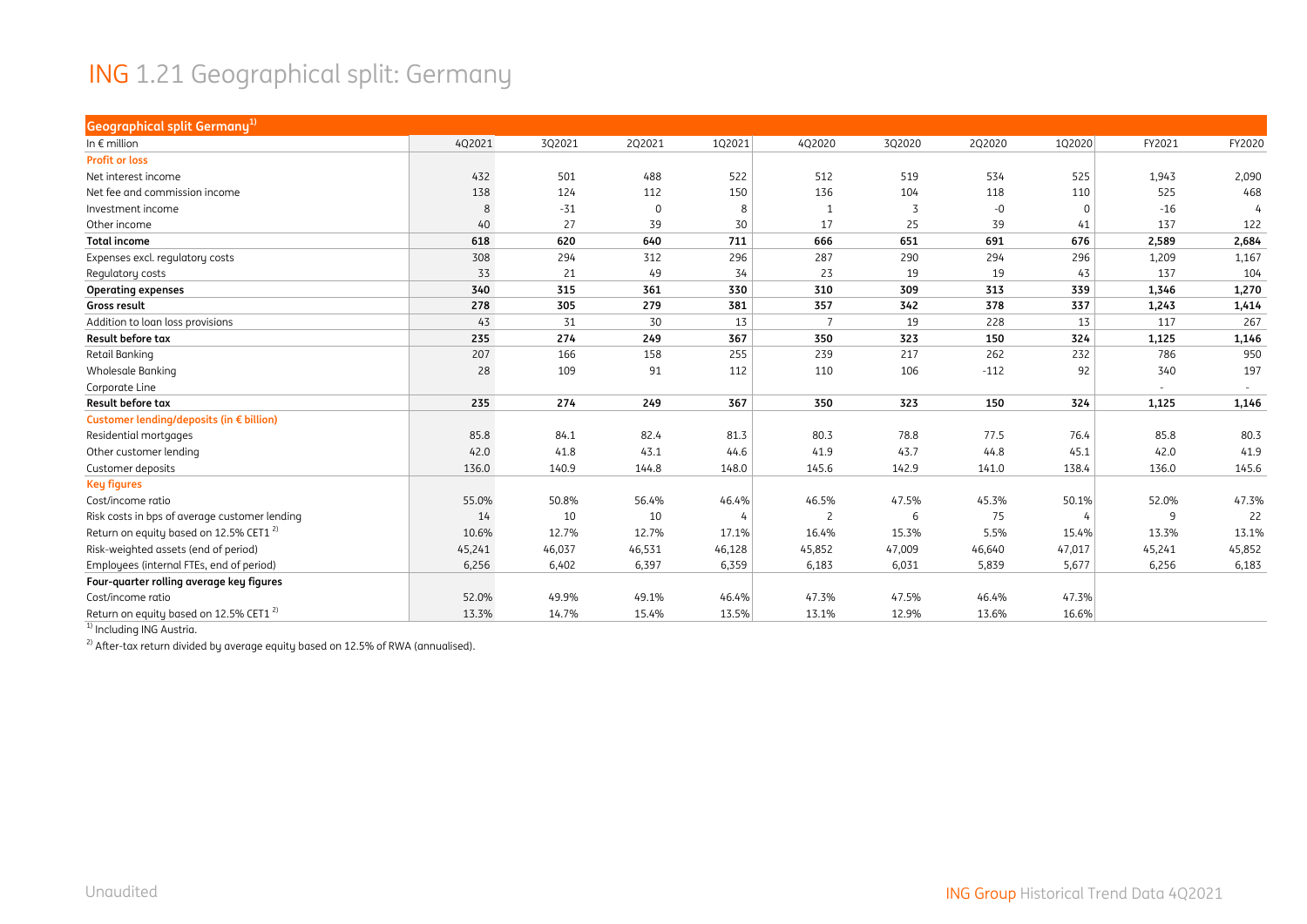#### ING 1.22 Geographical split: Other Challengers

| <b>Geographical split Other Challengers</b> <sup>1)</sup> |        |          |        |        |                |             |             |          |        |        |
|-----------------------------------------------------------|--------|----------|--------|--------|----------------|-------------|-------------|----------|--------|--------|
| In $\epsilon$ million                                     | 4Q2021 | 3Q2021   | 2Q2021 | 102021 | 4Q2020         | 3Q2020      | 2Q2020      | 102020   | FY2021 | FY2020 |
| <b>Profit or loss</b>                                     |        |          |        |        |                |             |             |          |        |        |
| Net interest income                                       | 453    | 463      | 465    | 508    | 448            | 439         | 444         | 449      | 1,889  | 1,781  |
| Net fee and commission income                             | 88     | 82       | 77     | 83     | 72             | 68          | 66          | 70       | 331    | 276    |
| Investment income                                         | $-0$   | $\Omega$ | $-2$   | $-1$   | $\Omega$       | $\mathbf 0$ | $\mathbf 0$ | $\Omega$ | $-3$   |        |
| Other income                                              | 14     | 28       | 29     | 19     | $\overline{7}$ | 6           | -8          | 21       | 91     | 27     |
| <b>Total income</b>                                       | 555    | 573      | 570    | 610    | 527            | 514         | 502         | 541      | 2,308  | 2,084  |
| Expenses excl. regulatory costs                           | 466    | 313      | 325    | 343    | 370            | 464         | 315         | 308      | 1,448  | 1,458  |
| Regulatory costs                                          | 24     | 18       | 26     | 31     | 44             | 19          | 20          | 26       | 99     | 108    |
| <b>Operating expenses</b>                                 | 491    | 332      | 351    | 373    | 414            | 483         | 336         | 334      | 1,547  | 1,566  |
| <b>Gross result</b>                                       | 64     | 242      | 218    | 237    | 113            | 31          | 167         | 207      | 761    | 518    |
| Addition to loan loss provisions                          | 29     | 15       | 6      | 49     | 43             | 43          | 137         | 75       | 99     | 298    |
| Result before tax                                         | 35     | 227      | 213    | 187    | 70             | $-12$       | 29          | 132      | 662    | 220    |
| <b>Retail Banking</b>                                     | $-53$  | 100      | 106    | 54     | 5              | $-105$      | 10          | 64       | 206    | $-27$  |
| <b>Wholesale Banking</b>                                  | 88     | 127      | 107    | 133    | 66             | 93          | 20          | 68       | 456    | 247    |
| Corporate Line                                            |        |          |        |        |                |             |             |          | $\sim$ |        |
| Result before tax                                         | 35     | 227      | 213    | 187    | 70             | $-12$       | 29          | 132      | 662    | 220    |
| Customer lending/deposits (in € billion)                  |        |          |        |        |                |             |             |          |        |        |
| Residential mortgages                                     | 62.9   | 60.8     | 60.5   | 60.6   | 59.1           | 57.6        | 57.7        | 54.8     | 62.9   | 59.1   |
| Other customer lending                                    | 33.4   | 32.4     | 33.1   | 34.0   | 32.0           | 32.7        | 33.9        | 32.9     | 33.4   | 32.0   |
| Customer deposits                                         | 96.5   | 95.0     | 95.0   | 98.5   | 100.4          | 98.7        | 98.0        | 92.5     | 96.5   | 100.4  |
| <b>Key figures</b>                                        |        |          |        |        |                |             |             |          |        |        |
| Cost/income ratio                                         | 88.4%  | 57.9%    | 61.7%  | 61.2%  | 78.5%          | 94.0%       | 66.8%       | 61.7%    | 67.0%  | 75.1%  |
| Risk costs in bps of average customer lending             | 12     | 6        | 2      | 21     | 19             | 19          | 61          | 34       | 11     | 33     |
| Return on equity based on 12.5% CET1 <sup>2)</sup>        | 2.1%   | 15.0%    | 13.0%  | 11.8%  | 3.8%           | $-1.8%$     | 1.6%        | 7.9%     | 10.5%  | 2.9%   |
| Risk-weighted assets (end of period)                      | 35,106 | 35,389   | 35,591 | 36,473 | 35,649         | 34,765      | 35,038      | 34,976   | 35,106 | 35,649 |
| Employees (internal FTEs, end of period)                  | 5,856  | 6,010    | 6,055  | 6,108  | 6,110          | 6,115       | 5,990       | 5,817    | 5,856  | 6,110  |
| Four-quarter rolling average key figures                  |        |          |        |        |                |             |             |          |        |        |
| Cost/income ratio                                         | 67.0%  | 64.5%    | 73.0%  | 74.6%  | 75.1%          | 70.4%       | 63.7%       | 62.0%    |        |        |
| Return on equity based on 12.5% CET1 <sup>2)</sup>        | 10.5%  | 10.9%    | 6.8%   | 3.9%   | 2.9%           | 4.6%        | 7.1%        | 9.3%     |        |        |

 $1$ ) Including Australia, Czech Republic, France, Italy, Spain and Portugal, Other.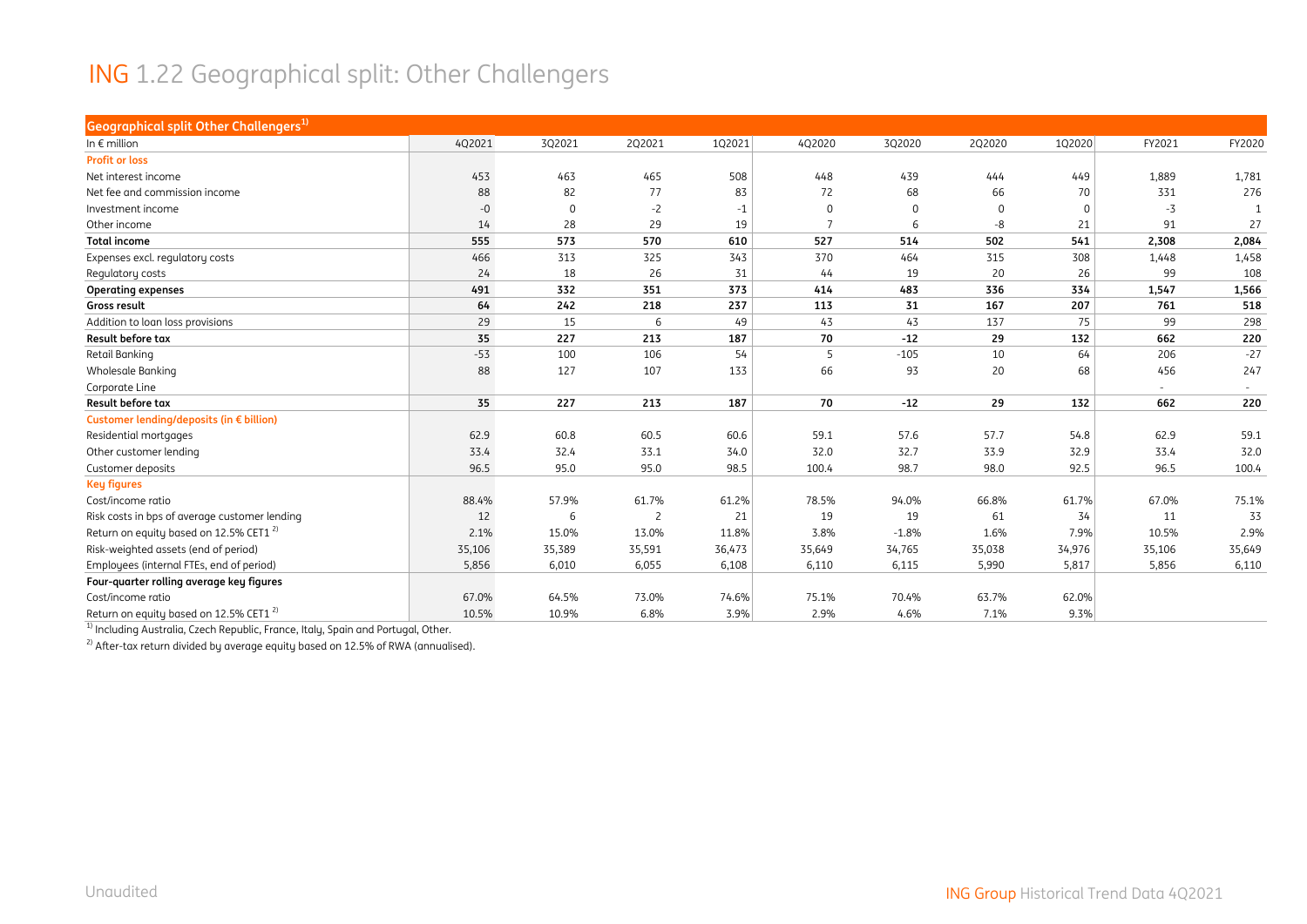#### ING 1.23 Geographical split: Growth Markets

| <b>Geographical split Growth Markets1)</b>         |        |        |                |        |              |        |        |          |        |        |
|----------------------------------------------------|--------|--------|----------------|--------|--------------|--------|--------|----------|--------|--------|
| In $\epsilon$ million                              | 4Q2021 | 3Q2021 | 2Q2021         | 1Q2021 | 4Q2020       | 3Q2020 | 2Q2020 | 1Q2020   | FY2021 | FY2020 |
| <b>Profit or loss</b>                              |        |        |                |        |              |        |        |          |        |        |
| Net interest income                                | 403    | 380    | 375            | 374    | 383          | 396    | 389    | 410      | 1,532  | 1,578  |
| Net fee and commission income                      | 97     | 91     | 82             | 81     | 76           | 78     | 62     | 69       | 351    | 286    |
| Investment income                                  | 6      | 98     | $\overline{c}$ |        | $\mathbf{1}$ | 96     | 7      | $\Omega$ | 106    | 104    |
| Other income                                       | 97     | 92     | 80             | 71     | 70           | $-155$ | 95     | 100      | 341    | 111    |
| <b>Total income</b>                                | 602    | 662    | 540            | 526    | 530          | 415    | 553    | 579      | 2,330  | 2,078  |
| Expenses excl. regulatory costs                    | 282    | 263    | 260            | 263    | 265          | 267    | 259    | 271      | 1,068  | 1,062  |
| Regulatory costs                                   | 53     | 42     | 44             | 69     | 53           | 42     | 42     | 72       | 208    | 210    |
| <b>Operating expenses</b>                          | 335    | 305    | 305            | 332    | 318          | 309    | 301    | 343      | 1,276  | 1,272  |
| Gross result                                       | 267    | 356    | 235            | 195    | 212          | 106    | 252    | 237      | 1,053  | 807    |
| Addition to loan loss provisions                   | 20     | 44     | $-7$           | 52     | 141          | 66     | 118    | 87       | 110    | 412    |
| Result before tax                                  | 247    | 312    | 242            | 143    | 71           | 40     | 134    | 150      | 944    | 395    |
| Retail Banking                                     | 186    | 263    | 183            | 110    | $-1$         | 5      | 97     | 125      | 742    | 225    |
| Wholesale Banking                                  | 61     | 49     | 58             | 33     | 72           | 35     | 37     | 26       | 202    | 169    |
| Corporate Line                                     |        |        |                |        |              |        |        |          | $\sim$ |        |
| Result before tax                                  | 247    | 312    | 242            | 143    | 71           | 40     | 134    | 150      | 944    | 395    |
| Customer lending/deposits (in € billion)           |        |        |                |        |              |        |        |          |        |        |
| Residential mortgages                              | 15.2   | 14.8   | 14.5           | 13.5   | 13.1         | 12.6   | 12.6   | 12.0     | 15.2   | 13.1   |
| Other customer lending                             | 26.9   | 26.3   | 25.4           | 24.9   | 24.9         | 25.2   | 26.0   | 27.2     | 26.9   | 24.9   |
| Customer deposits                                  | 50.8   | 49.8   | 49.3           | 48.0   | 46.6         | 46.9   | 47.1   | 43.9     | 50.8   | 46.6   |
| <b>Key figures</b>                                 |        |        |                |        |              |        |        |          |        |        |
| Cost/income ratio                                  | 55.6%  | 46.1%  | 56.4%          | 63.0%  | 60.0%        | 74.5%  | 54.4%  | 59.1%    | 54.8%  | 61.2%  |
| Risk costs in bps of average customer lending      | 19     | 44     | $-7$           | 54     | 149          | 69     | 122    | 88       | 27     | 107    |
| Return on equity based on 12.5% CET1 <sup>2)</sup> | 16.1%  | 23.2%  | 15.4%          | 9.7%   | 3.3%         | 0.2%   | 7.7%   | 8.1%     | 16.0%  | 5.0%   |
| Risk-weighted assets (end of period)               | 38,932 | 37,456 | 37,372         | 39,082 | 38,361       | 37,811 | 39,810 | 43,955   | 38,932 | 38,361 |
| Employees (internal FTEs, end of period)           | 15,101 | 15,250 | 15,274         | 15,252 | 15,181       | 14,984 | 14,928 | 14,910   | 15,101 | 15,181 |
| Four-quarter rolling average key figures           |        |        |                |        |              |        |        |          |        |        |
| Cost/income ratio                                  | 54.8%  | 55.8%  | 62.8%          | 62.2%  | 61.2%        | 61.4%  | 55.7%  | 55.5%    |        |        |
| Return on equity based on 12.5% CET1 <sup>2)</sup> | 16.0%  | 12.8%  | 7.1%           | 5.3%   | 5.0%         | 6.3%   | 10.3%  | 11.2%    |        |        |

<sup>1)</sup> Including Poland, Romania, Turkey, Philippines, Asian stakes.

<sup>2)</sup> After-tax return divided by average equity based on 12.5% of RWA (annualised).

| - phical split Growth Markets        |        |        |        |        |        |        |        |        |        |        |
|--------------------------------------|--------|--------|--------|--------|--------|--------|--------|--------|--------|--------|
| In $\epsilon$ million                | 4Q2021 | 3Q2021 | 2Q2021 | 102021 | 4Q2020 | 3Q2020 | 202020 | 1Q2020 | FY2021 | FY2020 |
| Result before tax                    |        | 111    |        |        |        | $-121$ |        |        | 152    | -80    |
| Risk-weighted assets (end of period) | 7.270  | 6,883  | /.287  | 7,360  | 7,161  | 6.580  | 7.546  | 7.342  | 7.270  | 7,161  |

| In $\epsilon$ million<br>TMB (23.0%)    |             |
|-----------------------------------------|-------------|
|                                         | 31 Dec 2021 |
|                                         | 864         |
| Bank of Beijing (13.0%)                 | 1.694       |
| <b>Total valuation</b><br>$\frac{1}{2}$ | 2,558       |

<sup>3)</sup> Value of ING's stake, Bloomberg end of quarter data and FX rates.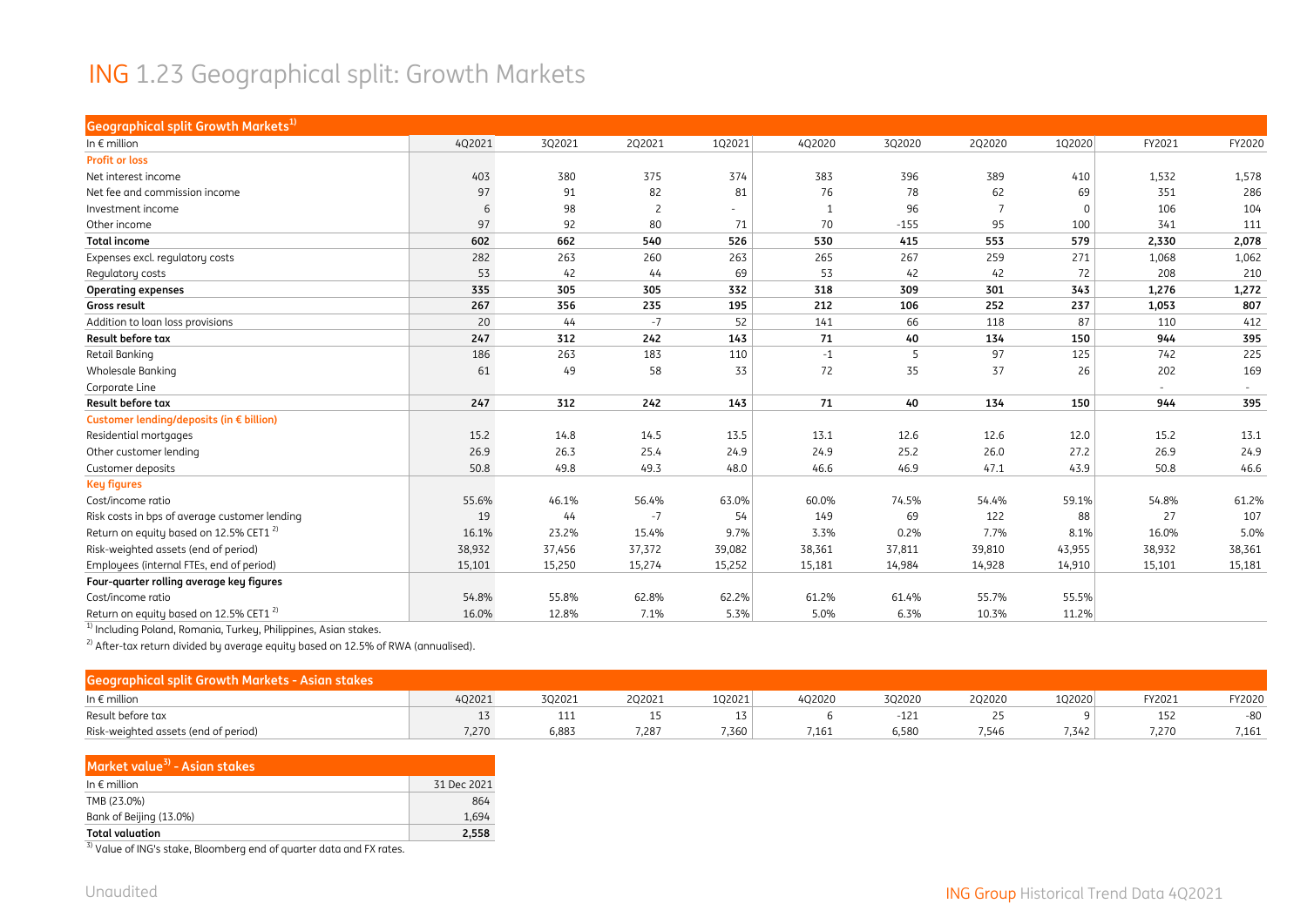#### ING 1.24 Geographical split: Wholesale Banking Rest of World

| <b>Geographical split Wholesale Banking Rest of World</b> |        |                |        |          |             |                |             |         |                          |          |
|-----------------------------------------------------------|--------|----------------|--------|----------|-------------|----------------|-------------|---------|--------------------------|----------|
| In $\epsilon$ million                                     | 4Q2021 | 3Q2021         | 2Q2021 | 102021   | 4Q2020      | 3Q2020         | 2Q2020      | 1Q2020  | FY2021                   | FY2020   |
| <b>Profit or loss</b>                                     |        |                |        |          |             |                |             |         |                          |          |
| Net interest income                                       | 492    | 463            | 439    | 411      | 427         | 403            | 418         | 405     | 1,805                    | 1,654    |
| Net fee and commission income                             | 140    | 134            | 128    | 118      | 100         | 101            | 86          | 131     | 520                      | 418      |
| Investment income                                         | $-1$   | $\mathbf 0$    | 0      | $\Omega$ | $\mathbf 0$ | $\mathbf 0$    | $\mathbf 0$ | 0       | $-1$                     | $\Omega$ |
| Other income                                              | 60     | 11             | 31     | 69       | -9          | 55             | 136         | 61      | 172                      | 242      |
| <b>Total income</b>                                       | 690    | 608            | 598    | 599      | 518         | 560            | 640         | 597     | 2,496                    | 2,315    |
| Expenses excl. regulatory costs                           | 281    | 266            | 292    | 276      | 291         | 285            | 286         | 300     | 1,114                    | 1,162    |
| Regulatory costs                                          | 42     | $-4$           | 1      | 60       | 51          | $\overline{c}$ | 5           | 53      | 99                       | 111      |
| <b>Operating expenses</b>                                 | 323    | 261            | 293    | 336      | 343         | 286            | 290         | 353     | 1,214                    | 1,273    |
| Gross result                                              | 367    | 347            | 305    | 262      | 175         | 273            | 350         | 244     | 1,282                    | 1,042    |
| Addition to loan loss provisions                          | 75     | 4              | $-93$  | -8       | $-77$       | 83             | 402         | 276     | $-21$                    | 684      |
| Result before tax                                         | 292    | 343            | 398    | 270      | 251         | 191            | $-52$       | $-32$   | 1,303                    | 357      |
| Retail Banking                                            |        |                |        |          |             |                |             |         | $\overline{\phantom{a}}$ | $\sim$   |
| Wholesale Banking                                         | 292    | 343            | 398    | 270      | 251         | 191            | $-52$       | $-32$   | 1,303                    | 357      |
| Corporate Line                                            |        |                |        |          |             |                |             |         |                          |          |
| Result before tax                                         | 292    | 343            | 398    | 270      | 251         | 191            | $-52$       | $-32$   | 1,303                    | 357      |
| Customer lending/deposits (in € billion)                  |        |                |        |          |             |                |             |         |                          |          |
| Residential mortgages                                     | 0.0    | 0.0            | 0.0    | 0.0      | 0.0         | 0.0            | 0.0         | 0.0     | 0.0                      | 0.0      |
| Other customer lending                                    | 74.1   | 69.9           | 67.8   | 68.5     | 65.8        | 66.6           | 71.4        | 82.9    | 74.1                     | 65.8     |
| Customer deposits                                         | 8.7    | 10.1           | 7.9    | 10.2     | 9.2         | 11.1           | 12.0        | 13.5    | 8.7                      | 9.2      |
| <b>Key figures</b>                                        |        |                |        |          |             |                |             |         |                          |          |
| Cost/income ratio                                         | 46.8%  | 43.0%          | 48.9%  | 56.2%    | 66.3%       | 51.2%          | 45.4%       | 59.2%   | 48.6%                    | 55.0%    |
| Risk costs in bps of average customer lending             | 42     | $\overline{c}$ | $-55$  | $-5$     | $-46$       | 48             | 209         | 144     | $-3$                     | 95       |
| Return on equity based on 12.5% CET1 <sup>1)</sup>        | 10.5%  | 14.8%          | 17.1%  | 11.7%    | 10.7%       | 7.2%           | $-2.3%$     | $-1.2%$ | 13.5%                    | 3.3%     |
| Risk-weighted assets (end of period)                      | 64,450 | 61,765         | 58,479 | 59,592   | 58,473      | 61,630         | 68,024      | 69,331  | 64,450                   | 58,473   |
| Employees (internal FTEs, end of period)                  | 3,691  | 3,711          | 3,681  | 3,734    | 3,703       | 3,739          | 3,733       | 3,716   | 3,691                    | 3,703    |
| Four-quarter rolling average key figures                  |        |                |        |          |             |                |             |         |                          |          |
| Cost/income ratio                                         | 48.6%  | 53.1%          | 55.3%  | 54.2%    | 55.0%       | 54.3%          | 53.1%       | 54.5%   |                          |          |
| Return on equity based on 12.5% CET1 <sup>1)</sup>        | 13.5%  | 13.6%          | 11.6%  | 6.5%     | 3.3%        | 1.2%           | 1.6%        | 5.7%    |                          |          |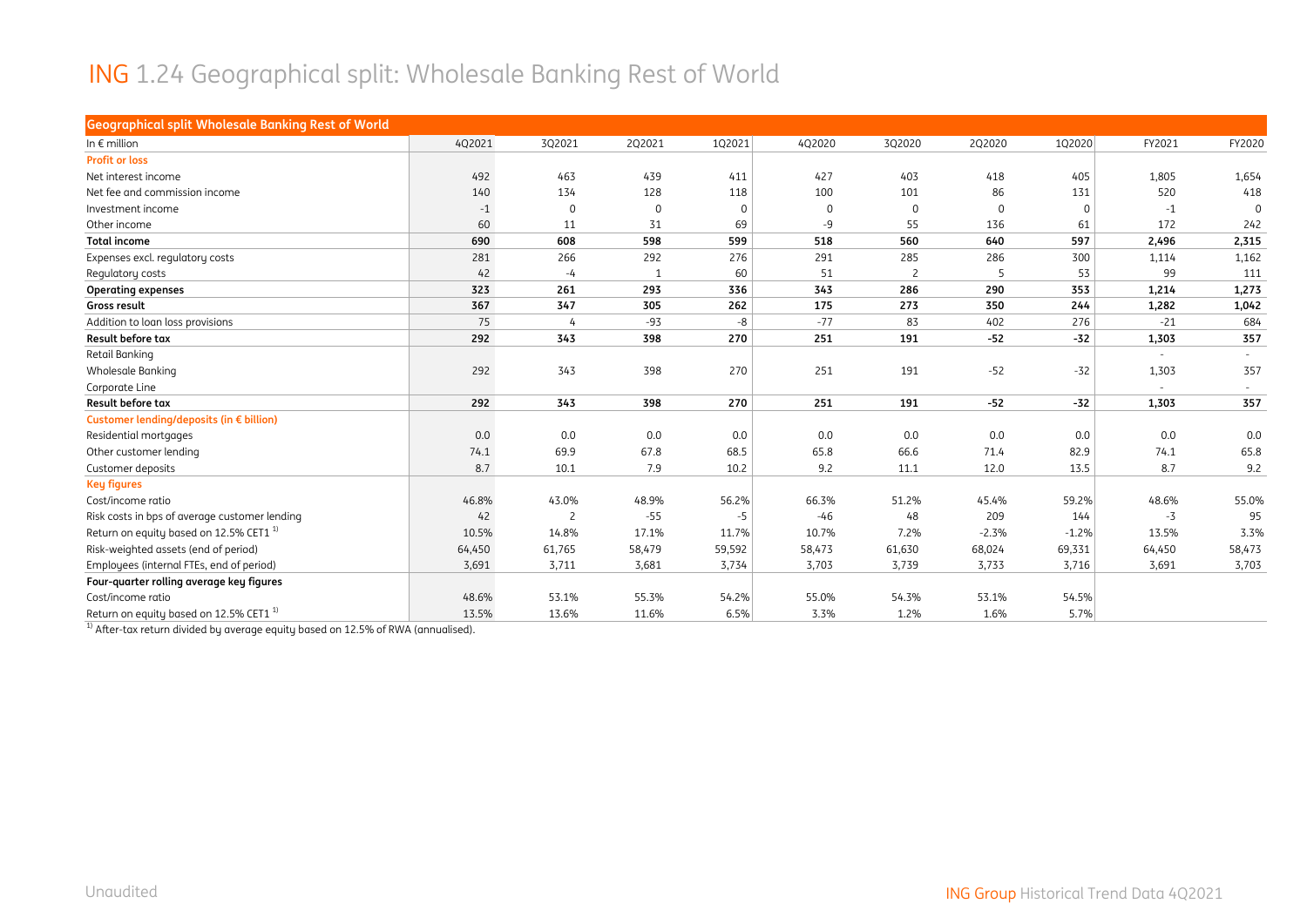#### ING 1.25 Geographical split: Other

| <b>Geographical split Other1)</b>                  |             |                |             |              |                |                |             |             |             |                          |
|----------------------------------------------------|-------------|----------------|-------------|--------------|----------------|----------------|-------------|-------------|-------------|--------------------------|
| In $\epsilon$ million                              | 4Q2021      | 3Q2021         | 2Q2021      | 102021       | 4Q2020         | 3Q2020         | 2Q2020      | 1Q2020      | FY2021      | FY2020                   |
| <b>Profit or loss</b>                              |             |                |             |              |                |                |             |             |             |                          |
| Net interest income                                | 59          | 34             | 56          | 119          | 24             | 14             | 69          | 101         | 268         | 208                      |
| Net fee and commission income                      | $-2$        |                |             | 3            | $-0$           | $\overline{c}$ | $-2$        | $-1$        |             | $-1$                     |
| Investment income                                  | $\mathbf 0$ | $\Omega$       | $\mathbf 0$ | $\Omega$     | $\overline{c}$ | $\Omega$       | $\mathbf 0$ | $\mathbf 0$ |             | $\overline{\phantom{0}}$ |
| Other income                                       | $-47$       | -4             | 52          | $-48$        | $-103$         | $-39$          | $-24$       | $-21$       | $-47$       | $-186$                   |
| <b>Total income</b>                                | 10          | 32             | 109         | 75           | $-77$          | $-23$          | 44          | 79          | 226         | 23                       |
| Expenses excl. regulatory costs                    | 115         | 131            | 123         | 113          | 135            | 97             | 112         | 42          | 483         | 387                      |
| Regulatory costs                                   | 87          | $\mathbf 0$    | $\mathbf 0$ | $\Omega$     | $-5$           | -5             |             | $\mathbf 0$ | 87          | $\mathbf 0$              |
| <b>Operating expenses</b>                          | 202         | 131            | 123         | 113          | 130            | 102            | 113         | 42          | 570         | 387                      |
| Gross result                                       | $-192$      | -99            | $-14$       | $-39$        | $-207$         | $-125$         | $-69$       | 37          | $-345$      | $-365$                   |
| Addition to loan loss provisions                   | $\mathbf 0$ | $\mathbf 0$    | $-0$        | $-0$         | $-0$           | $-0$           | $\Omega$    | 3           | $\mathbf 0$ | $\overline{c}$           |
| Result before tax                                  | $-192$      | -99            | $-14$       | $-39$        | $-207$         | $-125$         | $-69$       | 34          | $-345$      | $-367$                   |
| Retail Banking                                     |             |                |             |              |                |                |             |             | $\sim$      |                          |
| <b>Wholesale Banking</b>                           | -0          | $-0$           | $\mathbf 0$ | $\mathbf{0}$ | 4              | $-3$           | 0           | $-2$        | $-0$        | $-0$                     |
| Corporate Line                                     | $-192$      | $-99$          | $-14$       | $-39$        | $-212$         | $-122$         | $-70$       | 36          | $-345$      | $-367$                   |
| Result before tax                                  | $-192$      | -99            | $-14$       | $-39$        | $-207$         | $-125$         | -69         | 34          | $-345$      | $-367$                   |
| Customer lending/deposits (in € billion)           |             |                |             |              |                |                |             |             |             |                          |
| Residential mortgages                              | 0.0         | 0.0            | 0.0         | 0.0          | 0.0            | 0.0            | 0.0         | 0.0         | 0.0         | 0.0                      |
| Other customer lending                             | 0.2         | 0.4            | 0.4         | 0.4          | 0.4            | 0.4            | 0.4         | 0.4         | 0.2         | 0.4                      |
| Customer deposits                                  | 0.0         | 0.0            | 0.0         | 0.0          | 0.0            | 0.0            | 0.0         | 0.0         | 0.0         | $-0.0$                   |
| <b>Key figures</b>                                 |             |                |             |              |                |                |             |             |             |                          |
| Cost/income ratio                                  | n.a.        | n.a.           | n.a.        | n.a.         | n.a.           | n.a.           | n.a.        | n.a.        | n.a.        | n.a.                     |
| Risk costs in bps of average customer lending      | 1           | $\overline{z}$ | $-1$        | $-1$         | $-4$           | $-10$          | 11          | 196         | $\mathbf 0$ | 47                       |
| Return on equity based on 12.5% CET1 <sup>2)</sup> | $-127.5%$   | $-151.6%$      | $-59.1%$    | $-105.1%$    | $-192.2%$      | $-146.3%$      | $-3.5%$     | $-26.6%$    | $-112.0%$   | $-91.8%$                 |
| Risk-weighted assets (end of period)               | 3,161       | 3,096          | 2,985       | 2,721        | 2,592          | 2,704          | 2,726       | 2,741       | 3,161       | 2,592                    |
| Employees (internal FTEs, end of period)           | 300         | 366            | 408         | 340          | 12             | 12             | 10          | 9           | 300         | 12                       |
| Four-quarter rolling average key figures           |             |                |             |              |                |                |             |             |             |                          |
| Cost/income ratio                                  | n.a.        | n.a.           | n.a.        | n.a.         | n.a.           | n.a.           | n.a.        | n.a.        |             |                          |
| Return on equity based on 12.5% CET1 <sup>2)</sup> | $-112.0%$   | $-126.6%$      | $-124.5%$   | $-111.1%$    | $-91.8%$       | $-52.7%$       | $-13.3%$    | $-12.8%$    |             |                          |

<sup>1)</sup> Region Other consists of Corporate Line and Real Estate run-off portfolio.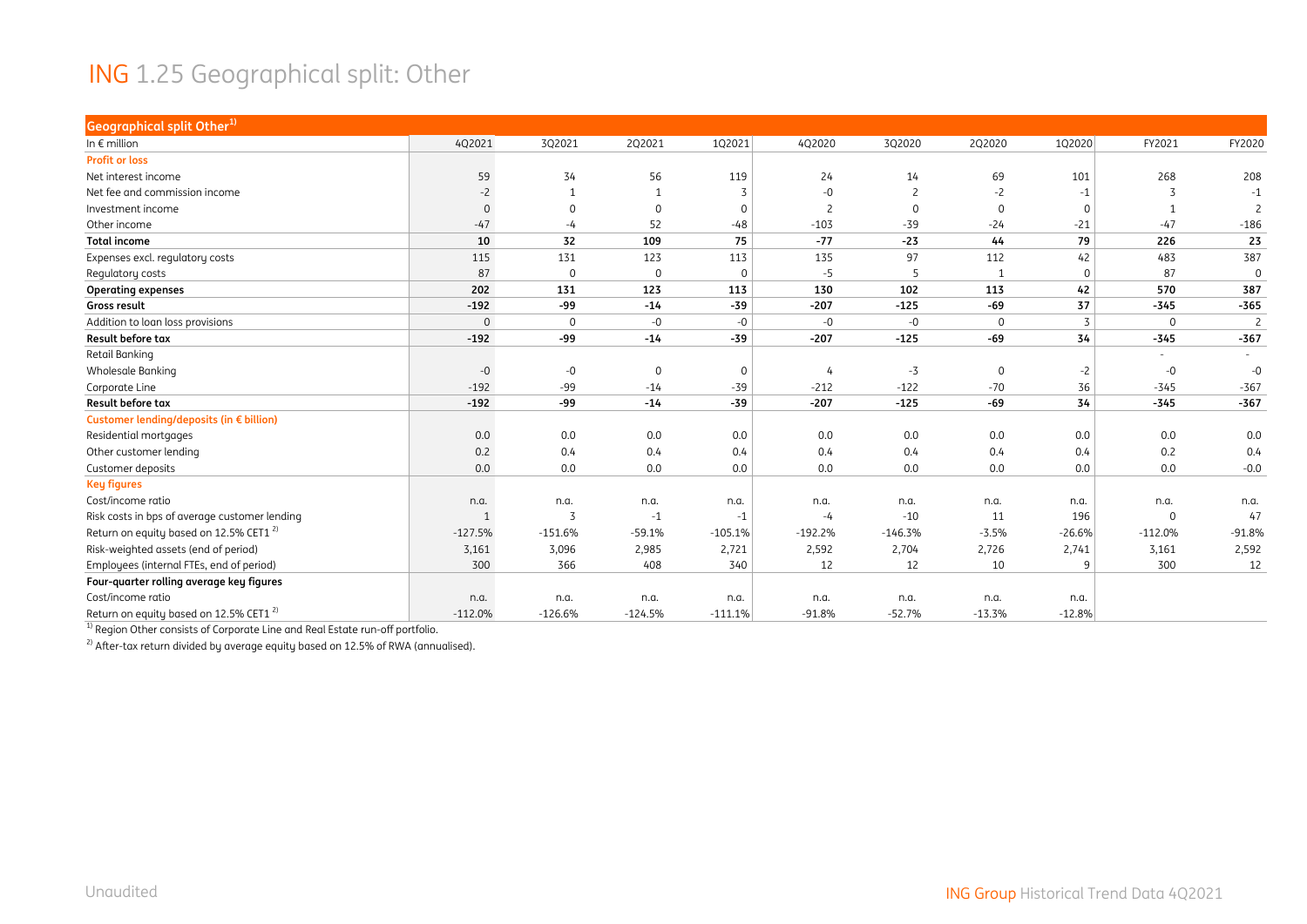#### ING 2.1 Consolidated Balance Sheet: Total assets - Comparable quarters

| <b>ING Group: Total assets</b>                        |                  |             |               |             |                      |              |
|-------------------------------------------------------|------------------|-------------|---------------|-------------|----------------------|--------------|
|                                                       | <b>ING Group</b> |             | ING Bank N.V. |             | Holding/Eliminations |              |
| In $\notin$ million                                   | 31 Dec 2021      | 30 Sep 2021 | 31 Dec 2021   | 30 Sep 2021 | 31 Dec 2021          | 30 Sep 2021  |
| Cash and balances with central banks                  | 106,520          | 127.781     | 106,520       | 127,781     |                      |              |
| Loans and advances to banks                           | 23,592           | 25,828      | 23,591        | 25,827      | $\mathbf{1}$         | $\mathbf{1}$ |
| Financial assets at fair value through profit or loss |                  |             |               |             |                      |              |
| - trading assets                                      | 51,381           | 56,007      | 51,389        | 56,013      | $-8$                 | $-6$         |
| - non-trading derivatives                             | 1,536            | 1,859       | 1,536         | 1,859       |                      |              |
| - designated as at fair value through profit or loss  | 6,355            | 5,843       | 6,355         | 5,843       |                      |              |
| - mandatorily at fair value through profit or loss    | 42,684           | 62,447      | 42,684        | 62,447      |                      |              |
| <b>Financial assets at fair value OCI</b>             |                  |             |               |             |                      |              |
| - equity securities FV OCI                            | 2,457            | 2,321       | 2.457         | 2,321       |                      |              |
| - debt securities FV OCI                              | 27,340           | 27,526      | 27,340        | 27,526      |                      |              |
| - loans and advances FV OCL                           | 838              | 837         | 838           | 837         |                      |              |
| Securities at amortised cost                          | 48,319           | 48,462      | 48,319        | 48,462      |                      |              |
| <b>Loans and advances to customers</b>                |                  |             |               |             |                      |              |
| - customer lending                                    | 632,782          | 619,179     | 632,824       | 619,311     | $-42$                | $-132$       |
| - provision for loan losses                           | $-5,274$         | $-5,201$    | $-5,274$      | $-5,201$    |                      |              |
| Investments in associates and joint ventures          | 1,587            | 1,470       | 1,587         | 1,470       |                      |              |
| Property and equipment                                | 2,515            | 2,555       | 2,515         | 2,555       |                      |              |
| Intangible assets                                     | 1,156            | 1,246       | 1,156         | 1,246       |                      |              |
| Current tax assets                                    | 549              | 575         | 533           | 556         | 16                   | 19           |
| Deferred tax assets                                   | 957              | 789         | 957           | 789         |                      |              |
| Other assets                                          | 5,996            | 7,855       | 5,991         | 7,845       | 6                    | 9            |
| Assets held for sale                                  |                  | 1,370       |               | 1,370       |                      |              |
| <b>Total assets</b>                                   | 951,290          | 988,751     | 951,317       | 988,860     | $-28$                | $-109$       |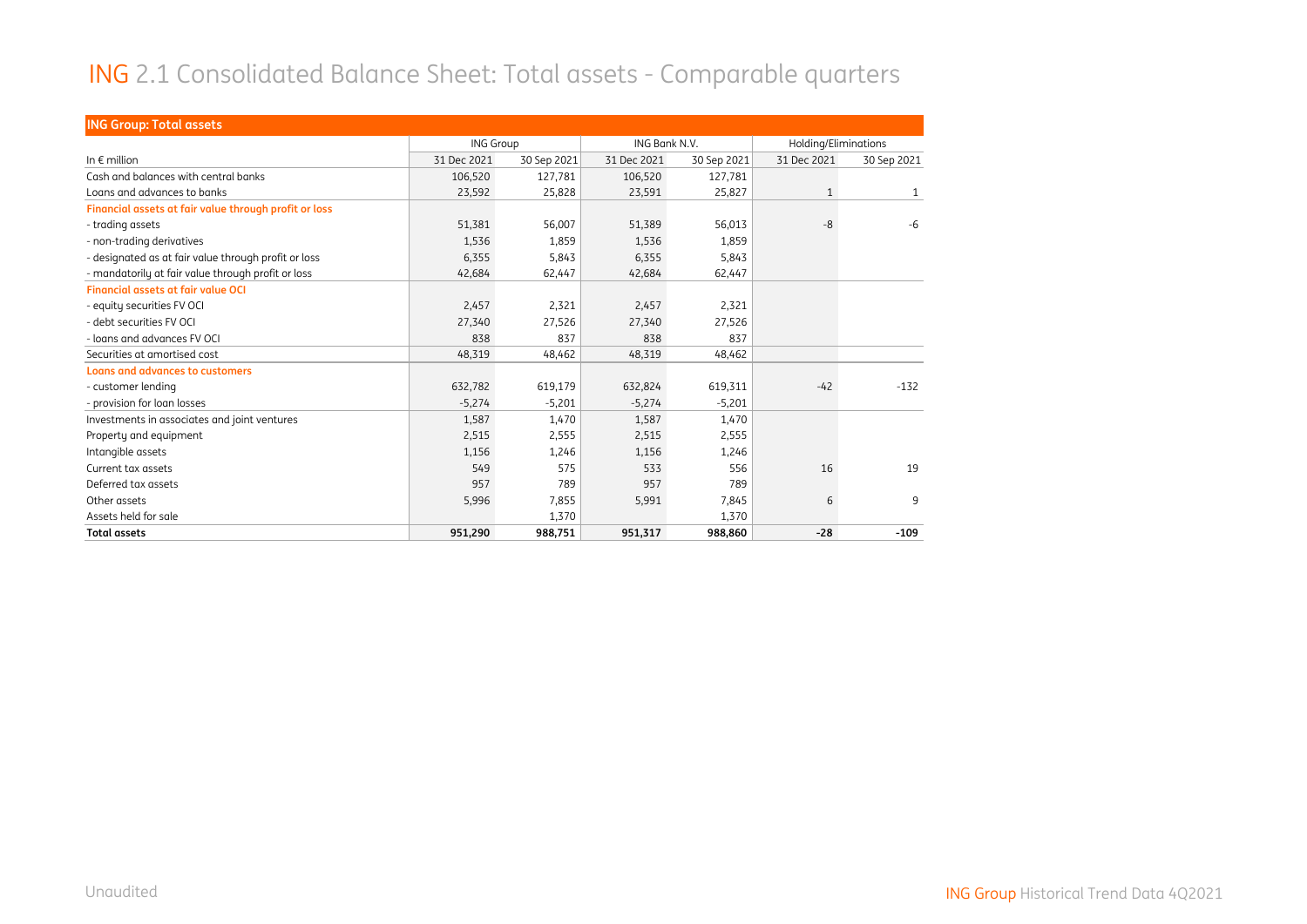#### ING 2.2 Consolidated Balance Sheet: Total assets - Quarterly overview

| <b>ING Group: Total assets</b>                        |          |          |          |          |          |          |          |          |
|-------------------------------------------------------|----------|----------|----------|----------|----------|----------|----------|----------|
|                                                       | 31 Dec   | 30 Sep   | 30 Jun   | 31 Mar   | 31 Dec   | 30 Sep   | 30 Jun   | 31 Mar   |
| In $\epsilon$ million                                 | 2021     | 2021     | 2021     | 2021     | 2020     | 2020     | 2020     | 2020     |
| Cash and balances with central banks                  | 106,520  | 127,781  | 121,331  | 112,703  | 111,087  | 111,081  | 118,971  | 63,819   |
| Loans and advances to banks                           | 23,592   | 25,828   | 26,198   | 31,033   | 25,364   | 29,019   | 30,664   | 32,998   |
| Financial assets at fair value through profit or loss |          |          |          |          |          |          |          |          |
| - trading assets                                      | 51,381   | 56,007   | 50,652   | 50,453   | 51,356   | 52,592   | 53,781   | 62,071   |
| - non-trading derivatives                             | 1,536    | 1,859    | 2,112    | 2,442    | 3,583    | 2,752    | 2,488    | 2,415    |
| - designated as at fair value through profit or loss  | 6,355    | 5,843    | 5,421    | 5,030    | 4,126    | 3,890    | 3,700    | 2,793    |
| - mandatorily at fair value through profit or loss    | 42,684   | 62,447   | 63,217   | 62,677   | 44,305   | 53,137   | 51,142   | 52,264   |
| <b>Financial assets at fair value OCI</b>             |          |          |          |          |          |          |          |          |
| - equity securities FV OCI                            | 2,457    | 2,321    | 2,434    | 1,924    | 1,862    | 1,817    | 1,998    | 1,980    |
| - debt securities FV OCI                              | 27,340   | 27,526   | 29,693   | 30,851   | 32,977   | 34,248   | 35,650   | 34,102   |
| - loans and advances FV OCI                           | 838      | 837      | 889      | 963      | 1,056    | 1,180    | 1,345    | 1,525    |
| Securities at amortised cost                          | 48,319   | 48,462   | 49,467   | 49,893   | 50,587   | 50,526   | 51,085   | 47,534   |
| <b>Loans and advances to customers</b>                |          |          |          |          |          |          |          |          |
| - customer lending                                    | 632,782  | 619,179  | 616,284  | 623,488  | 603,956  | 607,599  | 622,738  | 631,569  |
| - provision for loan losses                           | $-5,274$ | $-5,201$ | $-5,347$ | $-5,785$ | $-5,779$ | $-6,185$ | $-6,029$ | $-4,998$ |
| Investments in associates and joint ventures          | 1,587    | 1,470    | 1,461    | 1,502    | 1,475    | 1,467    | 1,775    | 1,693    |
| Property and equipment                                | 2,515    | 2,555    | 2,631    | 2,724    | 2,841    | 2,987    | 3,086    | 3,119    |
| Intangible assets                                     | 1,156    | 1,246    | 1,315    | 1,362    | 1,394    | 1,418    | 1,586    | 1,917    |
| Current tax assets                                    | 549      | 575      | 679      | 766      | 419      | 474      | 515      | 475      |
| Deferred tax assets                                   | 957      | 789      | 787      | 838      | 773      | 836      | 806      | 818      |
| Other assets                                          | 5,996    | 7,855    | 7,743    | 7,487    | 5,893    | 7,642    | 9,543    | 8,591    |
| Assets held for sale                                  |          | 1,370    | 1,278    | 518      |          |          |          |          |
| <b>Total assets</b>                                   | 951,290  | 988,751  | 978,246  | 980,870  | 937,275  | 956,481  | 984,842  | 944,685  |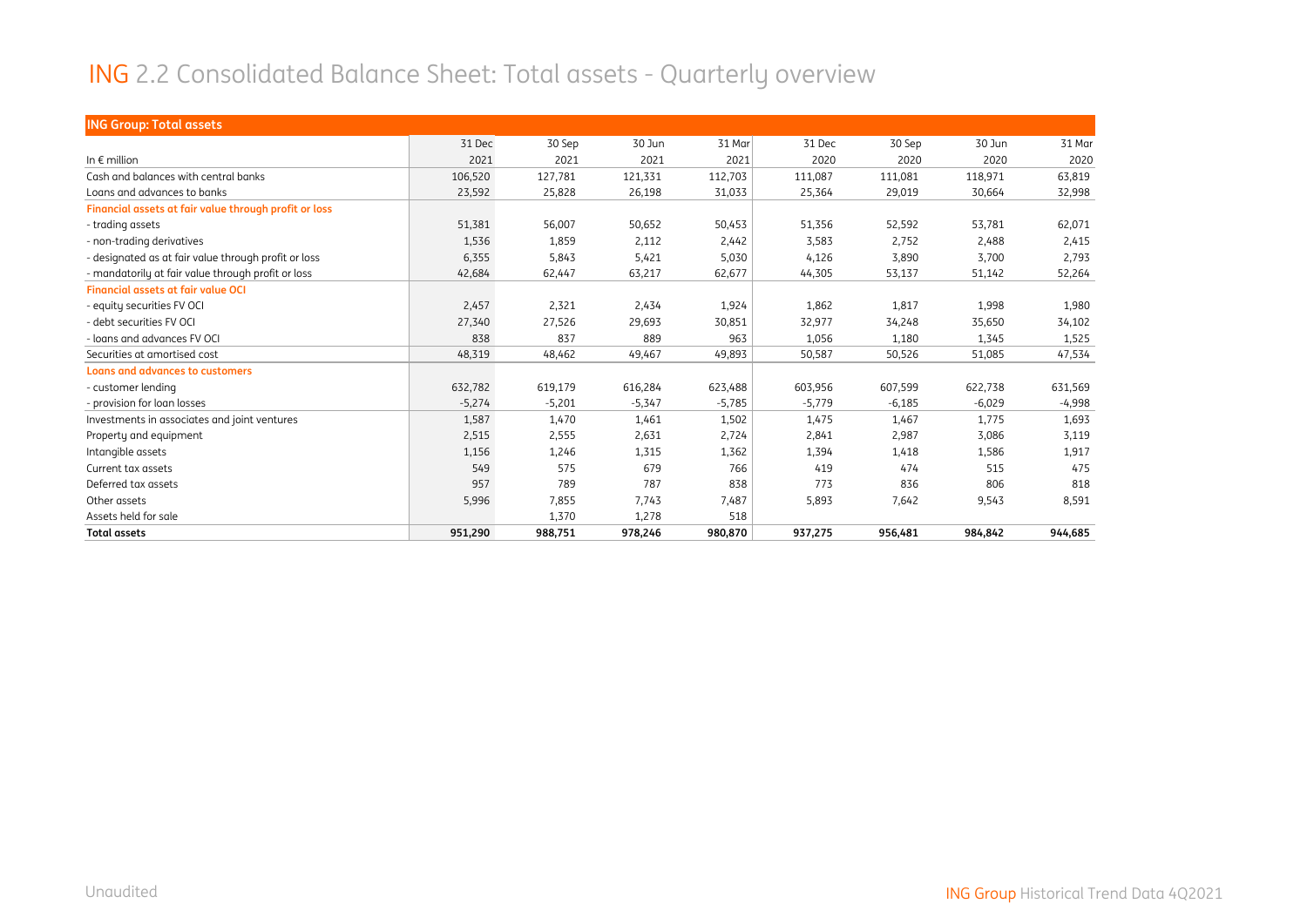#### ING 2.3 Consolidated Balance Sheet: Total liabilities and equity - Comparable quarters

| <b>ING Group: Total liabilities and equity</b>             |                  |             |               |             |                      |             |  |
|------------------------------------------------------------|------------------|-------------|---------------|-------------|----------------------|-------------|--|
|                                                            | <b>ING Group</b> |             | ING Bank N.V. |             | Holding/Eliminations |             |  |
| In $\epsilon$ million                                      | 31 Dec 2021      | 30 Sep 2021 | 31 Dec 2021   | 30 Sep 2021 | 31 Dec 2021          | 30 Sep 2021 |  |
| Deposits from banks                                        | 85,092           | 91,166      | 85,092        | 91,166      |                      |             |  |
| Customer deposits                                          | 617,296          | 620,116     | 657,831       | 661,328     | $-40,535$            | $-41,212$   |  |
| Financial liabilities at fair value through profit or loss |                  |             |               |             |                      |             |  |
| - trading liabilities                                      | 27,113           | 25,051      | 27,113        | 25,051      |                      |             |  |
| - non-trading derivatives                                  | 2,120            | 2,080       | 2,120         | 2,080       |                      |             |  |
| - designated as at fair value through profit or loss       | 41,808           | 65,859      | 41,808        | 65,859      | $-0$                 | $-0$        |  |
| Current tax liability                                      | 271              | 316         | 271           | 316         | $\mathbf{0}$         |             |  |
| Deferred tax liabilities                                   | 603              | 574         | 603           | 574         |                      |             |  |
| Provisions                                                 | 995              | 943         | 973           | 911         | 21                   | 32          |  |
| Other liabilities                                          | 12,839           | 15,980      | 12,695        | 14,099      | 145                  | 1,882       |  |
| Liabilities held for sale                                  |                  | 2,053       |               | 2,053       |                      |             |  |
| Debt securities in issue                                   | 91,784           | 92,539      | 57,443        | 60,312      | 34,341               | 32,228      |  |
| Subordinated loans                                         | 16,715           | 15,689      | 16,719        | 15,782      | $-4$                 | -93         |  |
| <b>Total liabilities</b>                                   | 896,635          | 932,367     | 902,668       | 939,531     | $-6,032$             | $-7,164$    |  |
| Shareholders' equity                                       | 53,919           | 55,439      | 47,914        | 48,384      | 6,005                | 7,056       |  |
| Non-controlling interests                                  | 736              | 945         | 736           | 945         |                      |             |  |
| Total equity                                               | 54,654           | 56,384      | 48,650        | 49,329      | 6,005                | 7,056       |  |
| <b>Total liabilities and equity</b>                        | 951,290          | 988,751     | 951,317       | 988,860     | $-28$                | $-109$      |  |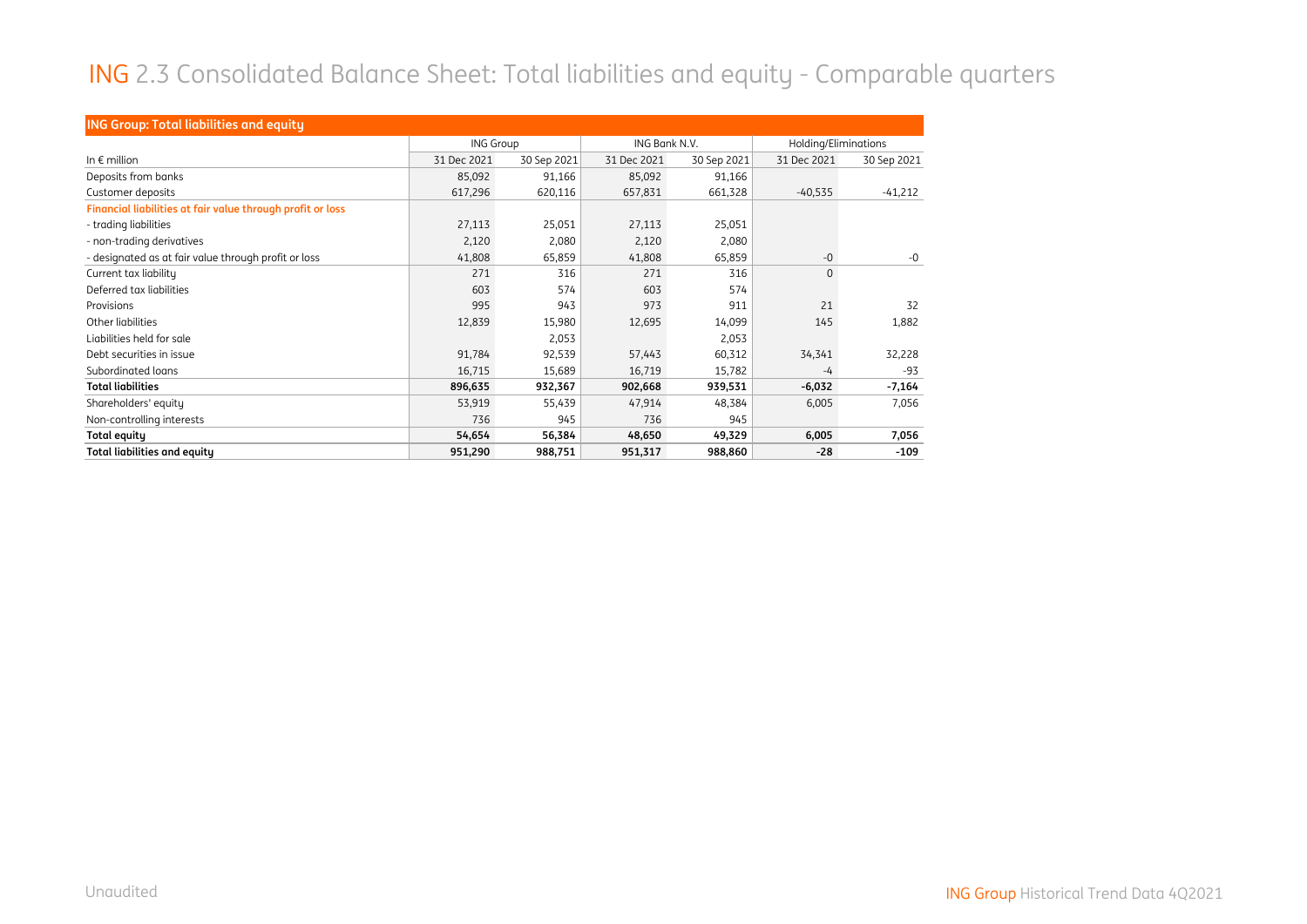#### ING 2.4 Consolidated Balance Sheet: Total liabilities and equity - Quarterly overview

| <b>ING Group: Total liabilities and equity</b>             |         |         |         |         |         |         |         |         |
|------------------------------------------------------------|---------|---------|---------|---------|---------|---------|---------|---------|
|                                                            | 31 Dec  | 30 Sep  | 30 Jun  | 31 Mar  | 31 Dec  | 30 Sep  | 30 Jun  | 31 Mar  |
| In $\epsilon$ million                                      | 2021    | 2021    | 2021    | 2021    | 2020    | 2020    | 2020    | 2020    |
| Deposits from banks                                        | 85,092  | 91,166  | 89,134  | 85,095  | 78,098  | 78,173  | 78,649  | 45,908  |
| Customer deposits                                          | 617,296 | 620,116 | 620,593 | 628,233 | 609,642 | 605,620 | 605,798 | 586,193 |
| Financial liabilities at fair value through profit or loss |         |         |         |         |         |         |         |         |
| - trading liabilities                                      | 27,113  | 25,051  | 26,845  | 29,700  | 32,709  | 32,089  | 35,745  | 44,794  |
| - non-trading derivatives                                  | 2,120   | 2,080   | 1,925   | 2,853   | 1,629   | 2,449   | 2,435   | 3,074   |
| - designated as at fair value through profit or loss       | 41,808  | 65,859  | 58,370  | 59,437  | 48,444  | 56,292  | 52,461  | 49,823  |
| Current tax liability                                      | 271     | 316     | 290     | 351     | 342     | 349     | 387     | 454     |
| Deferred tax liabilities                                   | 603     | 574     | 596     | 585     | 584     | 702     | 758     | 834     |
| Provisions                                                 | 995     | 943     | 756     | 744     | 691     | 545     | 566     | 607     |
| Other liabilities                                          | 12,839  | 15,980  | 13,652  | 13,363  | 11,609  | 12,667  | 14,879  | 16,255  |
| Liabilities held for sale                                  |         | 2,053   | 2,243   |         |         |         |         |         |
| Debt securities in issue                                   | 91,784  | 92,539  | 91,840  | 90,033  | 82,065  | 95,972  | 121,138 | 124,501 |
| Subordinated loans                                         | 16,715  | 15,689  | 14,791  | 14,494  | 15,805  | 16,393  | 16,697  | 16,951  |
| <b>Total liabilities</b>                                   | 896,635 | 932,367 | 921,037 | 924,887 | 881,616 | 901,251 | 929,515 | 889,395 |
| Shareholders' equity                                       | 53,919  | 55,439  | 56,222  | 55,041  | 54,637  | 54,204  | 54,305  | 54,334  |
| Non-controlling interests                                  | 736     | 945     | 987     | 941     | 1,022   | 1,025   | 1,022   | 956     |
| Total equity                                               | 54,654  | 56,384  | 57,209  | 55,982  | 55,659  | 55,230  | 55,327  | 55,290  |
| Total liabilities and equity                               | 951,290 | 988,751 | 978,246 | 980,870 | 937,275 | 956,481 | 984,842 | 944,685 |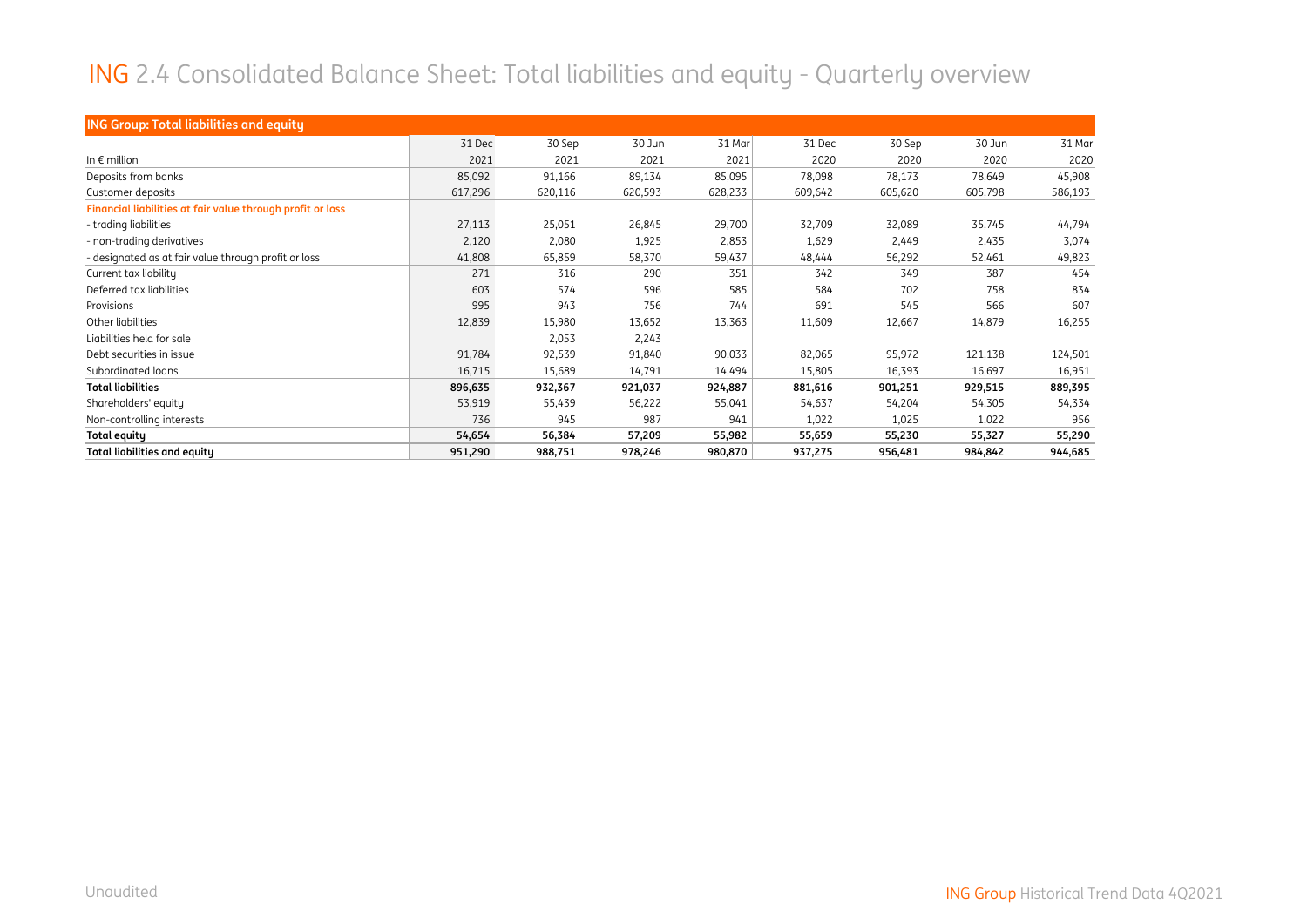# ING 2.5 Total Equity: Comparable quarters

| <b>ING Group: Total equity</b>                           |                  |             |               |             |                       |             |
|----------------------------------------------------------|------------------|-------------|---------------|-------------|-----------------------|-------------|
|                                                          | <b>ING Group</b> |             | ING Bank N.V. |             | Holdings/Eliminations |             |
| In $\epsilon$ million                                    | 31 Dec 2021      | 30 Sep 2021 | 31 Dec 2021   | 30 Sep 2021 | 31 Dec 2021           | 30 Sep 2021 |
| Share capital                                            | 39               | 39          | 525           | 525         | $-486$                | -486        |
| Share premium                                            | 17,105           | 17,105      | 16,542        | 16,542      | 563                   | 563         |
| Revaluation reserve equity securities                    | 1,282            | 1,151       | 1,282         | 1,151       |                       |             |
| Revaluation reserve debt instruments                     | 92               | 169         | 92            | 169         |                       |             |
| Revaluation reserve cashflow hedge                       | $-153$           | 594         | $-153$        | 594         |                       |             |
| Other revaluation reserve                                | 208              | 214         | 208           | 214         |                       |             |
| Remeasurement of the net defined benefit asset/liability | $-212$           | $-256$      | $-212$        | $-256$      |                       |             |
| Currency translation reserve                             | $-3,483$         | $-3,401$    | $-3,483$      | $-3,401$    | $\Omega$              | 0           |
| Treasury shares                                          | $-1,612$         | -6          |               |             | $-1,612$              | $-6$        |
| Liability credit reserve                                 | $-80$            | $-96$       | $-80$         | $-96$       |                       |             |
| Retained earnings and other reserves                     | 35,958           | 36,094      | 28,424        | 29,105      | 7,534                 | 6,989       |
| Net result year to date                                  | 4,776            | 3,832       | 4,770         | 3,836       | 7                     | $-5$        |
| Shareholders' equity                                     | 53,919           | 55,439      | 47,914        | 48,384      | 6,005                 | 7,056       |
| Non-controlling interests                                | 736              | 945         | 736           | 945         |                       |             |
| <b>Total equity</b>                                      | 54,654           | 56,384      | 48,650        | 49,329      | 6,005                 | 7,056       |
| <b>Key figures</b>                                       |                  |             |               |             |                       |             |
| Shareholders' equity per share in €                      | 14.28            | 14.20       |               |             |                       |             |
| Shares outstanding in the market (in million)            | 3,776            | 3,904       |               |             |                       |             |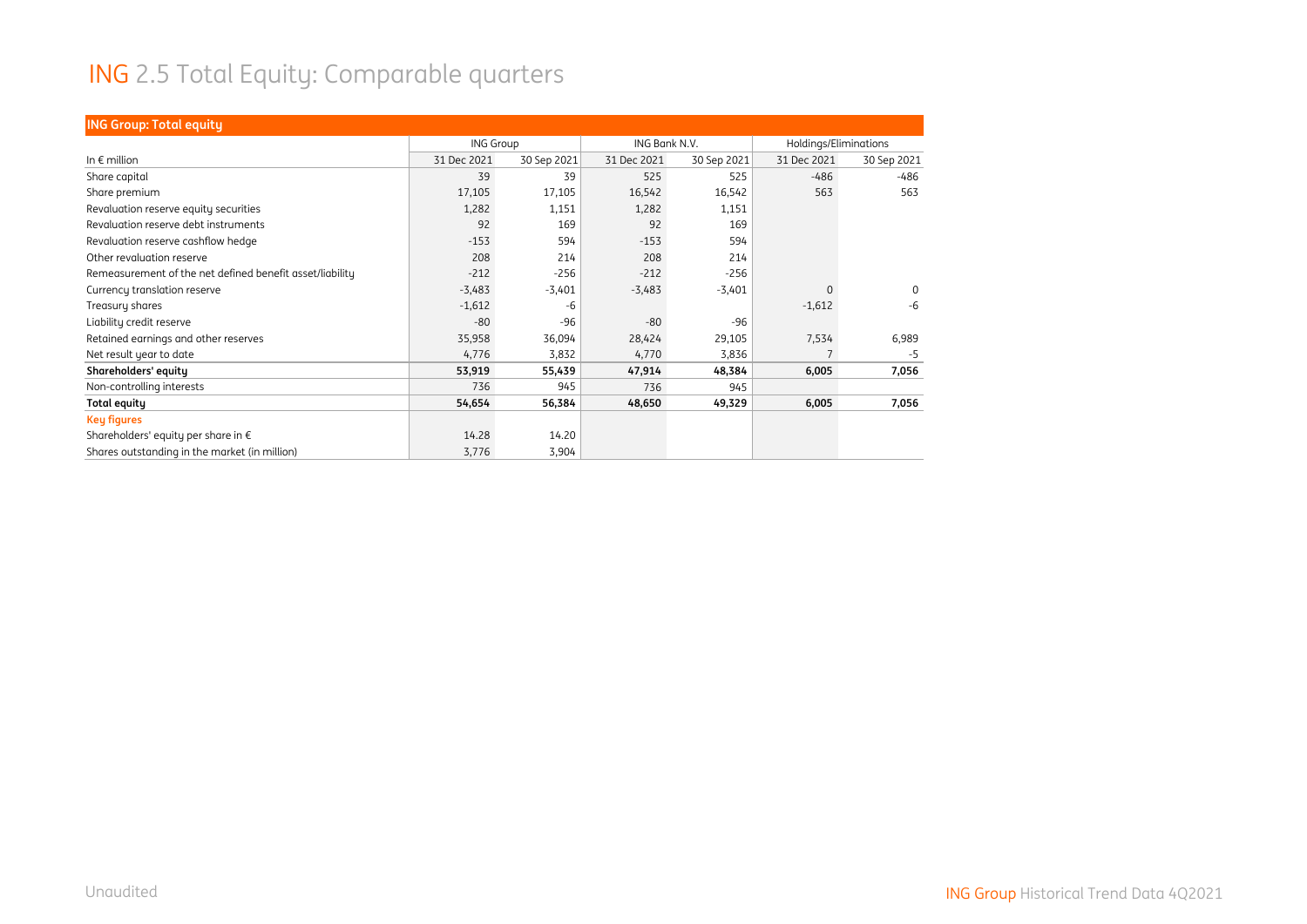# ING 2.6 Total Equity: Quarterly overview

| <b>ING Group: Total equity</b>                           |          |          |          |          |          |          |          |          |
|----------------------------------------------------------|----------|----------|----------|----------|----------|----------|----------|----------|
|                                                          | 31 Dec   | 30 Sep   | 30 Jun   | 31 Mar   | 31 Dec   | 30 Sep   | 30 Jun   | 31 Mar   |
| In $\epsilon$ million                                    | 2021     | 2021     | 2021     | 2021     | 2020     | 2020     | 2020     | 2020     |
| Share capital                                            | 39       | 39       | 39       | 39       | 39       | 39       | 39       | 39       |
| Share premium                                            | 17,105   | 17,105   | 17,105   | 17,105   | 17,089   | 17,089   | 17,089   | 17,088   |
| Revaluation reserve equity securities                    | 1,282    | 1,151    | 1,270    | 1,240    | 1,181    | 1,130    | 1,270    | 1,258    |
| Revaluation reserve debt instruments                     | 92       | 169      | 165      | 197      | 296      | 250      | 200      | 113      |
| Revaluation reserve cashflow hedge                       | $-153$   | 594      | 873      | 1,009    | 1,450    | 1,602    | 1,709    | 1,567    |
| Other revaluation reserve                                | 208      | 214      | 215      | 219      | 221      | 231      | 262      | 248      |
| Remeasurement of the net defined benefit asset/liability | $-212$   | $-256$   | $-278$   | $-285$   | $-307$   | $-291$   | $-252$   | $-167$   |
| Currency translation reserve                             | $-3,483$ | $-3,401$ | $-3,485$ | $-3,336$ | $-3,636$ | $-3,419$ | $-2,729$ | $-2,677$ |
| Treasury shares                                          | $-1,612$ | -6       | $-8$     | $-7$     | -4       | $-9$     | $-3$     | -6       |
| Liability credit reserve                                 | $-80$    | $-96$    | $-100$   | $-100$   | $-117$   | $-119$   | $-103$   | 350      |
| Retained earnings and other reserves                     | 35,958   | 36,094   | 37,962   | 37,954   | 35,941   | 35,946   | 35,855   | 35,852   |
| Net result year to date                                  | 4,776    | 3,832    | 2,464    | 1,005    | 2,485    | 1,757    | 969      | 670      |
| Shareholders' equity                                     | 53,919   | 55,439   | 56,222   | 55,041   | 54,637   | 54,204   | 54,305   | 54,334   |
| Non-controlling interests                                | 736      | 945      | 987      | 941      | 1,022    | 1,025    | 1,022    | 956      |
| <b>Total equity</b>                                      | 54,654   | 56,384   | 57,209   | 55,982   | 55,659   | 55,230   | 55,327   | 55,290   |
| <b>Key figures</b>                                       |          |          |          |          |          |          |          |          |
| Shareholders' equity per share in $\epsilon$             | 14.28    | 14.20    | 14.40    | 14.10    | 14.01    | 13.90    | 13.92    | 13.93    |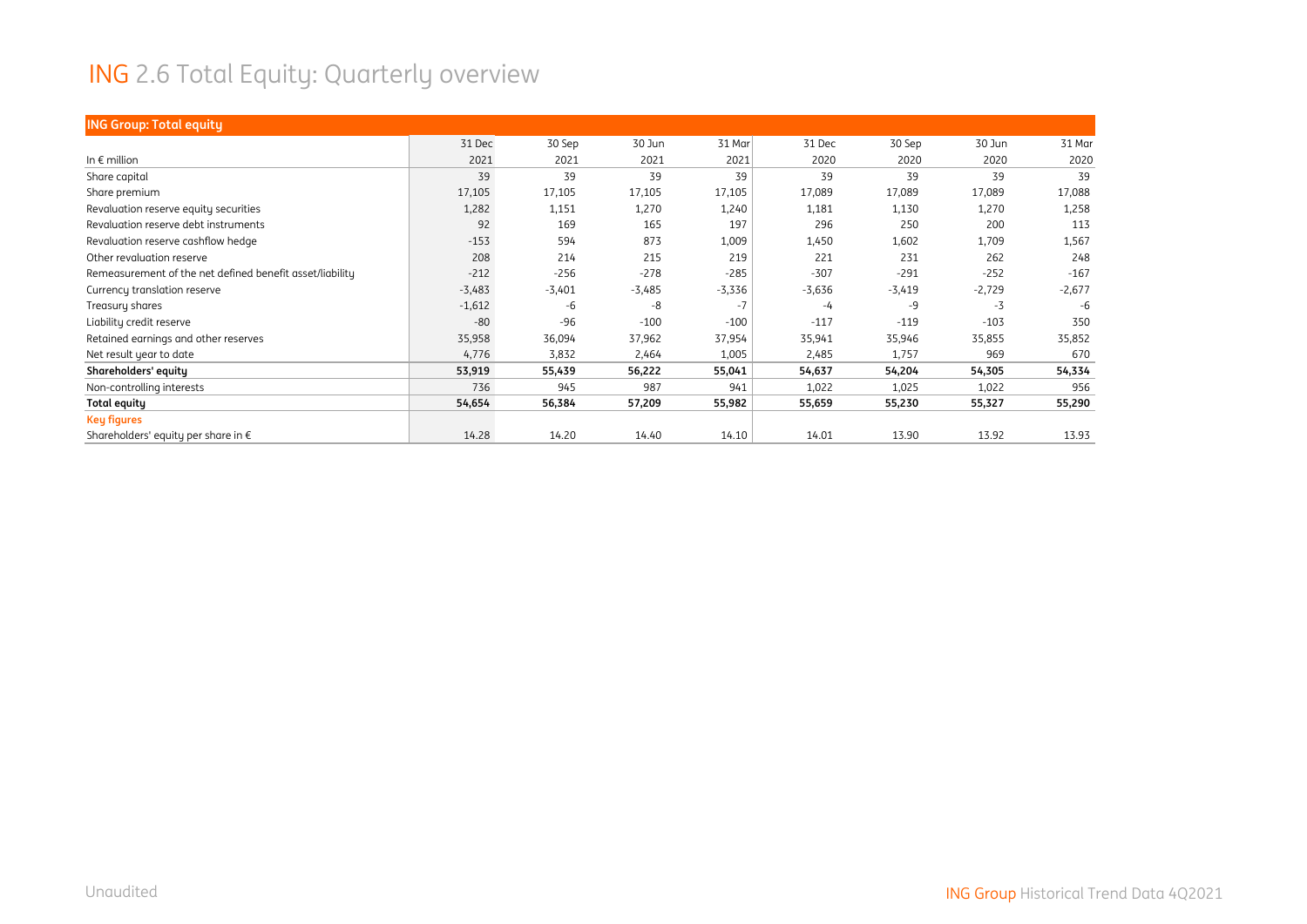#### ING 2.7 Capital position

| <b>Capital position</b>                                       |                  |             |                 |             |
|---------------------------------------------------------------|------------------|-------------|-----------------|-------------|
|                                                               | <b>ING Group</b> |             | <b>ING Bank</b> |             |
| In $\epsilon$ million                                         | 31 Dec 2021      | 30 Sep 2021 | 31 Dec 2021     | 30 Sep 2021 |
| Shareholders' equity (parent)                                 | 53,919           | 55,439      | 47,914          | 48,384      |
| - Reserved profit not included in CET1 capital <sup>1)</sup>  | $-1,568$         | $-2,840$    | $-934$          | $-685$      |
| - Minority interests, counting as CET1 capital                | 189              | 183         | 369             | 360         |
| - Goodwill and intangibles deductible from CET1               | $-821$           | $-914$      | $-821$          | $-914$      |
| - Deferred tax liabilities associated to intangible assets    | 6                | 15          | 6               | 15          |
| - Shortfall on expected loan loss provision                   | $-143$           | $-155$      | $-143$          | $-155$      |
| - Adjustment Revaluation reserve bonds                        |                  |             |                 |             |
| - Adjustment Revaluation reserve equity                       |                  |             |                 |             |
| - Adjustment Revaluation reserve real estate                  |                  |             |                 |             |
| - Adjustment Revaluation reserve cash flow hedge              | 153              | $-594$      | 153             | $-594$      |
| - Treasury shares (ING Group)                                 |                  |             | $-8$            | -6          |
| - Prudent Valuation adjustment                                | $-467$           | $-471$      | $-467$          | $-471$      |
| - Own credit risk                                             | 80               | 96          | 80              | 96          |
| - Defined benefit remeasurement                               |                  |             |                 |             |
| - Defined benefit pension fund assets                         | $-603$           | $-571$      | $-603$          | $-571$      |
| - Deferred tax assets                                         | $-257$           | $-172$      | $-257$          | $-172$      |
| - Own credit risk adjustments to derivatives (DVA)            | $-22$            | $-21$       | $-22$           | $-21$       |
| - Irrevocable Payment Commitment (IPC)                        | $-434$           | $-434$      | $-434$          | $-434$      |
| - Excess of provisions over expected losses eligible          | 23               | 49          | 23              | 49          |
| - Non-Performing Exposure Prudential Backstop (Pillar I)      | $-6$             | $-2$        | $-6$            | $-2$        |
| - Non-Performing Exposure Prudential Backstop (Pillar II)     | $-289$           | $-438$      |                 |             |
| Regulatory adjustments                                        | $-4,159$         | $-6,269$    | $-3,064$        | $-3,504$    |
| Available common equity Tier 1 capital                        | 49,760           | 49,171      | 44,850          | 44,880      |
| Subordinated loans qualifying as Tier 1 capital <sup>2)</sup> | 6,808            | 6,659       | 6,792           | 6,642       |
| Regulatory adjustments additional Tier 1                      | 50               | 49          | 78              | 76          |
| Available Tier 1 capital                                      | 56,618           | 55,878      | 51,720          | 51,598      |
| Supplementary capital - Tier 2 bonds <sup>3)</sup>            | 9,341            | 8,346       | 9,341           | 8,346       |
| Regulatory adjustments Tier 2                                 | $-158$           | $-159$      | 21              | 33          |
| Available BIS capital                                         | 65,801           | 64,066      | 61,081          | 59,978      |
|                                                               |                  |             |                 |             |
| Risk-weighted assets                                          | 313,064          | 310,528     | 312,616         | 310,083     |
| Common equity Tier 1 ratio                                    | 15.9%            | 15.8%       | 14.3%           | 14.5%       |
| Tier 1 ratio                                                  | 18.1%            | 18.0%       | 16.5%           | 16.6%       |
| Total capital ratio                                           | 21.0%            | 20.6%       | 19.5%           | 19.3%       |

 $^{\text{1)}}$  The reserved profit not included in CET1 capital ING Group as per 31 December 2021 was €1,568 million, which was fully related to the result of 2021.

<sup>2)</sup> All AT1 securities are CRR/CRD IV compliant.

<sup>3)</sup> Including €9,188 million, which is CRR/CRD IV-compliant (3Q2021: €8,193 million), and €153 million to be replaced (by Group instruments) as capital recognition is subject to CRR/CRD IV grandfathering rules (3Q2021: €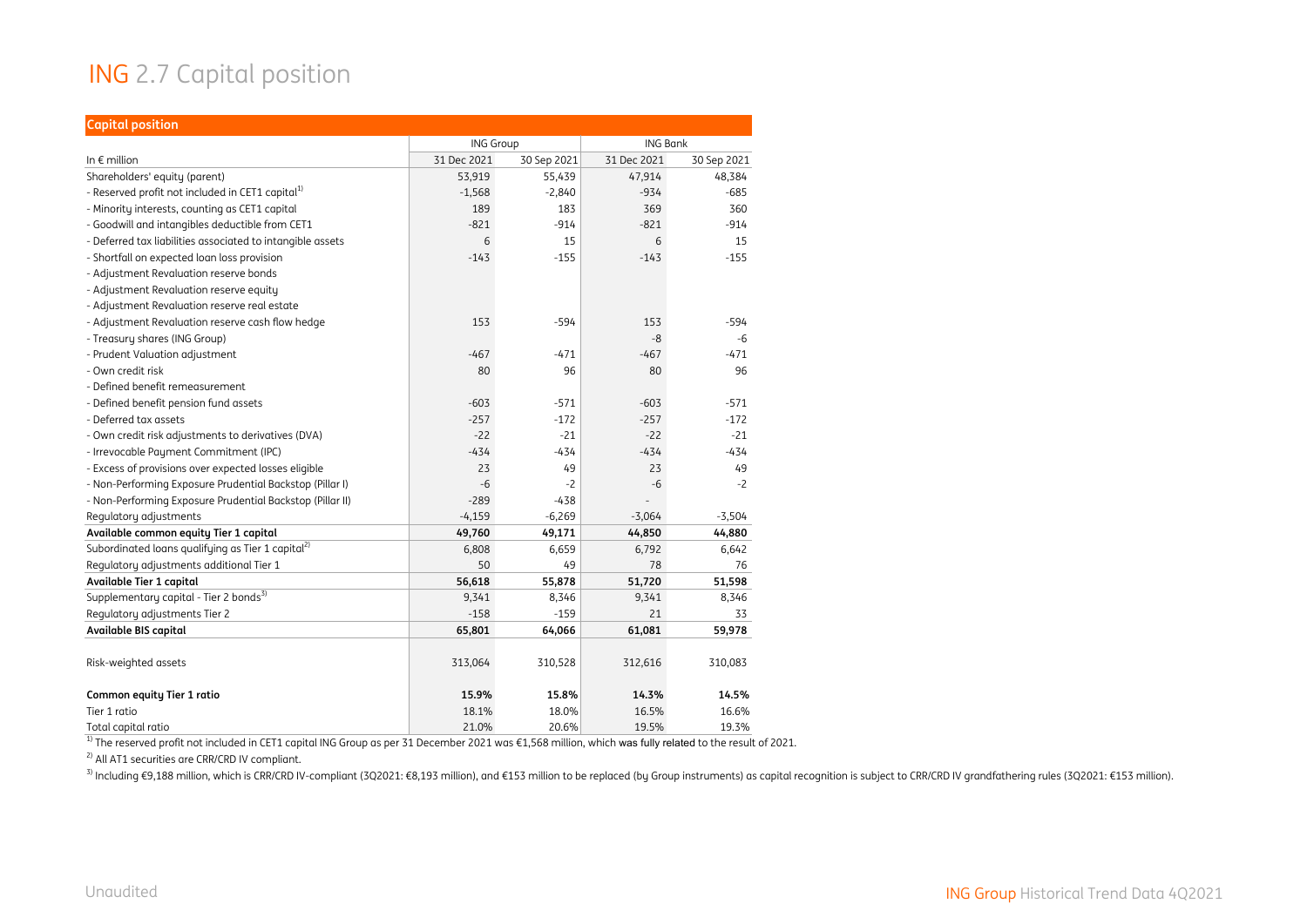#### ING 2.8 Funding

| ING Group: Maturity ladder outstanding long-term debt 31 December 2021 |       |                       |                        |       |       |       |       |       |       |       |       |       |       |       |
|------------------------------------------------------------------------|-------|-----------------------|------------------------|-------|-------|-------|-------|-------|-------|-------|-------|-------|-------|-------|
|                                                                        |       | Long-term debt issued | Maturing <sup>1)</sup> |       |       |       |       |       |       |       |       |       |       |       |
| In $\epsilon$ million                                                  | 2019  | 2020                  | 2021                   | 2022  | 2023  | 2024  | 2025  | 2026  | 2027  | 2028  | 2029  | 2030  | 2031  | >2031 |
| ING Bank senior debt <sup>2)</sup>                                     | 4,616 | 1,160                 | 1,221                  | 3,535 | 446   | 151   | 503   | 503   | 450   | 384   | 129   | 109   | 257   | 1,372 |
| ING Bank covered bond                                                  | 4,266 | 1,250                 | 3,390                  | 3,396 | 3,015 | 1,264 | 1,759 | 2,650 | 1,372 | 3,313 | 2,444 | 1,600 | 1,651 | 2,218 |
| <b>ING Bank RMBS</b>                                                   | 949   |                       | 76                     |       |       |       |       |       |       |       |       |       |       | 1,229 |
| ING Group senior debt <sup>2)</sup>                                    | 6,277 | 2,065                 | 8,039                  | 3,963 | 4,590 | 1,565 | 3,250 | 4,177 | 2,649 | 6,203 | 2,620 | 3,972 | 228   | 885   |
| ING Bank Tier 2                                                        |       |                       |                        |       | 716   |       |       |       | 150   |       |       |       |       |       |
| ING Group Tier 2                                                       | 995   | 1,500                 | 1,500                  |       |       |       |       |       | 77    | 2,104 | 1,842 | 1,750 | 1,500 | 1,730 |

 $1)$  All bond instruments with an early redemption option are included as per their contractual maturity date.

<sup>2)</sup> Figures shown for issued senior bonds are only included with original tenors >= 1 year.

| <b>ING Group: Loan-to-deposit ratio and funding mix</b> |      |                         |
|---------------------------------------------------------|------|-------------------------|
|                                                         |      | 31 Dec 2021 30 Sep 2021 |
| Loan-to-deposit ratio                                   | 1.02 | 0.99                    |
| <b>Key figures</b>                                      |      |                         |
| Customer deposits (retail)                              | 51%  | 49%                     |
| Customer deposits (corporate)                           | 21%  | 20%                     |
| Repurchase agreement                                    | 5%   | 8%                      |
| Interbank                                               | 9%   | 10%                     |
| CD/CP                                                   | 3%   | 3%                      |
| Long-term senior debt                                   | 8%   | 8%                      |
| Subordinated debt                                       | 2%   | 2%                      |
| Liabilities held for sale <sup>1)</sup>                 |      | $0\%$                   |
| Total $^{2)}$                                           | 100% | 100%                    |

 $^{\rm 1)}$  Liabilities held for sale as per 3Q2021 relate to Retail Banking Austria customer deposits that were sold to bank99 in 4Q2021.

2) Financial liabilities excluding trading securities and IFRS equity.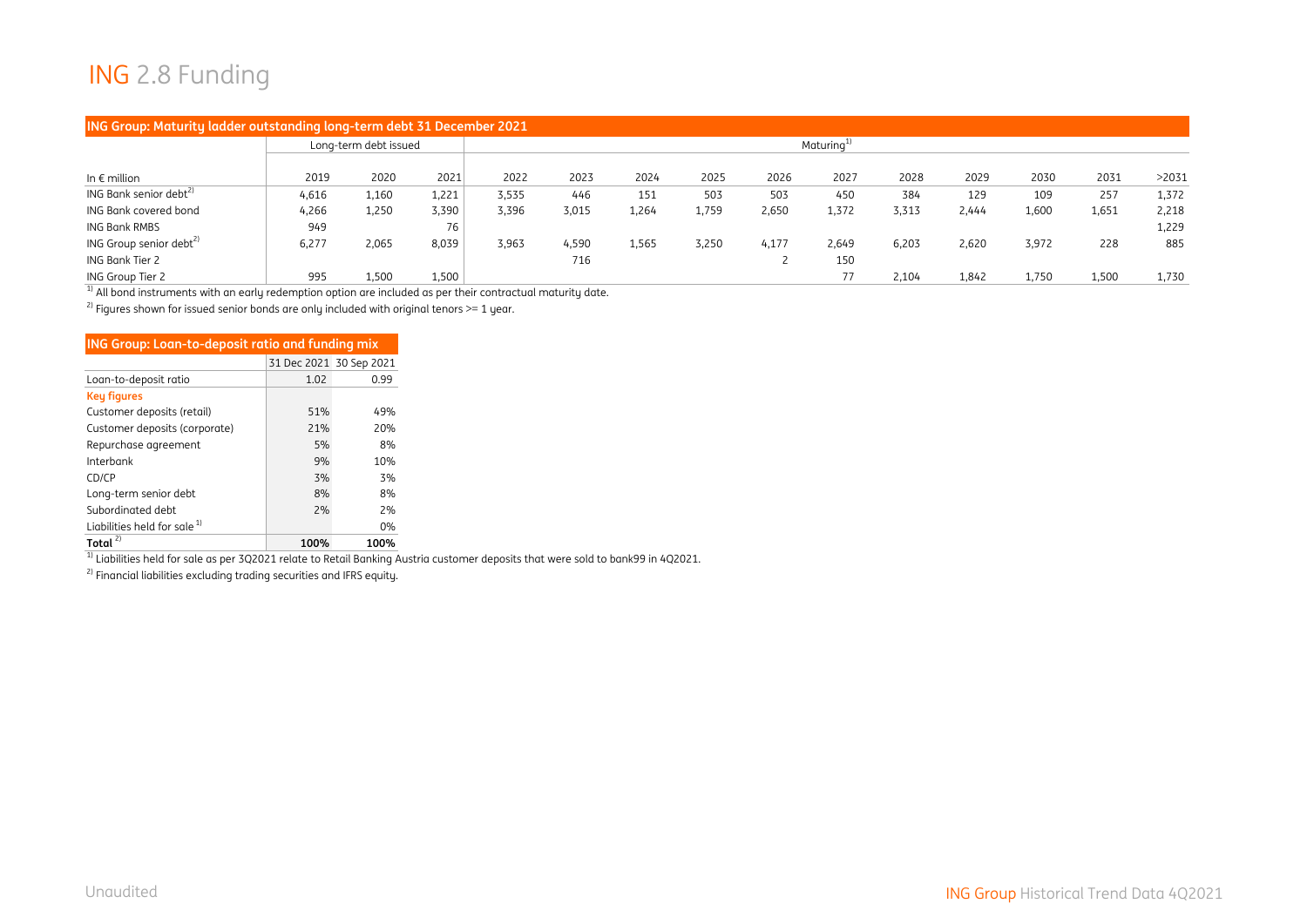#### ING 2.9 Investments: ING Group

| <b>ING Group: Investments - 31 December 2021</b>    |                |                                |                 |                  |           |                 |  |  |  |  |  |
|-----------------------------------------------------|----------------|--------------------------------|-----------------|------------------|-----------|-----------------|--|--|--|--|--|
|                                                     |                | Financial assets at fair value |                 | Fair value       |           |                 |  |  |  |  |  |
|                                                     | Securities at  | through other comprehensive    |                 | through profit   |           |                 |  |  |  |  |  |
|                                                     | amortised cost | income (FV OCI)                |                 | or loss          | Total     |                 |  |  |  |  |  |
| In $\epsilon$ billion                               | B/S value      | B/S value                      | Reval after tax | <b>B/S</b> value | B/S value | Reval after tax |  |  |  |  |  |
| Total debt securities                               | 48.3           | 27.4                           | 0.1             | 6.6              | 82.3      | 0.1             |  |  |  |  |  |
| of which Government bonds                           | 26.6           | 16.3                           | $-0.0$          | 0.0              | 42.9      | $-0.0$          |  |  |  |  |  |
| of which Sub-sovereign, Supranationals and Agencies | 13.8           | 7.6                            | 0.0             | 3.1              | 24.5      | 0.0             |  |  |  |  |  |
| of which Covered bonds                              | 5.1            | 1.7                            | 0.0             | 0.0              | 6.8       | 0.0             |  |  |  |  |  |
| of which Financial institutions                     | 1.9            | 0.8                            | 0.0             | 1.9              | 4.7       | 0.0             |  |  |  |  |  |
| of which Corporate bonds                            | 0.1            | 0.2                            | 0.0             | 0.8              | 1.0       | 0.0             |  |  |  |  |  |
| of which asset-backed securities                    | 0.9            | 0.8                            | $-0.0$          | 0.7              | 2.4       | $-0.0$          |  |  |  |  |  |
| Total equity securities                             |                | 2.5                            | 1.3             |                  | 2.5       | 1.3             |  |  |  |  |  |
| <b>Total Investments</b>                            | 48.3           | 29.8                           | 1.3             | 6.6              | 84.7      | 1.3             |  |  |  |  |  |

Total investments contains banking book but excludes the trading book and investments indicated as assets held for sale.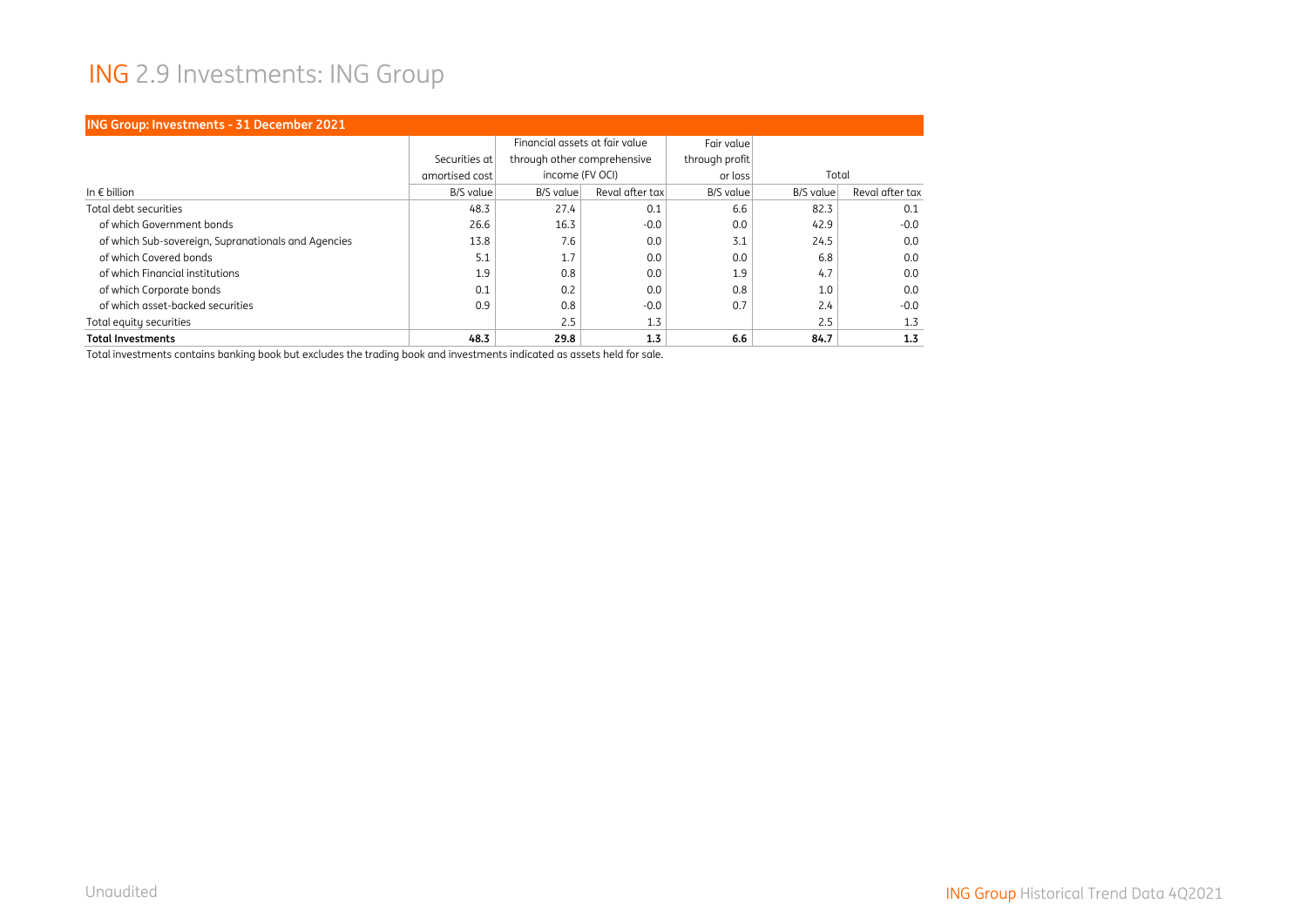#### ING 3.1 Customer lending/deposits: 4Q2021 Segment split

| <b>Customer lending/deposits</b> |        |         |                |         |                                        |        |           |         |                      |           |          |           |
|----------------------------------|--------|---------|----------------|---------|----------------------------------------|--------|-----------|---------|----------------------|-----------|----------|-----------|
|                                  |        | Retail  | Retail Benelux |         | Retail Challengers & Growth<br>Markets |        | Wholesale |         | Daily Banking &      | Financial | Treasury | Corporate |
| In $\epsilon$ billion            | Total  | Banking | Netherlands    | Belgium | Germany                                | Other  | Banking   | Lending | <b>Trade Finance</b> | Markets   | & Other  | Line      |
|                                  |        |         |                |         |                                        |        |           |         |                      |           |          |           |
| <b>Residential mortgages</b>     |        |         |                |         |                                        |        |           |         |                      |           |          |           |
| <b>Beginning of period</b>       | 309.6  | 309.1   | 110.0          | 39.4    | 84.0                                   | 75.6   | 0.5       | 0.0     | 0.0                  | 0.0       | 0.5      | 0.0       |
| Net production                   | 3.8    | 3.8     | 0.1            | 0.2     | 2.0                                    | 1.6    | 0.0       |         |                      |           | 0.0      |           |
| Treasury                         |        |         |                |         |                                        |        |           |         |                      |           |          |           |
| Acquisitions / divestments       |        |         |                |         |                                        |        |           |         |                      |           |          |           |
| FX impact and other              | 0.5    | 0.5     | $-0.1$         | $-0.1$  | $-0.2$                                 | 0.9    | $-0.1$    |         |                      |           | $-0.1$   |           |
| End of period                    | 313.8  | 313.4   | 109.9          | 39.5    | 85.8                                   | 78.1   | 0.4       | 0.0     | 0.0                  | 0.0       | 0.4      | 0.0       |
|                                  |        |         |                |         |                                        |        |           |         |                      |           |          |           |
| Other customer lending           |        |         |                |         |                                        |        |           |         |                      |           |          |           |
| <b>Beginning of period</b>       | 309.6  | 135.1   | 44.9           | 50.1    | 11.6                                   | 28.6   | 174.1     | 133.2   | 31.7                 | 4.9       | 4.2      | 0.4       |
| Net production                   | 9.3    | 0.7     | $-0.3$         | 0.2     | 0.2                                    | 0.6    | 8.6       | 6.0     | 0.8                  | 2.3       | $-0.4$   |           |
| Treasury                         | $-0.8$ | $-0.7$  | $-0.2$         | $-0.0$  | $-0.4$                                 | 0.0    | $-0.1$    |         |                      |           | $-0.1$   |           |
| Acquisitions / divestments       |        |         |                |         |                                        |        |           |         |                      |           |          |           |
| FX impact and other              | 0.8    | $-0.7$  |                |         |                                        | $-0.7$ | 1.8       | 1.3     | 0.4                  |           |          | $-0.3$    |
| End of period                    | 319.0  | 134.4   | 44.3           | 50.2    | 11.3                                   | 28.5   | 184.4     | 140.5   | 33.0                 | 7.2       | 3.7      | 0.2       |
|                                  |        |         |                |         |                                        |        |           |         |                      |           |          |           |
| <b>Customer deposits</b>         |        |         |                |         |                                        |        |           |         |                      |           |          |           |
| <b>Beginning of period</b>       | 620.1  | 550.7   | 182.0          | 90.7    | 139.6                                  | 138.4  | 69.4      | 1.0     | 62.0                 | 2.1       | 4.4      | 0.0       |
| Net production                   | $-2.1$ | 2.7     | 3.8            | 0.4     | $-5.0$                                 | 3.4    | $-4.9$    | $-0.1$  | $-4.4$               | $-0.6$    | 0.3      |           |
| Treasury                         | $-0.6$ | $-0.5$  | $-0.2$         | $-0.1$  | 0.0                                    | $-0.2$ | $-0.1$    |         |                      |           | $-0.1$   |           |
| Acquisitions / divestments       |        |         |                |         |                                        |        |           |         |                      |           |          |           |
| FX impact and other              | $-0.1$ | 0.1     |                | 0.4     |                                        | $-0.2$ | $-0.2$    | 0.0     | $-0.3$               | 0.0       | 0.0      |           |
| End of period                    | 617.3  | 553.0   | 185.6          | 91.3    | 134.6                                  | 141.4  | 64.3      | 0.9     | 57.4                 | 1.5       | 4.5      | 0.0       |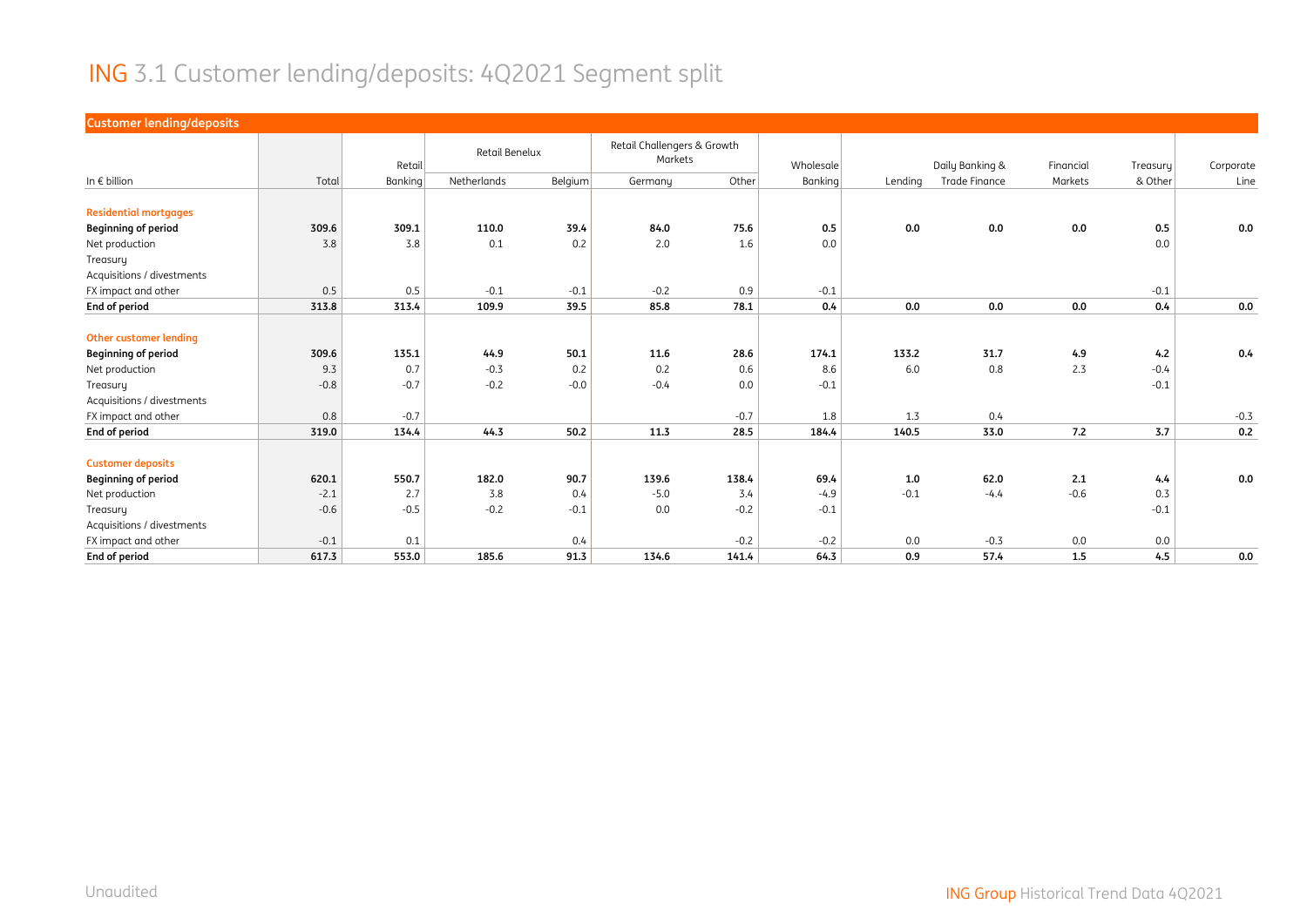#### ING 3.2 Customer lending/deposits: Quarterly overview

| <b>Customer lending/deposits</b> |        |                      |                      |        |        |        |        |        |
|----------------------------------|--------|----------------------|----------------------|--------|--------|--------|--------|--------|
| In $\epsilon$ billion            | 4Q2021 | 3Q2021 <sup>1)</sup> | 2Q2021 <sup>2)</sup> | 1Q2021 | 4Q2020 | 3Q2020 | 2Q2020 | 1Q2020 |
|                                  |        |                      |                      |        |        |        |        |        |
| <b>Residential mortgages</b>     |        |                      |                      |        |        |        |        |        |
| <b>Beginning of period</b>       | 309.6  | 307.0                | 304.6                | 302.2  | 298.9  | 298.7  | 294.6  | 298.0  |
| Net production                   | 3.8    | 3.6                  | 3.2                  | 2.5    | 2.1    | 0.8    | 0.9    | 0.4    |
| Treasury                         |        |                      |                      |        |        |        |        |        |
| Acquisitions / divestments       |        |                      |                      |        |        |        |        |        |
| FX impact and other              | 0.5    | $-1.0$               | $-0.8$               | $-0.1$ | 1.1    | $-0.5$ | 3.3    | $-3.9$ |
| End of period                    | 313.8  | 309.6                | 307.0                | 304.6  | 302.2  | 298.9  | 298.7  | 294.6  |
| <b>Other customer lending</b>    |        |                      |                      |        |        |        |        |        |
| <b>Beginning of period</b>       | 309.6  | 309.3                | 318.9                | 301.8  | 308.7  | 324.0  | 337.0  | 318.3  |
| Net production                   | 9.3    | $-0.7$               | $-8.4$               | 15.1   | $-3.3$ | $-8.0$ | $-8.2$ | 11.6   |
| Treasury                         | $-0.8$ | $-0.2$               | $-0.3$               | $-1.2$ | $-0.6$ | $-3.0$ | $-3.5$ | 7.6    |
| Acquisitions / divestments       |        |                      |                      |        |        |        |        |        |
| FX impact and other              | 0.8    | 1.2                  | $-1.0$               | 3.2    | $-3.0$ | $-4.3$ | $-1.3$ | $-0.6$ |
| End of period                    | 319.0  | 309.6                | 309.3                | 318.9  | 301.8  | 308.7  | 324.0  | 337.0  |
| <b>Customer deposits</b>         |        |                      |                      |        |        |        |        |        |
| <b>Beginning of period</b>       | 620.1  | 620.6                | 628.2                | 609.6  | 605.6  | 605.8  | 586.2  | 574.4  |
| Net production                   | $-2.1$ | $-1.2$               | $-3.4$               | 8.1    | 7.8    | 3.4    | 20.9   | 9.2    |
|                                  |        |                      |                      | 10.3   |        |        |        | 8.9    |
| Treasury                         | $-0.6$ | 1.8                  | $-4.2$               |        | $-4.8$ | $-1.5$ | $-4.4$ |        |
| Acquisitions / divestments       |        |                      |                      |        |        |        |        |        |
| FX impact and other              | $-0.1$ | $-1.1$               | $-0.0$               | 0.2    | 1.0    | $-2.1$ | 3.1    | $-6.3$ |
| End of period                    | 617.3  | 620.1                | 620.6                | 628.2  | 609.6  | 605.6  | 605.8  | 586.2  |

<sup>1)</sup> Net production in customer deposits in 3Q2021 includes €-0.6 billion change in run-off portfolios of Retail Banking Austria (€-0.1 billion) and Retail Banking Czech Republic (€-0.5 billion) due to outflows.

<sup>2)</sup> Net production in customer lending in 2Q2021 includes change in run-off portfolio of Retail Banking Austria due to transfer to assets held for sale (of which €-0.8 billion in mortgages and €-0.4 billion in other customer lending). Net production in customer deposits in 2Q2021 includes €-6.2 billion change in run-off portfolio of Retail Banking Austria due to outflows (€-4.0 billion) and transfer to liabilities held for sale (€-2.2 billion), and €-2.1 billion change in run-off portfolio of Retail Banking Czech Republic due to outflows.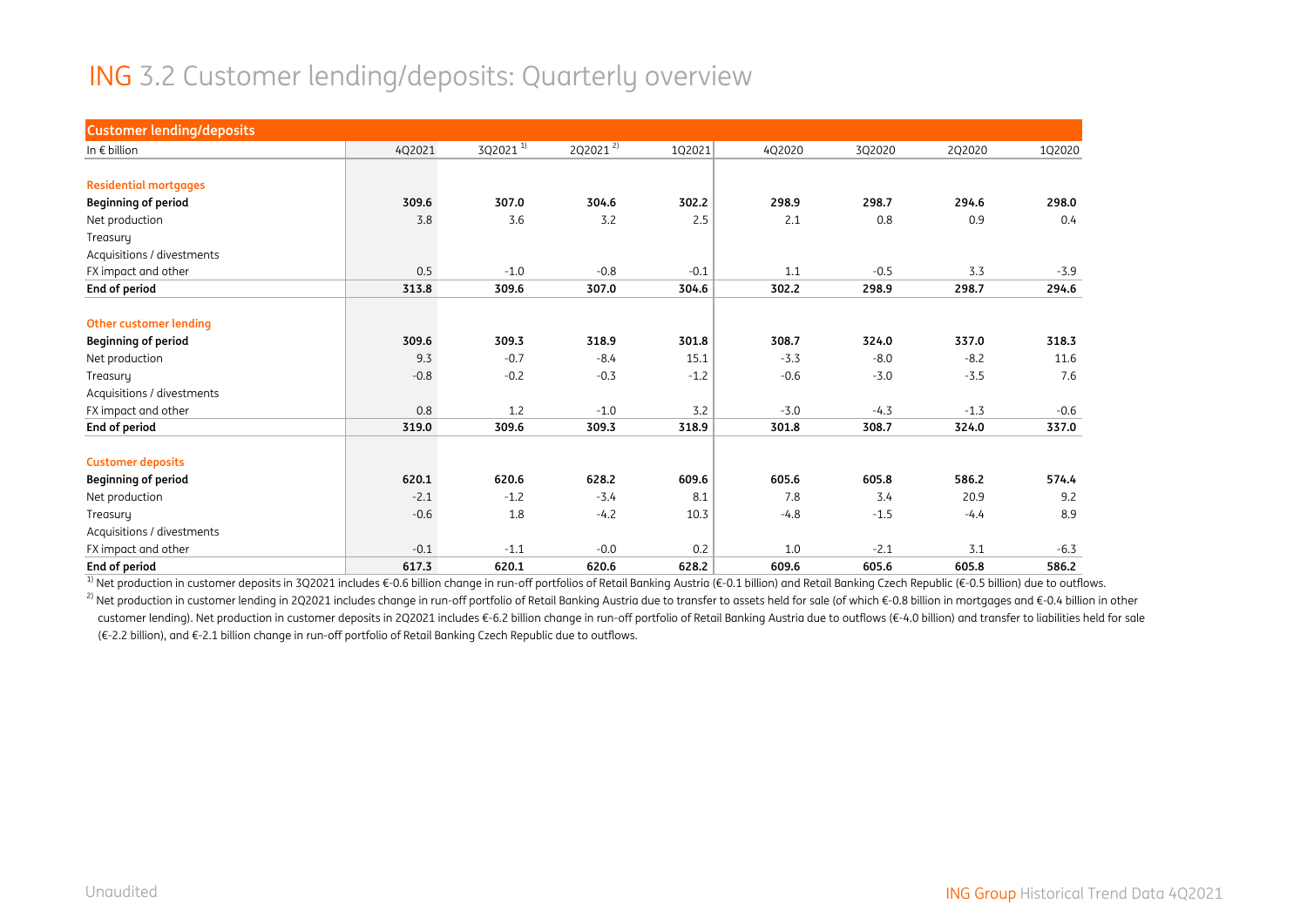#### ING 3.3 Customer lending/deposits: Retail Banking

| <b>Customer lending/deposits Retail Banking</b> |        |               |                      |        |        |        |        |        |
|-------------------------------------------------|--------|---------------|----------------------|--------|--------|--------|--------|--------|
| In $\epsilon$ billion                           | 4Q2021 | $3Q2021^{11}$ | 2Q2021 <sup>2)</sup> | 1Q2021 | 4Q2020 | 3Q2020 | 2Q2020 | 102020 |
|                                                 |        |               |                      |        |        |        |        |        |
| <b>Residential mortgages</b>                    |        |               |                      |        |        |        |        |        |
| <b>Beginning of period</b>                      | 309.1  | 306.4         | 304.0                | 301.4  | 298.2  | 297.9  | 293.8  | 297.3  |
| Net production                                  | 3.8    | 3.6           | 3.2                  | 2.6    | 2.1    | 0.8    | 0.9    | 0.4    |
| Treasury                                        |        |               |                      |        |        |        |        |        |
| Acquisitions / divestments                      |        |               |                      |        |        |        |        |        |
| FX impact and other                             | 0.5    | $-0.9$        | $-0.8$               | 0.0    | 1.1    | $-0.5$ | 3.2    | $-3.9$ |
| End of period                                   | 313.4  | 309.1         | 306.4                | 304.0  | 301.4  | 298.2  | 297.9  | 293.8  |
|                                                 |        |               |                      |        |        |        |        |        |
| <b>Other customer lending</b>                   |        |               |                      |        |        |        |        |        |
| <b>Beginning of period</b>                      | 135.1  | 134.7         | 134.1                | 135.5  | 138.6  | 141.7  | 141.2  | 139.8  |
| Net production                                  | 0.7    | 0.9           | 0.7                  | $-0.1$ | $-2.6$ | 0.1    | $-2.6$ | 2.2    |
| Treasury                                        | $-0.7$ | $-0.1$        | $-0.2$               | $-0.9$ | $-0.5$ | $-2.4$ | 2.8    | 0.6    |
| Acquisitions / divestments                      |        |               |                      |        |        |        |        |        |
| FX impact and other                             | $-0.7$ | $-0.3$        | 0.1                  | $-0.3$ | $-0.1$ | $-0.8$ | 0.3    | $-1.5$ |
| End of period                                   | 134.4  | 135.1         | 134.7                | 134.1  | 135.5  | 138.6  | 141.7  | 141.2  |
| <b>Customer deposits</b>                        |        |               |                      |        |        |        |        |        |
| <b>Beginning of period</b>                      | 550.7  | 552.9         | 557.2                | 544.2  | 537.7  | 536.0  | 515.9  | 510.9  |
| Net production                                  | 2.7    | $-2.5$        | $-1.0$               | 4.8    | 8.8    | 4.4    | 20.6   | 3.2    |
| Treasury                                        | $-0.5$ | 1.5           | $-3.2$               | 8.2    | $-3.3$ | $-1.2$ | $-3.4$ | 7.5    |
| Acquisitions / divestments                      |        |               |                      |        |        |        |        |        |
| FX impact and other                             | 0.1    | $-1.2$        | $-0.1$               | 0.0    | 1.0    | $-1.6$ | 2.9    | $-5.6$ |
| End of period                                   | 553.0  | 550.7         | 552.9                | 557.2  | 544.2  | 537.7  | 536.0  | 515.9  |

<sup>1)</sup> Net production in customer deposits in 3Q2021 includes €-0.6 billion change in run-off portfolios of Retail Banking Austria (€-0.1 billion) and Retail Banking Czech Republic (€-0.5 billion) due to outflows.

<sup>2)</sup> Net production in customer lending in 2Q2021 includes change in run-off portfolio of Retail Banking Austria due to transfer to assets held for sale (of which €-0.8 billion in mortgages and €-0.4 billion in other customer lending). Net production in customer deposits in 2Q2021 includes €-6.2 billion change in run-off portfolio of Retail Banking Austria due to outflows (€-4.0 billion) and transfer to liabilities held for sale (€-2.2 billion), and €-2.1 billion change in run-off portfolio of Retail Banking Czech Republic due to outflows.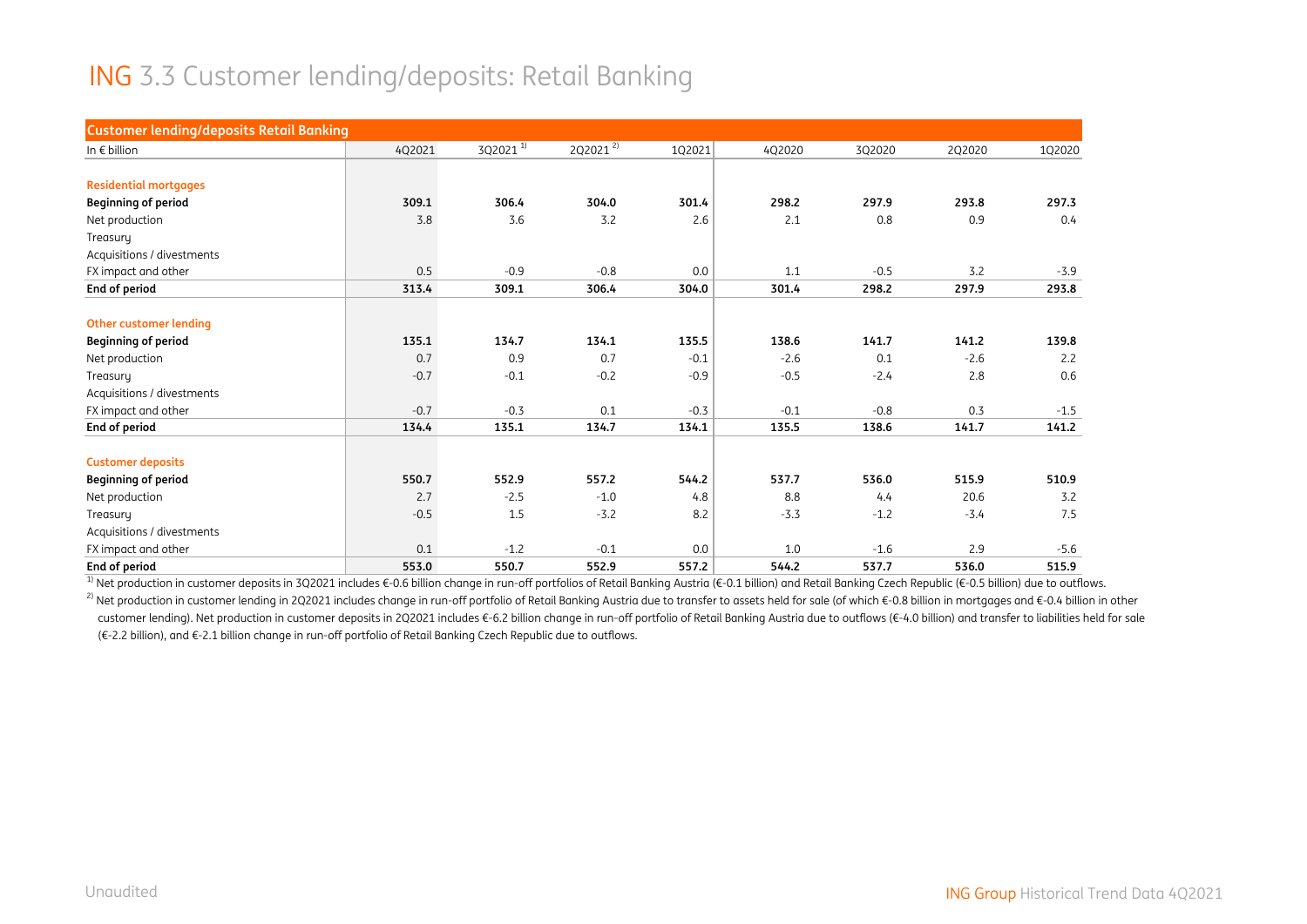# ING 3.4 Customer lending/deposits: Retail Banking Netherlands

| <b>Customer lending/deposits Retail Banking Netherlands</b> |        |        |        |        |        |        |        |        |
|-------------------------------------------------------------|--------|--------|--------|--------|--------|--------|--------|--------|
| In $\epsilon$ billion                                       | 4Q2021 | 3Q2021 | 2Q2021 | 1Q2021 | 4Q2020 | 3Q2020 | 2Q2020 | 1Q2020 |
|                                                             |        |        |        |        |        |        |        |        |
| <b>Residential mortgages</b>                                |        |        |        |        |        |        |        |        |
| <b>Beginning of period</b>                                  | 110.0  | 110.0  | 109.9  | 110.2  | 110.8  | 111.3  | 111.7  | 111.9  |
| Net production                                              | 0.1    | 0.1    | 0.2    | 0.1    | $-0.5$ | $-0.5$ | $-0.5$ | $-0.5$ |
| Treasury                                                    |        |        |        |        |        |        |        |        |
| Acquisitions / divestments                                  |        |        |        |        |        |        |        |        |
| FX impact and other                                         | $-0.1$ | $-0.1$ | $-0.1$ | $-0.5$ | $-0.0$ | $-0.0$ | 0.1    | 0.3    |
| End of period                                               | 109.9  | 110.0  | 110.0  | 109.9  | 110.2  | 110.8  | 111.3  | 111.7  |
|                                                             |        |        |        |        |        |        |        |        |
| <b>Other customer lending</b>                               |        |        |        |        |        |        |        |        |
| <b>Beginning of period</b>                                  | 44.9   | 45.2   | 45.7   | 46.6   | 47.7   | 51.3   | 49.4   | 48.3   |
| Net production                                              | $-0.3$ | $-0.2$ | $-0.0$ | $-0.1$ | $-1.0$ | $-0.9$ | $-0.7$ | 0.1    |
| Treasury                                                    | $-0.2$ | $-0.0$ | $-0.5$ | $-0.8$ | $-0.1$ | $-2.7$ | 2.6    | 0.9    |
| Acquisitions / divestments                                  |        |        |        |        |        |        |        |        |
| FX impact and other                                         |        |        |        |        |        |        |        |        |
| End of period                                               | 44.3   | 44.9   | 45.2   | 45.7   | 46.6   | 47.7   | 51.3   | 49.4   |
| <b>Customer deposits</b>                                    |        |        |        |        |        |        |        |        |
| <b>Beginning of period</b>                                  | 182.0  | 179.4  | 177.2  | 165.2  | 165.2  | 164.8  | 158.1  | 150.3  |
| Net production                                              | 3.8    | 1.7    | 4.2    | 5.1    | 3.0    | 1.2    | 9.6    | 1.5    |
| Treasury                                                    | $-0.2$ | 0.9    | $-2.1$ | 6.9    | $-3.0$ | $-0.8$ | $-2.9$ | 6.3    |
| Acquisitions / divestments                                  |        |        |        |        |        |        |        |        |
| FX impact and other                                         |        |        |        |        |        |        |        |        |
| End of period                                               | 185.6  | 182.0  | 179.4  | 177.2  | 165.2  | 165.2  | 164.8  | 158.1  |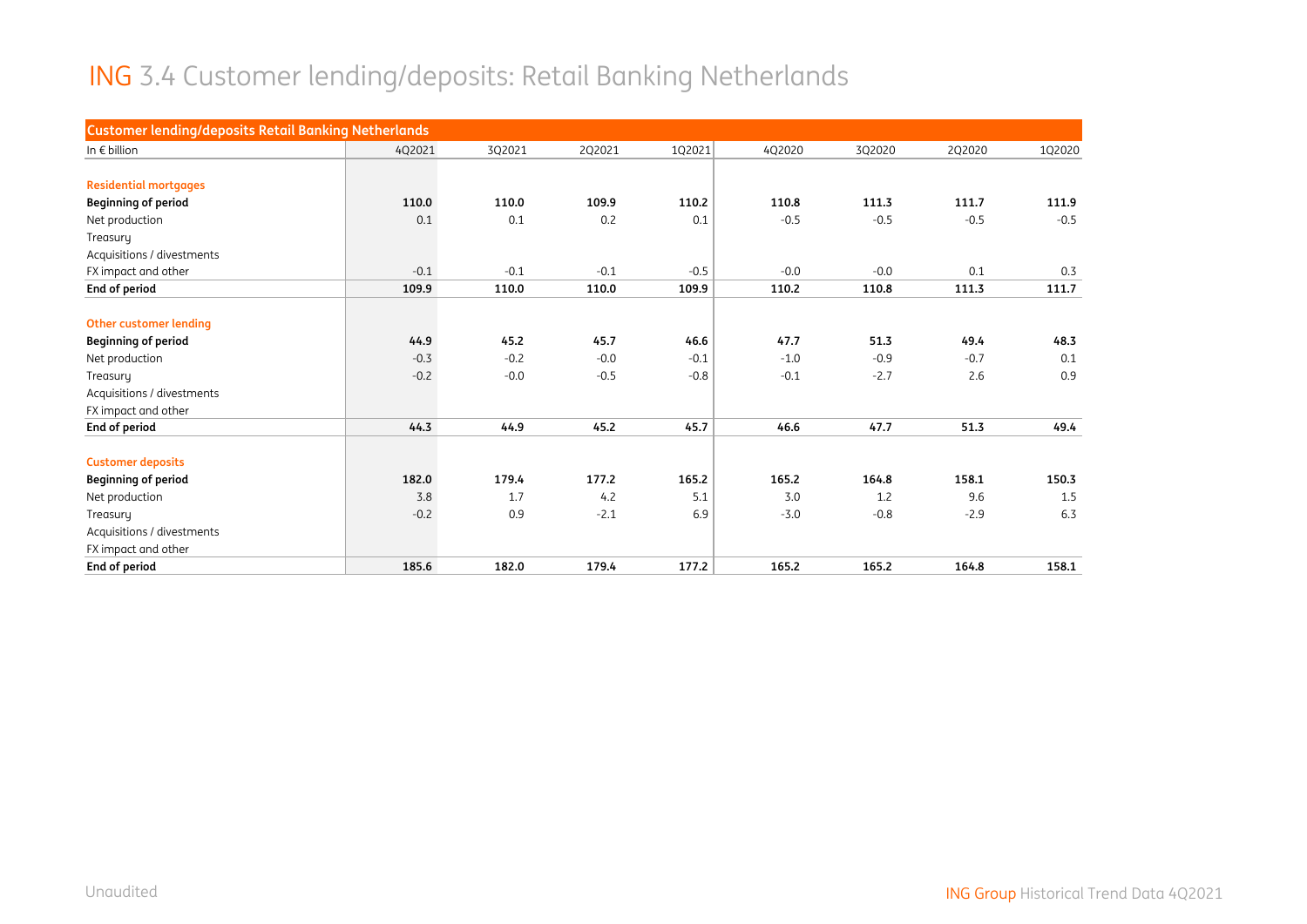#### ING 3.5 Customer lending/deposits: Retail Banking Belgium

| Customer lending/deposits Retail Banking Belgium <sup>1)</sup> |        |        |        |        |        |        |        |        |
|----------------------------------------------------------------|--------|--------|--------|--------|--------|--------|--------|--------|
| In $\epsilon$ billion                                          | 4Q2021 | 3Q2021 | 2Q2021 | 1Q2021 | 4Q2020 | 3Q2020 | 2Q2020 | 1Q2020 |
|                                                                |        |        |        |        |        |        |        |        |
| <b>Residential mortgages</b>                                   |        |        |        |        |        |        |        |        |
| <b>Beginning of period</b>                                     | 39.4   | 39.2   | 38.7   | 38.7   | 38.6   | 39.0   | 39.1   | 39.3   |
| Net production                                                 | 0.2    | 0.2    | 0.5    | 0.1    | $-0.0$ | $-0.3$ | $-0.1$ | $-0.2$ |
| Treasury                                                       |        |        |        |        |        |        |        |        |
| Acquisitions / divestments                                     |        |        |        |        |        |        |        |        |
| FX impact and other <sup>2)</sup>                              | $-0.1$ | 0.0    | $-0.0$ | $-0.1$ | 0.1    | $-0.0$ | 0.0    | 0.0    |
| End of period                                                  | 39.5   | 39.4   | 39.2   | 38.7   | 38.7   | 38.6   | 39.0   | 39.1   |
|                                                                |        |        |        |        |        |        |        |        |
| Other customer lending                                         |        |        |        |        |        |        |        |        |
| <b>Beginning of period</b>                                     | 50.1   | 50.4   | 50.4   | 50.8   | 52.3   | 51.8   | 53.0   | 52.0   |
| Net production                                                 | 0.2    | $-0.3$ | 0.1    | $-0.4$ | $-1.3$ | 0.5    | $-1.3$ | 1.3    |
| Treasury                                                       | $-0.0$ | $-0.0$ | 0.0    | $-0.0$ | $-0.0$ | 0.0    | 0.0    | $-0.3$ |
| Acquisitions / divestments                                     |        |        |        |        |        |        |        |        |
| FX impact and other <sup>2)</sup>                              |        |        |        |        | $-0.1$ |        |        |        |
| End of period                                                  | 50.2   | 50.1   | 50.4   | 50.4   | 50.8   | 52.3   | 51.8   | 53.0   |
| <b>Customer deposits</b>                                       |        |        |        |        |        |        |        |        |
| <b>Beginning of period</b>                                     | 90.7   | 91.7   | 93.1   | 93.5   | 92.6   | 93.6   | 90.9   | 89.7   |
| Net production                                                 | 0.4    | $-1.1$ | $-1.3$ | $-0.5$ | 1.2    | $-0.5$ | 2.9    | 0.5    |
| Treasury                                                       | $-0.1$ | 0.1    | $-0.1$ | 0.1    | $-0.3$ | $-0.4$ | $-0.2$ | 0.8    |
| Acquisitions / divestments                                     |        |        |        |        |        |        |        |        |
| FX impact and other                                            | 0.4    |        |        |        |        |        |        |        |
| End of period                                                  | 91.3   | 90.7   | 91.7   | 93.1   | 93.5   | 92.6   | 93.6   | 90.9   |

<sup>1)</sup> Including ING Luxembourg.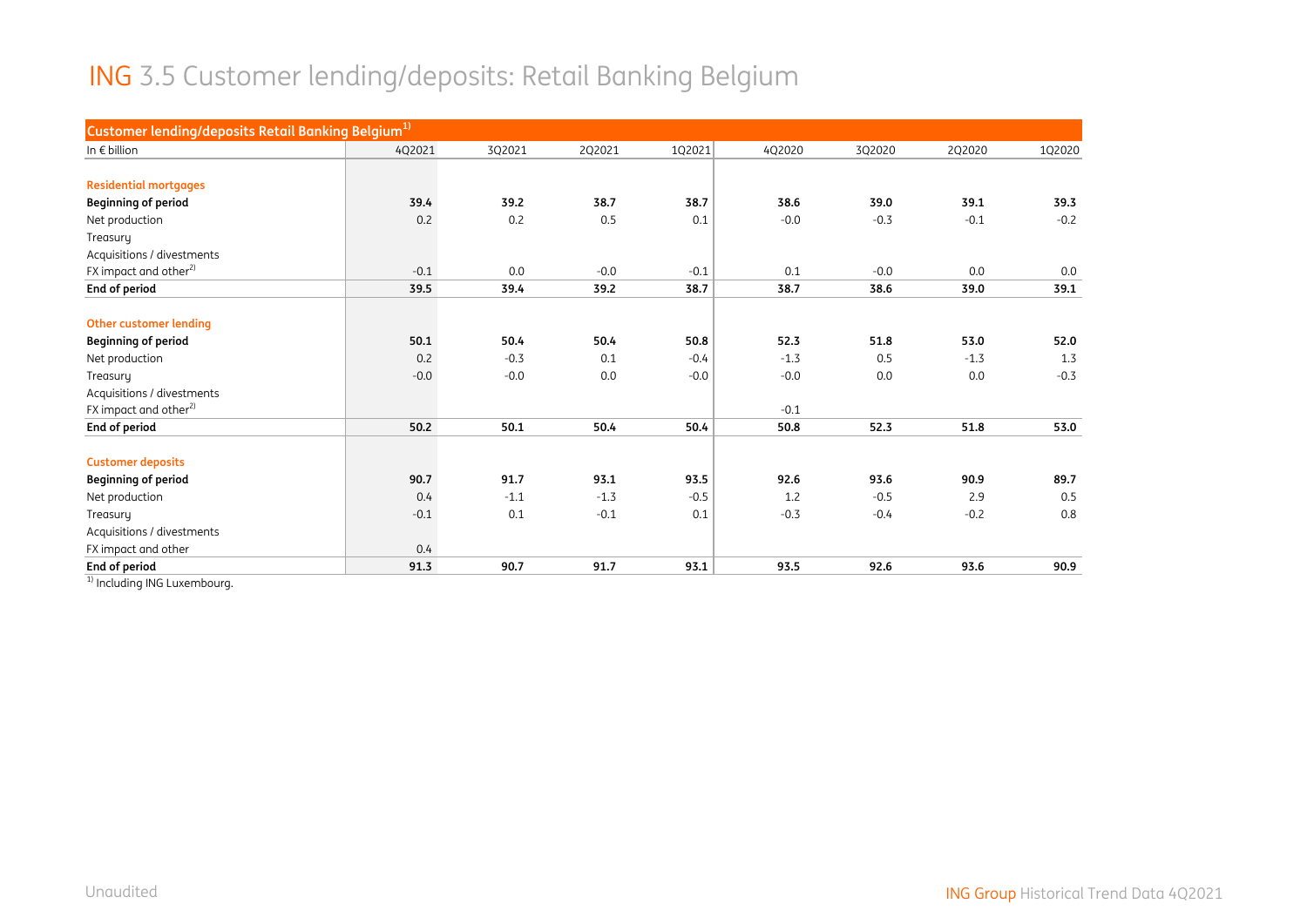#### ING 3.6 Customer lending/deposits: Retail Banking Germany

| Customer lending/deposits Retail Banking Germany <sup>1)</sup> |        |                      |              |        |        |        |        |        |
|----------------------------------------------------------------|--------|----------------------|--------------|--------|--------|--------|--------|--------|
| In $\epsilon$ billion                                          | 4Q2021 | 3Q2021 <sup>2)</sup> | $2Q2021^{3}$ | 1Q2021 | 4Q2020 | 3Q2020 | 2Q2020 | 1Q2020 |
|                                                                |        |                      |              |        |        |        |        |        |
| <b>Residential mortgages</b>                                   |        |                      |              |        |        |        |        |        |
| <b>Beginning of period</b>                                     | 84.0   | 82.3                 | 81.3         | 80.2   | 78.6   | 77.4   | 76.3   | 76.0   |
| Net production                                                 | 2.0    | 1.8                  | 1.1          | 1.2    | 1.6    | 1.3    | 1.0    | 0.3    |
| Treasury                                                       |        |                      |              |        |        |        |        |        |
| Acquisitions / divestments                                     |        |                      |              |        |        |        |        |        |
| FX impact and other                                            | $-0.2$ | $-0.1$               | $-0.1$       | $-0.2$ | $-0.0$ | 0.0    | 0.0    | 0.0    |
| End of period                                                  | 85.8   | 84.0                 | 82.3         | 81.3   | 80.2   | 78.6   | 77.4   | 76.3   |
|                                                                |        |                      |              |        |        |        |        |        |
| <b>Other customer lending</b>                                  |        |                      |              |        |        |        |        |        |
| <b>Beginning of period</b>                                     | 11.6   | 11.2                 | 11.0         | 11.1   | 11.4   | 11.0   | 10.9   | 10.7   |
| Net production                                                 | 0.2    | 0.4                  | $-0.1$       | 0.1    | 0.1    | 0.1    | $-0.1$ | 0.3    |
| Treasury                                                       | $-0.4$ | $-0.1$               | 0.3          | $-0.1$ | $-0.4$ | 0.3    | 0.2    | $-0.1$ |
| Acquisitions / divestments                                     |        |                      |              |        |        |        |        |        |
| FX impact and other                                            |        |                      |              |        |        |        |        |        |
| End of period                                                  | 11.3   | 11.6                 | 11.2         | 11.0   | 11.1   | 11.4   | 11.0   | 10.9   |
| <b>Customer deposits</b>                                       |        |                      |              |        |        |        |        |        |
| <b>Beginning of period</b>                                     | 139.6  | 143.7                | 146.6        | 144.3  | 141.5  | 139.7  | 137.4  | 138.5  |
| Net production                                                 | $-5.0$ | $-4.4$               | $-2.4$       | 1.7    | 2.9    | 1.7    | 2.4    | $-1.2$ |
| Treasury                                                       | 0.0    | 0.3                  | $-0.5$       | 0.6    | $-0.1$ | 0.0    | $-0.1$ | 0.1    |
| Acquisitions / divestments                                     |        |                      |              |        |        |        |        |        |
| FX impact and other                                            |        |                      |              |        |        |        |        |        |
| End of period                                                  | 134.6  | 139.6                | 143.7        | 146.6  | 144.3  | 141.5  | 139.7  | 137.4  |

<sup>1)</sup> Including ING Austria.

<sup>2)</sup> Net production in customer deposits of Retail Banking Germany in 3Q2021 includes €-0.1 billion change in run-off portfolio of Retail Banking Austria due to outflows.

<sup>3)</sup> Net production in customer lending of Retail Banking Germany in 2Q2021 includes €-1.2 billion change in run-off portfolio of Retail Banking Austria due to transfer to assets held for sale (of which €-0.8 billion in mortgages and €-0.4 billion in other customer lending). Net production in customer deposits of Retail Banking Germany in 2Q2021 includes €-6.2 billion change in run-off portfolio of Retail Banking Austria due to outflows (€-4.0 billion) and transfer to liabilities held for sale (€-2.2 billion).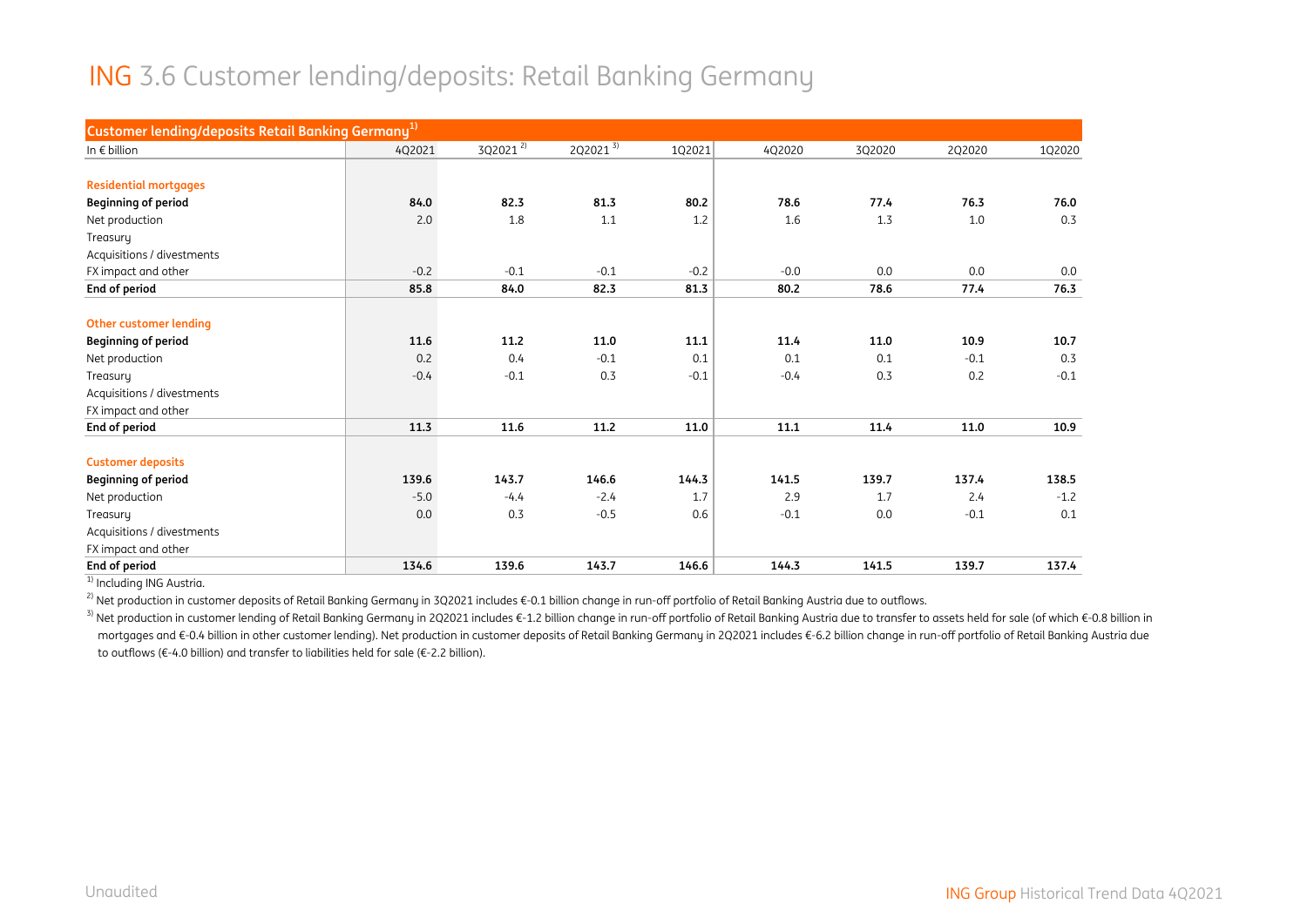#### ING 3.7 Customer lending/deposits: RB Other Challengers & Growth Markets

| Customer lending/deposits Retail Banking Other Challengers & Growth Markets <sup>1)</sup> |        |                      |                      |        |        |        |        |        |
|-------------------------------------------------------------------------------------------|--------|----------------------|----------------------|--------|--------|--------|--------|--------|
| In $\epsilon$ billion                                                                     | 4Q2021 | 3Q2021 <sup>2)</sup> | 2Q2021 $\frac{3}{3}$ | 1Q2021 | 4Q2020 | 3Q2020 | 2Q2020 | 1Q2020 |
|                                                                                           |        |                      |                      |        |        |        |        |        |
| <b>Residential mortgages</b>                                                              |        |                      |                      |        |        |        |        |        |
| <b>Beginning of period</b>                                                                | 75.6   | 74.9                 | 74.1                 | 72.2   | 70.1   | 70.3   | 66.8   | 70.1   |
| Net production                                                                            | 1.6    | 1.5                  | 1.4                  | 1.2    | 1.1    | 0.3    | 0.5    | 0.8    |
| Treasury                                                                                  |        |                      |                      |        |        |        |        |        |
| Acquisitions / divestments                                                                |        |                      |                      |        |        |        |        |        |
| FX impact and other                                                                       | 0.9    | $-0.8$               | $-0.7$               | 0.8    | 1.0    | $-0.5$ | 3.0    | $-4.2$ |
| End of period                                                                             | 78.1   | 75.6                 | 74.9                 | 74.1   | 72.2   | 70.1   | 70.3   | 66.8   |
|                                                                                           |        |                      |                      |        |        |        |        |        |
| <b>Other customer lending</b>                                                             |        |                      |                      |        |        |        |        |        |
| <b>Beginning of period</b>                                                                | 28.6   | 27.8                 | 26.9                 | 26.9   | 27.2   | 27.7   | 27.9   | 28.8   |
| Net production                                                                            | 0.6    | 1.1                  | 0.8                  | 0.4    | $-0.3$ | 0.3    | $-0.5$ | 0.5    |
| Treasuru                                                                                  | 0.0    | $-0.0$               | $-0.0$               | 0.0    | $-0.0$ | $-0.0$ | 0.0    | 0.0    |
| Acquisitions / divestments                                                                |        |                      |                      |        |        |        |        |        |
| FX impact and other                                                                       | $-0.7$ | $-0.3$               | 0.1                  | $-0.3$ | 0.1    | $-0.8$ | 0.3    | $-1.5$ |
| End of period                                                                             | 28.5   | 28.6                 | 27.8                 | 26.9   | 26.9   | 27.2   | 27.7   | 27.9   |
| <b>Customer deposits</b>                                                                  |        |                      |                      |        |        |        |        |        |
| <b>Beginning of period</b>                                                                | 138.4  | 138.1                | 140.2                | 141.1  | 138.4  | 137.9  | 129.5  | 132.5  |
| Net production                                                                            | 3.4    | 1.3                  | $-1.5$               | $-1.5$ | 1.7    | 2.0    | 5.8    | 2.3    |
| Treasury                                                                                  | $-0.2$ | 0.2                  | $-0.6$               | 0.5    | 0.0    | $-0.0$ | $-0.2$ | 0.3    |
| Acquisitions / divestments                                                                |        |                      |                      |        |        |        |        |        |
| FX impact and other                                                                       | $-0.2$ | $-1.2$               | $-0.1$               | 0.0    | 1.0    | $-1.6$ | 2.9    | $-5.6$ |
| End of period                                                                             | 141.4  | 138.4                | 138.1                | 140.2  | 141.1  | 138.4  | 137.9  | 129.5  |

<sup>1)</sup> Includes: Australia, Czech Republic, France, Italy, Spain, Poland, Romania, Turkey, Philippines, Asian stakes and Other.

<sup>2)</sup> Net production in customer deposits of Retail Banking Other Challengers & Growth Markets in 3Q2021 includes €-0.5 billion change in run-off portfolio of Retail Banking Czech Republic due to outflows. <sup>3)</sup> Net production in customer deposits of Retail Banking Other Challengers & Growth Markets in 2Q2021 includes €-2.1 billion change in run-off portfolio of Retail Banking Czech Republic due to outflows.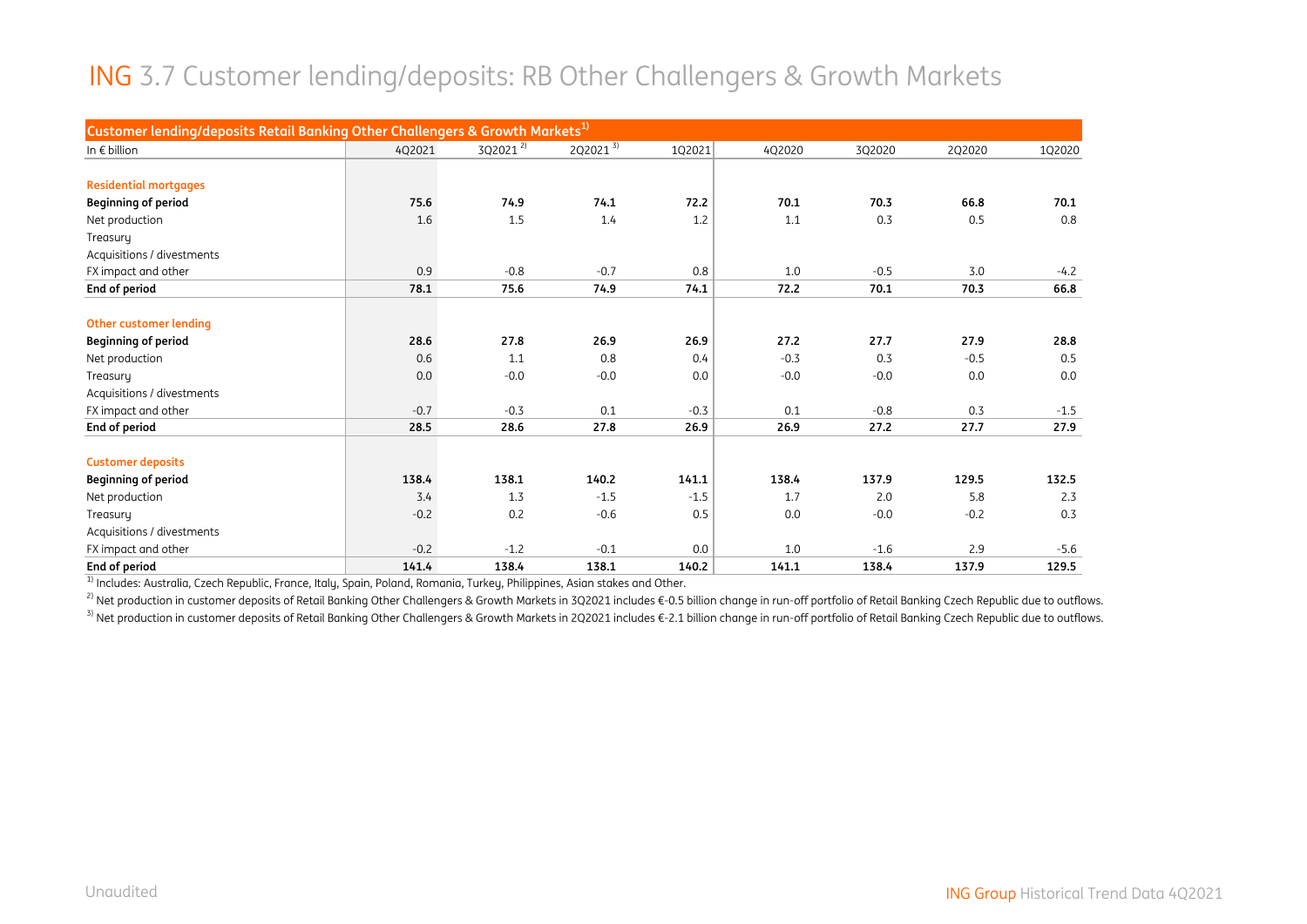# ING 3.8 Customer lending/deposits: Wholesale Banking

| <b>Customer lending/deposits Wholesale Banking</b> |        |        |        |        |        |        |        |        |
|----------------------------------------------------|--------|--------|--------|--------|--------|--------|--------|--------|
| In $\epsilon$ billion                              | 4Q2021 | 3Q2021 | 2Q2021 | 1Q2021 | 4Q2020 | 3Q2020 | 2Q2020 | 1Q2020 |
|                                                    |        |        |        |        |        |        |        |        |
| <b>Residential mortgages</b>                       |        |        |        |        |        |        |        |        |
| <b>Beginning of period</b>                         | 0.5    | 0.6    | 0.6    | 0.8    | 0.8    | 0.8    | 0.8    | 0.8    |
| Net production                                     | 0.0    |        | 0.0    | $-0.1$ | 0.1    | $-0.0$ | 0.0    | $-0.0$ |
| Treasury                                           |        |        |        |        |        |        |        |        |
| Acquisitions / divestments                         |        |        |        |        |        |        |        |        |
| FX impact and other                                | $-0.1$ | $-0.1$ | $-0.0$ | $-0.1$ | $-0.0$ | 0.0    | 0.0    | $-0.0$ |
| End of period                                      | 0.4    | 0.5    | 0.6    | 0.6    | 0.8    | 0.8    | 0.8    | 0.8    |
|                                                    |        |        |        |        |        |        |        |        |
| <b>Other customer lending</b>                      |        |        |        |        |        |        |        |        |
| <b>Beginning of period</b>                         | 174.1  | 174.2  | 184.4  | 165.9  | 169.7  | 181.9  | 195.5  | 178.1  |
| Net production                                     | 8.6    | $-1.6$ | $-9.1$ | 15.2   | $-0.7$ | $-8.1$ | $-5.6$ | 9.4    |
| Treasury                                           | $-0.1$ | $-0.0$ | $-0.1$ | $-0.3$ | $-0.1$ | $-0.6$ | $-6.3$ | 7.1    |
| Acquisitions / divestments                         |        |        |        |        |        |        |        |        |
| FX impact and other                                | 1.8    | 1.6    | $-1.1$ | 3.6    | $-3.0$ | $-3.5$ | $-1.6$ | 0.9    |
| End of period                                      | 184.4  | 174.1  | 174.2  | 184.4  | 165.9  | 169.7  | 181.9  | 195.5  |
| <b>Customer deposits</b>                           |        |        |        |        |        |        |        |        |
| <b>Beginning of period</b>                         | 69.4   | 67.7   | 71.1   | 65.4   | 67.9   | 69.8   | 70.3   | 63.5   |
| Net production                                     | $-4.9$ | 1.4    | $-2.5$ | 3.3    | $-0.9$ | $-1.0$ | 0.3    | 6.0    |
| Treasury                                           | $-0.1$ | 0.3    | $-0.9$ | 2.1    | $-1.5$ | $-0.3$ | $-1.0$ | 1.4    |
| Acquisitions / divestments                         |        |        |        |        |        |        |        |        |
| FX impact and other                                | $-0.2$ | 0.0    | 0.1    | 0.1    | $-0.1$ | $-0.5$ | 0.2    | $-0.6$ |
| <b>End of period</b>                               | 64.3   | 69.4   | 67.7   | 71.1   | 65.4   | 67.9   | 69.8   | 70.3   |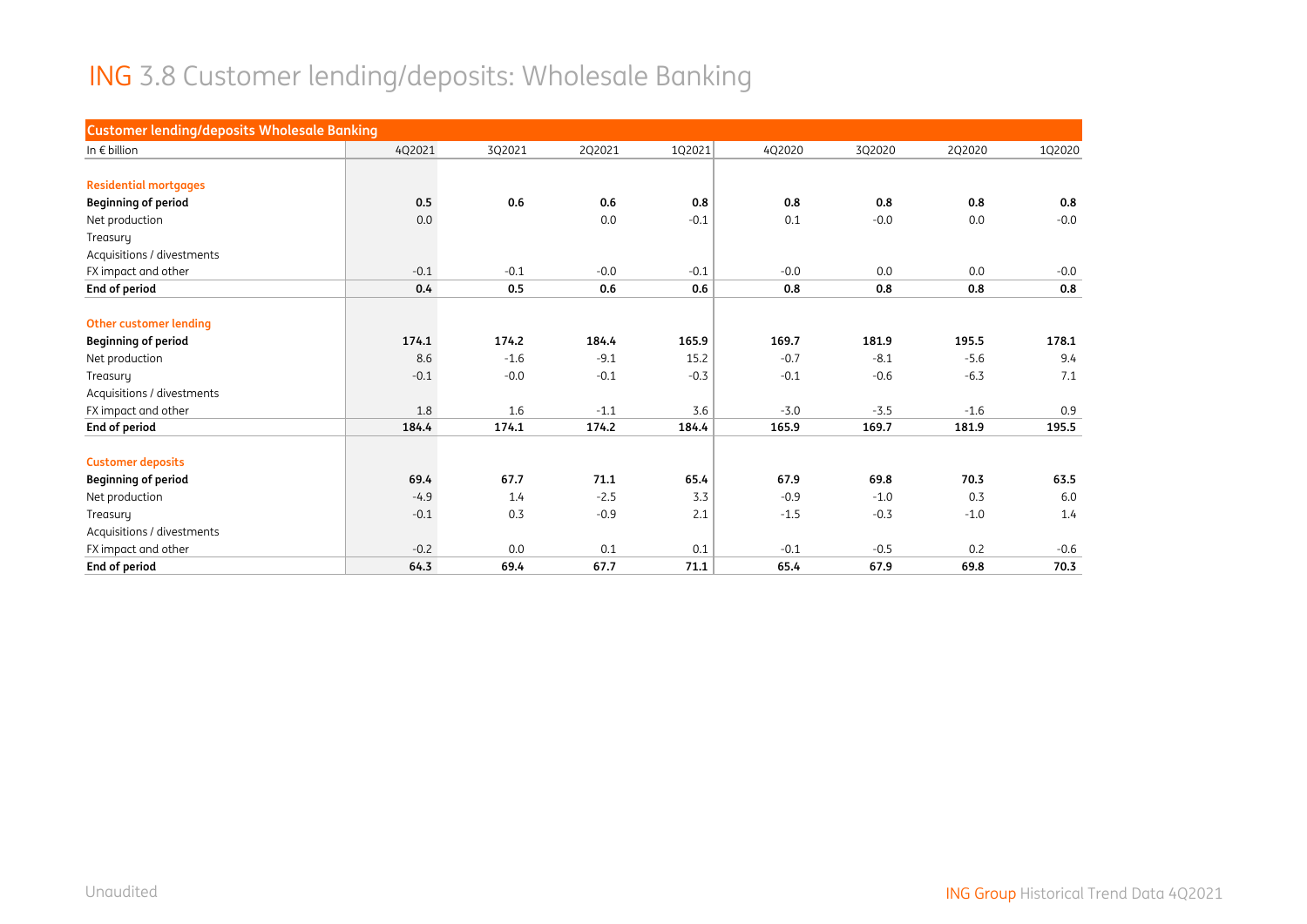# ING 3.9 Customer lending/deposits: WB - Lending

| Customer lending/deposits Wholesale Banking - Lending |        |        |        |        |        |        |        |        |
|-------------------------------------------------------|--------|--------|--------|--------|--------|--------|--------|--------|
| In $\epsilon$ billion                                 | 4Q2021 | 3Q2021 | 2Q2021 | 1Q2021 | 4Q2020 | 3Q2020 | 2Q2020 | 102020 |
|                                                       |        |        |        |        |        |        |        |        |
| <b>Residential mortgages</b>                          |        |        |        |        |        |        |        |        |
| <b>Beginning of period</b>                            | 0.0    | 0.0    | 0.0    | 0.0    | 0.0    | 0.0    | 0.0    | 0.0    |
| Net production                                        |        |        |        |        |        |        |        |        |
| Treasury                                              |        |        |        |        |        |        |        |        |
| Acquisitions / divestments                            |        |        |        |        |        |        |        |        |
| FX impact and other                                   |        |        |        |        |        |        |        |        |
| End of period                                         | 0.0    | 0.0    | 0.0    | 0.0    | 0.0    | 0.0    | 0.0    | 0.0    |
|                                                       |        |        |        |        |        |        |        |        |
| <b>Other customer lending</b>                         |        |        |        |        |        |        |        |        |
| <b>Beginning of period</b>                            | 133.2  | 134.6  | 139.1  | 130.6  | 137.8  | 147.0  | 151.8  | 140.1  |
| Net production                                        | 6.0    | $-2.5$ | $-3.6$ | 5.8    | $-5.0$ | $-6.4$ | $-3.6$ | 11.2   |
| Treasury                                              |        |        |        |        |        |        |        |        |
| Acquisitions / divestments                            |        |        |        |        |        |        |        |        |
| FX impact and other                                   | 1.3    | 1.1    | $-0.9$ | 2.7    | $-2.2$ | $-2.7$ | $-1.2$ | 0.5    |
| End of period                                         | 140.5  | 133.2  | 134.6  | 139.1  | 130.6  | 137.8  | 147.0  | 151.8  |
| <b>Customer deposits</b>                              |        |        |        |        |        |        |        |        |
| <b>Beginning of period</b>                            | 1.0    | 0.4    | 0.6    | 1.0    | 0.5    | 0.4    | 0.5    | 0.5    |
| Net production                                        | $-0.1$ | 0.5    | $-0.2$ | $-0.4$ | 0.5    | 0.1    | $-0.0$ | 0.0    |
| Treasury                                              |        |        |        |        |        |        |        |        |
| Acquisitions / divestments                            |        |        |        |        |        |        |        |        |
| FX impact and other                                   | 0.0    | 0.0    | $-0.0$ | 0.0    | $-0.0$ | $-0.0$ | $-0.0$ | 0.0    |
| End of period                                         | 0.9    | 1.0    | 0.4    | 0.6    | 1.0    | 0.5    | 0.4    | 0.5    |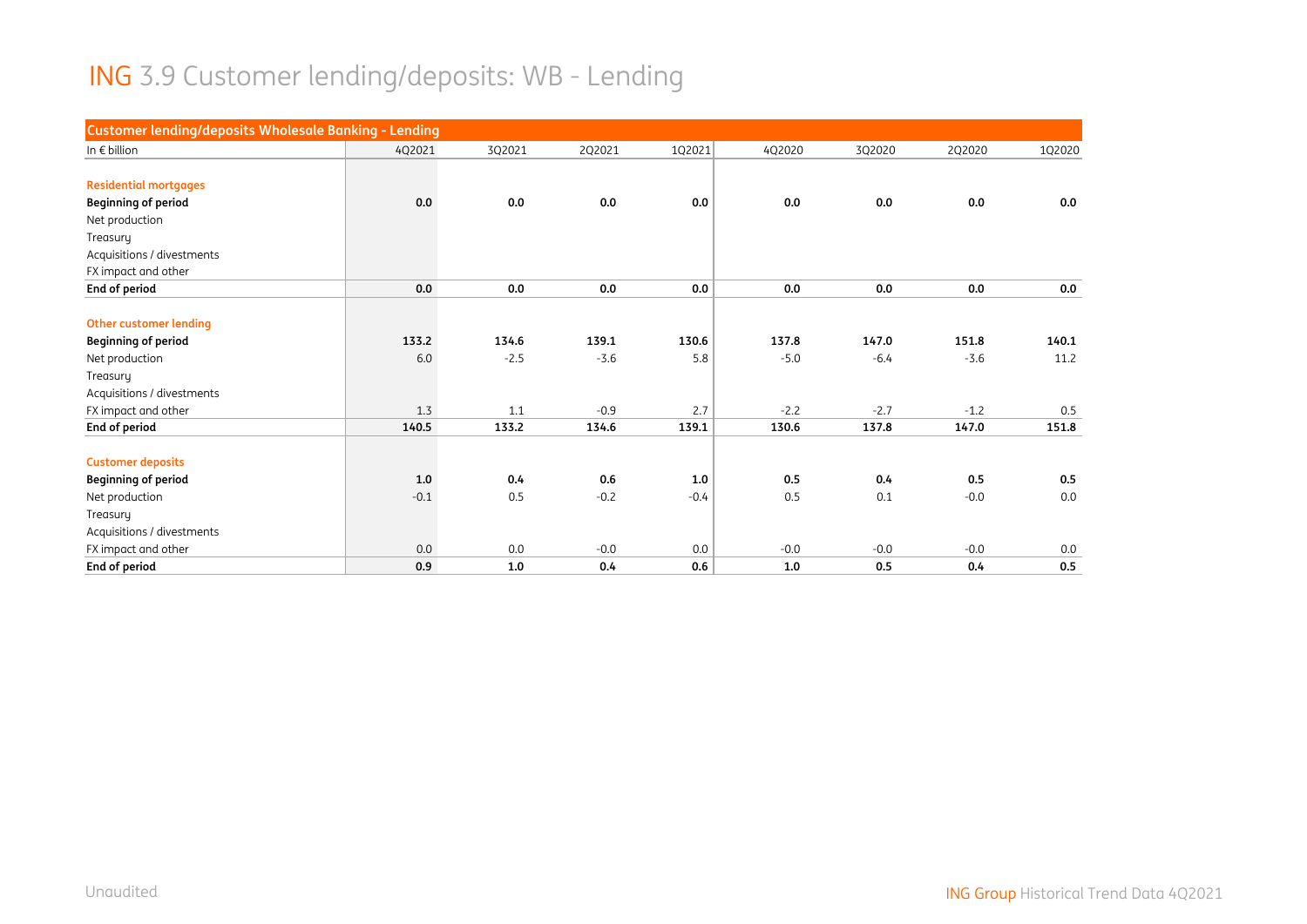#### ING 3.10 Customer lending/deposits: WB - Daily Banking & Trade Finance

| Customer lending/deposits Wholesale Banking - Daily Banking & Trade Finance |        |        |        |        |        |        |        |        |
|-----------------------------------------------------------------------------|--------|--------|--------|--------|--------|--------|--------|--------|
| In $\epsilon$ billion                                                       | 4Q2021 | 3Q2021 | 2Q2021 | 1Q2021 | 4Q2020 | 3Q2020 | 2Q2020 | 102020 |
|                                                                             |        |        |        |        |        |        |        |        |
| <b>Residential mortgages</b>                                                |        |        |        |        |        |        |        |        |
| <b>Beginning of period</b>                                                  | 0.0    | 0.0    | 0.0    | 0.0    | 0.0    | 0.0    | 0.0    | 0.0    |
| Net production                                                              |        |        |        |        |        |        |        |        |
| Treasury                                                                    |        |        |        |        |        |        |        |        |
| Acquisitions / divestments                                                  |        |        |        |        |        |        |        |        |
| FX impact and other                                                         |        |        |        |        |        |        |        |        |
| End of period                                                               | 0.0    | 0.0    | 0.0    | 0.0    | 0.0    | 0.0    | 0.0    | 0.0    |
|                                                                             |        |        |        |        |        |        |        |        |
| <b>Other customer lending</b>                                               |        |        |        |        |        |        |        |        |
| <b>Beginning of period</b>                                                  | 31.7   | 30.4   | 31.7   | 29.1   | 26.2   | 28.8   | 30.4   | 32.0   |
| Net production                                                              | 0.8    | 1.0    | $-1.1$ | 1.7    | 3.6    | $-1.8$ | $-1.2$ | $-2.0$ |
| Treasury                                                                    |        |        |        |        |        |        |        |        |
| Acquisitions / divestments                                                  |        |        |        |        |        |        |        |        |
| FX impact and other                                                         | 0.4    | 0.4    | $-0.2$ | 0.8    | $-0.7$ | $-0.8$ | $-0.4$ | 0.4    |
| End of period                                                               | 33.0   | 31.7   | 30.4   | 31.7   | 29.1   | 26.2   | 28.8   | 30.4   |
|                                                                             |        |        |        |        |        |        |        |        |
| <b>Customer deposits</b>                                                    |        |        |        |        |        |        |        |        |
| <b>Beginning of period</b>                                                  | 62.0   | 61.4   | 62.1   | 58.9   | 58.5   | 59.7   | 58.2   | 54.0   |
| Net production                                                              | $-4.4$ | 0.6    | $-0.8$ | 3.2    | 0.4    | $-0.9$ | 1.5    | 4.6    |
| Treasury                                                                    |        |        |        |        |        |        |        |        |
| Acquisitions / divestments                                                  |        |        |        |        |        |        |        |        |
| FX impact and other                                                         | $-0.3$ | $-0.0$ | 0.1    | $-0.0$ | $-0.0$ | $-0.3$ | 0.1    | $-0.4$ |
| End of period                                                               | 57.4   | 62.0   | 61.4   | 62.1   | 58.9   | 58.5   | 59.7   | 58.2   |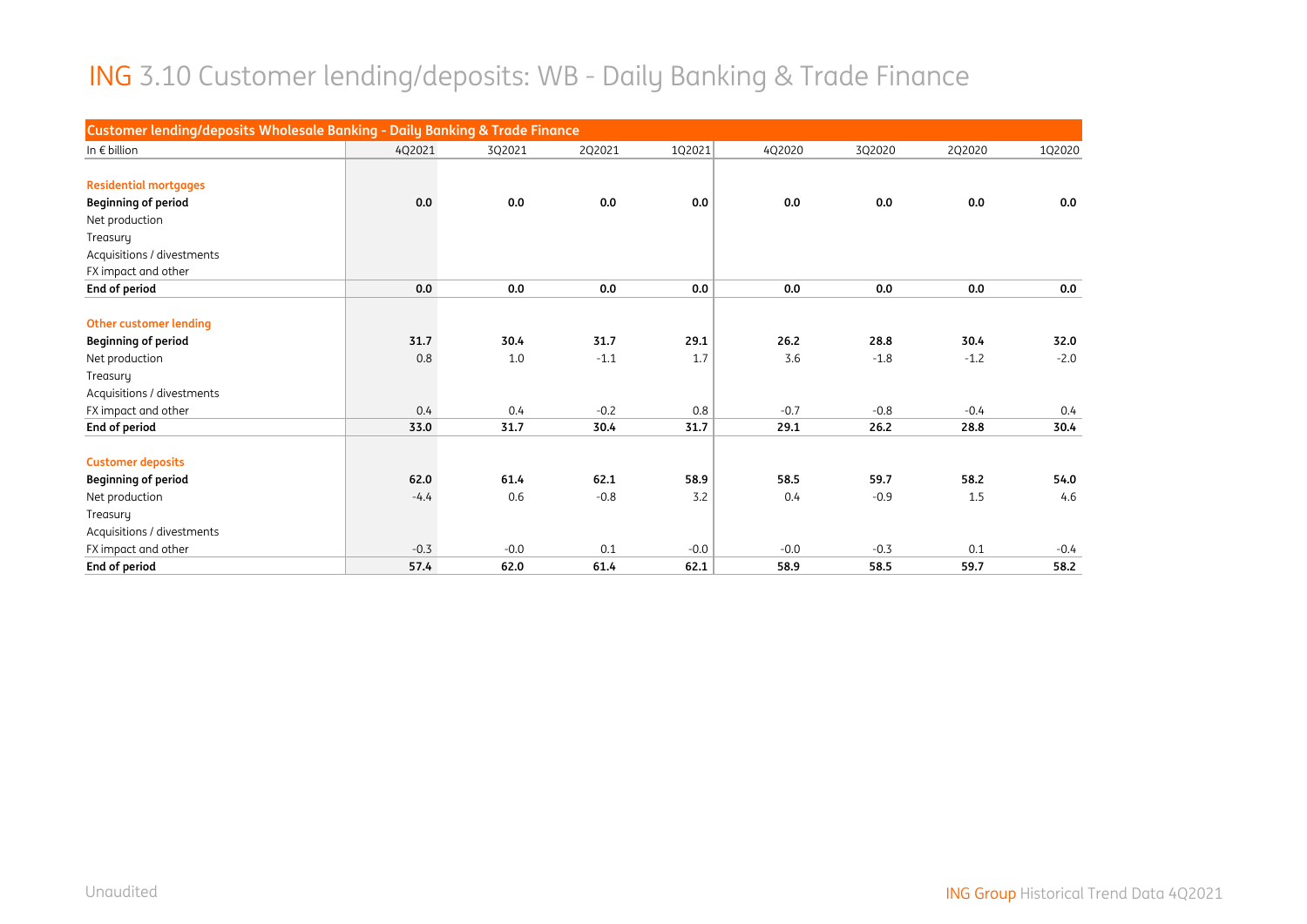#### ING 3.11 Customer lending/deposits: WB - Financial Markets

| <b>Customer lending/deposits Wholesale Banking - Financial Markets</b> |        |         |        |        |        |        |        |        |
|------------------------------------------------------------------------|--------|---------|--------|--------|--------|--------|--------|--------|
| In $\epsilon$ billion                                                  | 4Q2021 | 3Q2021  | 2Q2021 | 1Q2021 | 4Q2020 | 3Q2020 | 2Q2020 | 1Q2020 |
|                                                                        |        |         |        |        |        |        |        |        |
| <b>Residential mortgages</b>                                           |        |         |        |        |        |        |        |        |
| <b>Beginning of period</b>                                             | 0.0    | $0.0\,$ | 0.0    | 0.0    | 0.0    | 0.0    | 0.0    | 0.0    |
| Net production                                                         |        |         |        |        |        |        |        |        |
| Treasury                                                               |        |         |        |        |        |        |        |        |
| Acquisitions / divestments                                             |        |         |        |        |        |        |        |        |
| FX impact and other                                                    |        |         |        |        |        |        |        |        |
| End of period                                                          | 0.0    | 0.0     | 0.0    | 0.0    | 0.0    | 0.0    | 0.0    | 0.0    |
|                                                                        |        |         |        |        |        |        |        |        |
| <b>Other customer lending</b>                                          |        |         |        |        |        |        |        |        |
| <b>Beginning of period</b>                                             | 4.9    | 5.3     | 9.5    | 2.0    | 1.4    | 1.6    | 2.1    | 1.4    |
| Net production                                                         | 2.3    | $-0.3$  | $-4.3$ | 7.5    | 0.6    | $-0.2$ | $-0.6$ | 0.7    |
| Treasury                                                               |        |         |        |        |        |        |        |        |
| Acquisitions / divestments                                             |        |         |        |        |        |        |        |        |
| FX impact and other                                                    |        |         |        |        |        |        |        |        |
| End of period                                                          | 7.2    | 4.9     | 5.3    | 9.5    | 2.0    | 1.4    | 1.6    | 2.1    |
|                                                                        |        |         |        |        |        |        |        |        |
| <b>Customer deposits</b>                                               |        |         |        |        |        |        |        |        |
| <b>Beginning of period</b>                                             | 2.1    | 2.4     | 3.9    | 3.3    | 5.0    | 5.5    | 6.4    | 4.6    |
| Net production                                                         | $-0.6$ | $-0.3$  | $-1.5$ | 0.5    | $-1.6$ | $-0.3$ | $-1.0$ | 2.0    |
| Treasury                                                               |        |         |        |        |        |        |        |        |
| Acquisitions / divestments                                             |        |         |        |        |        |        |        |        |
| FX impact and other                                                    | 0.0    | 0.0     | $-0.0$ | 0.1    | $-0.1$ | $-0.3$ | 0.1    | $-0.2$ |
| End of period                                                          | 1.5    | 2.1     | 2.4    | 3.9    | 3.3    | 5.0    | 5.5    | 6.4    |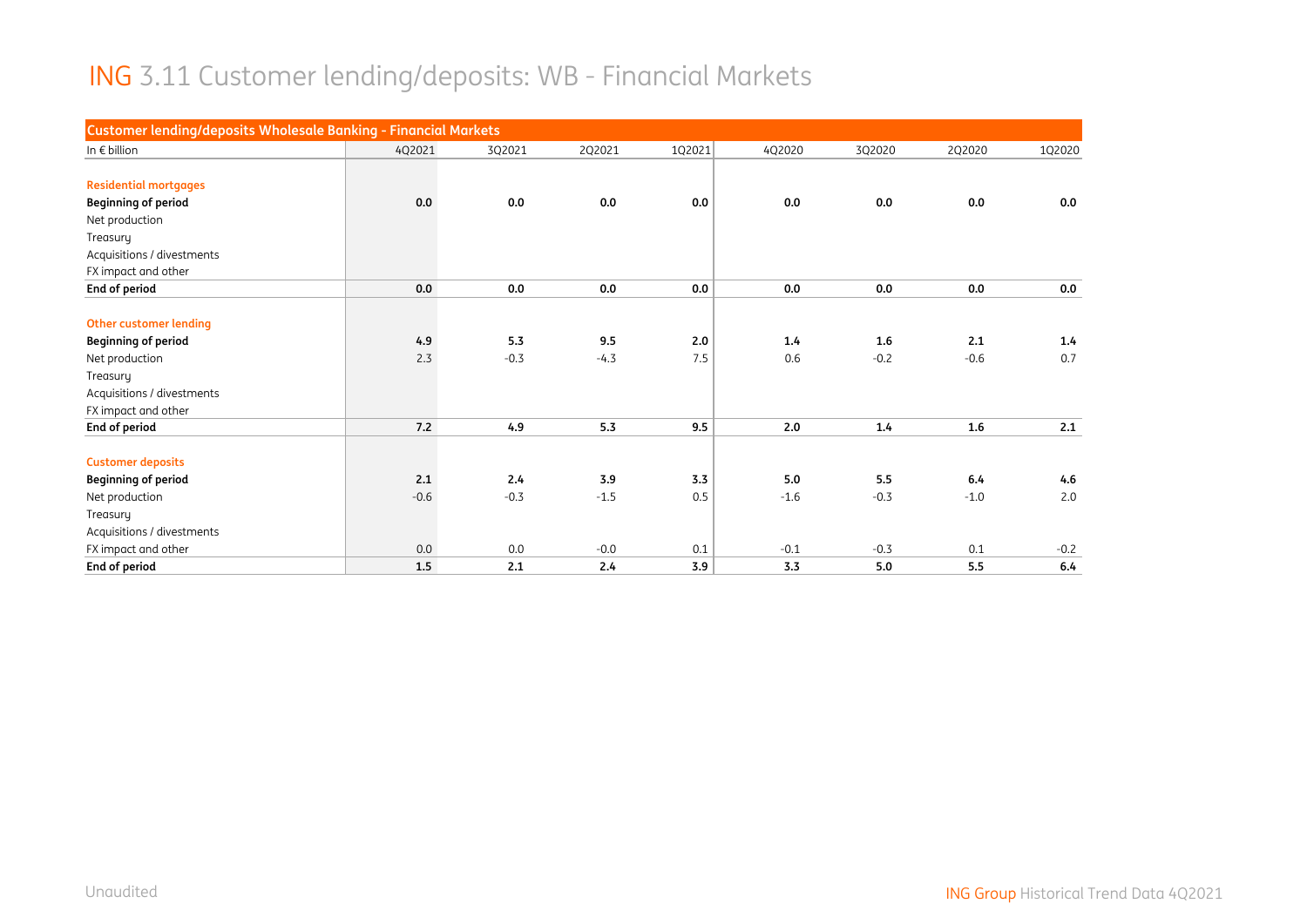# ING 3.12 Customer lending/deposits: WB - Treasury & Other

| Customer lending/deposits Wholesale Banking - Treasury & Other |        |        |        |        |        |        |        |        |
|----------------------------------------------------------------|--------|--------|--------|--------|--------|--------|--------|--------|
| In $\epsilon$ billion                                          | 4Q2021 | 3Q2021 | 2Q2021 | 1Q2021 | 4Q2020 | 3Q2020 | 2Q2020 | 1Q2020 |
|                                                                |        |        |        |        |        |        |        |        |
| <b>Residential mortgages</b>                                   |        |        |        |        |        |        |        |        |
| <b>Beginning of period</b>                                     | 0.5    | 0.6    | 0.6    | 0.8    | 0.8    | 0.8    | 0.8    | 0.8    |
| Net production                                                 | 0.0    |        | 0.0    | $-0.1$ | 0.1    | $-0.0$ | 0.0    | $-0.0$ |
| Treasury                                                       |        |        |        |        |        |        |        |        |
| Acquisitions / divestments                                     |        |        |        |        |        |        |        |        |
| FX impact and other                                            | $-0.1$ | $-0.1$ | $-0.0$ | $-0.1$ | $-0.0$ | 0.0    | 0.0    | $-0.0$ |
| End of period                                                  | 0.4    | 0.5    | 0.6    | 0.6    | 0.8    | 0.8    | 0.8    | 0.8    |
|                                                                |        |        |        |        |        |        |        |        |
| Other customer lending                                         |        |        |        |        |        |        |        |        |
| <b>Beginning of period</b>                                     | 4.2    | 3.9    | 4.1    | 4.2    | 4.2    | 4.6    | 11.1   | 4.6    |
| Net production                                                 | $-0.4$ | 0.3    | $-0.1$ | 0.1    | 0.1    | 0.3    | $-0.2$ | $-0.5$ |
| Treasury                                                       | $-0.1$ | $-0.0$ | $-0.1$ | $-0.3$ | $-0.1$ | $-0.6$ | $-6.3$ | 7.1    |
| Acquisitions / divestments                                     |        |        |        |        |        |        |        |        |
| FX impact and other                                            |        |        | $-0.0$ | 0.0    | $-0.0$ | $-0.0$ | $-0.0$ |        |
| End of period                                                  | 3.7    | 4.2    | 3.9    | 4.1    | 4.2    | 4.2    | 4.6    | 11.1   |
| <b>Customer deposits</b>                                       |        |        |        |        |        |        |        |        |
| <b>Beginning of period</b>                                     | 4.4    | 3.5    | 4.4    | 2.3    | 4.0    | 4.1    | 5.3    | 4.4    |
| Net production                                                 | 0.3    | 0.5    | 0.0    | 0.0    | $-0.2$ | 0.2    | $-0.1$ | $-0.5$ |
| Treasury                                                       | $-0.1$ | 0.3    | $-0.9$ | 2.1    | $-1.5$ | $-0.3$ | $-1.0$ | 1.4    |
| Acquisitions / divestments                                     |        |        |        |        |        |        |        |        |
| FX impact and other                                            | 0.0    | $-0.0$ | 0.0    | $-0.0$ | $-0.0$ | $-0.0$ | $-0.0$ | $-0.0$ |
| <b>End of period</b>                                           | 4.5    | 4.4    | 3.5    | 4.4    | 2.3    | 4.0    | 4.1    | 5.3    |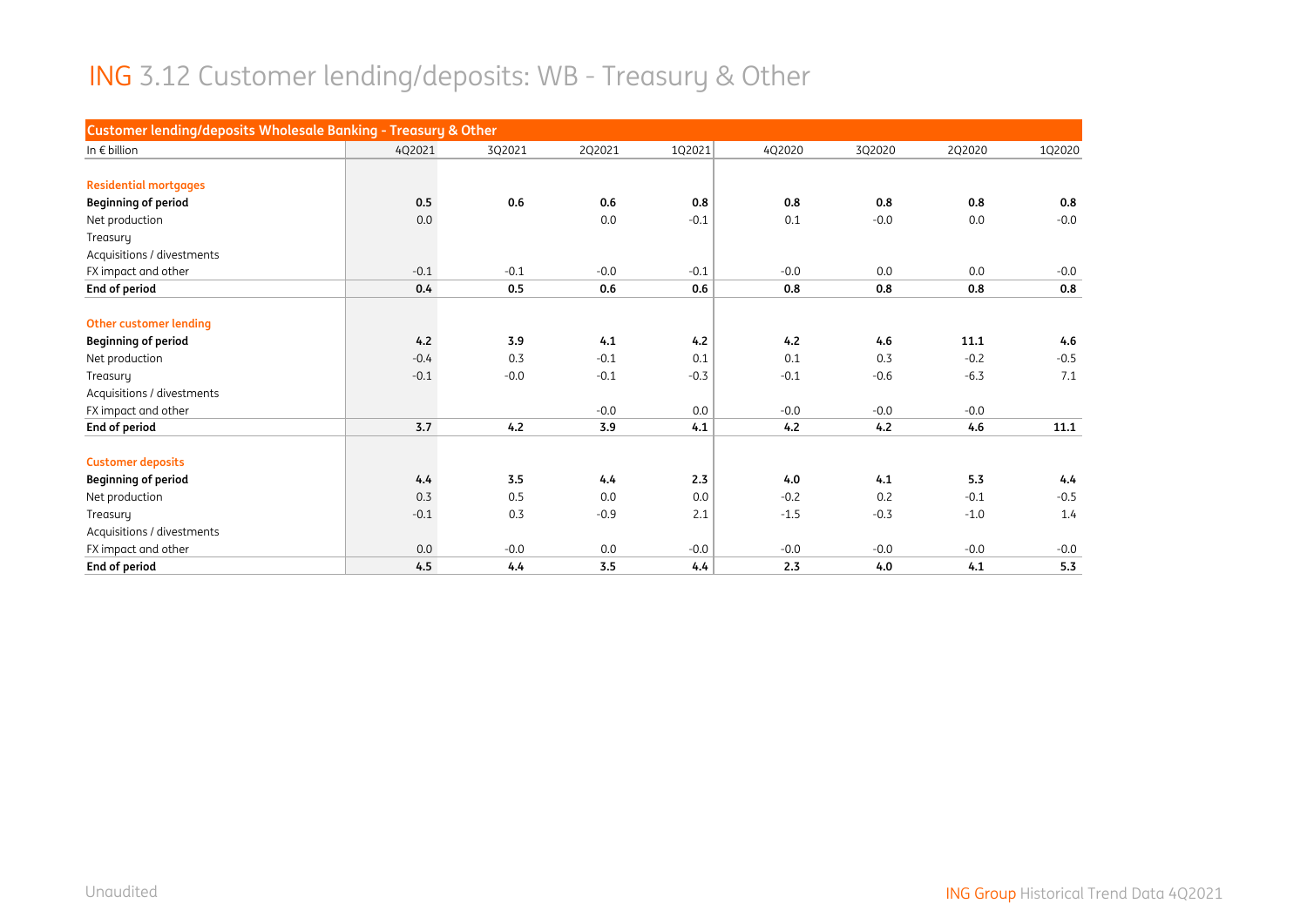# ING 3.13 Customer lending/deposits: Corporate Line

| <b>Customer lending/deposits Corporate Line</b> |        |        |        |        |        |        |        |        |
|-------------------------------------------------|--------|--------|--------|--------|--------|--------|--------|--------|
| In $\epsilon$ billion                           | 4Q2021 | 3Q2021 | 2Q2021 | 1Q2021 | 4Q2020 | 3Q2020 | 2Q2020 | 1Q2020 |
|                                                 |        |        |        |        |        |        |        |        |
| <b>Residential mortgages</b>                    |        |        |        |        |        |        |        |        |
| <b>Beginning of period</b>                      |        |        |        |        |        |        |        |        |
| Net production                                  |        |        |        |        |        |        |        |        |
| Treasury                                        |        |        |        |        |        |        |        |        |
| Acquisitions / divestments                      |        |        |        |        |        |        |        |        |
| FX impact and other                             |        |        |        |        |        |        |        |        |
| End of period                                   |        |        |        |        |        |        |        |        |
|                                                 |        |        |        |        |        |        |        |        |
| <b>Other customer lending</b>                   |        |        |        |        |        |        |        |        |
| <b>Beginning of period</b>                      | 0.4    | 0.4    | 0.4    | 0.4    | 0.4    | 0.4    | 0.4    | 0.4    |
| Net production                                  |        |        |        |        |        |        |        |        |
| Treasury                                        |        |        |        |        |        |        |        |        |
| Acquisitions / divestments                      |        |        |        |        |        |        |        |        |
| FX impact and other                             | $-0.3$ | $-0.0$ | 0.0    | 0.0    | 0.0    | 0.0    | 0.0    | 0.0    |
| End of period                                   | 0.2    | 0.4    | 0.4    | 0.4    | 0.4    | 0.4    | 0.4    | 0.4    |
|                                                 |        |        |        |        |        |        |        |        |
| <b>Customer deposits</b>                        |        |        |        |        |        |        |        |        |
| <b>Beginning of period</b>                      | 0.0    | 0.0    | 0.0    | 0.0    | 0.0    | 0.0    | 0.0    | 0.0    |
| Net production                                  |        |        |        |        |        |        |        |        |
| Treasury                                        |        |        |        |        |        |        |        |        |
| Acquisitions / divestments                      |        |        |        |        |        |        |        |        |
| FX impact and other                             |        |        |        |        | $-0.0$ | $-0.0$ | 0.0    | $-0.0$ |
| End of period                                   | 0.0    | 0.0    | 0.0    | 0.0    | $-0.0$ | 0.0    | 0.0    | 0.0    |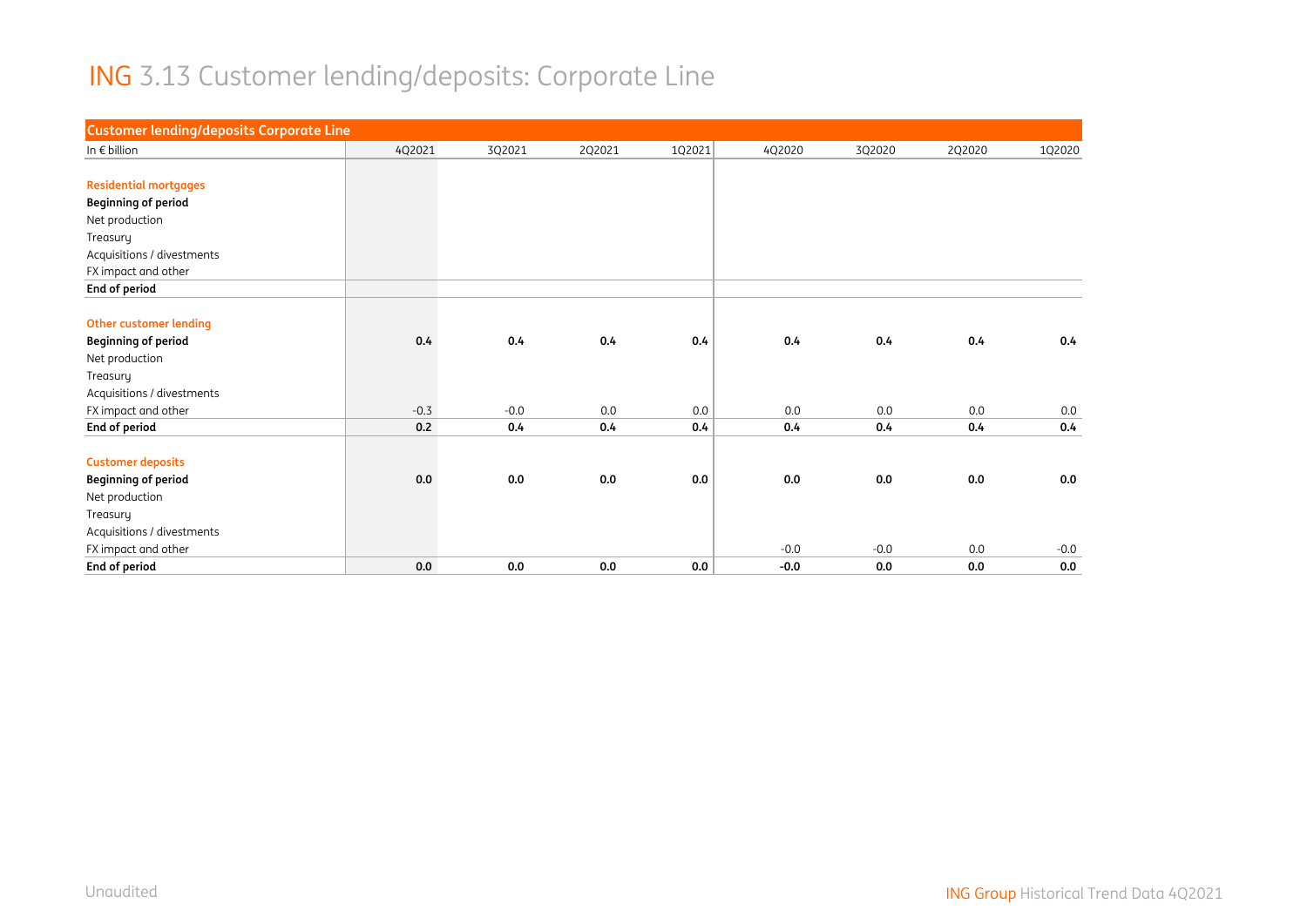#### ING 3.14 Customer lending/deposits: 4Q2021 Geographical split

| <b>Customer lending/deposits Geographical split</b> |        |             |         |         |             |         |                |        |
|-----------------------------------------------------|--------|-------------|---------|---------|-------------|---------|----------------|--------|
|                                                     |        |             |         |         | Other       | Growth  | <b>WB Rest</b> |        |
| In $\epsilon$ billion                               | Total  | Netherlands | Belgium | Germany | Challengers | Markets | of World       | Other  |
|                                                     |        |             |         |         |             |         |                |        |
| <b>Residential mortgages</b>                        |        |             |         |         |             |         |                |        |
| <b>Beginning of period</b>                          | 309.6  | 110.4       | 39.5    | 84.1    | 60.8        | 14.8    | 0.0            | 0.0    |
| Net production                                      | 3.8    | 0.1         | 0.2     | 2.0     | 1.1         | 0.5     |                |        |
| Treasury                                            |        |             |         |         |             |         |                |        |
| Acquisitions / divestments                          |        |             |         |         |             |         |                |        |
| FX impact and other                                 | 0.5    | $-0.2$      | $-0.1$  | $-0.3$  | 1.0         | $-0.1$  |                |        |
| End of period                                       | 313.8  | 110.3       | 39.6    | 85.8    | 62.9        | 15.2    | 0.0            | 0.0    |
|                                                     |        |             |         |         |             |         |                |        |
| <b>Other customer lending</b>                       |        |             |         |         |             |         |                |        |
| <b>Beginning of period</b>                          | 309.6  | 72.7        | 66.0    | 41.8    | 32.4        | 26.3    | 69.9           | 0.4    |
| Net production                                      | 9.3    | 3.0         | 0.8     | 0.5     | 0.8         | 1.4     | 2.9            | 0.0    |
| Treasury                                            | $-0.8$ | $-0.3$      | $-0.0$  | $-0.5$  | $-0.0$      | 0.0     | 0.1            |        |
| Acquisitions / divestments                          |        |             |         |         |             |         |                |        |
| FX impact and other                                 | 0.8    | 0.2         | 0.1     | 0.2     | 0.3         | $-0.9$  | 1.2            | $-0.3$ |
| End of period                                       | 319.0  | 75.6        | 66.8    | 42.0    | 33.4        | 26.9    | 74.1           | 0.2    |
|                                                     |        |             |         |         |             |         |                |        |
| <b>Customer deposits</b>                            |        |             |         |         |             |         |                |        |
| <b>Beginning of period</b>                          | 620.1  | 215.5       | 108.9   | 140.9   | 95.0        | 49.8    | 10.1           | 0.0    |
| Net production                                      | $-2.1$ | 0.9         | 0.4     | $-5.0$  | 0.6         | 2.5     | $-1.6$         |        |
| Treasury                                            | $-0.6$ | $-0.2$      | $-0.1$  | 0.0     | $-0.0$      | $-0.2$  | $-0.0$         |        |
| Acquisitions / divestments                          |        |             |         |         |             |         |                |        |
| FX impact and other                                 | $-0.1$ |             |         |         | 0.9         | $-1.2$  | 0.2            |        |
| End of period                                       | 617.3  | 216.2       | 109.2   | 136.0   | 96.5        | 50.8    | 8.7            | 0.0    |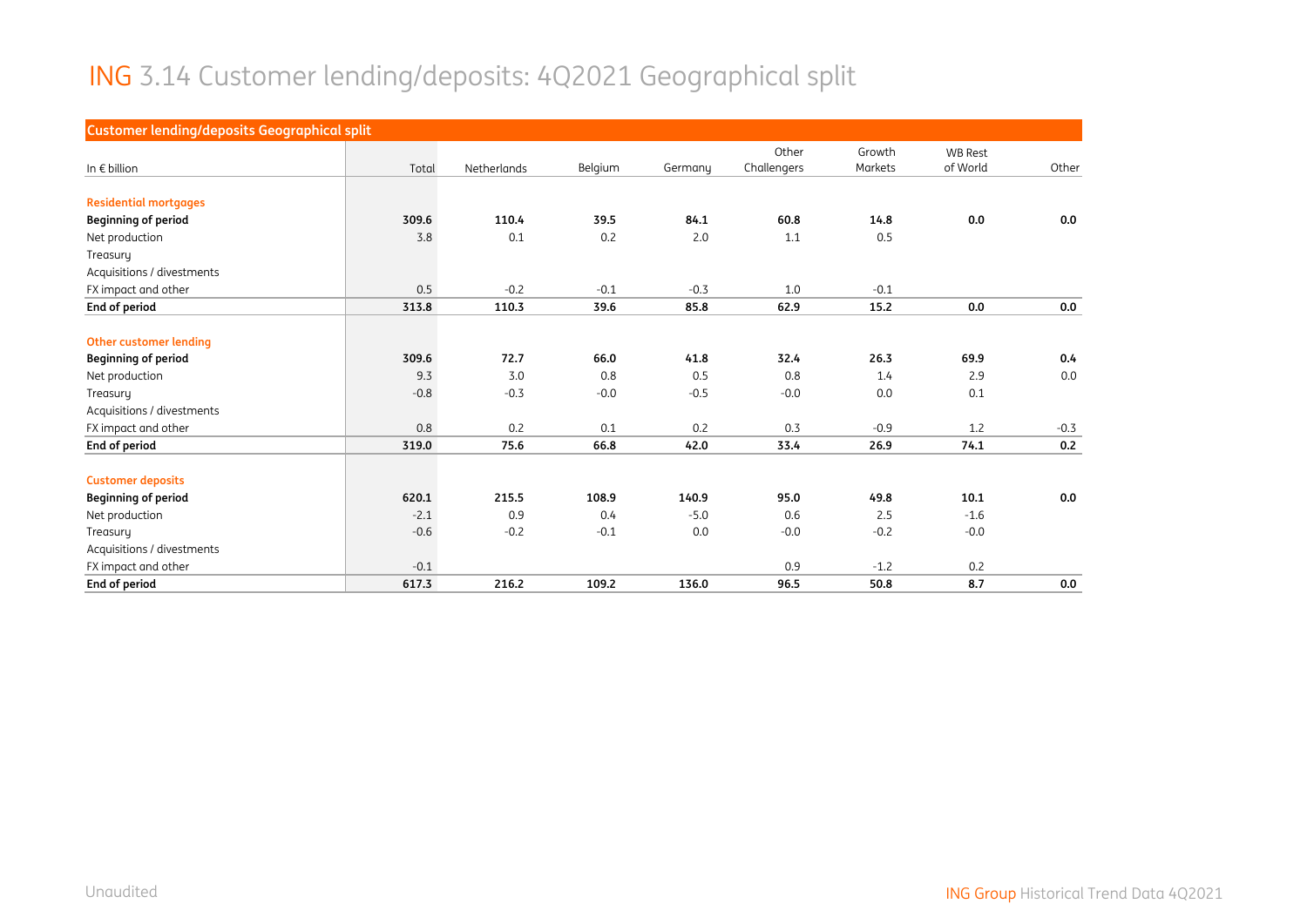# ING 3.15 Customer lending/deposits: Geographical Netherlands

| <b>Customer lending/deposits Geographical Netherlands</b> |        |        |        |        |        |        |        |        |
|-----------------------------------------------------------|--------|--------|--------|--------|--------|--------|--------|--------|
| In $\epsilon$ billion                                     | 4Q2021 | 3Q2021 | 2Q2021 | 1Q2021 | 4Q2020 | 3Q2020 | 2Q2020 | 1Q2020 |
|                                                           |        |        |        |        |        |        |        |        |
| <b>Residential mortgages</b>                              |        |        |        |        |        |        |        |        |
| <b>Beginning of period</b>                                | 110.4  | 110.5  | 110.3  | 110.8  | 111.4  | 111.9  | 112.2  | 112.4  |
| Net production                                            | 0.1    | 0.1    | 0.2    | 0.1    | $-0.5$ | $-0.5$ | $-0.5$ | $-0.5$ |
| Treasury                                                  |        |        |        |        |        |        |        |        |
| Acquisitions / divestments                                |        |        |        |        |        |        |        |        |
| FX impact and other                                       | $-0.2$ | $-0.2$ | $-0.1$ | $-0.6$ | $-0.1$ | $-0.1$ | 0.2    | 0.2    |
| End of period                                             | 110.3  | 110.4  | 110.5  | 110.3  | 110.8  | 111.4  | 111.9  | 112.2  |
|                                                           |        |        |        |        |        |        |        |        |
| <b>Other customer lending</b>                             |        |        |        |        |        |        |        |        |
| <b>Beginning of period</b>                                | 72.7   | 73.8   | 80.0   | 72.0   | 73.5   | 79.3   | 77.7   | 75.6   |
| Net production                                            | 3.0    | $-1.2$ | $-5.4$ | 8.5    | $-1.0$ | $-2.0$ | $-1.4$ | 1.0    |
| Treasury                                                  | $-0.3$ | $-0.0$ | $-0.7$ | $-0.9$ | $-0.1$ | $-3.4$ | 3.2    | 0.9    |
| Acquisitions / divestments                                |        |        |        |        |        |        |        |        |
| FX impact and other                                       | 0.2    | 0.2    | $-0.1$ | 0.4    | $-0.4$ | $-0.4$ | $-0.2$ | 0.2    |
| End of period                                             | 75.6   | 72.7   | 73.8   | 80.0   | 72.0   | 73.5   | 79.3   | 77.7   |
| <b>Customer deposits</b>                                  |        |        |        |        |        |        |        |        |
| <b>Beginning of period</b>                                | 215.5  | 212.9  | 212.8  | 199.0  | 197.7  | 196.4  | 188.1  | 178.7  |
| Net production                                            | 0.9    | 1.5    | 2.7    | 5.1    | 4.9    | 2.3    | 11.9   | 1.9    |
| Treasury                                                  | $-0.2$ | 1.1    | $-2.6$ | 8.8    | $-3.7$ | $-1.0$ | $-3.6$ | 7.5    |
| Acquisitions / divestments                                |        |        |        |        |        |        |        |        |
| FX impact and other                                       |        |        |        |        |        |        |        |        |
| End of period                                             | 216.2  | 215.5  | 212.9  | 212.8  | 199.0  | 197.7  | 196.4  | 188.1  |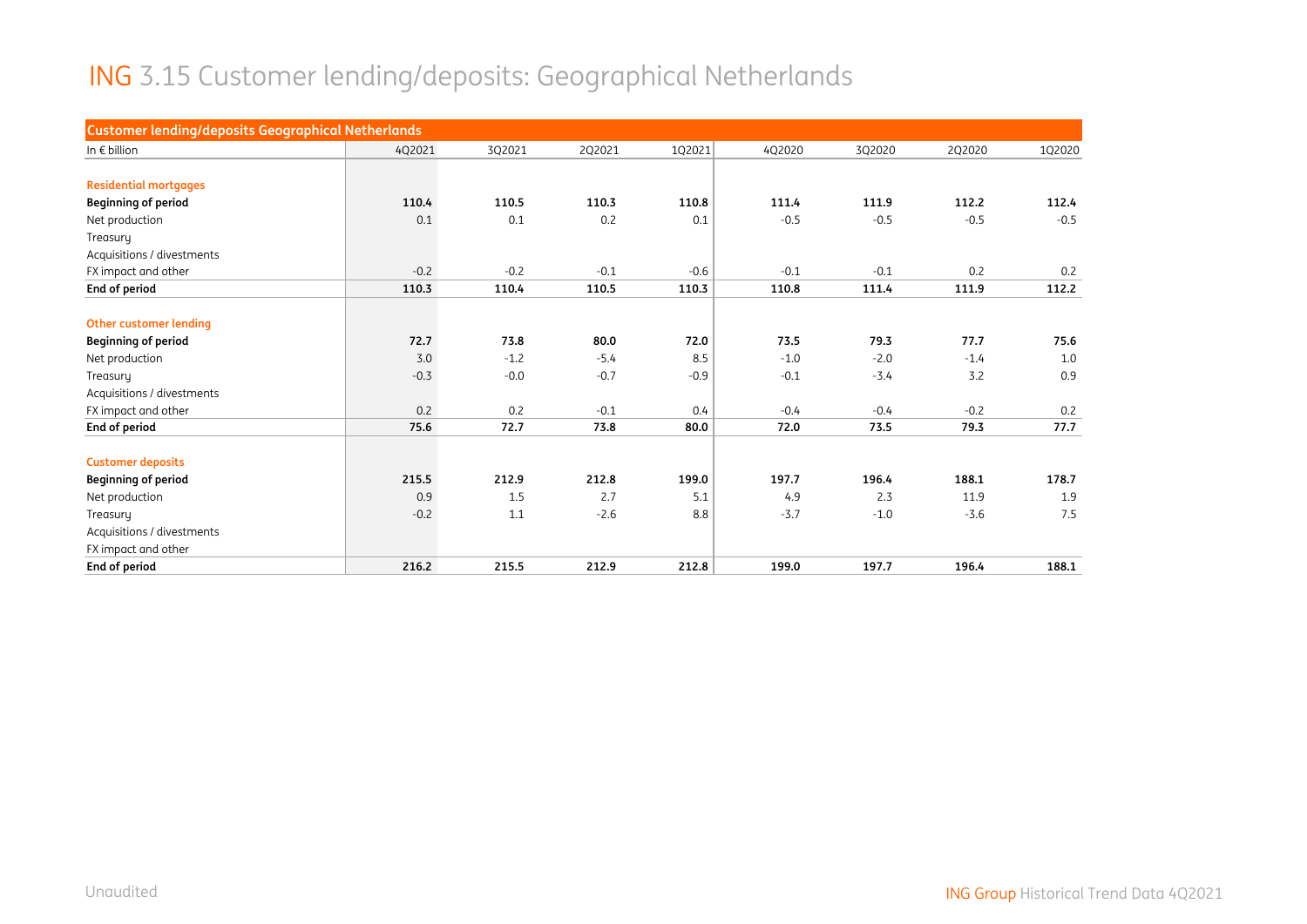#### ING 3.16 Customer lending/deposits: Geographical Belgium

| 4Q2021<br>39.5 | 3Q2021 | 2Q2021 | 1Q2021 | 4Q2020 | 3Q2020 | 2Q2020 | 1Q2020 |
|----------------|--------|--------|--------|--------|--------|--------|--------|
|                |        |        |        |        |        |        |        |
|                |        |        |        |        |        |        |        |
|                |        |        |        |        |        |        |        |
|                |        | 38.8   | 38.8   | 38.7   | 39.0   | 39.1   | 39.3   |
| 0.2            | 0.2    | 0.5    | 0.0    | 0.0    | $-0.3$ | $-0.1$ | $-0.2$ |
|                |        |        |        |        |        |        |        |
|                |        |        |        |        |        |        |        |
| $-0.1$         | $-0.0$ | $-0.0$ | $-0.0$ | 0.1    | $-0.0$ | 0.0    | 0.0    |
| 39.6           | 39.5   | 39.2   | 38.8   | 38.8   | 38.7   | 39.0   | 39.1   |
|                |        |        |        |        |        |        |        |
|                |        |        |        |        |        |        |        |
| 66.0           | 65.5   | 66.4   | 64.7   | 66.5   | 68.2   | 70.8   | 67.6   |
| 0.8            | 0.5    | $-0.9$ | 1.6    | $-1.5$ | $-1.5$ | $-2.5$ | 3.4    |
| $-0.0$         | $-0.1$ | 0.0    | $-0.0$ | $-0.0$ | 0.0    | 0.0    | $-0.4$ |
|                |        |        |        |        |        |        |        |
| 0.1            | 0.1    | $-0.0$ | 0.2    | $-0.3$ | $-0.2$ | $-0.1$ | 0.1    |
| 66.8           | 66.0   | 65.5   | 66.4   | 64.7   | 66.5   | 68.2   | 70.8   |
|                |        |        |        |        |        |        |        |
| 108.9          | 110.7  | 110.7  | 108.9  | 108.3  | 111.3  | 109.9  | 105.2  |
| 0.4            | $-1.9$ | 0.0    | 1.6    | 1.1    | $-2.5$ | 1.6    | 3.8    |
| $-0.1$         | 0.1    | $-0.1$ | 0.2    | $-0.5$ | $-0.5$ | $-0.2$ | 0.9    |
|                |        |        |        |        |        |        |        |
|                |        |        |        |        |        |        |        |
| 109.2          | 108.9  | 110.7  | 110.7  | 108.9  | 108.3  | 111.3  | 109.9  |
|                |        | 39.2   |        |        |        |        |        |

<sup>1)</sup> Including ING Luxembourg.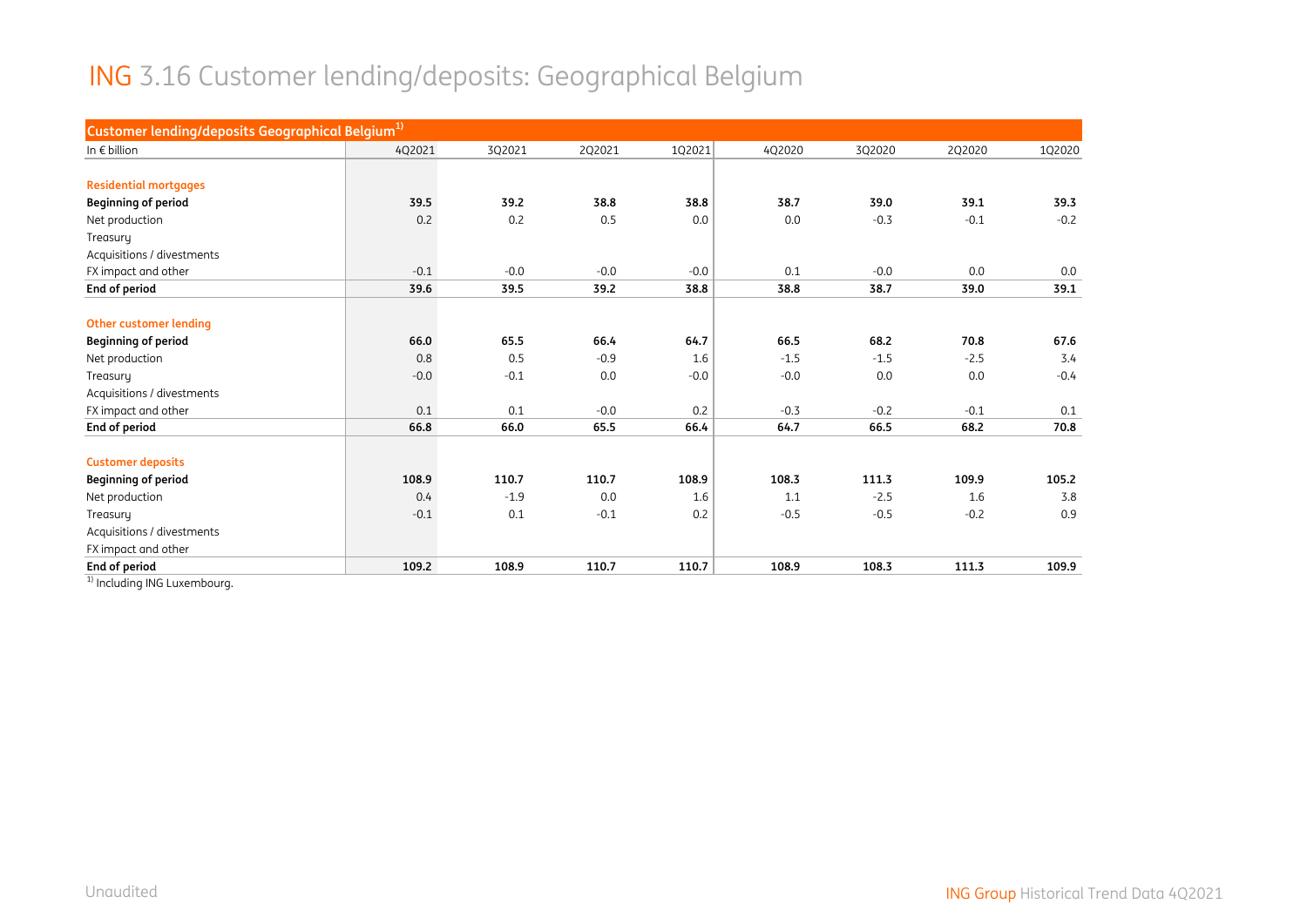#### ING 3.17 Customer lending/deposits: Geographical Germany

| Customer lending/deposits Geographical Germany <sup>1)</sup> |        |                      |              |        |        |        |        |        |
|--------------------------------------------------------------|--------|----------------------|--------------|--------|--------|--------|--------|--------|
| In $\epsilon$ billion                                        | 4Q2021 | 3Q2021 <sup>2)</sup> | $2Q2021^{3}$ | 1Q2021 | 4Q2020 | 3Q2020 | 2Q2020 | 1Q2020 |
|                                                              |        |                      |              |        |        |        |        |        |
| <b>Residential mortgages</b>                                 |        |                      |              |        |        |        |        |        |
| <b>Beginning of period</b>                                   | 84.1   | 82.4                 | 81.3         | 80.3   | 78.8   | 77.5   | 76.4   | 76.1   |
| Net production                                               | 2.0    | 1.8                  | 1.1          | 1.2    | 1.6    | 1.3    | 1.0    | 0.3    |
| Treasury                                                     |        |                      |              |        |        |        |        |        |
| Acquisitions / divestments                                   |        |                      |              |        |        |        |        |        |
| FX impact and other                                          | $-0.3$ | $-0.1$               | $-0.1$       | $-0.2$ | $-0.0$ | 0.0    | 0.0    | 0.1    |
| End of period                                                | 85.8   | 84.1                 | 82.4         | 81.3   | 80.3   | 78.8   | 77.5   | 76.4   |
|                                                              |        |                      |              |        |        |        |        |        |
| Other customer lending                                       |        |                      |              |        |        |        |        |        |
| <b>Beginning of period</b>                                   | 41.8   | 43.1                 | 44.6         | 41.9   | 43.7   | 44.8   | 45.1   | 44.3   |
| Net production                                               | 0.5    | $-1.5$               | $-1.8$       | 2.4    | $-0.8$ | $-0.9$ | $-0.2$ | 0.6    |
| Treasury                                                     | $-0.5$ | $-0.1$               | 0.4          | $-0.1$ | $-0.5$ | 0.4    | 0.2    | $-0.1$ |
| Acquisitions / divestments                                   |        |                      |              |        |        |        |        |        |
| FX impact and other                                          | 0.2    | 0.2                  | $-0.1$       | 0.5    | $-0.5$ | $-0.5$ | $-0.3$ | 0.3    |
| End of period                                                | 42.0   | 41.8                 | 43.1         | 44.6   | 41.9   | 43.7   | 44.8   | 45.1   |
| <b>Customer deposits</b>                                     |        |                      |              |        |        |        |        |        |
| <b>Beginning of period</b>                                   | 140.9  | 144.8                | 148.0        | 145.6  | 142.9  | 141.0  | 138.4  | 139.5  |
| Net production                                               | $-5.0$ | $-4.3$               | $-2.6$       | 1.7    | 2.8    | 1.8    | 2.6    | $-1.2$ |
| Treasury                                                     | 0.0    | 0.4                  | $-0.6$       | 0.7    | $-0.1$ | 0.1    | $-0.1$ | 0.1    |
| Acquisitions / divestments                                   |        |                      |              |        |        |        |        |        |
| FX impact and other                                          |        |                      |              |        |        |        |        |        |
| End of period                                                | 136.0  | 140.9                | 144.8        | 148.0  | 145.6  | 142.9  | 141.0  | 138.4  |

<sup>1)</sup> Including ING Austria.

<sup>2)</sup> Net production in customer deposits of Germany in 3Q2021 includes €-0.1 billion change in run-off portfolio of Retail Banking Austria due to outflows.

<sup>3)</sup> Net production in customer lending of Germany in 2Q2021 includes €-1.2 billion change in run-off portfolio of Retail Banking Austria due to transfer to assets held for sale (of which €-0.8 billion in mortgages and €-0.4 billion in other customer lending). Net production in customer deposits of Germany in 2Q2021 includes €-6.2 billion change in run-off portfolio of Retail Banking Austria due to outflows (€-4.0 billion) and transfer to liabilities held for sale (€-2.2 billion).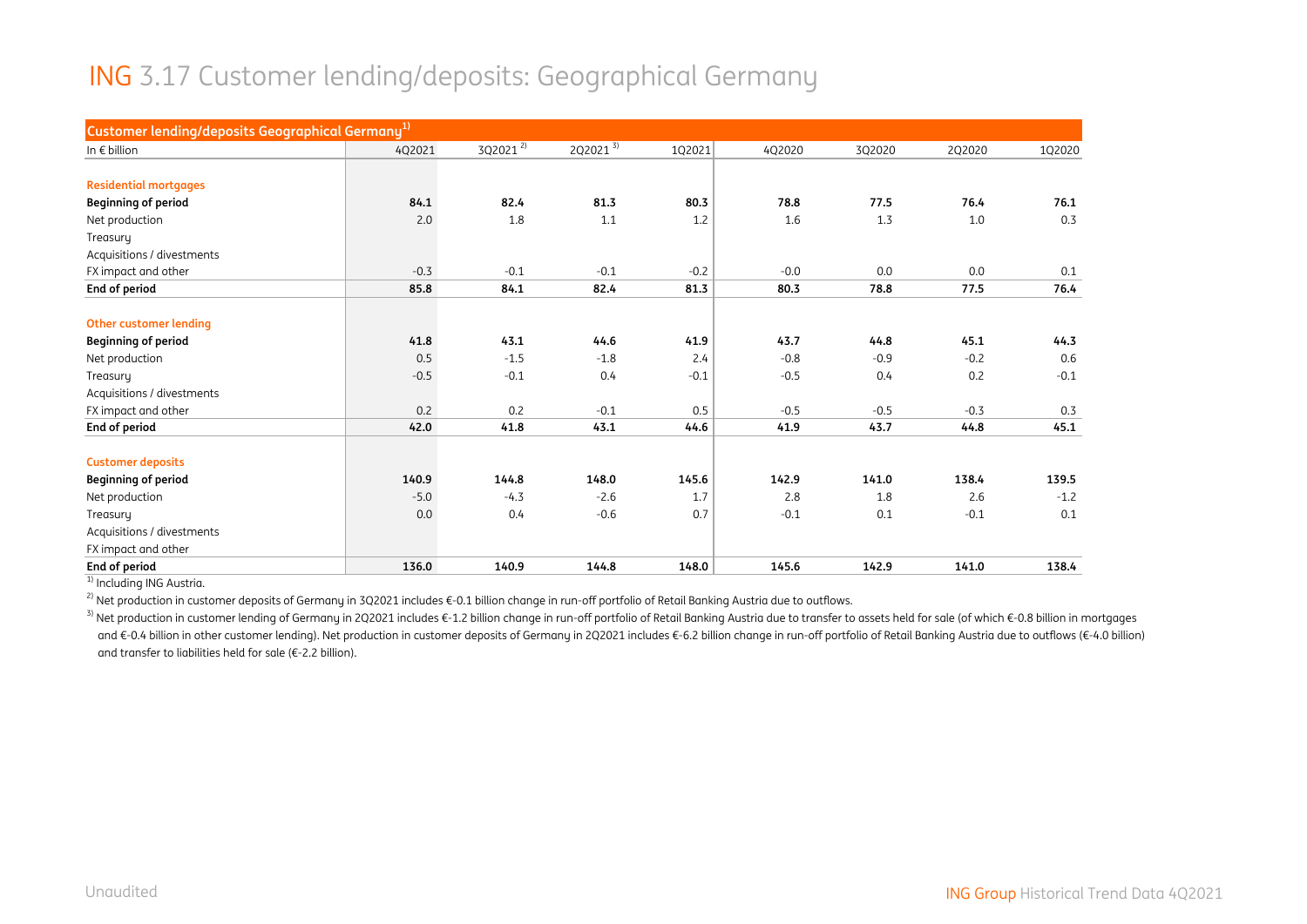#### ING 3.18 Customer lending/deposits: Geographical Other Challengers

| Customer lending/deposits Geographical Other Challengers <sup>1)</sup> |        |              |              |        |        |        |        |        |
|------------------------------------------------------------------------|--------|--------------|--------------|--------|--------|--------|--------|--------|
| In $\epsilon$ billion                                                  | 4Q2021 | $3Q2021^{2}$ | $2Q2021^{3}$ | 1Q2021 | 4Q2020 | 3Q2020 | 2Q2020 | 1Q2020 |
|                                                                        |        |              |              |        |        |        |        |        |
| <b>Residential mortgages</b>                                           |        |              |              |        |        |        |        |        |
| <b>Beginning of period</b>                                             | 60.8   | 60.5         | 60.6         | 59.1   | 57.6   | 57.7   | 54.8   | 58.1   |
| Net production                                                         | 1.1    | 0.8          | 0.8          | 0.4    | 0.5    | 0.0    | 0.0    | 0.2    |
| Treasury                                                               |        |              |              |        |        |        |        |        |
| Acquisitions / divestments                                             |        |              |              |        |        |        |        |        |
| FX impact and other                                                    | 1.0    | $-0.5$       | $-0.9$       | 1.0    | 1.1    | $-0.2$ | 2.9    | $-3.5$ |
| End of period                                                          | 62.9   | 60.8         | 60.5         | 60.6   | 59.1   | 57.6   | 57.7   | 54.8   |
|                                                                        |        |              |              |        |        |        |        |        |
| Other customer lending                                                 |        |              |              |        |        |        |        |        |
| <b>Beginning of period</b>                                             | 32.4   | 33.1         | 34.0         | 32.0   | 32.7   | 33.9   | 32.9   | 32.6   |
| Net production                                                         | 0.8    | $-0.6$       | $-0.6$       | 1.7    | $-0.9$ | $-1.0$ | 0.3    | 1.0    |
| Treasuru                                                               | $-0.0$ | $-0.0$       | $-0.0$       | $-0.0$ | 0.0    | 0.0    | 0.0    | 0.0    |
| Acquisitions / divestments                                             |        |              |              |        |        |        |        |        |
| FX impact and other                                                    | 0.3    | $-0.1$       | $-0.3$       | 0.3    | 0.2    | $-0.1$ | 0.6    | $-0.7$ |
| End of period                                                          | 33.4   | 32.4         | 33.1         | 34.0   | 32.0   | 32.7   | 33.9   | 32.9   |
| <b>Customer deposits</b>                                               |        |              |              |        |        |        |        |        |
| <b>Beginning of period</b>                                             | 95.0   | 95.0         | 98.5         | 100.4  | 98.7   | 98.0   | 92.5   | 95.3   |
| Net production                                                         | 0.6    | 0.4          | $-2.8$       | $-2.7$ | 0.5    | 1.0    | 3.0    | 0.5    |
| Treasury                                                               | $-0.0$ | 0.0          | 0.1          | $-0.1$ | $-0.0$ | $-0.0$ | $-0.1$ | 0.1    |
| Acquisitions / divestments                                             |        |              |              |        |        |        |        |        |
| FX impact and other                                                    | 0.9    | $-0.4$       | $-0.8$       | 1.0    | 1.1    | $-0.2$ | 2.6    | $-3.5$ |
| End of period                                                          | 96.5   | 95.0         | 95.0         | 98.5   | 100.4  | 98.7   | 98.0   | 92.5   |

<sup>1)</sup> Includes Australia, Czech Republic, France, Italy, Spain and Portugal, Other.

<sup>2)</sup> Net production in customer deposits of Other Challengers in 3Q2021 includes €-0.5 billion change in run-off portfolio of Retail Banking Czech Republic due to outflows.

<sup>3)</sup> Net production in customer deposits of Other Challengers in 2Q2021 includes €-2.1 billion change in run-off portfolio of Retail Banking Czech Republic due to outflows.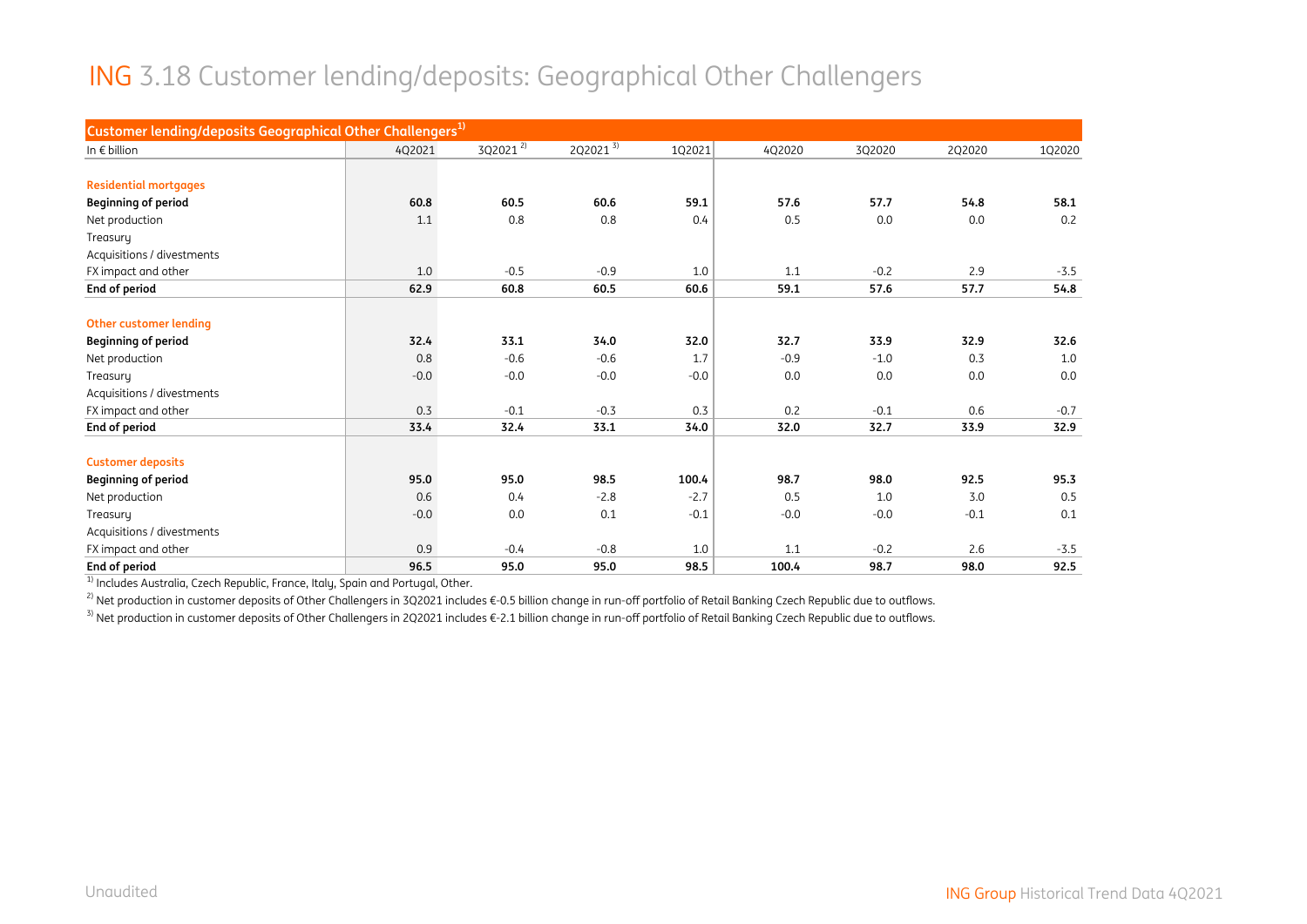# ING 3.19 Customer lending/deposits: Geographical Growth Markets

| Customer lending/deposits Geographical Growth Markets <sup>1)</sup> |        |        |        |        |        |        |        |        |
|---------------------------------------------------------------------|--------|--------|--------|--------|--------|--------|--------|--------|
| In $\epsilon$ billion                                               | 4Q2021 | 3Q2021 | 2Q2021 | 1Q2021 | 4Q2020 | 3Q2020 | 2Q2020 | 1Q2020 |
|                                                                     |        |        |        |        |        |        |        |        |
| <b>Residential mortgages</b>                                        |        |        |        |        |        |        |        |        |
| <b>Beginning of period</b>                                          | 14.8   | 14.5   | 13.5   | 13.1   | 12.6   | 12.6   | 12.0   | 12.1   |
| Net production                                                      | 0.5    | 0.6    | 0.6    | 0.7    | 0.5    | 0.3    | 0.4    | 0.6    |
| Treasury                                                            |        |        |        |        |        |        |        |        |
| Acquisitions / divestments                                          |        |        |        |        |        |        |        |        |
| FX impact and other                                                 | $-0.1$ | $-0.3$ | 0.3    | $-0.3$ | $-0.0$ | $-0.3$ | 0.2    | $-0.7$ |
| End of period                                                       | 15.2   | 14.8   | 14.5   | 13.5   | 13.1   | 12.6   | 12.6   | 12.0   |
|                                                                     |        |        |        |        |        |        |        |        |
| <b>Other customer lending</b>                                       |        |        |        |        |        |        |        |        |
| <b>Beginning of period</b>                                          | 26.3   | 25.4   | 24.9   | 24.9   | 25.2   | 26.0   | 27.2   | 27.8   |
| Net production                                                      | 1.4    | 1.2    | 0.3    | 0.5    | $-0.2$ | 0.2    | $-1.2$ | 0.7    |
| Treasuru                                                            | 0.0    | $-0.0$ | $-0.0$ | 0.0    | $-0.0$ | $-0.0$ | 0.0    | 0.0    |
| Acquisitions / divestments                                          |        |        |        |        |        |        |        |        |
| FX impact and other                                                 | $-0.9$ | $-0.3$ | 0.2    | $-0.5$ | $-0.1$ | $-1.0$ | 0.0    | $-1.3$ |
| End of period                                                       | 26.9   | 26.3   | 25.4   | 24.9   | 24.9   | 25.2   | 26.0   | 27.2   |
| <b>Customer deposits</b>                                            |        |        |        |        |        |        |        |        |
| <b>Beginning of period</b>                                          | 49.8   | 49.3   | 48.0   | 46.6   | 46.9   | 47.1   | 43.9   | 43.7   |
| Net production                                                      | 2.5    | 1.1    | 1.4    | 1.7    | $-0.2$ | 1.3    | 3.1    | 2.3    |
| Treasury                                                            | $-0.2$ | 0.2    | $-0.7$ | 0.7    | 0.0    | 0.0    | $-0.2$ | 0.3    |
| Acquisitions / divestments                                          |        |        |        |        |        |        |        |        |
| FX impact and other                                                 | $-1.2$ | $-0.8$ | 0.7    | $-1.0$ | $-0.1$ | $-1.5$ | 0.3    | $-2.4$ |
| End of period                                                       | 50.8   | 49.8   | 49.3   | 48.0   | 46.6   | 46.9   | 47.1   | 43.9   |
|                                                                     |        |        |        |        |        |        |        |        |

<sup>1)</sup> Includes: Poland, Romania, Turkey, Philippines, Asian stakes.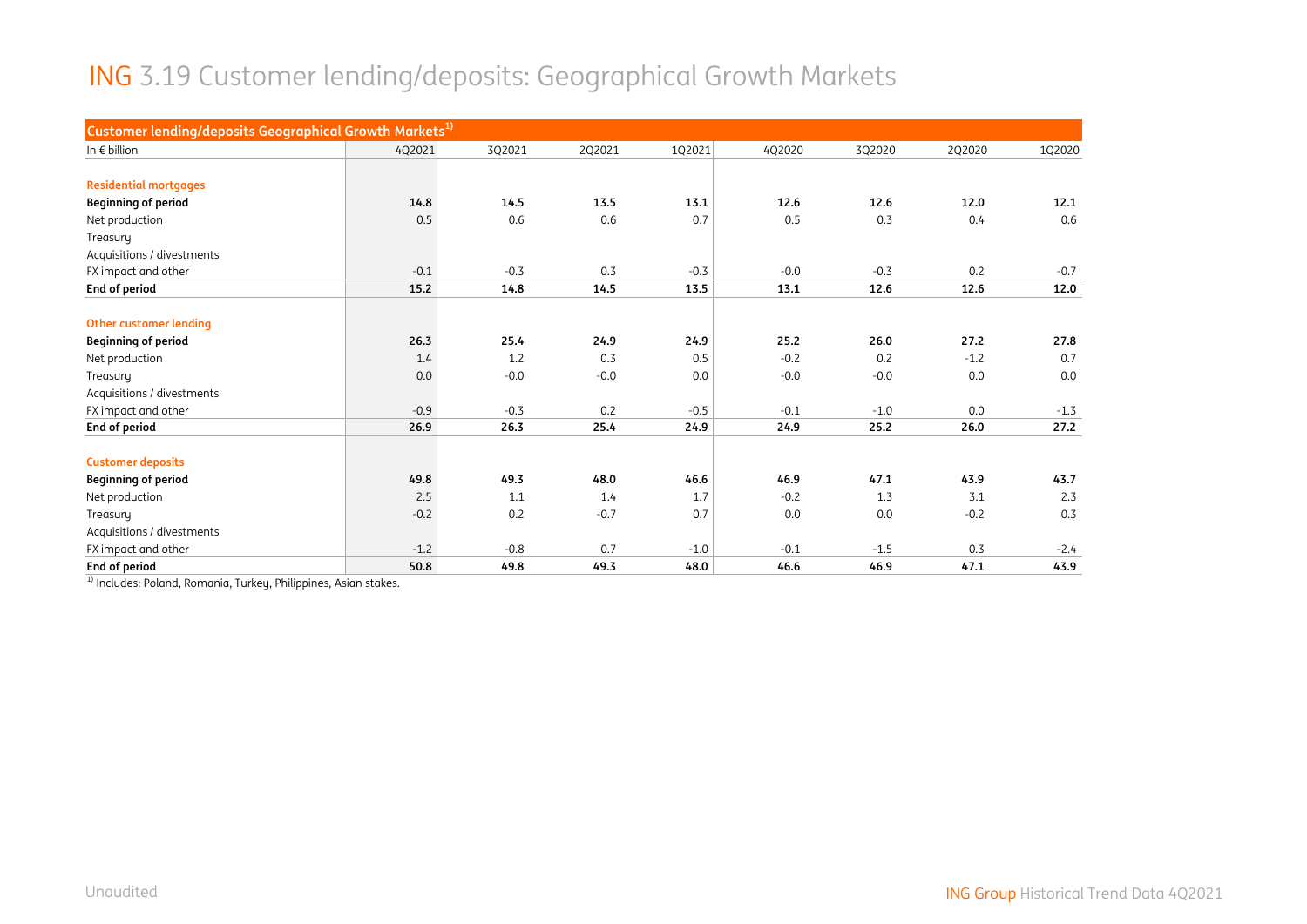#### ING 3.20 Customer lending/deposits: Geographical WB Rest of World

| Customer lending/deposits Geographical Wholesale Banking Rest of World |        |        |        |        |        |        |        |        |
|------------------------------------------------------------------------|--------|--------|--------|--------|--------|--------|--------|--------|
| In $\epsilon$ billion                                                  | 3Q2021 | 3Q2021 | 2Q2021 | 1Q2021 | 4Q2020 | 3Q2020 | 2Q2020 | 102020 |
|                                                                        |        |        |        |        |        |        |        |        |
| <b>Residential mortgages</b>                                           |        |        |        |        |        |        |        |        |
| <b>Beginning of period</b>                                             | 0.0    | 0.0    | 0.0    | 0.0    | 0.0    | 0.0    | 0.0    | 0.0    |
| Net production                                                         |        |        |        |        |        |        |        |        |
| Treasury                                                               |        |        |        |        |        |        |        |        |
| Acquisitions / divestments                                             |        |        |        |        |        |        |        |        |
| FX impact and other                                                    |        |        |        |        |        |        |        |        |
| End of period                                                          | 0.0    | 0.0    | 0.0    | 0.0    | 0.0    | 0.0    | 0.0    | 0.0    |
|                                                                        |        |        |        |        |        |        |        |        |
| Other customer lending                                                 |        |        |        |        |        |        |        |        |
| <b>Beginning of period</b>                                             | 69.9   | 67.8   | 68.5   | 65.8   | 66.6   | 71.4   | 82.9   | 70.1   |
| Net production                                                         | 2.9    | 1.0    | $-0.0$ | 0.4    | 1.1    | $-2.7$ | $-3.2$ | 4.8    |
| Treasury                                                               | 0.1    | 0.0    | 0.0    | $-0.1$ | 0.0    | $-0.0$ | $-7.0$ | 7.1    |
| Acquisitions / divestments                                             |        |        |        |        |        |        |        |        |
| FX impact and other                                                    | 1.2    | 1.1    | $-0.7$ | 2.3    | $-1.9$ | $-2.1$ | $-1.2$ | 0.9    |
| End of period                                                          | 74.1   | 69.9   | 67.8   | 68.5   | 65.8   | 66.6   | 71.4   | 82.9   |
|                                                                        |        |        |        |        |        |        |        |        |
| <b>Customer deposits</b>                                               |        |        |        |        |        |        |        |        |
| <b>Beginning of period</b>                                             | 10.1   | 7.9    | 10.2   | 9.2    | 11.1   | 12.0   | 13.5   | 12.0   |
| Net production                                                         | $-1.6$ | 2.1    | $-2.1$ | 0.8    | $-1.3$ | $-0.4$ | $-1.3$ | 1.8    |
| Treasury                                                               | $-0.0$ | $-0.0$ | $-0.2$ | $-0.0$ | $-0.6$ | $-0.1$ | $-0.2$ | $-0.0$ |
| Acquisitions / divestments                                             |        |        |        |        |        |        |        |        |
| FX impact and other                                                    | 0.2    | 0.1    | 0.0    | 0.2    | $-0.1$ | $-0.4$ | 0.1    | $-0.4$ |
| End of period                                                          | 8.7    | 10.1   | 7.9    | 10.2   | 9.2    | 11.1   | 12.0   | 13.5   |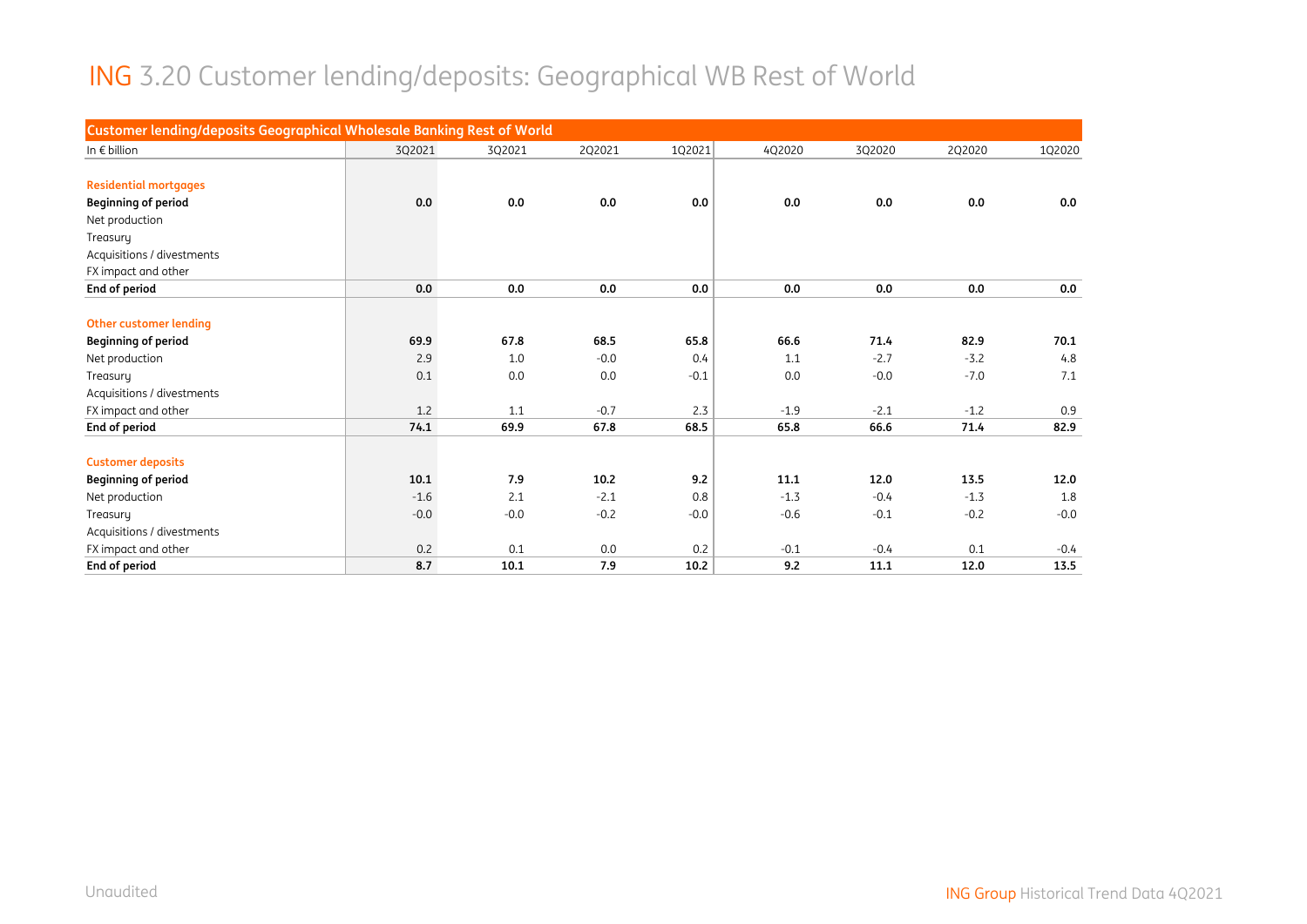#### ING 3.21 Customer lending/deposits: Geographical Other

| Customer lending/deposits Geographical Other <sup>1)</sup> |        |        |        |        |        |        |        |        |
|------------------------------------------------------------|--------|--------|--------|--------|--------|--------|--------|--------|
| In $\epsilon$ billion                                      | 3Q2021 | 3Q2021 | 2Q2021 | 1Q2021 | 4Q2020 | 3Q2020 | 2Q2020 | 1Q2020 |
|                                                            |        |        |        |        |        |        |        |        |
| <b>Residential mortgages</b>                               |        |        |        |        |        |        |        |        |
| <b>Beginning of period</b>                                 |        |        |        |        |        |        |        |        |
| Net production                                             |        |        |        |        |        |        |        |        |
| Treasury                                                   |        |        |        |        |        |        |        |        |
| Acquisitions / divestments                                 |        |        |        |        |        |        |        |        |
| FX impact and other                                        |        |        |        |        |        |        |        |        |
| End of period                                              |        |        |        |        |        |        |        |        |
|                                                            |        |        |        |        |        |        |        |        |
| <b>Other customer lending</b>                              |        |        |        |        |        |        |        |        |
| <b>Beginning of period</b>                                 | 0.4    | 0.4    | 0.4    | 0.4    | 0.4    | 0.4    | 0.4    | 0.4    |
| Net production                                             |        |        |        |        |        |        |        |        |
| Treasury                                                   |        |        |        |        |        |        |        |        |
| Acquisitions / divestments                                 |        |        |        |        |        |        |        |        |
| FX impact and other                                        | $-0.3$ | $-0.0$ | 0.0    | 0.0    | 0.0    | 0.0    | 0.0    | 0.0    |
| End of period                                              | 0.2    | 0.4    | 0.4    | 0.4    | 0.4    | 0.4    | 0.4    | 0.4    |
|                                                            |        |        |        |        |        |        |        |        |
| <b>Customer deposits</b>                                   |        |        |        |        |        |        |        |        |
| <b>Beginning of period</b>                                 | 0.0    | 0.0    | 0.0    | 0.0    | 0.0    | 0.0    | 0.0    | 0.0    |
| Net production                                             |        |        |        |        |        |        |        |        |
| Treasury                                                   |        |        |        |        |        |        |        |        |
| Acquisitions / divestments                                 |        |        |        |        |        |        |        |        |
| FX impact and other                                        |        |        |        |        | 0.0    | 0.0    | 0.0    | $-0.0$ |
| End of period                                              | 0.0    | 0.0    | 0.0    | 0.0    | 0.0    | 0.0    | 0.0    | 0.0    |

<sup>1)</sup> Region Other consists of Corporate Line and Real Estate run-off portfolio.